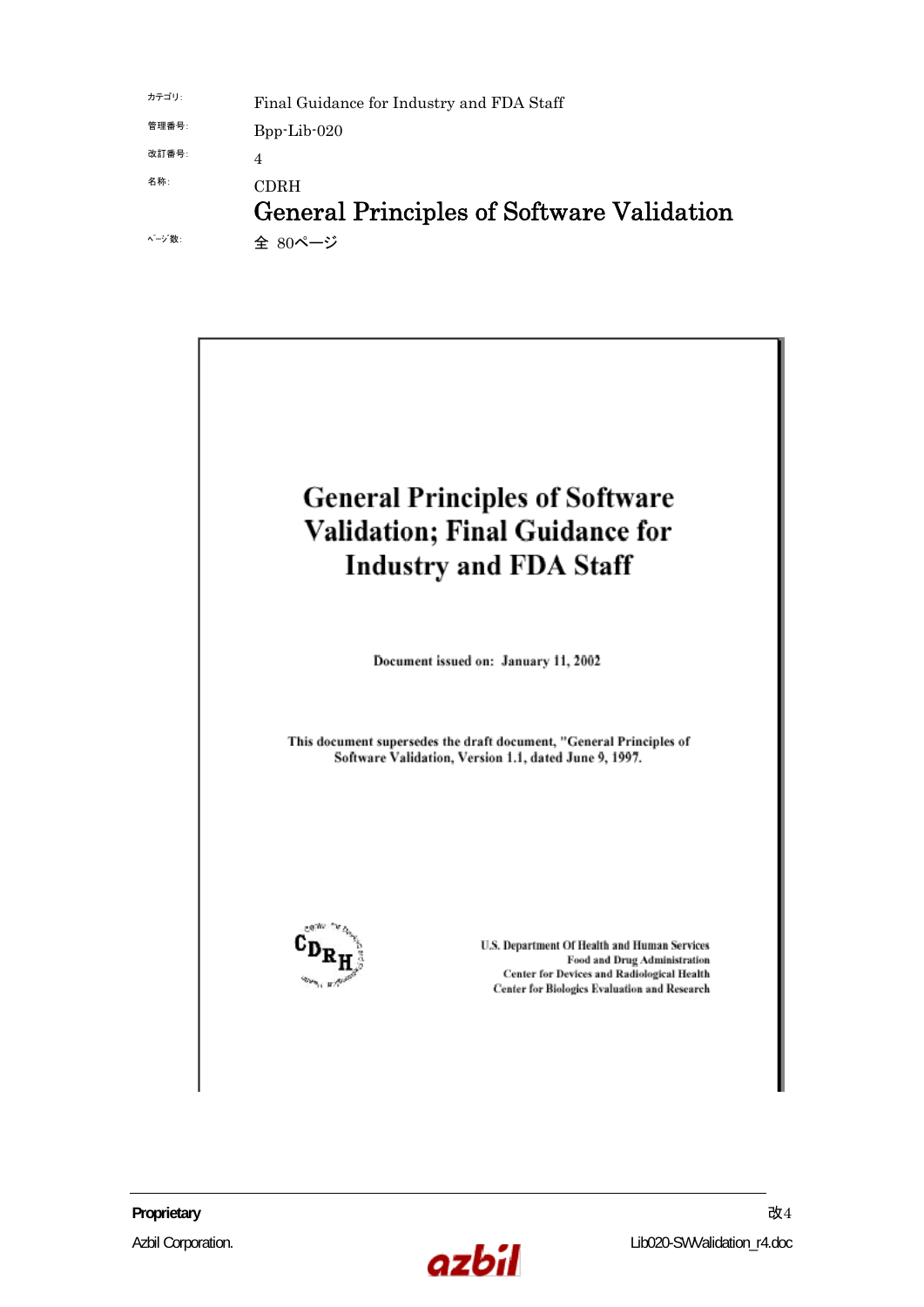カテゴリ: Final Guidance for Industry and FDA Staff  $f(x) = Bpp-Lib-020$ 改訂番号: 4 <sup>名称:</sup> CDRH General Principles of Software Validation ページ数: 全 80ページ

【注記】

本書は、FDA が発行した英語原文をアズビル株式会社にて和文翻訳したものです。 翻訳文はできるだけ英語原文に忠実になるよう努めましたが、あくまでも英語原文を正とするもの です。本書は規制の理解を補助する目的で作成したものであり、アズビル株式会社は、翻訳文に誤 りがないことについて保証いたしません。

原文の内容をご自身で必ず確認してください。アズビル株式会社は、本書を利用したことに起因し て、お客様に何らかの損害が生じたとしても、これについては一切の責任を負いません。

本書に記載の翻訳文については、事前にアズビル株式会社の書面による許可がある場合を除 き、複製、コピーその他いかなる方法による複写、および引用、転載も禁止とさせていただきます。

本書に含まれる内容は、予告なしに変更されることがあります。

【本書の表記について】

- 文脈に応じ説明を補足した場合、〔 〕内にそれを記述しています。
- 英語原文の Italics(斜体字)を日本語訳文では下線としています。但し、書籍名は原文のまま 斜体字にしています。
- 1 段落中に2 箇所以上の訳注挿入があった場合、〔訳注 1〕のように段落内のみの通し番号を付 け、段落末尾に【訳注1:】と番号を対応させて記述しています。

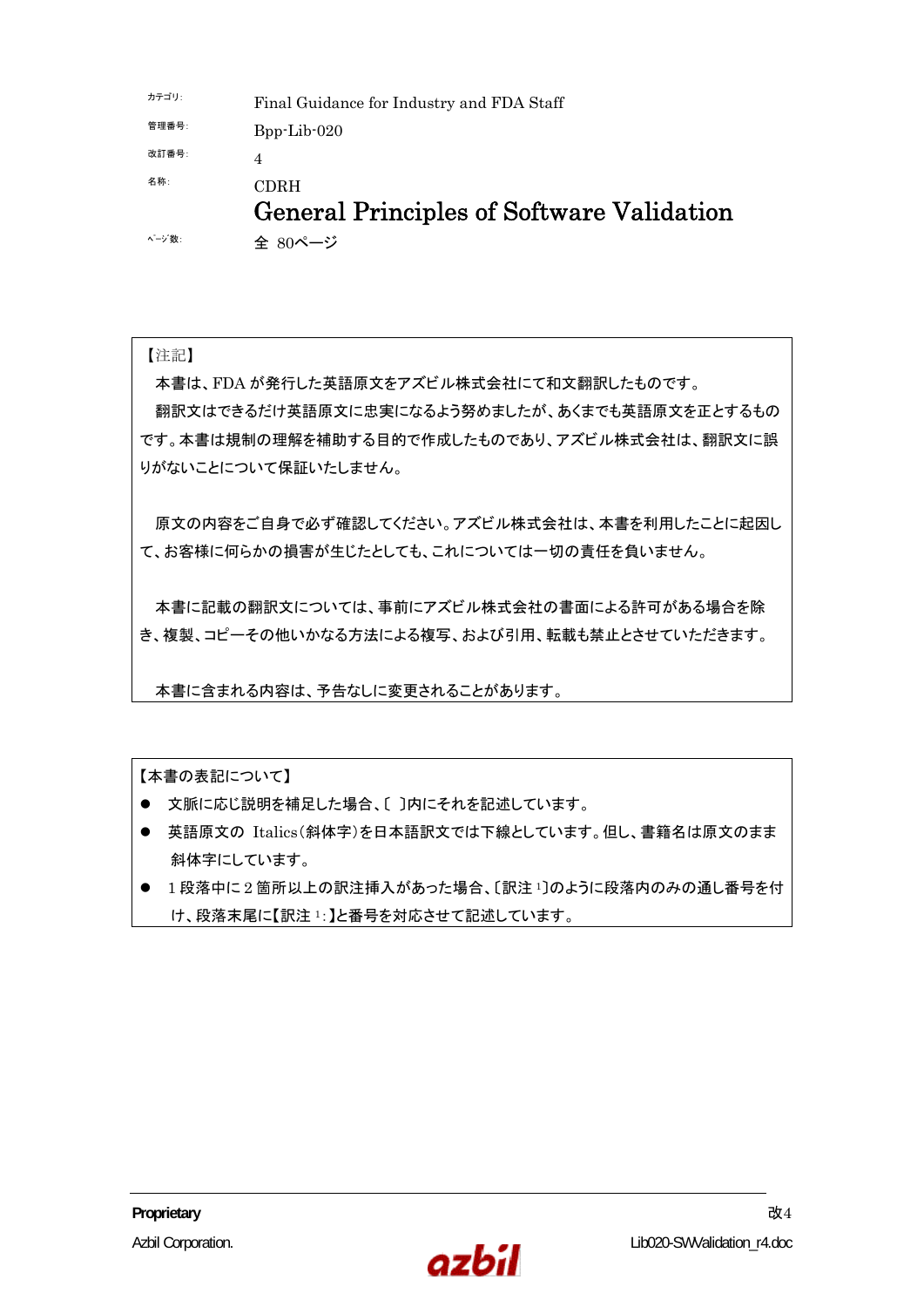### General Principles of Software Validation CDRH

# --- 目 次 ---

| 2.4. REGULATORY REQUIREMENTS FOR SOFTWARE VALIDATION 6      |  |
|-------------------------------------------------------------|--|
| 2.4. QUALITY SYSTEM REGULATION VS PRE-MARKET SUBMISSIONS  9 |  |
|                                                             |  |
|                                                             |  |
|                                                             |  |
|                                                             |  |
|                                                             |  |
|                                                             |  |
| 3.2. SOFTWARE DEVELOPMENT AS PART OF SYSTEM DESIGN  15      |  |
|                                                             |  |
|                                                             |  |
|                                                             |  |
|                                                             |  |
|                                                             |  |
|                                                             |  |
|                                                             |  |
|                                                             |  |
|                                                             |  |
|                                                             |  |
|                                                             |  |
|                                                             |  |
|                                                             |  |
|                                                             |  |
|                                                             |  |

 $\mathbf{i}$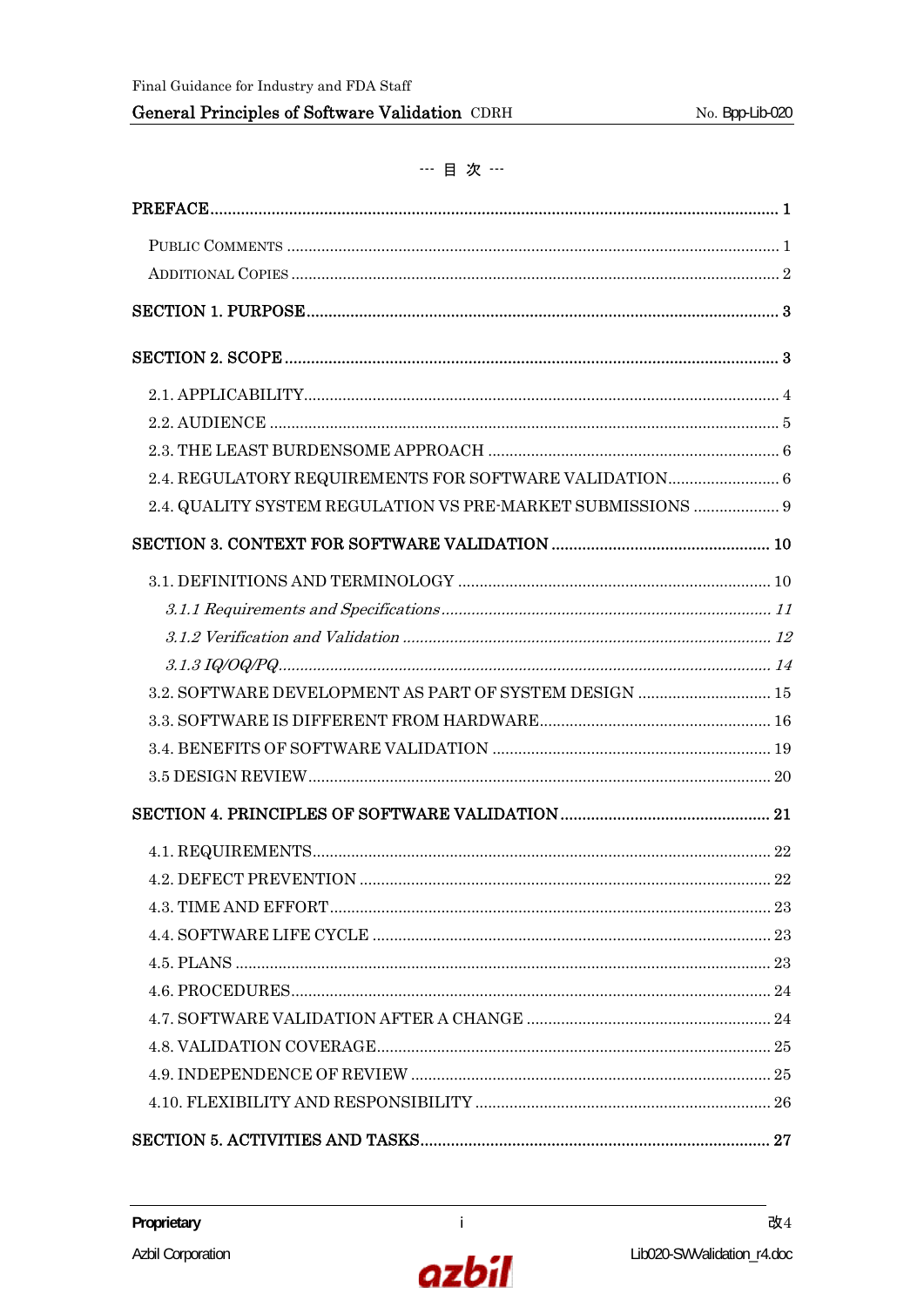| SECTION 6. VALIDATION OF AUTOMATED PROCESS EQUIPMENT AND QUALITY  |
|-------------------------------------------------------------------|
|                                                                   |
|                                                                   |
|                                                                   |
| 6.3. VALIDATION OF OFF-THE-SHELF SOFTWARE AND AUTOMATED EQUIPMENT |
|                                                                   |
|                                                                   |
|                                                                   |
|                                                                   |
|                                                                   |
|                                                                   |
|                                                                   |
|                                                                   |

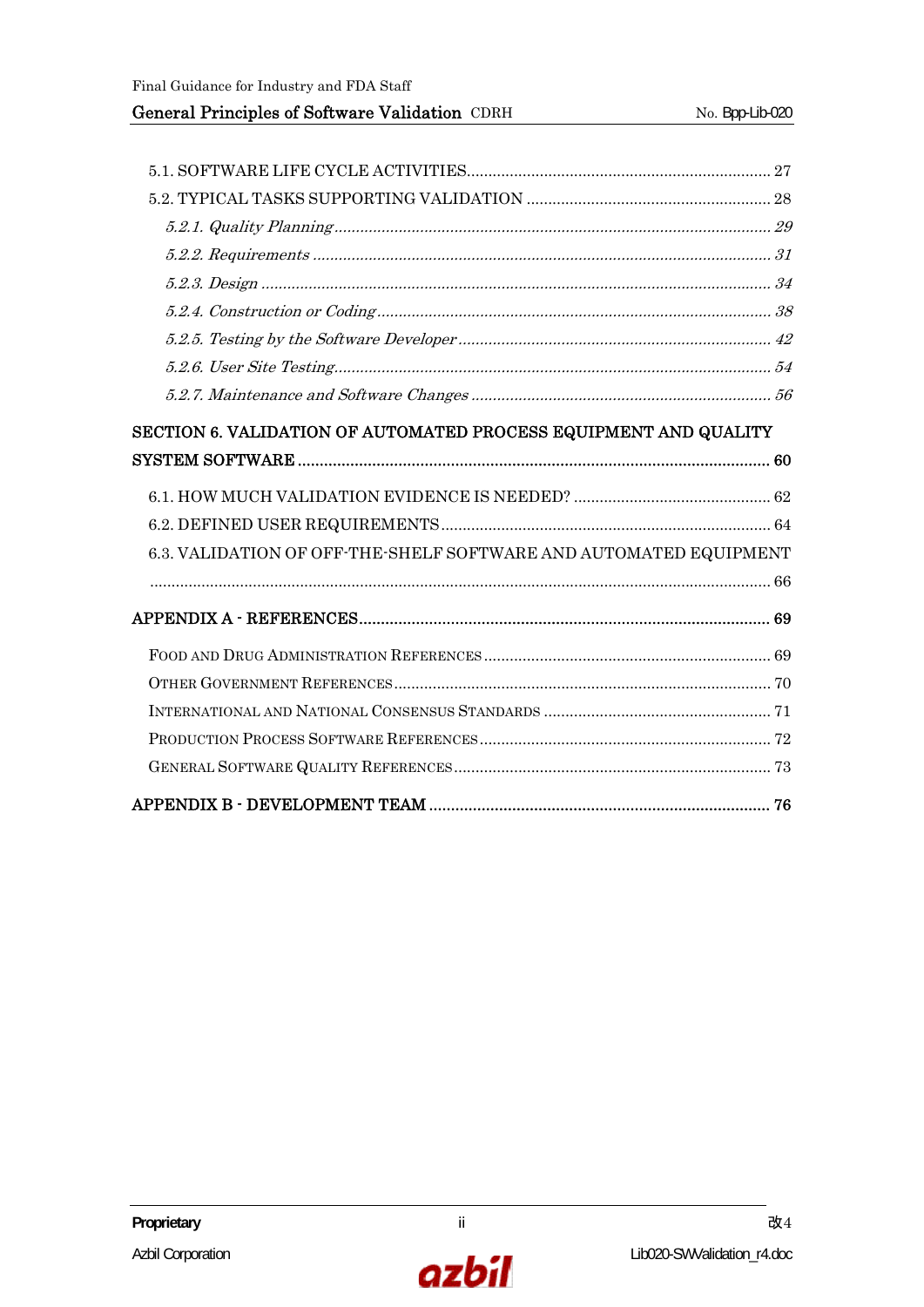# **Preface**

総則

#### **Public Comments**

一般向けコメント

| Comments and suggestions may be submitted at      | コメントと提案は FDA で検討するために、常時受け付け                   |
|---------------------------------------------------|------------------------------------------------|
| any time for Agency consideration to Dockets      | る。送付先は、以下の通りである。                               |
| Management Branch, Division of Management         | Dockets Management Branch, Division of         |
| Systems and Policy, Office of Human Resources     | Management Systems and Policy,                 |
| and Management Services, Food and Drug            | Office of Human Resources and Management       |
| Administration, 5630 Fishers Lane, Room 1061,     | Services,                                      |
| (HFA-305), Rockville, MD, 20852. When             | Food and Drug Administration,                  |
| submitting comments, please refer to the exact    | 5630 Fishers Lane, Room 1061, (HFA-305),       |
| title of this guidance document. Comments may     | Rockville, MD, 20852                           |
| not be acted upon by the Agency until the         | コメント送付時には、本ガイダンス文書の正確なタイトル                     |
| document is next revised or updated.              | を付すること。本文書の次の改訂または更新時まで、コ                      |
|                                                   | メントは反映されない場合がある。                               |
| For questions regarding the use or interpretation | 本文書の利用または解釈に関する質問事項で、Center                    |
| of this guidance which involve the Center for     | for Devices and Radiological Health (CDRH)関連の  |
| Devices                                           | ものについては、下記担当者に連絡のこと。                           |
| and Radiological Health (CDRH), contact John F.   | John F. Murray 電話番号: (301) 594-4659 また         |
| Murray at $(301)$ 594-4659 or email               | は Eメール:jfm@cdrh.fda.gov                        |
| jfm@cdrh.fda.gov                                  |                                                |
| For questions regarding the use or interpretation | 本文書の利用または解釈に関する質問事項で、Center                    |
| of this guidance which involve the Center for     | for Biologics Evaluation and Research (CBER)関連 |
| Biologics Evaluation and Research (CBER)          | のものについては、下記担当者に連絡のこと。                          |
| contact Jerome Davis at (301) 827-6220 or email   | Jerome Davis 電話番号: (301) 827-6220 または          |
| davis@cber.fda.gov.                               | $E \nightharpoonup \nu$ : davis@cber.fda.gov.  |

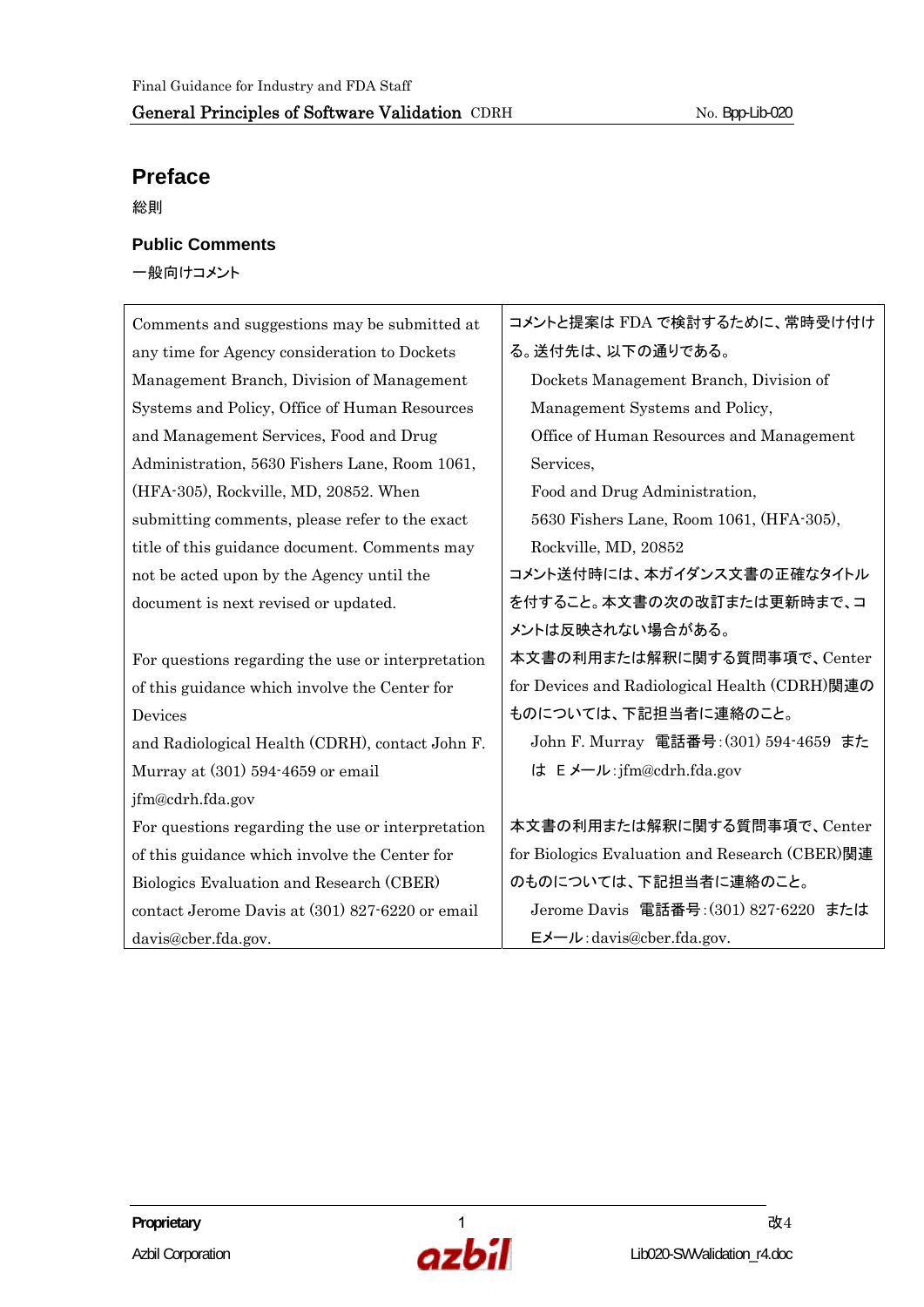# **Additional Copies**

追加コピーの請求

| <b>CDRH</b>                                       | <b>CDRH</b>                                          |
|---------------------------------------------------|------------------------------------------------------|
| Additional copies are available from the Internet | 追加コピーは、ホームページ                                        |
| at :http://www.fda.gov/cdrh/comp/guidance/938.pdf | http://www.fda.gov/cdrh/comp/guidance/938.pdf ま      |
| or via CDRH Facts-On-Demand. In order to          | たは、CDRH の Facts-On-Demand を通じて入手でき                   |
| receive this document via your fax machine, call  | る。FAX で本文書を受信したい場合には、プッシュ信号                          |
| the CDRH Facts-On-Demand system at                | の出る電話機から、CDRH の Facts-On-Demand シス                   |
| 800-899-0381 or 301-827-0111 from a touch-tone    | テム(電話番号: 800-899-0381 または 301-827-0111)に             |
| telephone. Press 1 to enter the system. At the    | 連絡のこと。プッシュボタンの1を押して、システムにアク                          |
| second voice prompt, press 1 to order a document. | セスする。文書番号 938 を押し、その後シャープ(#)を押                       |
| Enter the document number 938 followed by the     | す。あとは音声の指示に従って、請求を完了する。                              |
| pound sign $(\#)$ . Follow the remaining voice    |                                                      |
| prompts to complete your request.                 |                                                      |
| <b>CBER</b>                                       | <b>CBER</b>                                          |
| Additional copies are available from the Internet | 追加コピーの入手は、ホームページ                                     |
| at: http://www.fda.gov/cber/guidelines.htm, by    | http://www.fda.gov/cber/guidelines.htm、または           |
| writing to CBER, Office of Communication,         | CBER $\Omega$ Office of Communication, Training, and |
| Training, and Manufacturers' Assistance           | Manufacturers' Assistance (HFM-40), 1401             |
| $(HFM-40)$ ,                                      | Rockville Pike, Rockville, Maryland 20852-1448 に     |
| 1401 Rockville Pike, Rockville, Maryland          | 文書で請求のこと。電話での請求は、1-800-835-5709                      |
| 20852-1448, or by telephone request at 1-         | または 301-827-1800 に連絡のこと。                             |
| 800-835-5709 or 301-827-1800.                     |                                                      |

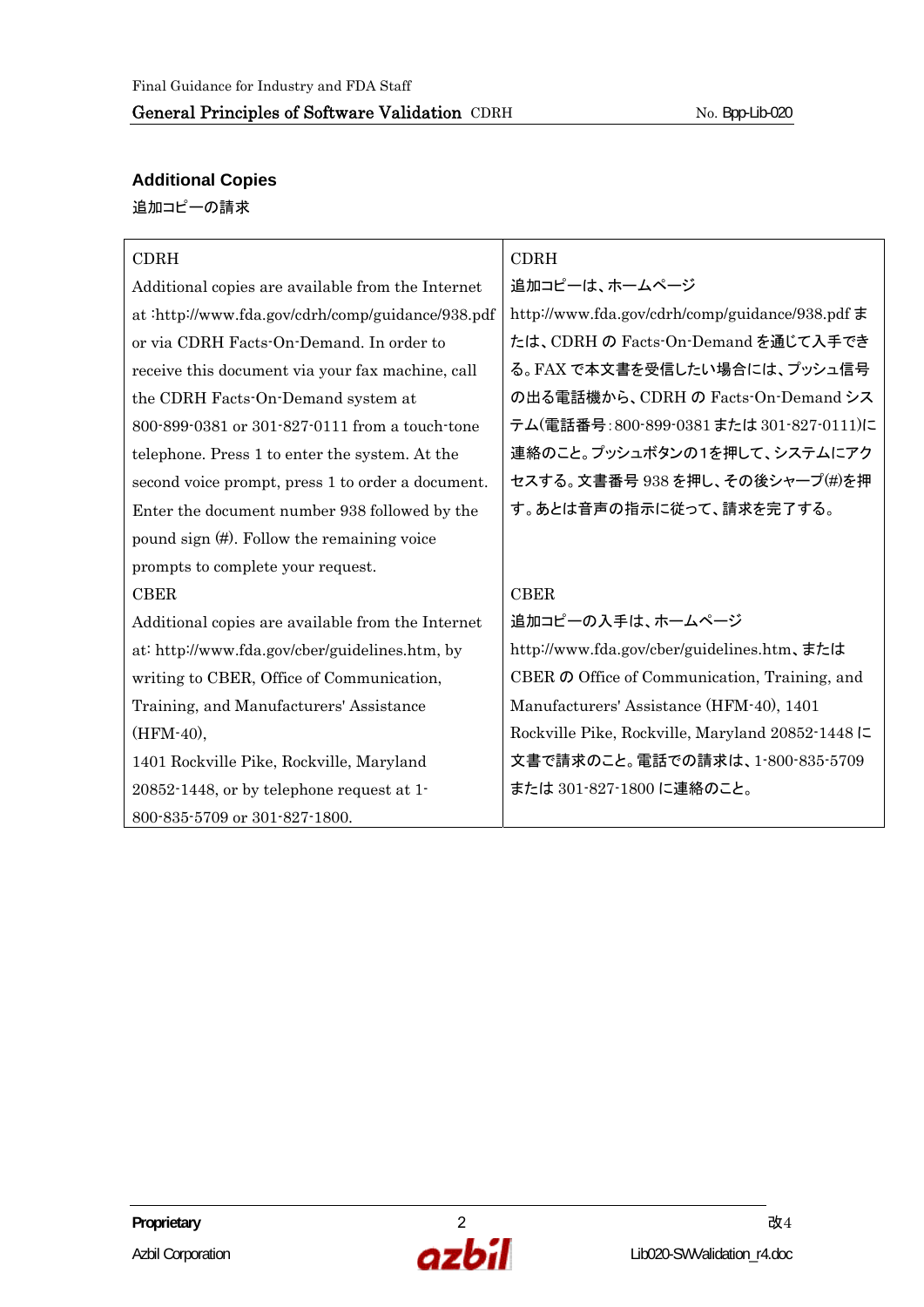# **SECTION 1. PURPOSE**

#### SECTION 1. 目的

| This guidance outlines general validation          | 本ガイダンスは、医療機器ソフトウェアまたは医療機器                         |
|----------------------------------------------------|---------------------------------------------------|
| principles that the Food and Drug Administration   | の設計、開発、製造に用いるソフトウェア・バリデーション                       |
| (FDA) considers to be applicable to the validation | に関して、食品医薬品局(FDA)が適切とする一般原則                        |
| of medical device software or the validation of    | の概要である。この最終ガイダンス文書 2.0 版は、ドラフ                     |
| software used to design, develop, or manufacture   | ト文書であった 1997 年 6 月 9 日付けの General                 |
| medical devices. This final guidance document,     | Principles of Software Validation, Version 1.1 に代 |
| Version 2.0, supersedes the draft document,        | わるものである。                                          |
| General Principles of Software Validation,         |                                                   |
| Version 1.1, dated June 9, 1997.                   |                                                   |
|                                                    |                                                   |

# **SECTION 2. SCOPE**

| This guidance describes how certain provisions of    | 本ガイダンスでは、医療機器の品質システム(Quality            |
|------------------------------------------------------|-----------------------------------------|
| the medical device Quality System regulation         | System)規制がソフトウェアに対してどのように適用され           |
| apply to software and the agency's current           | るか、また、ソフトウェア・バリデーション・システムを評価            |
| approach to evaluating a software validation         | する上での FDA の現在の姿勢について示す。例えば本             |
| system. For example, this document lists elements    | 文書では、FDA で容認可能としているソフトウェア・バリ            |
| that are acceptable to the FDA for the validation    | デーションの要素を挙げているが、法に適合するために               |
| of software; however, it does not list all of the    | 常に必須となる作業およびタスクの全てが挙げられてい               |
| activities and tasks that must, in all instances, be | るわけではない。                                |
| used to comply with the law.                         |                                         |
|                                                      |                                         |
|                                                      |                                         |
| The scope of this guidance is somewhat broader       | 本ガイダンスの適用範囲は、バリデーションという語を最              |
| than the scope of validation in the strictest        | も厳密に定義した場合の適用範囲よりも、やや広いもの               |
| definition of that term. Planning, verification,     | となっている。本ガイダンスで論じた、計画、検証                 |
| testing, traceability, configuration management,     | (verification)、テスト、トレーサビリティ、コンフィギュレ     |
| and many other aspects of good software              | ーション管理や、他のグッド・ソフトウェア・エンジニアリン            |
| engineering discussed in this guidance are           | グ(good software engineering)の様々な局面は、ソフト |
| important activities that together help to support   | ウェアがバリデートされたという最終的結論を裏づける、              |
| a final conclusion that software is validated.       | 重要な活動である。                               |

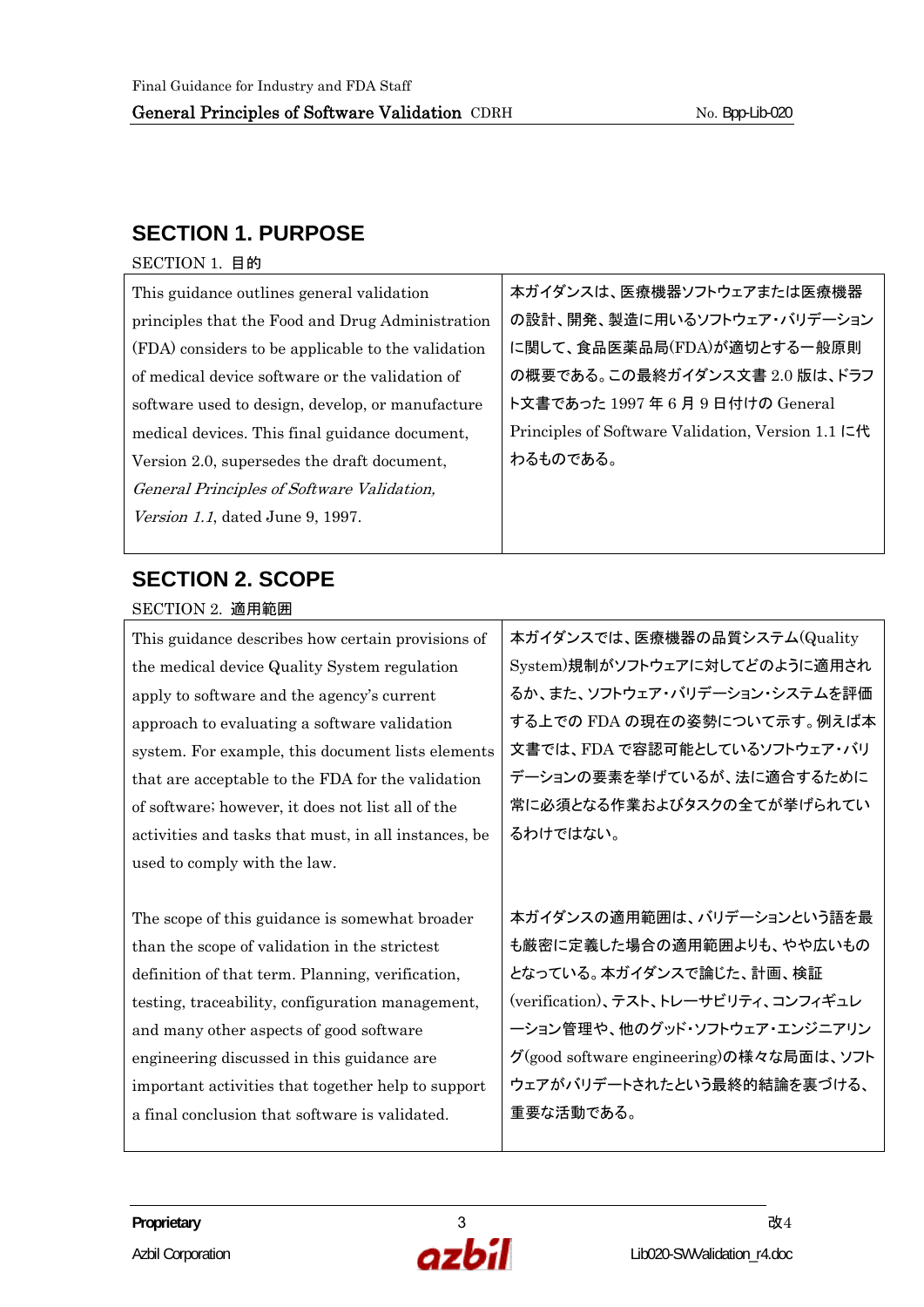This guidance recommends an integration of software life cycle management and risk management activities. Based on the intended use and the safety risk associated with the software to be developed, the software developer should determine the specific approach, the combination of techniques to be used, and the level of effort to be applied. While this guidance does not recommend any specific life cycle model or any specific technique or method, it does recommend that software validation and verification activities be conducted throughout the entire software life cycle. 本ガイダンスでは、ソフトウェア・ライフサイクルの管理、 およびリスク管理作業を一本化することを推奨する。開 発するソフトウェアの使用目的および安全性に対するリ スクに基づいて、ソフトウェア開発者は、具体的なアプロ ーチ、使用する技術の組み合わせ、および、どの程度の 労力をかけるかを判断しなければならない。本ガイダン スでは、特定のライフサイクルのモデルや技術、方法の 推奨は行わないが、ソフトウェア・ライフサイクルの全過 程において、ソフトウェア・バリデーションおよび検証作業 を実施することは推奨する。 Where the software is developed by someone other than the device manufacturer (e.g., off-the-shelf software) the software developer may not be directly responsible for compliance with FDA regulations. In that case, the party with regulatory responsibility (i.e., the device manufacturer) needs to assess the adequacy of the off-the-shelf software developer's activities and determine what additional efforts are needed to establish that the software is validated for the device manufacturer's intended use. 医療機器製造業者以外が開発したソフトウェア(市販の ソフトウェアなど)については、ソフトウェア開発者が、 FDA の規制への適合に関する直接の責任を負わないこ とがある。このような場合、規制に関して責任を負う側 (医療機器製造業者など)は、市販ソフトウェア開発者の 作業に関して適切性を評価し、医療機器製造業者側の 使用目的に合わせてソフトウェア・バリデーションを確立 するために、ほかにどのような作業が必要かを判断する こと。

# **2.1. APPLICABILITY**

#### 2.1. 適用性

| This guidance applies to: |                                                                                   | 本ガイダンスは、以下のソフトウェアに適用される。 |                                        |
|---------------------------|-----------------------------------------------------------------------------------|--------------------------|----------------------------------------|
|                           | Software used as a component, part, or                                            |                          | 医療機器のコンポーネント、部品、または付属品とし<br>て用いるソフトウェア |
|                           | accessory of a medical device;<br>Software that is itself a medical device (e.g., |                          | ソフトウェア自体が医療機器となるもの(血液管理施               |
|                           | blood establishment software);                                                    |                          | 設(blood establishment)用のソフトウェアなど)      |
|                           | Software used in the production of a device                                       |                          | 医療機器製造に用いるソフトウェア(製造機器におけ               |

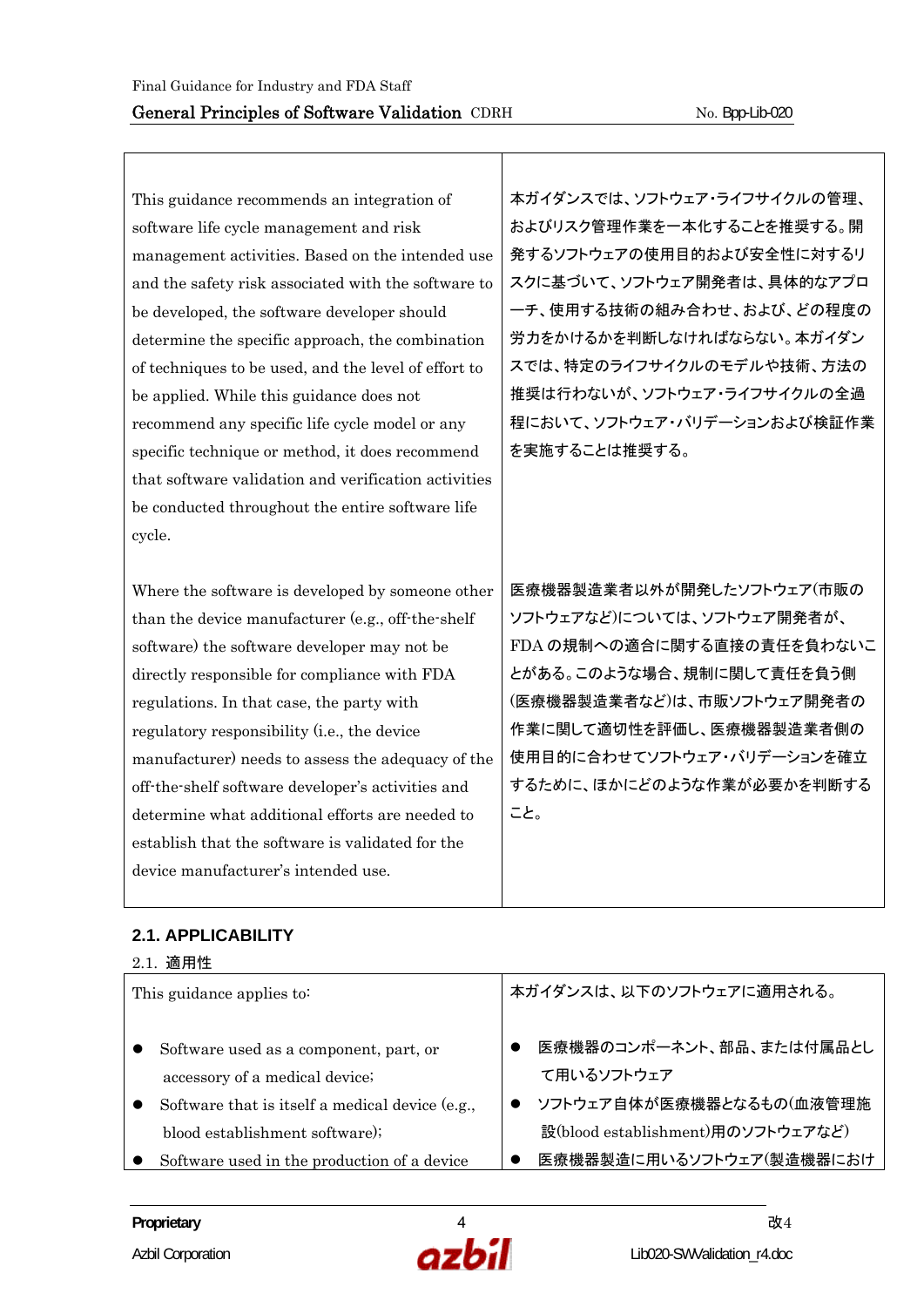(e.g., programmable logic controllers in manufacturing equipment); and

 Software used in implementation of the device manufacturer's quality system (e.g., software that records and maintains the device history record).

This document is based on generally recognized software validation principles and, therefore, can be applied to any software. For FDA purposes, this guidance applies to any software related to a regulated medical device, as defined by Section 201(h) of the Federal Food, Drug, and Cosmetic Act (the Act) and by current FDA software and regulatory policy. This document does not specifically identify which software is or is not regulated.

るプログラマブル・ロジック・コントローラ(PLC)など)

● 医療機器製造業者による品質システム実装用のソ フトウェア(医療機器・ヒストリ・レコード(device history record)を記録および維持するためのソフト ウェア)

本文書は、一般に認められているソフトウェア・バリデー ションの原則に基づいており、従って、どのソフトウェアに 対しても適用することができる。FDA としては、連邦食品 医薬品化粧品法(FFDCA)の Section201(h)、および、ソ フトウェアと規制に関する FDA の現行の方針に定めら れた規制の対象となる医療機器関連の全てのソフトウェ アに、本ガイダンスを適用する方針である。本文書では、 具体的にどのソフトウェアが規制の対象となるかについ ては特定していない。

# **2.2. AUDIENCE**

| 2.2. 対象                                       |                              |
|-----------------------------------------------|------------------------------|
| This guidance provides useful information and | 本ガイダンスは、以下に該当する個人に実用的な情報お    |
| recommendations to the following individuals: | よび推奨事項を提供するものである。            |
|                                               |                              |
| Persons subject to the medical device Quality | 医療機器の品質システム規制の対象者            |
| System regulation                             | 医療機器ソフトウェアの設計、開発または製造の責<br>c |
| Persons responsible for the design,           | 任者                           |
| development, or production of medical device  | 医療機器、または品質システム自体の実装に用い       |
| software                                      | るソフトウェア・ツールの設計、開発、製造に使用す     |
| Persons responsible for the design,           | る、自動ツールの設計や開発、製造、または調達の      |
| development, production, or procurement of    | 責任者                          |
| automated tools used for the design,          | FDA 査察官                      |
| development, or manufacture of medical        | FDA のコンプライアンス・オフィサー          |
| devices or software tools used to implement   | FDA の科学的レビュー担当者              |
| the quality system itself                     |                              |
| FDA Investigators                             |                              |
| FDA Compliance Officers                       |                              |

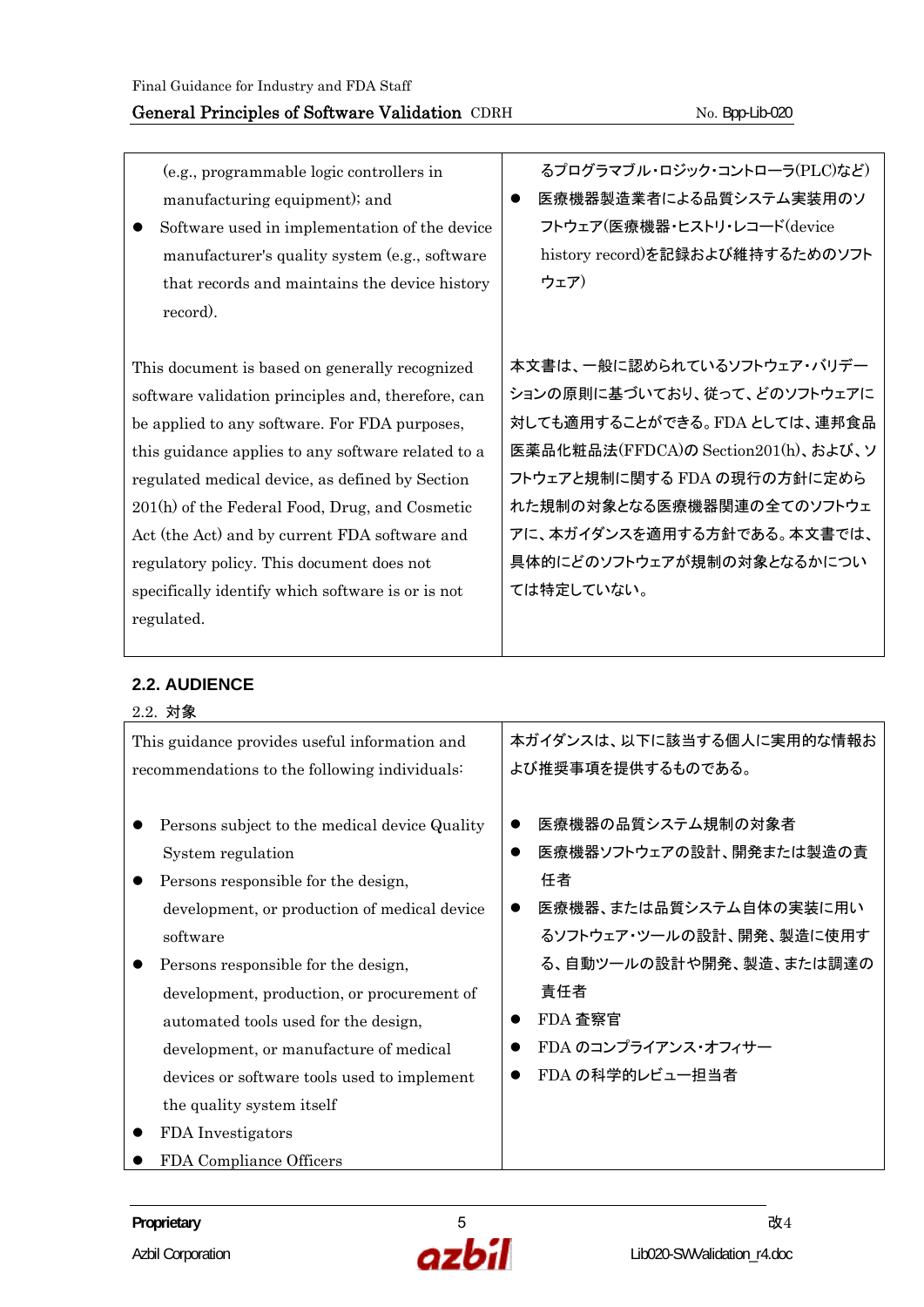FDA Scientific Reviewers

#### **2.3. THE LEAST BURDENSOME APPROACH**

#### 2.3. 最小負担のアプローチ

We believe we should consider the least burdensome approach in all areas of medical device regulation. This guidance reflects our careful review of the relevant scientific and legal requirements and what we believe is the least burdensome way for you to comply with those requirements. However, if you believe that an alternative approach would be less burdensome, please contact us so we can consider your point of view. You may send your written comments to the contact person listed in the preface to this guidance or to the CDRH Ombudsman. Comprehensive information on CDRH's Ombudsman, including ways to contact him, can be found on the Internet at:

医療機器の規制の全分野について、負担が最小となる アプローチを検討するべきだというのが、FDA の信念で ある。本ガイダンスには、関連する科学的要件および法 的要件をよく検討し、適合にあたっての負担を最も軽くす ると考えられるものを記載した。しかし、より負担の軽い アプローチが他に考えられる場合には、当方でも検討で きるので連絡されたい。書面によるコメントは、本ガイダ ンスの序文に示した担当者、または CDRH のオンブズ マン宛に送付のこと。CDRH のオンブズマンに関して は、連絡先も含めて、下記のホームページで様々な情報 を掲載しているので参照されたい。

http://www.fda.gov/cdrh/resolvingdisputes/ombudsman.html

# **2.4. REGULATORY REQUIREMENTS FOR SOFTWARE VALIDATION**

#### 2.4 ソフトウェア・バリデーションの規制要件

The FDA's analysis of 3140 medical device recalls conducted between 1992 and 1998 reveals that 242 of them (7.7%) are attributable to software failures. Of those software related recalls, 192 (or 79%) were caused by software defects that were introduced when changes were made to the software after its initial production and distribution. Software validation and other related good software engineering practices discussed in this guidance are a principal means of avoiding such defects and resultant recalls.

FDA が 1992 年から 1998 年にかけて行った医療機器 のリコールに関する分析では、調査した 3140 件のうち 242 件(7.7%)が、ソフトウェアの不具合によるものであっ たことが明らかになった。このソフトウェア関連のリコー ルのうち 192 件(79%)が、最初に製造、出荷された後で ソフトウェアを変更したことにより生じたソフトウェアの欠 陥が原因であった。本ガイダンスで論じるソフトウェア・バ リデーションや他のグッド・ソフトウェア・エンジニアリン グ・プラクティス (good software engineering practices)は、このような欠陥やその結果生ずるリコー ルを回避する重要な手段である。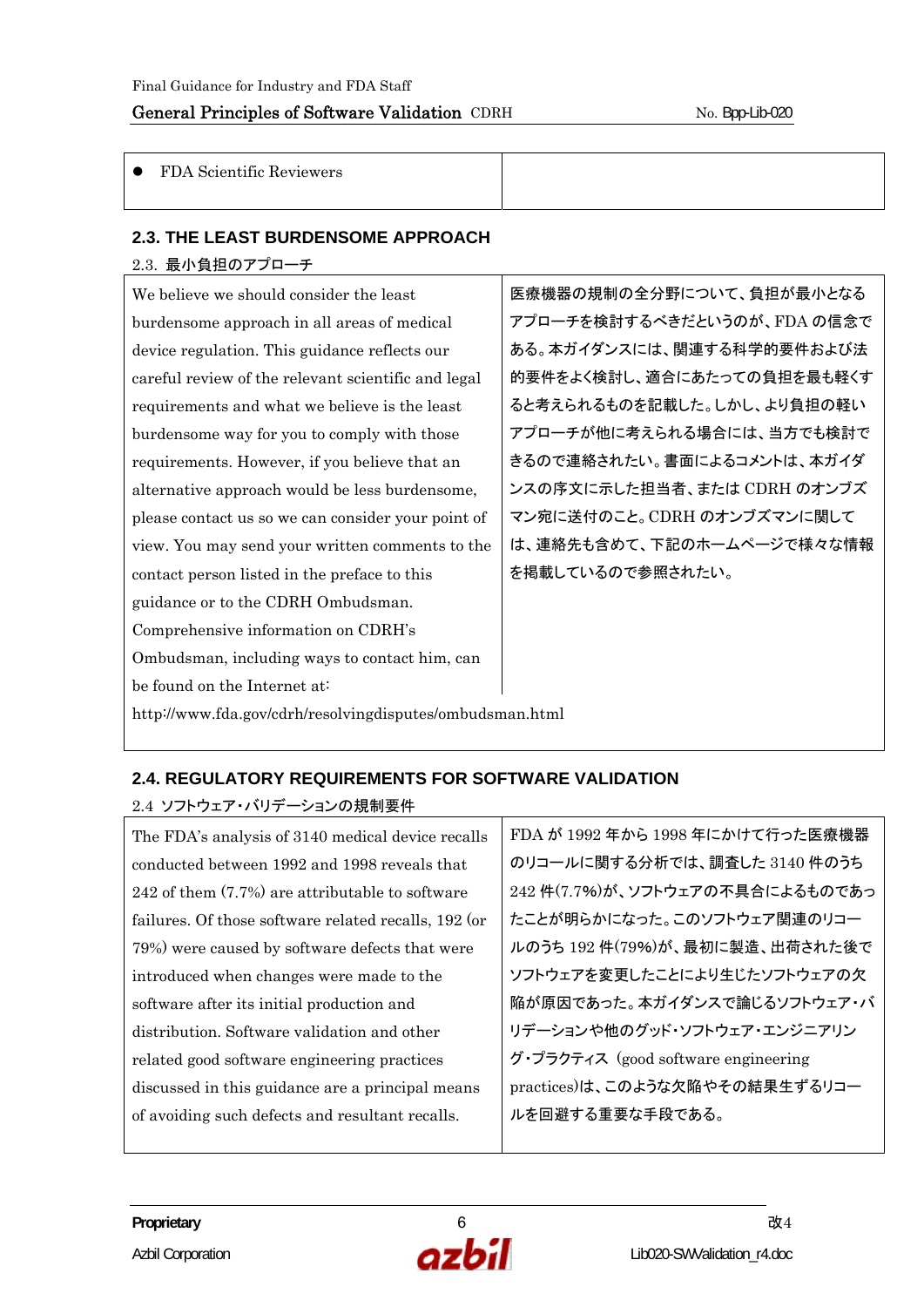Software validation is a requirement of the Quality System regulation, which was published in the Federal Register on October 7, 1996 and took effect on June 1, 1997. (See Title 21 Code of Federal Regulations (CFR) Part 820, and 61 Federal Register (FR) 52602, respectively.) Validation requirements apply to software used as components in medical devices, to software that is itself a medical device, and to software used in production of the device or in implementation of the device manufacturer's quality system.

Unless specifically exempted in a classification regulation, any medical device software product developed after June 1, 1997, regardless of its device class, is subject to applicable design control provisions. (See of 21 CFR §820.30.) This requirement includes the completion of current development projects, all new development projects, and all changes made to existing medical device software. Specific requirements for validation of device software are found in 21 CFR  $§820.30(g)$ . Other design controls, such as planning, input, verification, and reviews, are required for medical device software. (See 21 CFR §820.30.) The corresponding documented results from these activities can provide additional support for a conclusion that medical device software is validated.

Any software used to automate any part of the device production process or any part of the quality system must be validated for its intended use, as required by 21 CFR §820.70(i). This requirement applies to any software used to automate device design, testing, component

ソフトウェア・バリデーションは、品質システム規制要件で ある。品質システム規制は、1996 年 10 月 7 日の米国官 報で発布され、1997 年 6 月 1 日に発効したものである。 (Title21 CFR の Part 820 および 61 米国官報 (FR)52602 ページをそれぞれ参照のこと。)バリデーショ ン要件が適用されるのは、医療機器の部品となるソフト ウェア、ソフトウェア自体が医療機器となるもの、および、 医療機器の製造または医療機器製造業者の品質システ ムの実装に用いるソフトウェアである。

分類に関する規制(classification regulation)で特に免 除対象となっていない限り、1997 年 6 月1日以降に開発 された医療機器ソフトウェア製品は、医療機器の種類に 関わらず設計管理規定の対象となる。(21CFR Section 820.30 を参照のこと。)本要件の対象となるのは、現在 進行中の開発プロジェクト、全ての新規開発プロジェク ト、および既存の医療機器ソフトウェアに対する全ての変 更である。医療機器ソフトウェア・バリデーションに関する 具体的な要件は、21 CFR Section 820.30(g)に示され ている。医療機器のソフトウェアについては、その他にも 計画、入力、検証およびレビューなどの設計管理が必要 となる。(21 CFR Section 820.30 を参照のこと。)これら の活動から得られる文書化された結果は、医療機器ソフ トウェアがバリデートされたという結論を導く上で、付加 的な裏づけとなる。

医療機器製造工程または品質システムを自動化するソ フトウェアは、それが一部分であっても、使用目的に対し てバリデートすることが必須となる。これは、21 CFR Section 820.70(i)で要件とされている。本要件は、医療 機器設計、テスト、部品の受入、製造、ラベリング、梱 包、出荷、苦情への対応、または、品質システムのその

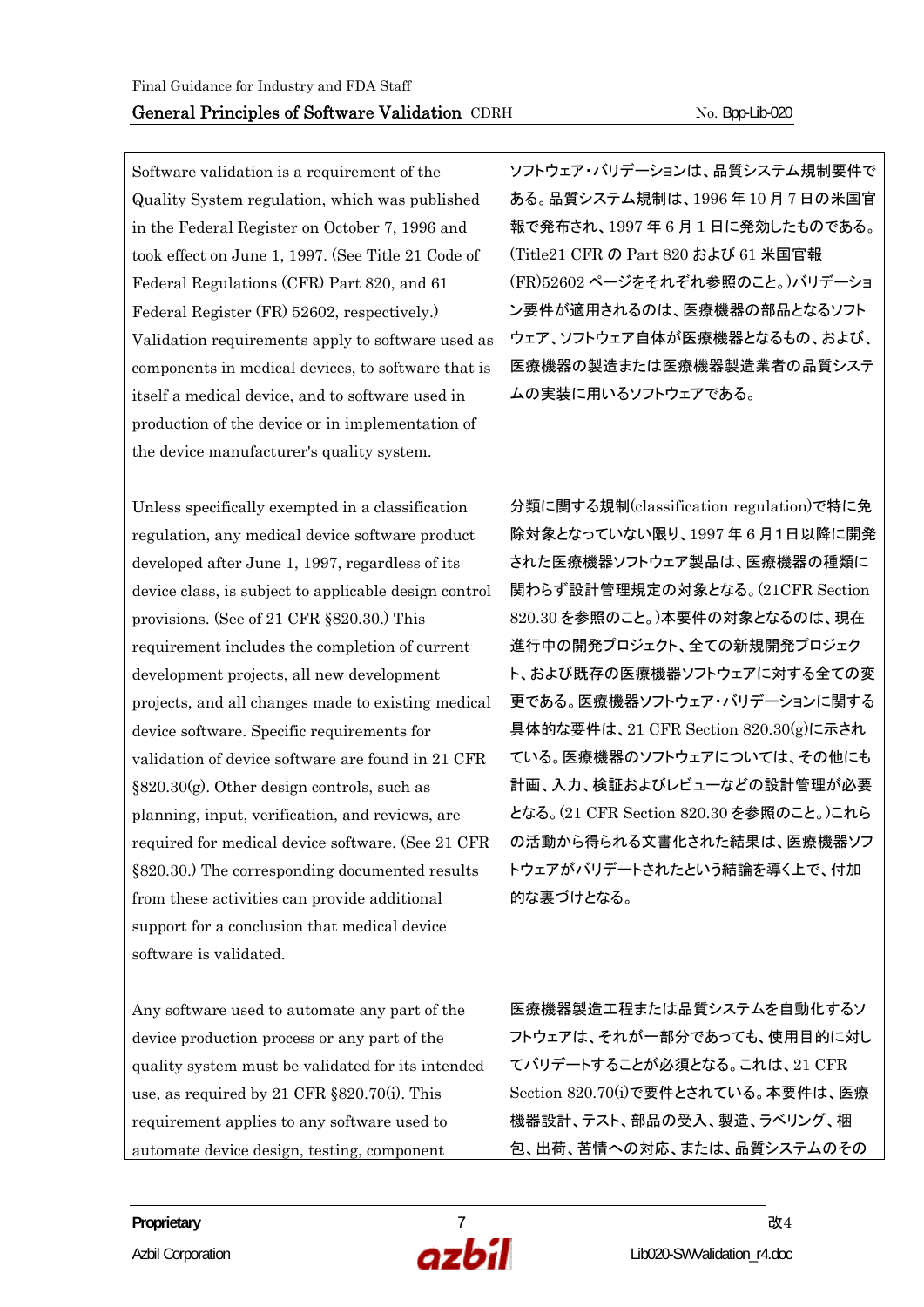acceptance, manufacturing, labeling, packaging, distribution, complaint handling, or to automate any other aspect of the quality system.

In addition, computer systems used to create, modify, and maintain electronic records and to manage electronic signatures are also subject to the validation requirements. (See 21 CFR §11.10(a).) Such computer systems must be validated to ensure accuracy, reliability, consistent intended performance, and the ability to discern invalid or altered records.

Software for the above applications may be developed in-house or under contract. However, software is frequently purchased off-the-shelf for a particular intended use. All production and/or quality system software, even if purchased off-the-shelf, should have documented requirements that fully define its intended use, and information against which testing results and other evidence can be compared, to show that the software is validated for its intended use.

The use of off-the-shelf software in automated medical devices and in automated manufacturing and quality system operations is increasing. Off-the-shelf software may have many capabilities, only a few of which are needed by the device manufacturer. Device manufacturers are responsible for the adequacy of the software used in their devices, and used to produce devices. When device manufacturers purchase "off-the-shelf'' software, they must ensure that it will perform as intended in their chosen application. For off-the-shelf software used in

他の部分を自動化する際に用いる全てのソフトウェアに 適用される。

さらに、電子記録の作成、修正、維持、および電子署名 の管理に用いるコンピュータ・システムも、バリデーション 要件の対象となる。(21 CFR Section 11.10(a)を参照。) このようなコンピュータ・システムについては、正確性、信 頼性、常に意図通りの性能かどうか、無効な記録または 記録の改竄を識別する性能について、確認するための バリデートが必須となる。

上記のアプリケーション用ソフトウェアは、社内または(契 約により)社外で開発されるが、特定の意図で使用するも のについては、市販のソフトウェアを購入するケースも多 い。製造システム/品質システムに用いる全てのソフト ウェアについては、市販品を購入した場合であっても、ソ フトウェアが使用目的に対してバリデートされていること を示すため、使用目的を完全に定義した要件、およびテ スト結果や証拠と比較評価できるような情報を文書化す ること。

自動化された医療機器、および自動化された製造/品 質システムのオペレーションにおいては、市販ソフトウェ アの使用が増加している。市販ソフトウェアは多くの機能 を有していても、医療機器製造業者が必要とする機能は ごく一部である。医療機器製造業者は、医療機器で使用 されるソフトウェア、および医療機器の製造に使用される ソフトウェアの妥当性に関して医療機器製造業者が責任 をもつ。医療機器製造業者が「市販」ソフトウェアを購入 する場合は、当該アプリケーション上で、意図どおりの性 能が出るかどうかを確認することが必須である。製造/ 品質システムで用いる市販のソフトウェアについては、本 文書の Section 6.3 に追加のガイダンスを掲載した。医

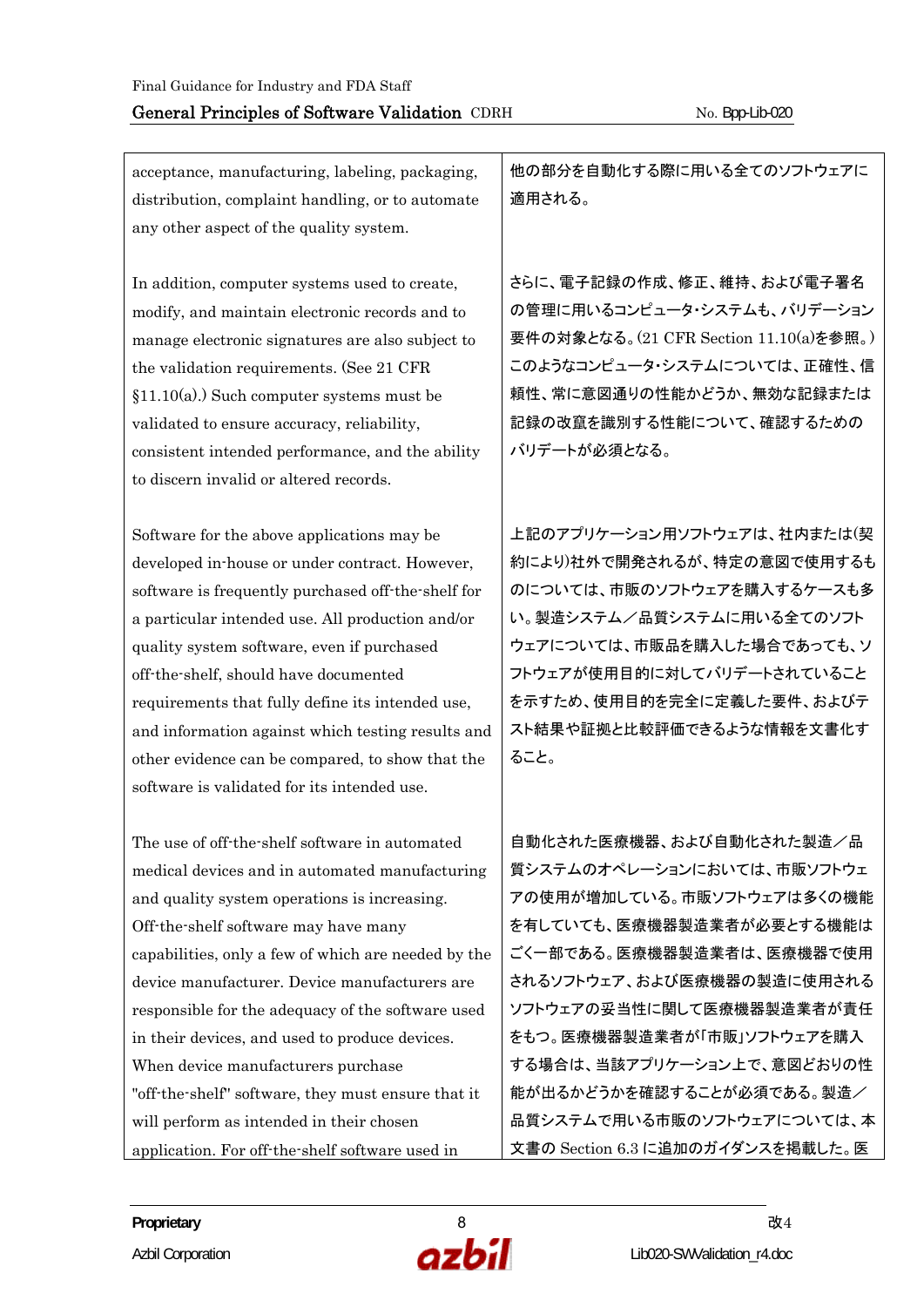| manufacturing or in the quality system,           | 療機器ソフトウェアに関しては、FDA の Guidance for                         |
|---------------------------------------------------|-----------------------------------------------------------|
| additional guidance is included in Section 6.3 of | Industry, FDA Reviewers, および Compliance on                |
| this document. For device software, additional    | Off-The-Shelf Software Use in Medical Devices $\subset$ , |
| useful information may be found in FDA's          | 有益と思われる情報が掲載されている。                                        |
| Guidance for Industry, FDA Reviewers, and         |                                                           |
| Compliance on Off-The-Shelf Software Use in       |                                                           |
| <b>Medical Devices.</b>                           |                                                           |
|                                                   |                                                           |

### **2.4. QUALITY SYSTEM REGULATION VS PRE-MARKET SUBMISSIONS**

| This document addresses Quality System<br>regulation issues that involve the implementation<br>of software validation. It provides guidance for the<br>management and control of the software<br>validation process. The management and control<br>of the software validation process should not be<br>confused with any other validation requirements,<br>such as process validation for an automated | 本文書は、ソフトウェア・バリデーションの実施などに関<br>する品質システム規制の課題について述べるものであ<br>り、ソフトウェア・バリデーションのプロセスの管理および<br>統制に関するガイダンスとなるものである。ソフトウェア・<br>バリデーションのプロセスの管理および統制は、自動製<br>造プロセスのプロセス・バリデーションなどの、他のバリ<br>デーション要件と混同すべきものではない。 |
|--------------------------------------------------------------------------------------------------------------------------------------------------------------------------------------------------------------------------------------------------------------------------------------------------------------------------------------------------------------------------------------------------------|---------------------------------------------------------------------------------------------------------------------------------------------------------------------------------------------------------|
| manufacturing process.                                                                                                                                                                                                                                                                                                                                                                                 |                                                                                                                                                                                                         |
|                                                                                                                                                                                                                                                                                                                                                                                                        |                                                                                                                                                                                                         |
| Device manufacturers may use the same                                                                                                                                                                                                                                                                                                                                                                  | 医療機器製造業者は、品質システム要件への適合、お                                                                                                                                                                                |
| procedures and records for compliance with                                                                                                                                                                                                                                                                                                                                                             | よび設計管理要件への適合に別々の手順と記録を用い                                                                                                                                                                                |
| quality system and design control requirements,                                                                                                                                                                                                                                                                                                                                                        | る必要はない。また、市販前の FDA への提出について                                                                                                                                                                             |
| as well as for pre-market submissions to FDA.                                                                                                                                                                                                                                                                                                                                                          | も同様である。本文書では、ソフトウェア・バリデーション                                                                                                                                                                             |
| This document does not cover any specific safety                                                                                                                                                                                                                                                                                                                                                       | に関する具体的な安全性または有効性に関する問題は                                                                                                                                                                                |
| or efficacy issues related to software validation.                                                                                                                                                                                                                                                                                                                                                     | 取り扱わない。規制対象となるソフトウェアの設計課題お                                                                                                                                                                              |
| Design issues and documentation requirements                                                                                                                                                                                                                                                                                                                                                           | よび市販前の提出物に関する文書要件については、本                                                                                                                                                                                |
| for pre-market submissions of regulated software                                                                                                                                                                                                                                                                                                                                                       | 文書では述べていない。安全性と有効性、および市販前                                                                                                                                                                               |
| are not addressed by this document. Specific                                                                                                                                                                                                                                                                                                                                                           | の提出物に必要な文書に関する具体的な課題について                                                                                                                                                                                |
| issues related to safety and efficacy, and the                                                                                                                                                                                                                                                                                                                                                         | は、Center for Devices and Radiological Health                                                                                                                                                            |
| documentation required in pre-market                                                                                                                                                                                                                                                                                                                                                                   | (CDRH)の Office of Device Evaluation (ODE)、また                                                                                                                                                            |
| submissions, should be addressed to the Office of                                                                                                                                                                                                                                                                                                                                                      | <b>Lat</b> Center for Biologics Evaluation and Research                                                                                                                                                 |
| Device Evaluation (ODE), Center for Devices and                                                                                                                                                                                                                                                                                                                                                        | (CBER)の Office of Blood Research and Review 宛に                                                                                                                                                          |
| Radiological Health (CDRH) or to the Office of                                                                                                                                                                                                                                                                                                                                                         | 送付すること。市販前の提出物に適用される FDA のガ                                                                                                                                                                             |
| Blood Research and Review, Center for Biologics                                                                                                                                                                                                                                                                                                                                                        | イダンス文書については、付録 Aの参考資料を参照の                                                                                                                                                                               |
| Evaluation and Research (CBER). See the                                                                                                                                                                                                                                                                                                                                                                | こと。                                                                                                                                                                                                     |

2.4. 品質システムの規制と市販前の提出物

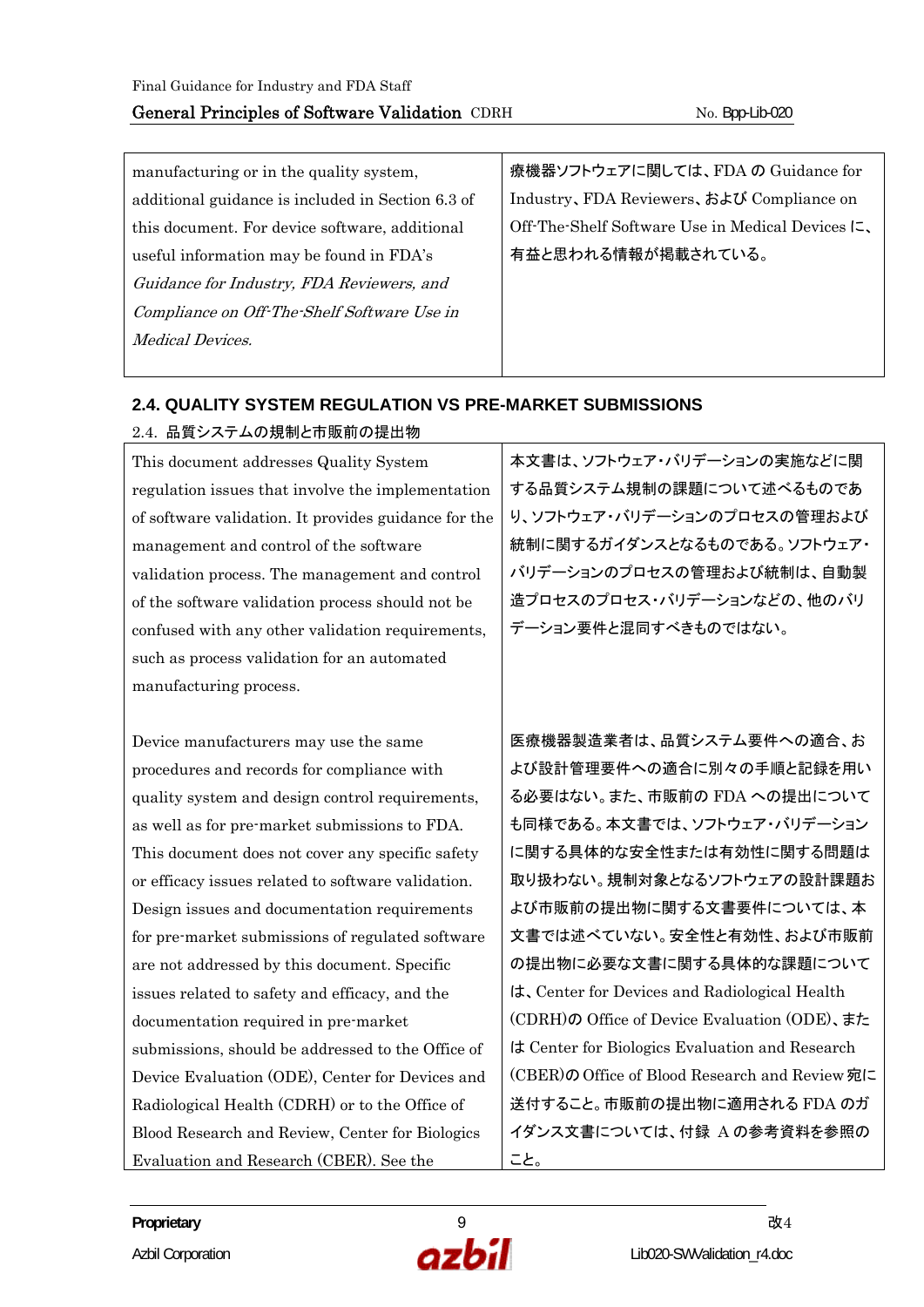references in Appendix A for applicable FDA guidance documents for pre-market submissions.

# **SECTION 3. CONTEXT FOR SOFTWARE VALIDATION**

#### SECTION 3. ソフトウェア・バリデーションの背景

Many people have asked for specific guidance on what FDA expects them to do to ensure compliance with the Quality System regulation with regard to software validation. Information on software validation presented in this document is not new. Validation of software, using the principles and tasks listed in Sections 4 and 5, has been conducted in many segments of the software industry for well over 20 years.

Due to the great variety of medical devices, processes, and manufacturing facilities, it is not possible to state in one document all of the specific validation elements that are applicable. However, a general application of several broad concepts can be used successfully as guidance for software validation. These broad concepts provide an acceptable framework for building a comprehensive approach to software validation. Additional specific information is available from many of the references listed in Appendix A.

ソフトウェア・バリデーションに関して、品質システムの規 制に確実に適合するために、FDA が何を求めているか を示した具体的なガイダンスを求める声が多かった。本 文書に示したソフトウェア・バリデーションに関する情報 は、決して新しいものではない。Section 4 と 5 の原則お よびタスクを用いたソフトウェア・バリデーションは、20 年 以上にも渡って、ソフトウェア業界の各所で行われてきた ものである。

医療機器、プロセス、製造設備は多様であるため、具体 的なバリデーションの全要素を、一つの文書で述べるこ とは不可能である。しかし、いくつかの広範な概念を、ソ フトウェア・バリデーションのガイダンスとして、一般適用 することも可能であろう。このような広範な概念からは、 ソフトウェア・バリデーションに対する包括的アプローチを 構築するための枠組みが得られる。具体的な情報につ いては、さらに付録 A の参考資料を参照のこと。

# **3.1. DEFINITIONS AND TERMINOLOGY**

#### 3.1. 定義と用語

| Unless defined in the Quality System regulation,   | 本文書で用いる用語で、品質システムの規制または下                     |
|----------------------------------------------------|----------------------------------------------|
| or otherwise specified below, all other terms used | 記で定義した以外のものについては、全て FDA の                    |
| in this guidance are as defined in the current     | Glossary of Computerized System and Software |
| edition of the FDA <i>Glossary of Computerized</i> | Development Terminology の現行版で定義した通りで         |
| System and Software Development Terminology.       | ある。                                          |
|                                                    |                                              |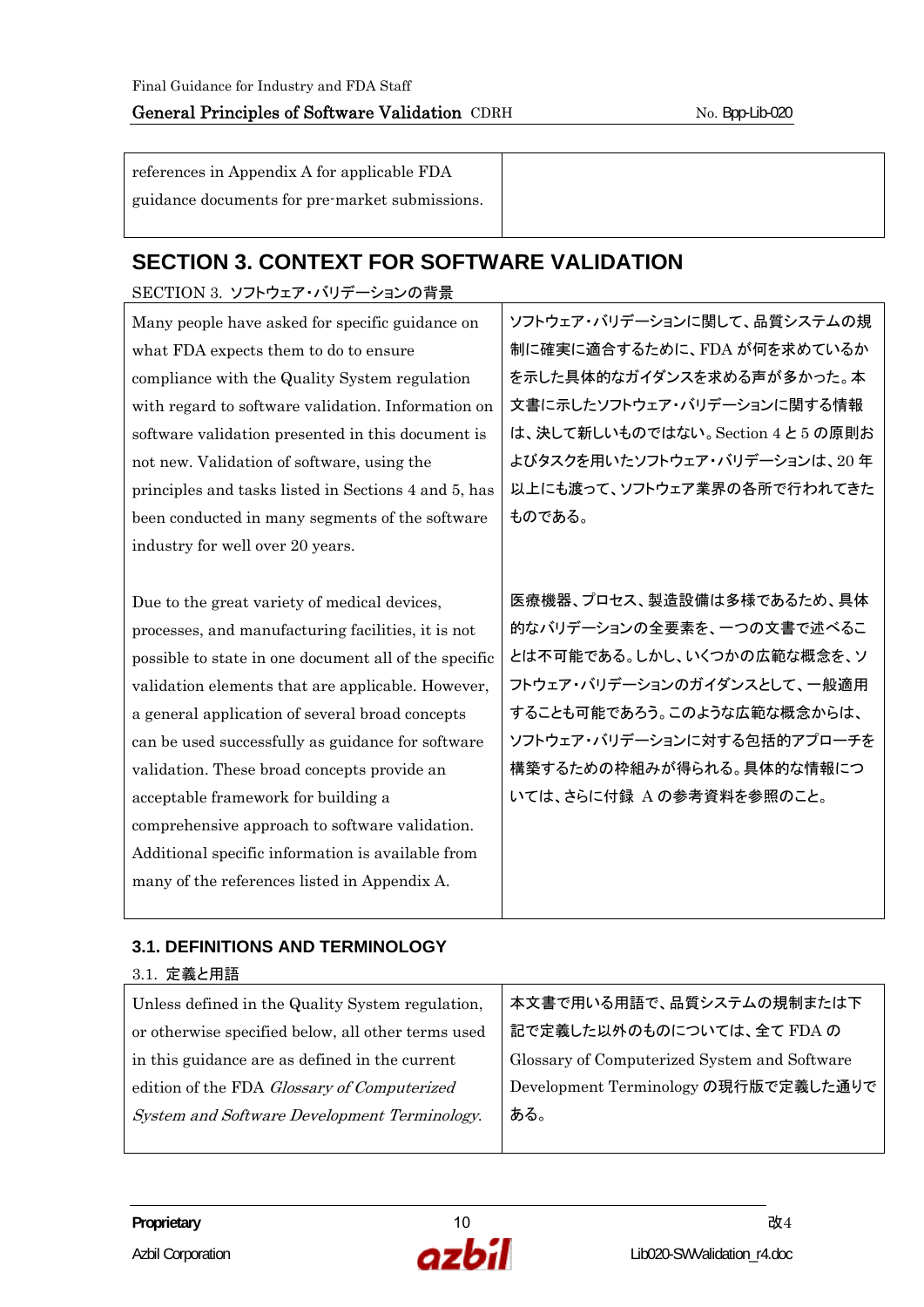| The medical device Quality System regulation (21)<br>CFR $820.3(k)$ defines "establish" to mean "define,<br>document, and implement." Where it appears in<br>this guidance, the words "establish" and<br>"established" should be interpreted to have this<br>same meaning.                                                                                                                                                                                                                                                                                                                                                                                                                                            | 医療機器の品質システムの要件(21 CFR 820.3(k))で<br>は、「確立(establish)」を「定義し、文書化して実行するこ<br>と」と定義している。本ガイダンスでも、「確立<br>(establish)」や「確立された(established)」は、同様に解<br>釈されるものとする。                                                                                                                                                                                                                                                                   |
|-----------------------------------------------------------------------------------------------------------------------------------------------------------------------------------------------------------------------------------------------------------------------------------------------------------------------------------------------------------------------------------------------------------------------------------------------------------------------------------------------------------------------------------------------------------------------------------------------------------------------------------------------------------------------------------------------------------------------|----------------------------------------------------------------------------------------------------------------------------------------------------------------------------------------------------------------------------------------------------------------------------------------------------------------------------------------------------------------------------------------------------------------------------|
| Some definitions found in the medical device<br>Quality System regulation can be confusing when<br>compared to commonly used terminology in the<br>software industry. Examples are requirements,<br>specification, verification, and validation.                                                                                                                                                                                                                                                                                                                                                                                                                                                                      | 医療機器の品質システムの規制にある定義には、ソフト<br>ウェア業界で一般的に用いられている用語と比較した場<br>合に、混同されそうなものがある。この例としては、要<br>件、仕様、検証、バリデーションなどが挙げられる。                                                                                                                                                                                                                                                                                                            |
| 3.1.1 Requirements and Specifications<br>3.1.1. 要件と仕様                                                                                                                                                                                                                                                                                                                                                                                                                                                                                                                                                                                                                                                                 |                                                                                                                                                                                                                                                                                                                                                                                                                            |
| While the Quality System regulation states that<br>design input requirements must be documented,<br>and that specified requirements must be verified,<br>the regulation does not further clarify the<br>distinction between the terms "requirement" and<br>"specification." A requirement can be any need or<br>expectation for a system or for its software.<br>Requirements reflect the stated or implied needs<br>of the customer, and may be market-based,<br>contractual, or statutory, as well as an<br>organization's internal requirements. There can<br>be many different kinds of requirements (e.g.,<br>design, functional, implementation, interface,<br>performance, or physical requirements). Software | 品質システム規制では、設計の入力となる要件を文書化<br>し、定められた要件を検証することを必須事項と定めて<br>いるが、規制の中では「要件」と「仕様」という用語を、そ<br>れ以上明確に区別していない。「要件」とは、システムま<br>たはシステム上のソフトウェアに要求または期待されるも<br>の全てを指す。要件は、明確に規定された、あるいは状<br>況から推測される顧客のニーズを示す。また、社内の要<br>件のみならず、市場ベースの要件、契約上の要件、また<br>は法律上の要件を指す場合も多い。要件には、多くの異<br>なる種類が考えられる(設計、機能、実装、インターフェー<br>ス、性能、または物理的要件など)。ソフトウェア要件は<br>一般的に、システム要件から派生したもので、システム<br>機能の中でソフトウェアに割り当てた部分に対するもの<br>である。ソフトウェア要件は機能の側面から記述したもの |
| requirements are typically derived from the<br>system requirements for those aspects of system<br>functionality that have been allocated to software.<br>Software requirements are typically stated in                                                                                                                                                                                                                                                                                                                                                                                                                                                                                                                | で、開発プロジェクトの進行に沿って定義、詳細化し、更<br>新される。ソフトウェア要件を正確かつ完全に文書化す<br>ることは、製作されるソフトウェア・バリデーションの成否<br>を左右する極めて重要な要因である。                                                                                                                                                                                                                                                                                                                |

functional terms and are defined, refined, and updated as a development project progresses.

Success in accurately and completely documenting

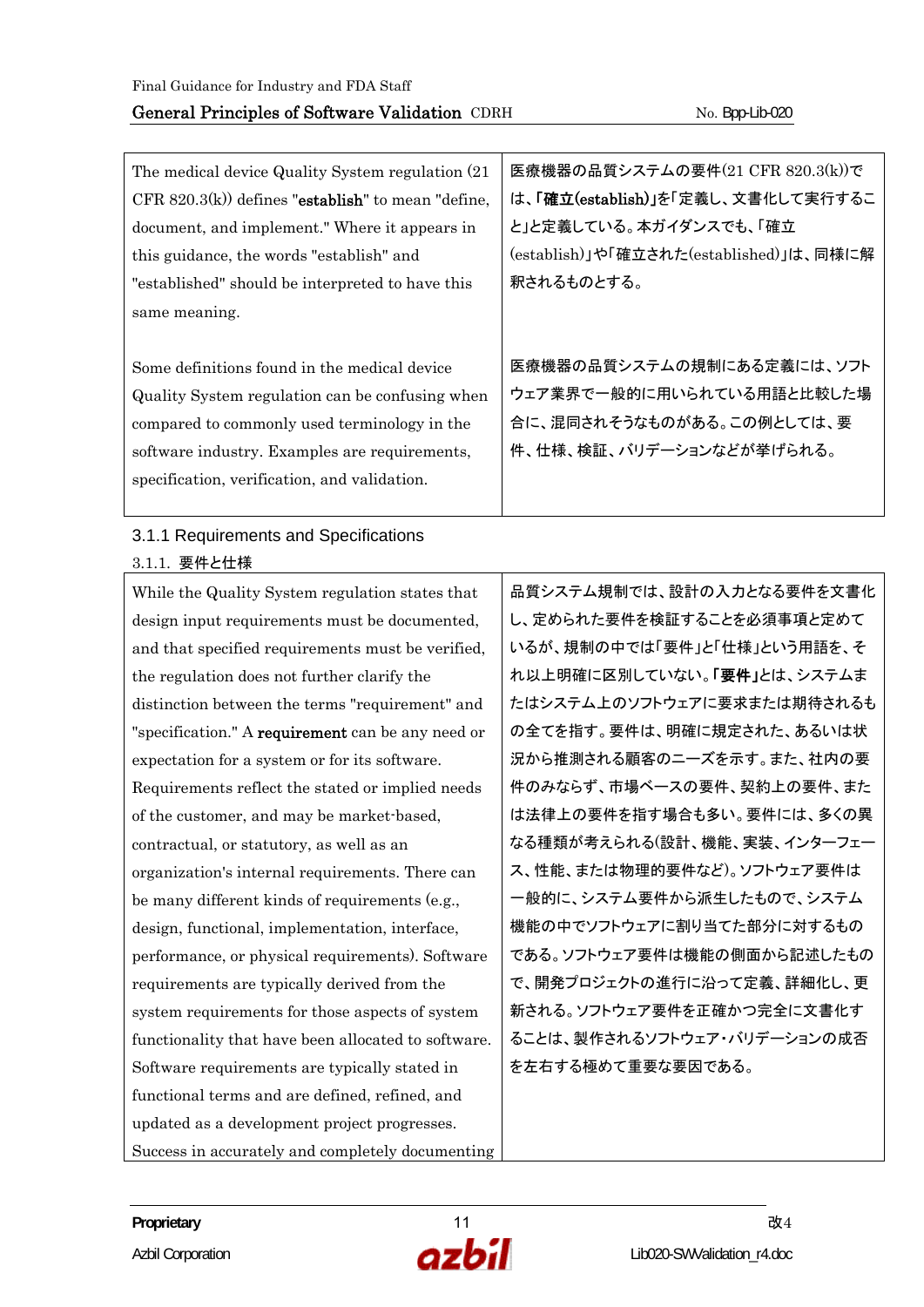software requirements is a crucial factor in successful validation of the resulting software.

A specification is defined as "a document that states requirements." (See 21 CFR §820.3(y).) It may refer to or include drawings, patterns, or other relevant documents and usually indicates the means and the criteria whereby conformity with the requirement can be checked. There are many different kinds of written specifications, e.g., system requirements specification, software requirements specification, software design specification, software test specification, software integration specification, etc. All of these documents establish "specified requirements" and are design outputs for which various forms of verification are necessary.

「仕様」は、「要件を記した文書」と定義されている。(CFR 21 Section 820.3(y)を参照。)これには、図、パターンや 他の関連文書等があり、また通常、要件への適合をチェ ックする方法および基準を示すものである。仕様書に は、システム要求仕様書、ソフトウェア要求仕様書、ソフ トウェア設計仕様書、ソフトウェア・テスト仕様書、ソフトウ ェア統合仕様書など、多くの種類がある。このような文書 は全て、「定められた要件」を確立するものであり、また、 設計のアウトプットとして種々の検証が必要となるる。

# 3.1.2 Verification and Validation 3.1.2. 検証/バリデーション

| The Quality System regulation is harmonized             | 品質システム規制は、1994年版            |
|---------------------------------------------------------|-----------------------------|
| with ISO 8402-1994, which treats "verification"         | (harmonize)している。ISO8402     |
| and "validation" as separate and distinct terms.        | (verification)」と「バリデーション    |
| On the other hand, many software engineering            | 語として、区別して取り扱っている            |
| journal articles and textbooks use the terms            | グ専門誌の記事やテキストでは.             |
| "verification" and "validation" interchangeably, or     | 「バリデーション(validation)」を、     |
| in some cases refer to software "verification,          | ていることも多い。また、ソフトウ.           |
| validation, and testing $(VV&T)$ " as if it is a single | ション、テスト(verification, vali- |
| concept, with no distinction among the three            | VV&T)」を一つの概念として、三           |
| terms.                                                  | ない場合もある。                    |
|                                                         |                             |
|                                                         |                             |

Software verification provides objective evidence that the design outputs of a particular phase of the software development life cycle meet all of the specified requirements for that phase. Software verification looks for consistency, completeness,

品質システム規制は、1994 年版 ISO 8402 と調和 2 では「検証 (verification)」と「バリデーション(validation)」を別の用 る。一方、エンジニアリン 、「検証(verification)」と 同じような意味で用い ェアの「検証、バリデー dation and testing; ミつの用語を区別してい

「ソフトウェアの検証」によって、ソフトウェア開発ライフサ イクルにおける、あるフェーズでの設計のアウトプットが、 あらかじめ定められていた全ての要件(specified requirements)を満たす客観的な証拠が得られる。ソフ トウェアの検証は、開発中のソフトウェアの一貫性、完全

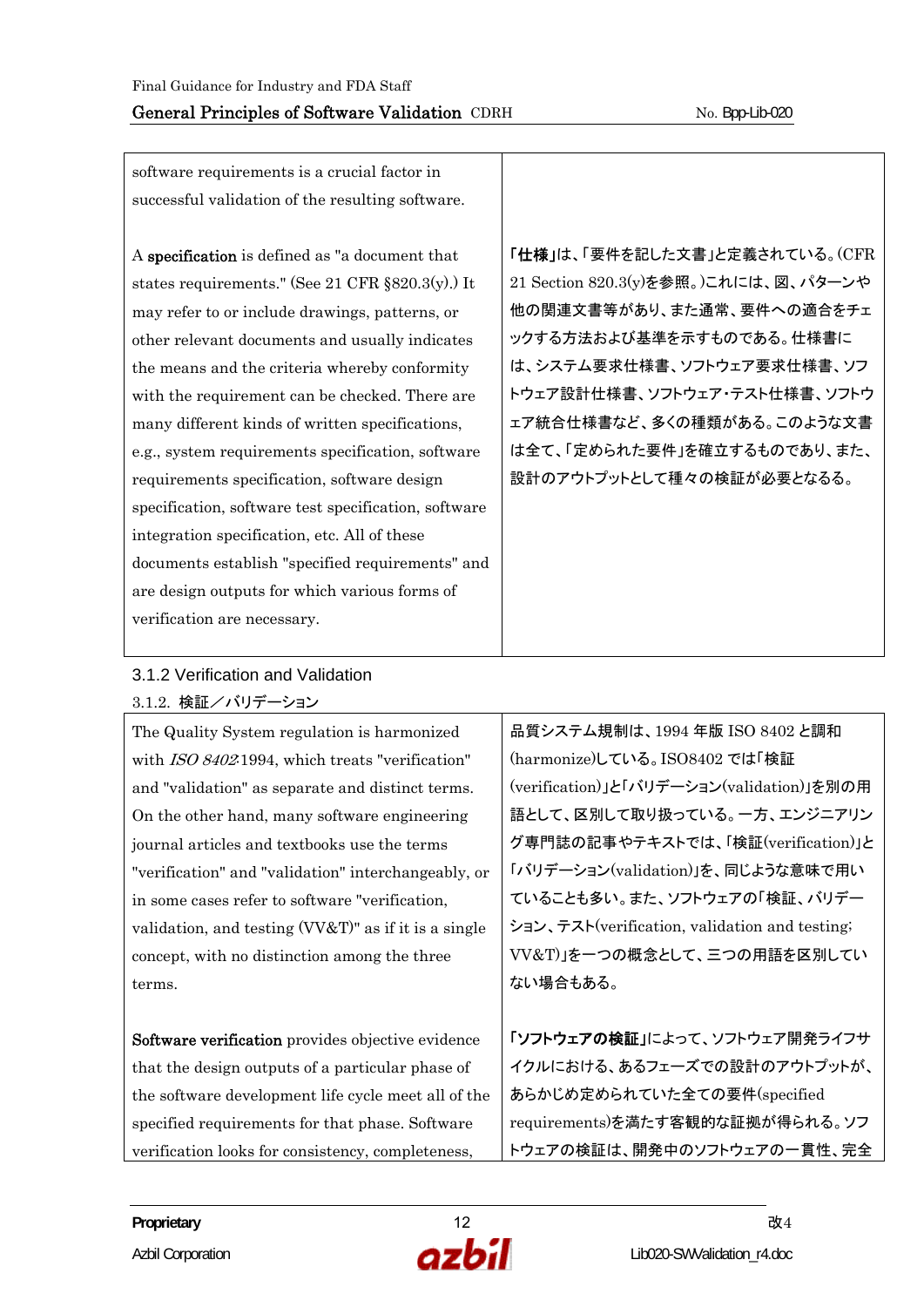and correctness of the software and its supporting documentation, as it is being developed, and provides support for a subsequent conclusion that software is validated. Software testing is one of many verification activities intended to confirm that software development output meets its input requirements. Other verification activities include various static and dynamic analyses, code and document inspections, walkthroughs, and other techniques.

Software validation is a part of the design validation for a finished device, but is not separately defined in the Quality System regulation. For purposes of this guidance, FDA considers software validation to be "confirmation by examination and provision of objective evidence that software specifications conform to user needs and intended uses, and that the particular requirements implemented through software can be consistently fulfilled." In practice, software validation activities may occur both during, as well as at the end of the software development life cycle to ensure that all requirements have been fulfilled. Since software is usually part of a larger hardware system, the validation of software typically includes evidence that all software requirements have been implemented correctly and completely and are traceable to system requirements. A conclusion that software is validated is highly dependent upon comprehensive software testing, inspections, analyses, and other verification tasks performed at each stage of the software development life cycle. Testing of device software functionality in a simulated use environment, and user site testing

性、正確性、およびその裏づけのための文書を調べるも のであり、ソフトウェアがバリデートされたという結論を裏 づけるものである。検証には多くのアクティビティがある が、ソフトウェアのテストはそのうちの一つであり、ソフト ウェア開発の出力が入力要件を満たしているということ を確認するものである。その他の検証アクティビティに は、様々な静的・動的な解析、コードおよび文書の検査、 ウォーク・スルーなどの技術がある。

「ソフトウェア・バリデーション」は、最終医療機器に対す る設計バリデーションの一部であるが、品質システム規 制の中では、個別に定義されてはいない。本ガイダンス において FDA は、ソフトウェア・バリデーションを以下の ように定義している。「ソフトウェアの仕様がユーザのニ ーズおよび使用目的に適合するということ、また、ソフト ウェアで実装された要件が一貫して満たされているとい うことを、検査(examination)と客観的証拠によって確認 すること。」実際のソフトウェア・バリデーション活動は、全 要件を満たしたということを確認するために、ソフトウェア 開発ライフサイクルの途中と終わりの両方で行われるこ とが多い。ソフトウェアは通常、より大きなハードウェア・ システムの一部であるため、ソフトウェア・バリデーション には一般的に、ソフトウェアの全要件が正しくかつ完全に 実装されたという証拠が含まれ、システム要件と関連づ けられるようになっている。ソフトウェアがバリデートされ たと結論づけられるかどうかは、ソフトウェア開発ライフ サイクルの各段階で行われる包括的なソフトウェアのテ スト・点検・分析やその他の検証タスクに大きく左右され る。一般的に、ソフトウェアで自動化された医療機器の設 計バリデーション・プログラムには、模擬的な使用環境で の医療機器・ソフトウェアの機能テスト、およびユーザ・サ イトにおけるテストが含まれる。

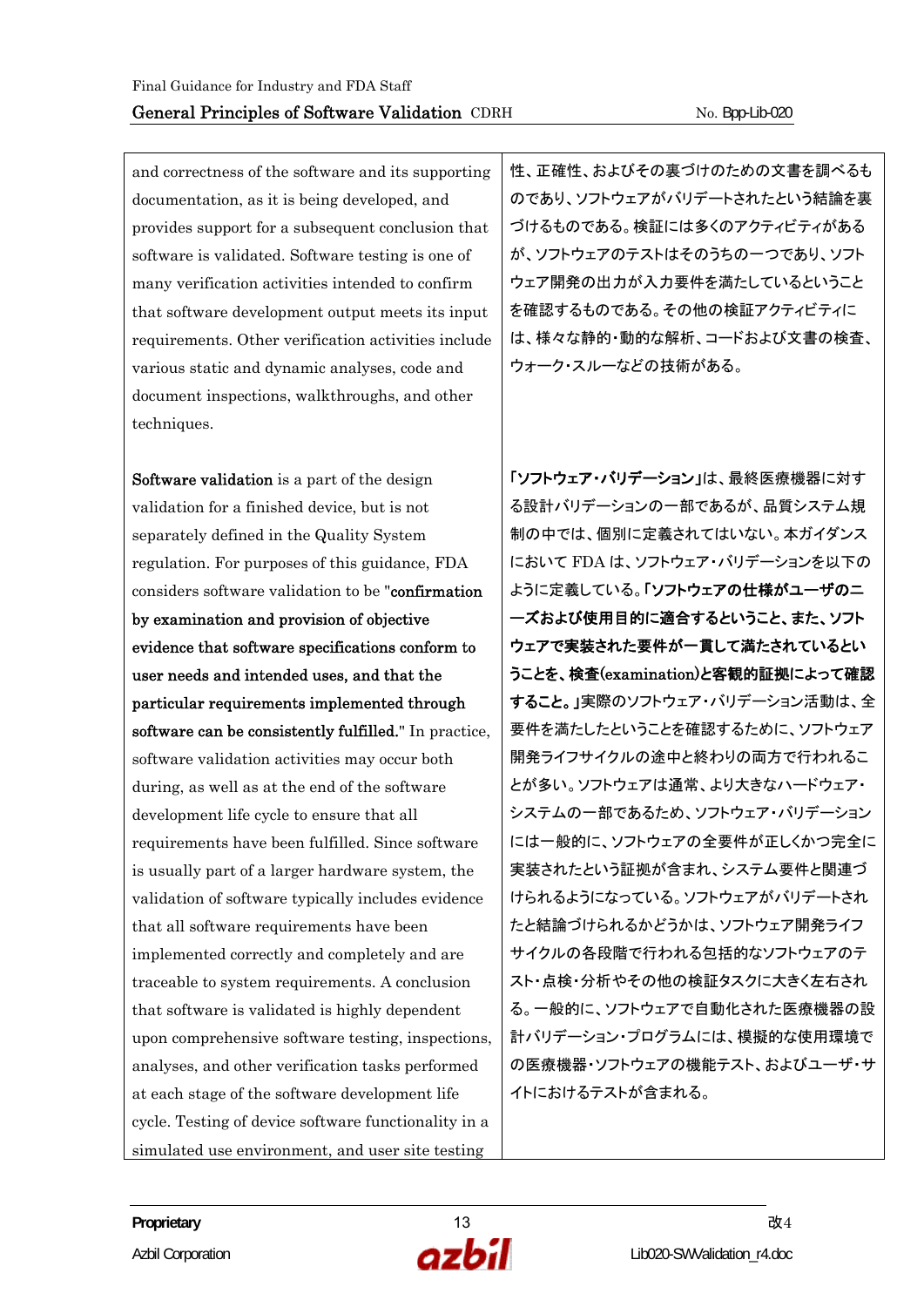are typically included as components of an overall design validation program for a software automated device.

| Software verification and validation are difficult   | ソフトウェアの検証/バリデーションは、開発者が永久に                       |
|------------------------------------------------------|--------------------------------------------------|
| because a developer cannot test forever, and it is   | テストを継続することもできず、どの程度の証拠があれ                        |
| hard to know how much evidence is enough. In         | ば十分であるかを判断しにくいところが難しい。ソフトウェ                      |
| large measure, software validation is a matter of    | ア・バリデーションとは、その医療機器において、ソフトウ                      |
| developing a "level of confidence" that the device   | ェアで自動化した機能および特徴が、全ての要件とユー                        |
| meets all requirements and user expectations for     | ザの期待を満足するという「ある一定のレベルの信頼                         |
| the software automated functions and features of     | 性」を得るものである。仕様文書中の誤り〔の発見〕、残                       |
| the device. Measures such as defects found in        | 存欠陥の推定、テスト・カバレージなどの方策はいずれ                        |
| specifications documents, estimates of defects       | も、出荷前に一定の信頼性のレベルを得るために実施さ                        |
| remaining, testing coverage, and other techniques    | れるものである。信頼性のレベル、すなわちそのために                        |
| are all used to develop an acceptable level of       | 必要なソフトウェア・バリデーション、検証、テストに必要                      |
| confidence before shipping the product. The level    | な労力のレベルは、医療機器を自動化した機能から生                         |
| of confidence, and therefore the level of software   | ずる安全性に対するリスク(危険)に応じたものとなる。ソ                      |
| validation, verification, and testing effort needed, | フトウェアの安全性に対する危機の管理ついては、付録                        |
| will vary depending upon the safety risk (hazard)    | A に挙げた FDA の Guidance for the Content of         |
| posed by the automated functions of the device.      | Pre-market Submissions for Software Contained in |
| Additional guidance regarding safety risk            | Medical Devices、および ISO/IEC 14971-1 and IEC      |
| management for software may be found in Section      | 60601-1-4 の国際基準に、付加的なガイダンスが記載さ                   |
| 4 of FDA's Guidance for the Content of               | れている。                                            |
| Pre-market Submissions for Software Contained        |                                                  |
| in Medical Devices, and in the international         |                                                  |
| standards ISO/IEC 14971-1 and IEC 60601-1-4          |                                                  |
| referenced in Appendix A.                            |                                                  |

# 3.1.3 IQ/OQ/PQ

3.1.3 IQ/OQ/PQ

| For many years, both FDA and regulated industry   | FDA および規制対象の業界の双方は、長い間ソフトウェ   |
|---------------------------------------------------|-------------------------------|
| have attempted to understand and define           | ア・バリデーションをプロセス・バリデーションの用語で理   |
| software validation within the context of process | 解し、定義しようとしてきた。例えば、業界用文書やその    |
| validation terminology. For example, industry     | 他の FDA のバリデーション・ガイダンスでは、ユーザ・サ |
| documents and other FDA validation guidance       | イトのソフトウェア・バリデーションを、据付時適格性評価   |
| sometimes describe user site software validation  | (IQ)、運転時適格性評価(OQ)、稼動性能適格性評価   |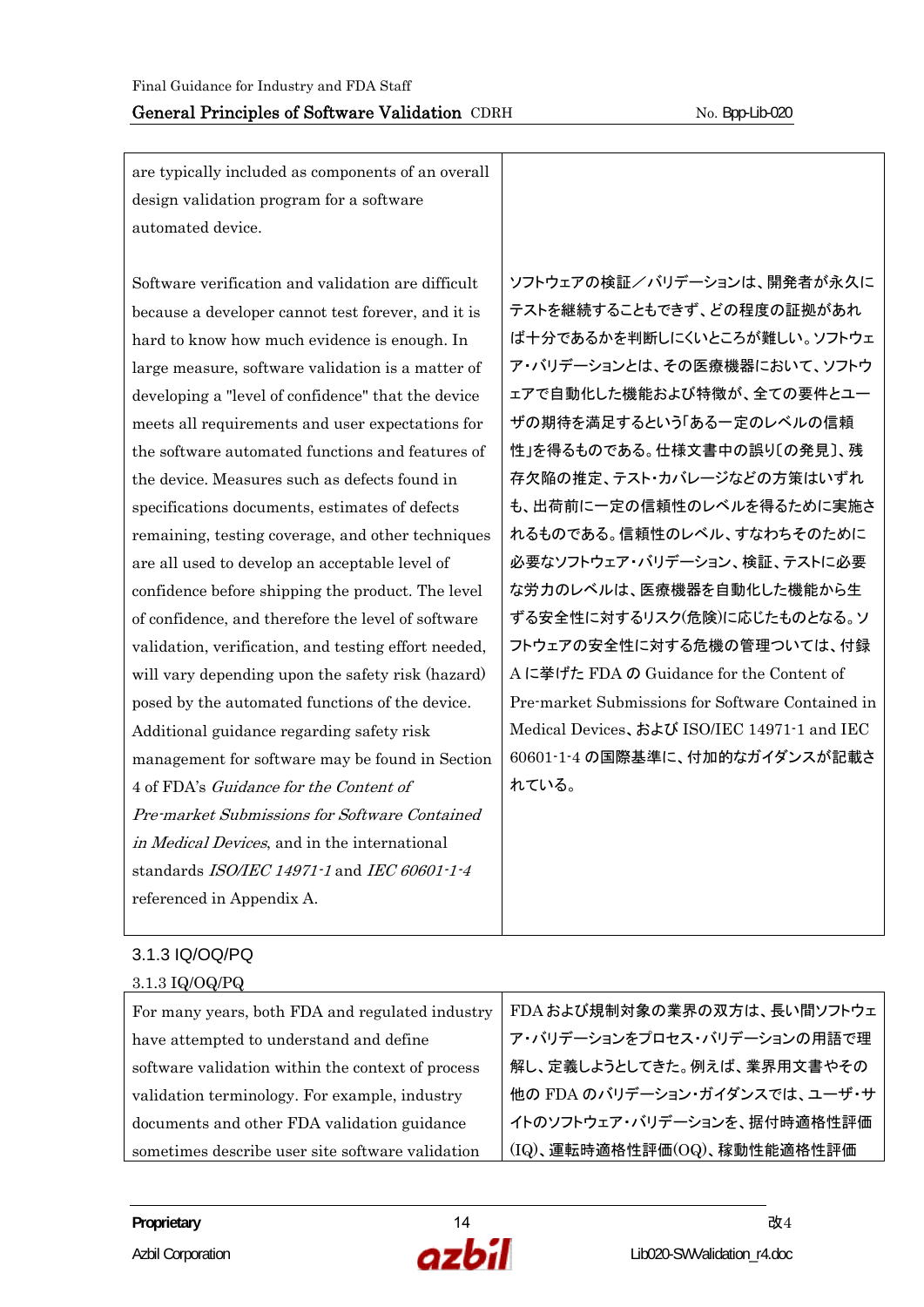in terms of installation qualification (IQ), operational qualification (OQ) and performance qualification (PQ). Definitions of these terms and additional information regarding IQ/OQ/PQ may be found in FDA's Guideline on General Principles of Process Validation, dated May 11, 1987, and in FDA's Glossary of Computerized System and Software Development Terminology, dated August 1995.

While IQ/OQ/PQ terminology has served its purpose well and is one of many legitimate ways to organize software validation tasks at the user site, this terminology may not be well understood among many software professionals, and it is not used elsewhere in this document. However, both FDA personnel and device manufacturers need to be aware of these differences in terminology as they ask for and provide information regarding software validation.

(PQ)と記述している場合がある。これらの用語の定義お よび IQ/OQ/PQ に関する付加情報は、FDA が 1987 年 5月11日に発行したGuideline on General Principles of Process Validation、および 1995 年 8 月発行の Glossary of Computerized System and Software Development Terminology に記載されている。

IQ/OQ/PQ という用語は、その目的を十分に果たしてき たし、ユーザ・サイトのソフトウェア・バリデーションのタス クを整理する適正な方法の一つであるが、ソフトウェアの 専門家に十分な理解が得られていない可能性もあり、本 文書の他の箇所でも、この用語を使用していない。しか し、FDA 職員および医療機器製造業者は、ソフトウェア・ バリデーションに関する情報を請求、提供する立場にあ るので、これらの用語の違いを知っておく必要がある。

# **3.2. SOFTWARE DEVELOPMENT AS PART OF SYSTEM DESIGN**

3.2. システム設計の一部としてのソフトウェア開発

The decision to implement system functionality using software is one that is typically made during system design. Software requirements are typically derived from the overall system requirements and design for those aspects in the system that are to be implemented using software. There are user needs and intended uses for a finished device, but users typically do not specify whether those requirements are to be met by hardware, software, or some combination of both. Therefore, software validation must be considered within the context of the overall design validation for the system.

システム機能を、ソフトウェアを用いて実装するという判 断は、概してシステムの設計中に行われるものである。 一般的にソフトウェア要件は、システム要件/設計のう ち、ソフトウェアを用いて実装する部分を切り出したもの である。一般的に最終的に製造される医療機器(以下、 最終医療機器)に関するユーザのニーズおよび使用目 的では、ユーザはハードウェア、ソフトウェア、またどの組 み合わせで実現するかということまでは指定しない。従っ て、ソフトウェア・バリデーションは、システムの設計バリ デーション全般の中で考慮することが必須となる。

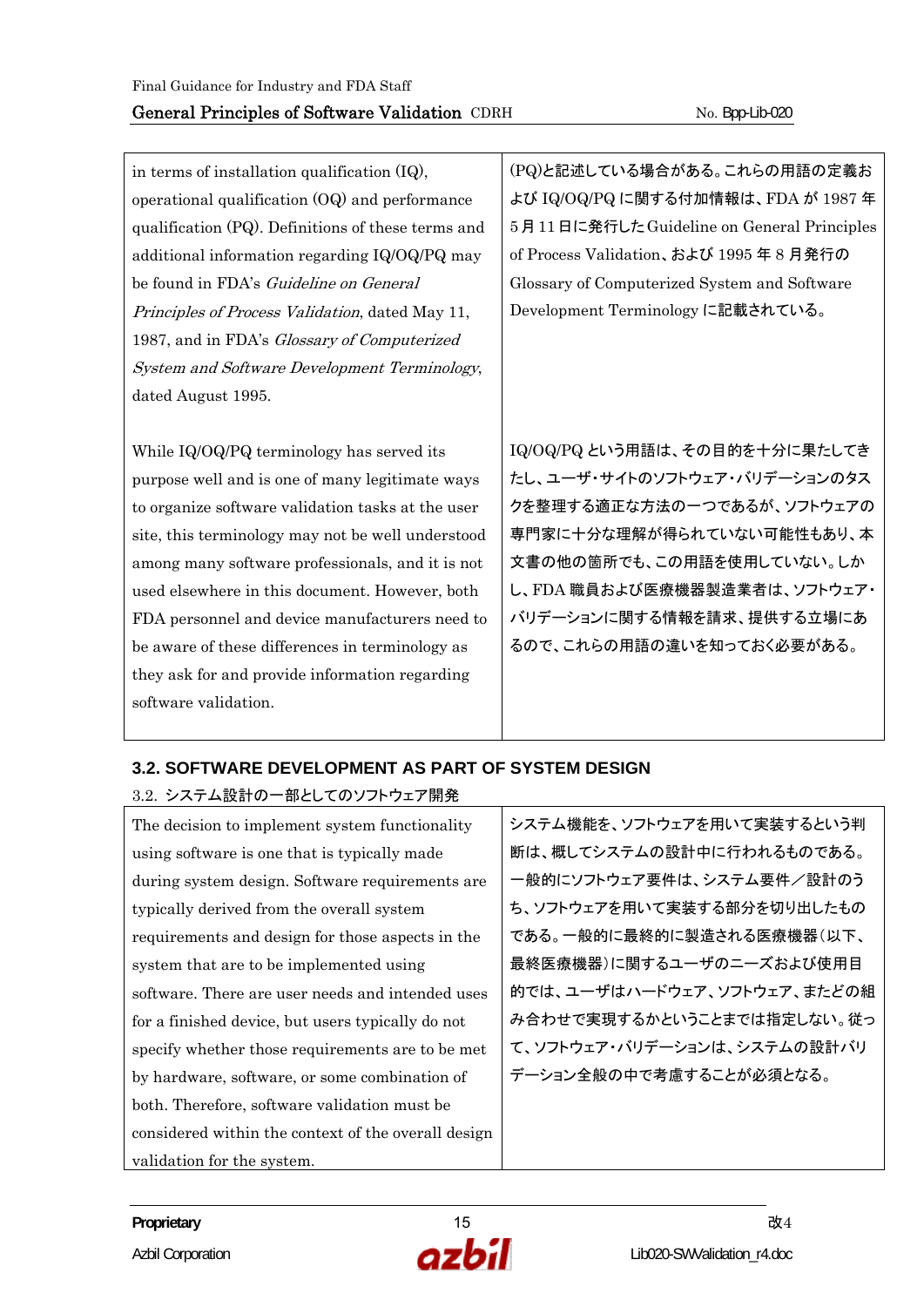A documented requirements specification represents the user's needs and intended uses from which the product is developed. A primary goal of software validation is to then demonstrate that all completed software products comply with all documented software and system requirements. The correctness and completeness of both the system requirements and the software requirements should be addressed as part of the design validation process for the device. Software validation includes confirmation of conformance to all software specifications and confirmation that all software requirements are traceable to the system specifications. Confirmation is an important part of the overall design validation to ensure that all aspects of the medical device conform to user needs and intended uses.

文書化された要求仕様書は、製品開発の背景となった ユーザのニーズおよび使用目的を表している。ソフトウェ ア・バリデーションの第一の目的は、完成した全ソフトウ ェア製品が、その文書化された全てのソフトウェアおよび システム要件に適合しているということを示すことであ る。医療機器システム要件およびソフトウェア要件の両 方に関する正確性および完全性は、医療機器の設計バ リデーション・プロセスの一環として取り扱うべきである。 ソフトウェア・バリデーションでは、全てのソフトウェアの 仕様に対する適合の確認、および、ソフトウェアの全ての 要件がシステム仕様に関連づけられることの確認も行 う。確認作業は設計バリデーション全体において重要な 部分であり、その医療機器の全ての側面をユーザのニ ーズおよび使用目的に確実に適合させるものである。

# **3.3. SOFTWARE IS DIFFERENT FROM HARDWARE**

#### 3.3. ソフトウェアとハードウェアの違い

While software shares many of the same engineering tasks as hardware, it has some very important differences. For example:

 The vast majority of software problems are traceable to errors made during the design and development process. While the quality of a hardware product is highly dependent on design, development and manufacture, the quality of a software product is dependent primarily on design and development with a minimum concern for software manufacture. Software manufacturing consists of reproduction that can be easily verified. It is not difficult to manufacture thousands of

ソフトウェアのエンジニアリング・タスクの多くは、ハード ウェアと共通であるが、以下のような非常に重要な違い もある。

● ソフトウェアの問題の大部分は、設計および開発プ ロセスのエラーに起因している。ハードウェア製品 の品質は、設計、開発および製造に左右されるとこ ろが大きいが、ソフトウェア製品の品質は、主に設 計および開発に左右され、ソフトウェア製造とはほと んど関わりがない。ソフトウェア製造とは、複製する ことであり、これは容易に検証することができる。オ リジナルと全く同じ機能を持つプログラムのコピー を、何千も作ることは困難ではない。オリジナルのプ ログラムを全ての仕様に適合させることが難しいの である。

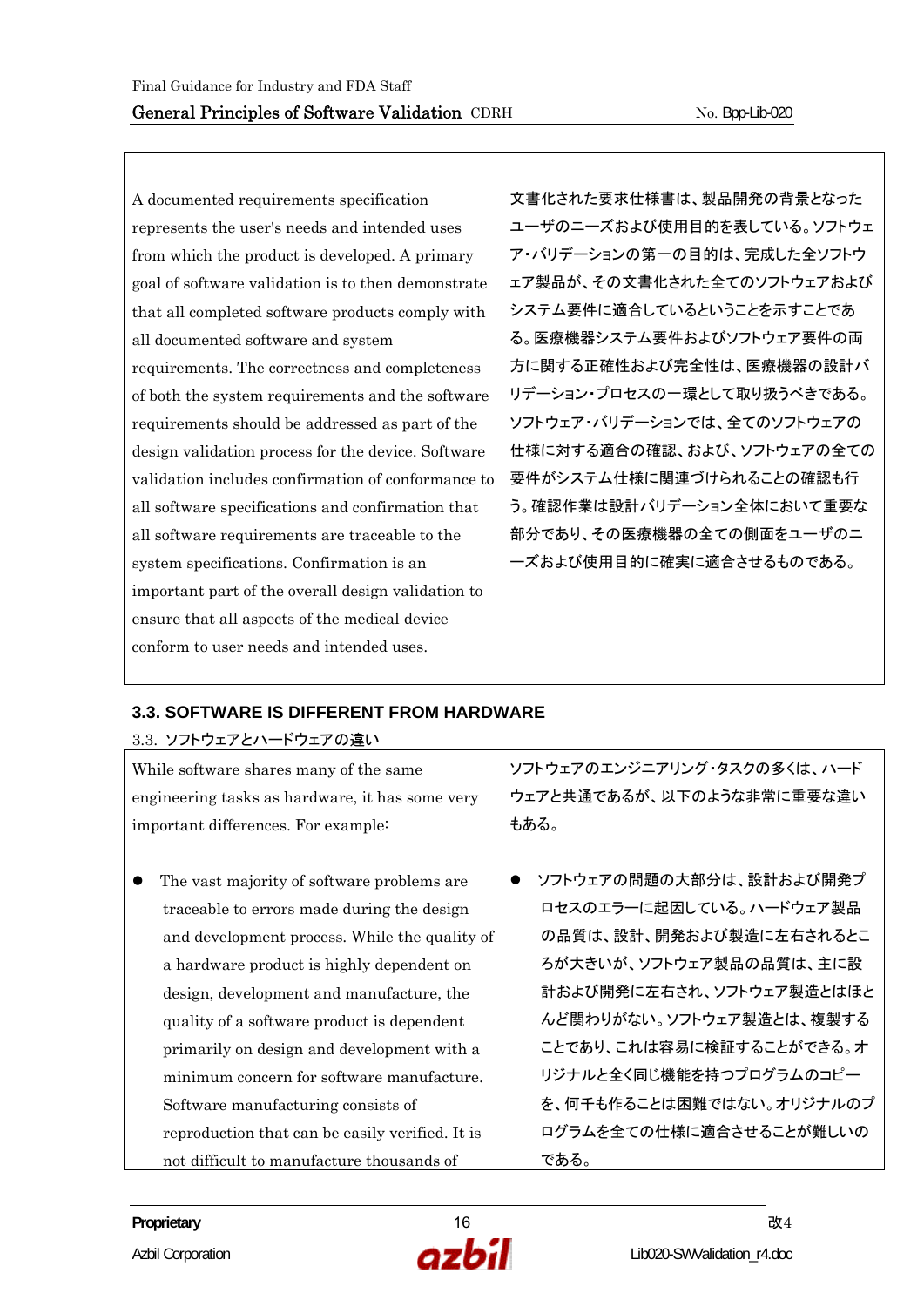program copies that function exactly the same as the original; the difficulty comes in getting the original program to meet all specifications.

- One of the most significant features of software is branching, i.e., the ability to execute alternative series of commands, based on differing inputs. This feature is a major contributing factor for another characteristic of software – its complexity. Even short programs can be very complex and difficult to fully understand.
- Typically, testing alone cannot fully verify that software is complete and correct. In addition to testing, other verification techniques and a structured and documented development process should be combined to ensure a comprehensive validation approach.
- Unlike hardware, software is not a physical entity and does not wear out. In fact, software may improve with age, as latent defects are discovered and removed. However, as software is constantly updated and changed, such improvements are sometimes countered by new defects introduced into the software during the change.
- Unlike some hardware failures, software failures occur without advanced warning. The software's branching that allows it to follow differing paths during execution, may hide some latent defects until long after a software product has been introduced into the
- ソフトウェアの最も重要な特色は、分岐、すなわち、 異なる入力により、別の一連の命令を実行できる能 力である。この特徴は、ソフトウェアのもう一つの特 質である複雑性に、大きく寄与する要因となってい る。短いプログラムであっても、非常に複雑で、完全 に理解することは困難な場合が多い。
- 一般的に、テストだけでは、ソフトウェアが完全かつ 正確であるということを検証することはできない。テ ストのほかに、他の検証技術および構造的かつ文 書化された開発プロセスを組み合わせること。これ は、包括的なバリデーションのアプローチを確実な ものとするためである。
- ハードウェアと違ってソフトウェアは、物理的な実体 はなく、経年変化するものでもない。実際にソフトウ ェアは、時と共に潜在的な欠陥が発見されて取り除 かれるため、改良されることが多い。しかし、ソフトウ ェアは常に更新、変更されるため、変更中にソフトウ ェアに新たな欠陥が作りこまれることもある。
- ある種のハードウェアの欠陥と違い、ソフトウェアの 欠陥は、事前の警告なしに発生する。ソフトウェアの 潜在的な欠陥は、ソフトウェア実行中に異なるパス を通るようにする分岐が存在するため、市場に流通 してからかなり後になるまで明らかにならない場合 も多い。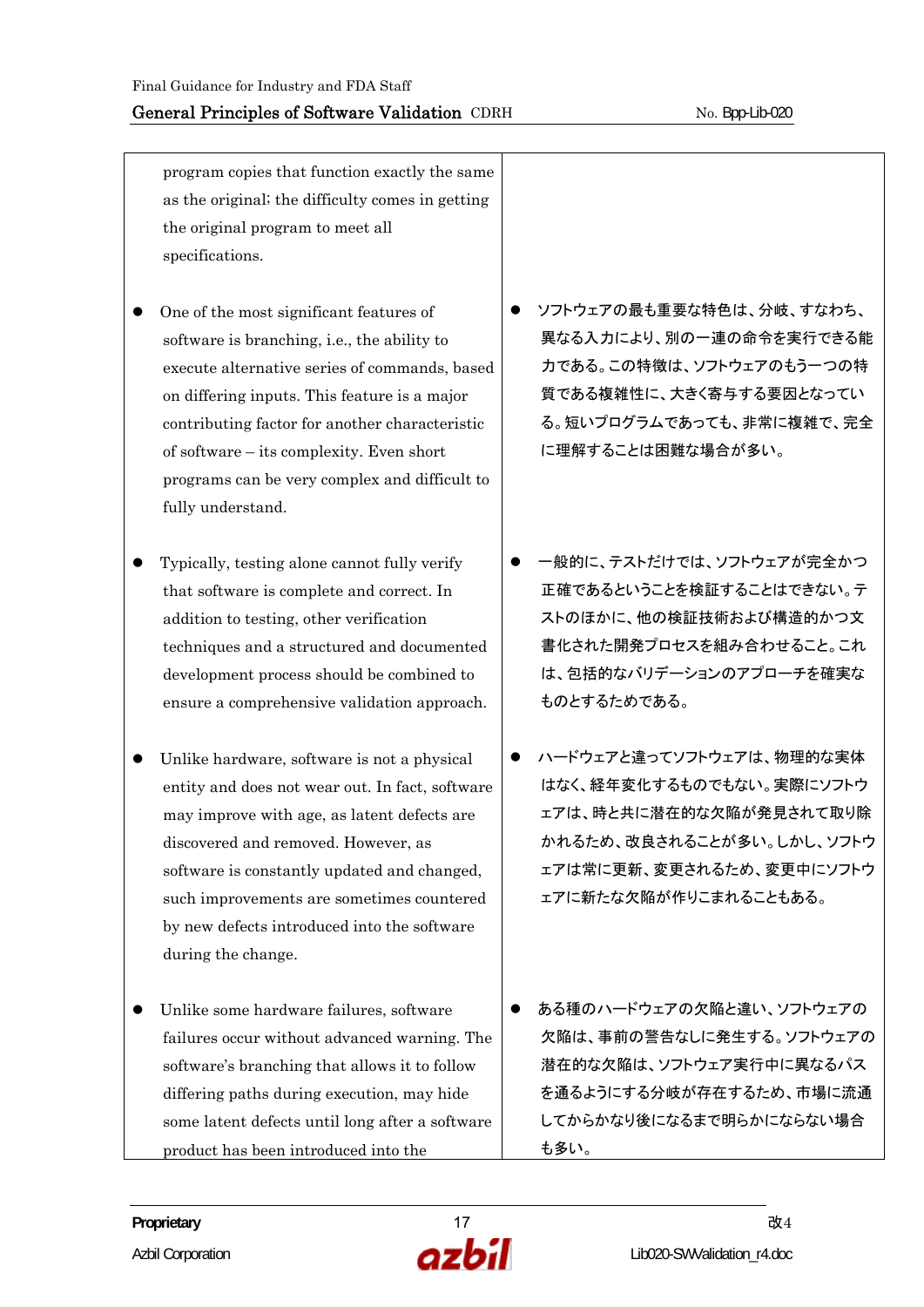marketplace.

- Another related characteristic of software is the speed and ease with which it can be changed. This factor can cause both software and non-software professionals to believe that software problems can be corrected easily. Combined with a lack of understanding of software, it can lead managers to believe that tightly controlled engineering is not needed as much for software as it is for hardware. In fact, the opposite is true. Because of its complexity, the development process for software should be even more tightly controlled than for hardware, in order to prevent problems that cannot be easily detected later in the development process.
- Seemingly insignificant changes in software code can create unexpected and very significant problems elsewhere in the software program. The software development process should be sufficiently well planned, controlled, and documented to detect and correct unexpected results from software changes.
- Given the high demand for software professionals and the highly mobile workforce, the software personnel who make maintenance changes to software may not have been involved in the original software development. Therefore, accurate and thorough documentation is essential.
- 

● さらにこれと関連するソフトウェアの特質は、ソフトウ ェアの変更の速さおよび容易さである。この要因に よって、ソフトウェアの専門家もそうでない者も、ソフ トウェアの問題点は簡単に修正できるものだと信じ てしまう。ソフトウェアに関する理解不足と相まって、 管理者は、ソフトウェアにはハードウェアのような厳 重に管理されたエンジニアリングは必要ないと思っ てしまいかねない。実際にはその反対である。ソフト ウェアの開発プロセスは複雑であるため、後になっ て検出しにくい問題を残さないようにするためには、 ハードウェア以上に厳重に管理する必要がある。

- ソフトウェアのコード上の変更は、一見小さな変更と 思えるものであっても、そのソフトウェア・プログラム のほかの箇所に予想外かつ非常に重大な問題を引 き起こすことが多い。ソフトウェア開発プロセスに は、ソフトウェアの変更による予想外の結果を検出 し、修正できるようにするために、十分な計画および 管理を行い、文書化しておくこと。
- ソフトウェアの専門家の需要は高く、転職も多いた め、ソフトウェアの維持変更を行う人は、オリジナル のソフトウェア開発には関わっていないことが多い。 従って、正確かつ完全な文書が非常に重要となる。

Historically, software components have not これまで、ソフトウェア部品は、ハードウェア部品ほ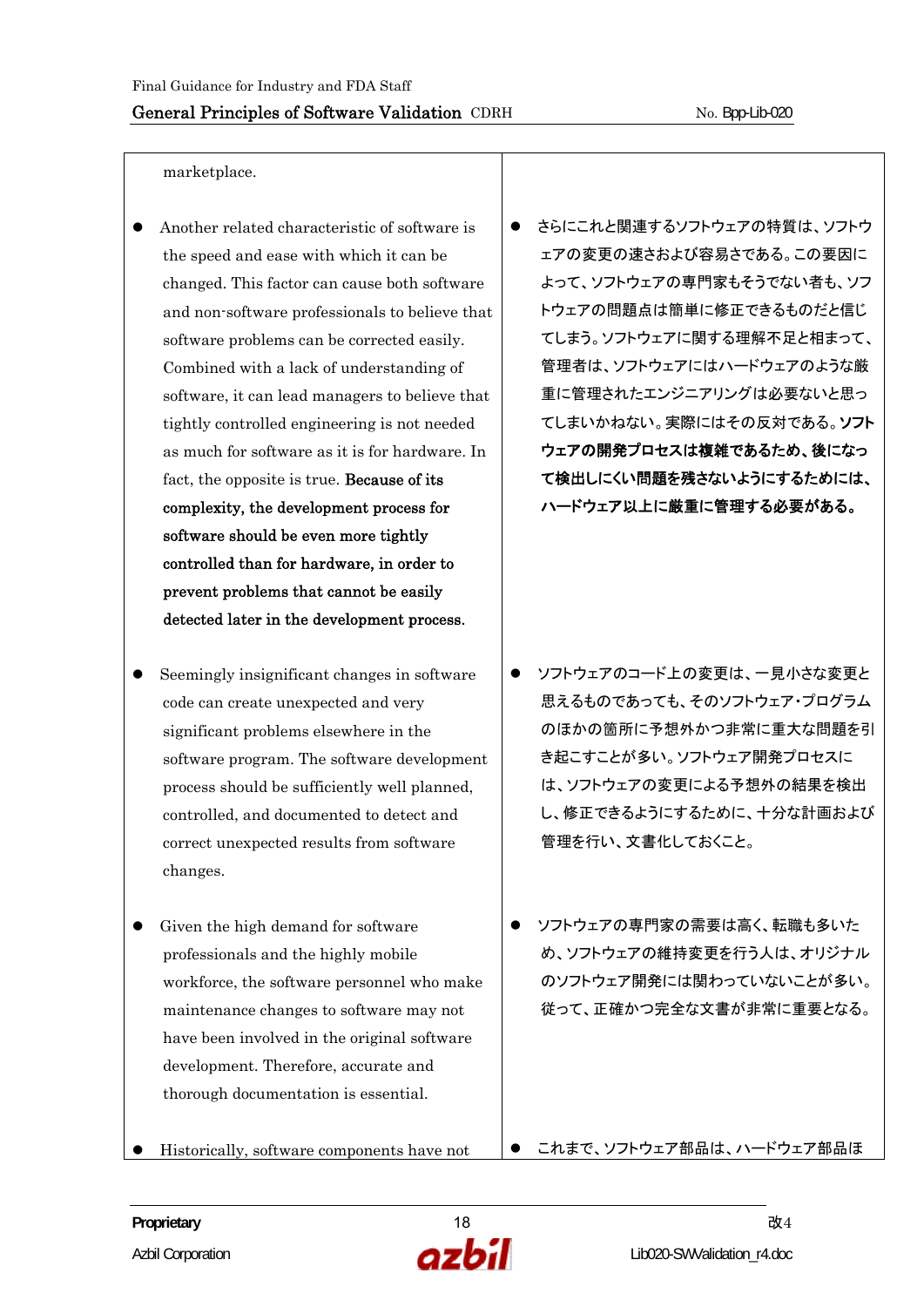been as frequently standardized and interchangeable as hardware components. However, medical device software developers are beginning to use component-based development tools and techniques. Object-oriented methodologies and the use of off-the-shelf software components hold promise for faster and less expensive software development. However, component-based approaches require very careful attention during integration. Prior to integration, time is needed to fully define and develop reusable software code and to fully understand the behavior of off-the-shelf components.

For these and other reasons, software engineering needs an even greater level of managerial scrutiny and control than does hardware engineering.

#### **3.4. BENEFITS OF SOFTWARE VALIDATION**

3.4. ソフトウェア・バリデーションによる利点

Software validation is a critical tool used to assure the quality of device software and software automated operations. Software validation can increase the usability and reliability of the device, resulting in decreased failure rates, fewer recalls and corrective actions, less risk to patients and users, and reduced liability to device manufacturers. Software validation can also reduce long term costs by making it easier and less costly to reliably modify software and revalidate software changes. Software maintenance can represent a very large percentage of the total cost of software over its entire life cycle. An established comprehensive

ど頻繁に標準化されておらず、互換性も存在しなか った。しかし、医療機器ソフトウェア開発者は、部品 を前提とした開発ツールおよび技術を利用し始めて いる。オブジェクト指向メソドロジーと市販のソフトウ ェア部品の利用により、より速くて安価なソフトウェ アの開発が期待されている。しかし、部品に基づく 方法は、統合の際に、非常に慎重な配慮が必要と なる。統合の前には、再利用可能なソフトウェアのコ ードを定義し開発する十分な時間、および市販の部 品の動作を理解する十分な時間が必要となる。

上記のような理由から、ソフトウェア・エンジニアリング は、ハードウェア・エンジニアリング以上に処理上の精密 な検査と管理が必要なのである。

ソフトウェア・バリデーションは、医療機器ソフトウェア、お よびソフトウェアで自動化したオペレーションの品質保証 のための重要な手段である。ソフトウェア・バリデーション によって医療機器の有用性と信頼性は高まり、その結 果、欠陥の起こる割合やリコール、修正措置が減り、患 者およびユーザへのリスク、医療機器製造業者の法的 負担が少なくなる。また、ソフトウェア・バリデーションによ って、ソフトウェアの確実な修正、およびソフトウェアの変 更に伴う再バリデートが容易かつ安価に行えるようにな り、長期的にコストが削減される。ソフトウェアのメンテナ ンスにかかる費用は、ライフサイクル全体から見ると、全 コストの中で非常に大きな割合を占めることが多い。確 立された包括的なソフトウェア・バリデーションのプロセス は、その後のソフトウェア・レリース毎のバリデーション・

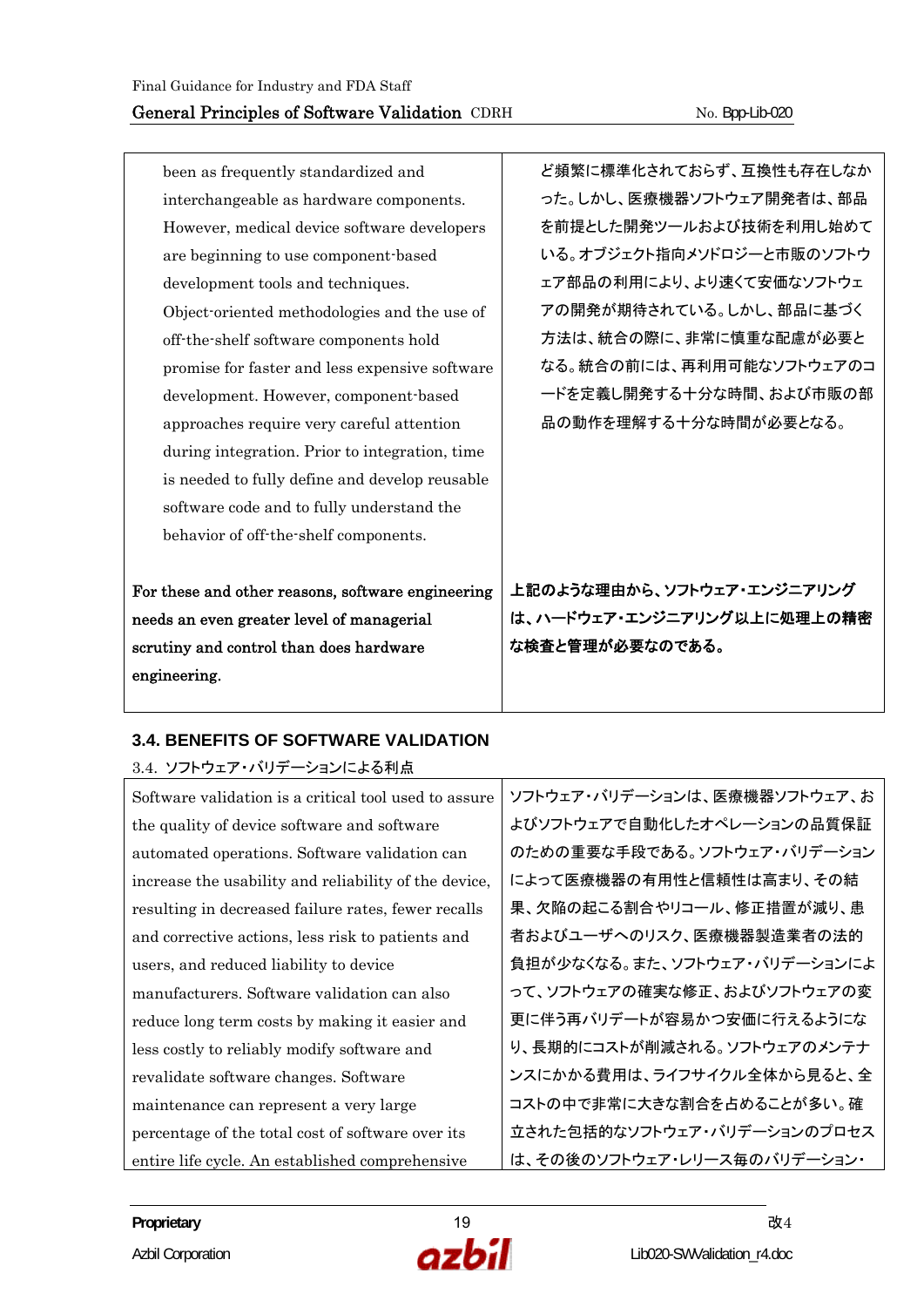software validation process helps to reduce the long-term cost of software by reducing the cost of

validation for each subsequent release of the

### General Principles of Software Validation CDRH No. Bpp-Lib-020

|           | ビューを何度も行うことが多いが、公式の設計レビュー   |
|-----------|-----------------------------|
| $\bar{N}$ | はより体系的で、開発チーム外の人員が参加するもので   |
|           | ある。公式の設計レビューは、他の公式および非公式の   |
|           | レビューの結果を参照しても、含めてもよい。設計レビュ  |
|           | ーは、ソフトウェアについて独立して行っても、ソフトウェ |
|           | アをハードウェアに統合した後にシステム全体として行っ  |
|           | ても、またはこの両方を行ってもよい。設計レビューで   |
| th        | は、開発計画、要求仕様書、設計仕様書、テスト計画/   |
|           | 手順、プロジェクト関連のその他の文書および作業、ライ  |
|           | フサイクルの各段階における検証結果、医療機器全体    |
|           | のバリデーションの結果、などを検査すべきである。    |

Design review is a primary tool for managing and evaluating development projects. For example, formal design reviews allow management to confirm that all goals defined in the software validation plan have been achieved. The Quality System regulation requires that at least one

設計レビューは、開発プロジェクトの管理および評価の ための、最も重要な手段である。例えば、公式の設計レ ビューによって、管理者はソフトウェア・バリデーション計 画で定義した目標が、全て達成されたということを確認で きる。品質システム規制では、医療機器の設計プロセス の中で、公式の設計レビューを少なくとも 1回は実施する

#### コストを減少させるため、長期的にはソフトウェアのコスト を減らすことができる。

設計レビューとは、文書化された設計の包括的、体系的

ソフトウェアの開発期間中に、開発チームは非公式のレ

な検査であり、その目的は以下の通りである。

● 設計が要件を満たせるかどうかの評価

設計要件の妥当性の評価

● 問題点を明らかにすること

| <b>3.5 DESIGN REVIEW</b> |
|--------------------------|
| 3.5 設計レビュー               |

software.

Design reviews are documented, comprehensive, and systematic examinations of a design to evaluate the adequacy of the design requirements, to evaluate the capability of the design to meet these requirements, and to identify problems. While there may be many informal technical reviews that occur within the development team during a software project, a formal design review is more structured and includes participation from others outside the development team. Formal design reviews may reference or include results from other formal and informal reviews. Design reviews may be conducted separately for the software, after the software is integrated with the hardware into the system, or both. Design reviews should include examination of development plans, requirements specifications, design specifications, testing plans and procedures, all other documents and activities associated with the project, verification results from each stage of the defined life cycle, and validation results for the overall device.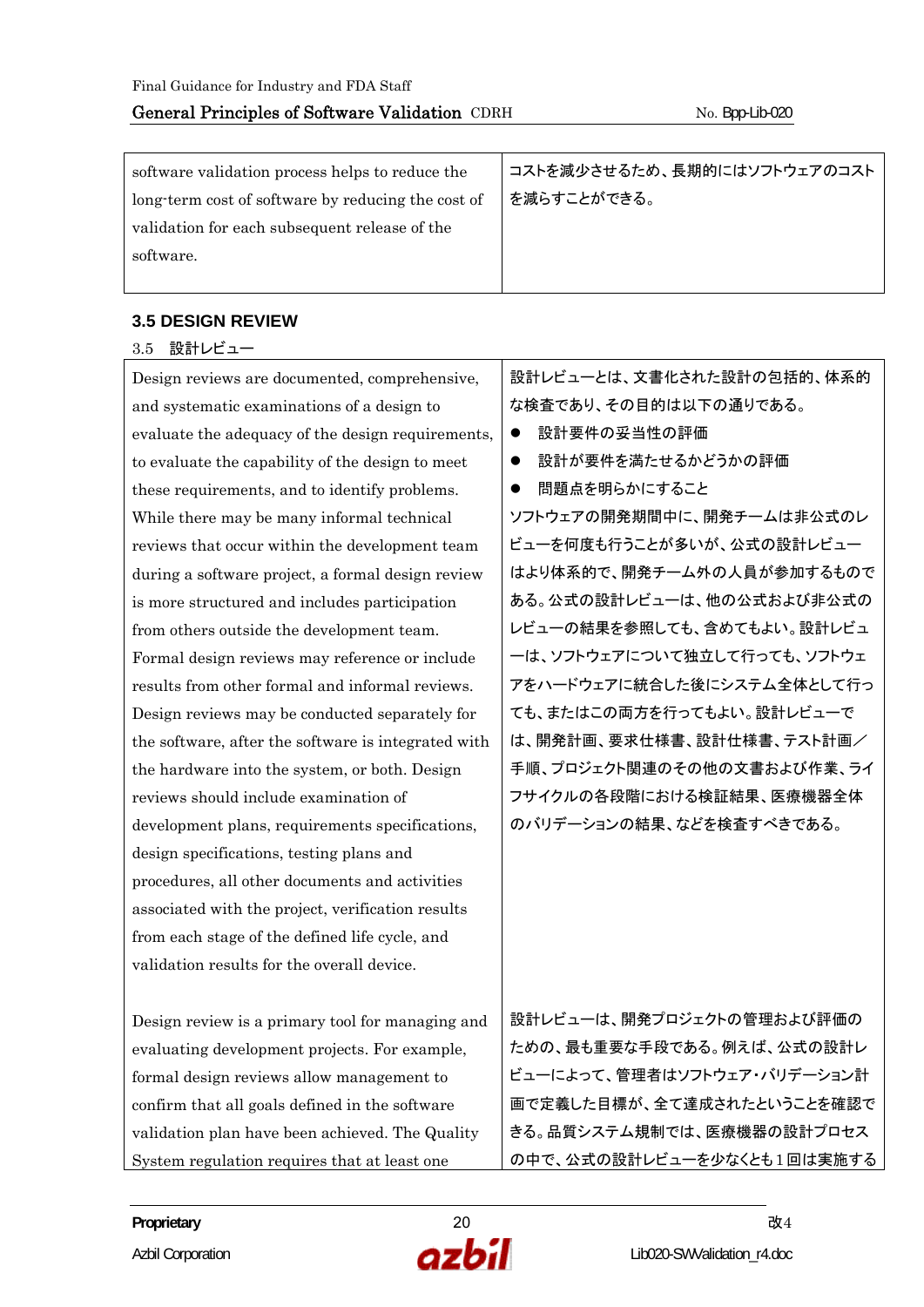formal design review be conducted during the device design process. However, it is recommended that multiple design reviews be conducted (e.g., at the end of each software life cycle activity, in preparation for proceeding to the next activity). Formal design review is especially important at or near the end of the requirements activity, before major resources have been committed to specific design solutions. Problems found at this point can be resolved more easily, save time and money, and reduce the likelihood of missing a critical issue.

Answers to some key questions should be documented during formal design reviews. These include:

- Have the appropriate tasks and expected results, outputs, or products been established for each software life cycle activity?
- Do the tasks and expected results, outputs, or products of each software life cycle activity:
	- $\checkmark$  Comply with the requirements of other software life cycle activities in terms of correctness, completeness, consistency, and accuracy?
	- $\checkmark$  Satisfy the standards, practices, and conventions of that activity?
	- $\checkmark$  Establish a proper basis for initiating tasks for the next software life cycle activity?

よう定めている。しかし、設計レビューは、複数回 (すな わち、ソフトウェア・ライフサイクル活動の各段階の終了 時、次の活動に移る前の準備として) 行うことが推奨さ れる。要件定義活動の終了時または終了直前に、多くの リソースを特定の設計課題解決のために充てる前に、公 式の設計レビューを実施することが特に重要である。こ の時点で発見された問題点は、より容易に解決でき、時 間的、経済的節約になり、重大な課題を見逃す可能性を 減らすことにつながる。

以下のようなキーとなる質問への答を、設計レビューの 際に文書化すること。

- ソフトウェア・ライフサイクルの各活動について、適切 なタスクおよび期待される結果、成果物、または製 品が確立できたか?
- ソフトウェア・ライフサイクルの各活動のタスクおよび 期待される結果、成果物、または製品は、下記に当 てはまるか?
	- ▼他のソフトウェア・ライフサイクル活動の要件に、 正確性、完全性、一貫性、精密性という点で 適合しているか。
	- その活動の基準、規範(practices)、決まりごと (conventions)を満たしているか。
	- ▼次のソフトウェア・ライフサイクルの活動のタスク を開始するための適切な基盤が確立された か。

# **SECTION 4. PRINCIPLES OF SOFTWARE VALIDATION**

SECTION 4. ソフトウェア・バリデーションの原則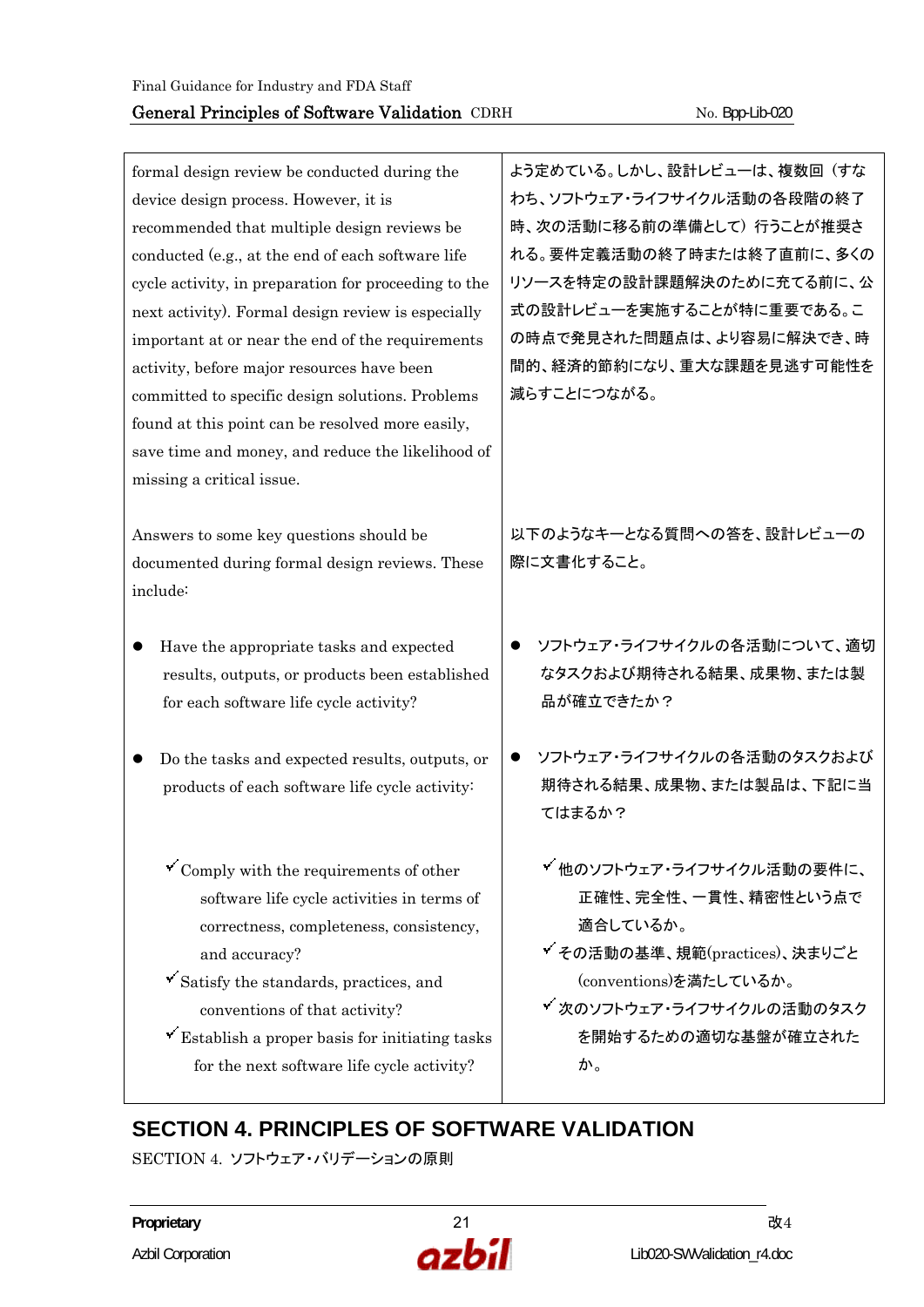| This section lists the general principles that | └ 本セクションでは、ソフトウェア・バリデーションを実施す |
|------------------------------------------------|-------------------------------|
| should be considered for the validation of     | 6上で、考慮すべき一般原則を挙げる。            |
| software.                                      |                               |

#### **4.1. REQUIREMENTS**

| A documented software requirements                | 文書化されたソフトウェア要求仕様は、バリデーションお               |
|---------------------------------------------------|------------------------------------------|
| specification provides a baseline for both        | よび検証の両方に対する基盤となる。ソフトウェア・バリ               |
| validation and verification. The software         | デーションのプロセスは、ソフトウェア要求仕様書(21               |
| validation process cannot be completed without an | CFR 820.3(z)、(aa)、820.30(f)および(g)を参照)を確立 |
| established software requirements specification   | しなければ、完了しない。                             |
| (Ref: 21 CFR 820.3(z) and (aa) and 820.30(f) and  |                                          |
| $(g)$ ).                                          |                                          |
|                                                   |                                          |

### **4.2. DEFECT PREVENTION**

#### 4.2. 欠陥の防止

Software quality assurance needs to focus on preventing the introduction of defects into the software development process and not on trying to "test quality into" the software code after it is written. Software testing is very limited in its ability to surface all latent defects in software code. For example, the complexity of most software prevents it from being exhaustively tested. Software testing is a necessary activity. However, in most cases software testing by itself is not sufficient to establish confidence that the software is fit for its intended use. In order to establish that confidence, software developers should use a mixture of methods and techniques to prevent software errors and to detect software errors that do occur. The "best mix" of methods depends on many factors including the development environment, application, size of project, language, and risk.

ソフトウェアの品質保証では、ソフトウェア開発プロセス で欠陥を作り込まないようにし、ソフトウェアをコーディン グしてからテストによって品質を作り込むということのな いようにすることが重要である。ソフトウェアのテストで は、ソフトウェアのコードの中の潜在的欠陥を表面化させ る能力は、非常に限定されている。例えば、ほとんどのソ フトウェアは複雑すぎて、徹底したテストを実施すること ができない。ソフトウェアのテストは、必要な作業である。 しかし、ほとんどの場合、ソフトウェアのテストだけでは、 そのソフトウェアが意図した使用目的に合っているかどう かという信頼性を確立するには、不十分である。この信 頼性を確立するには、ソフトウェア開発者は、ソフトウェア のエラー予防および発生するエラーの検出のための方 法と技術を組み合わせて用いなければならない。何が 「最良の組み合わせ」かは、開発環境、アプリケーショ ン、プロジェクトの規模、言語、リスクなどの、多くの要因 によって異なってくる。

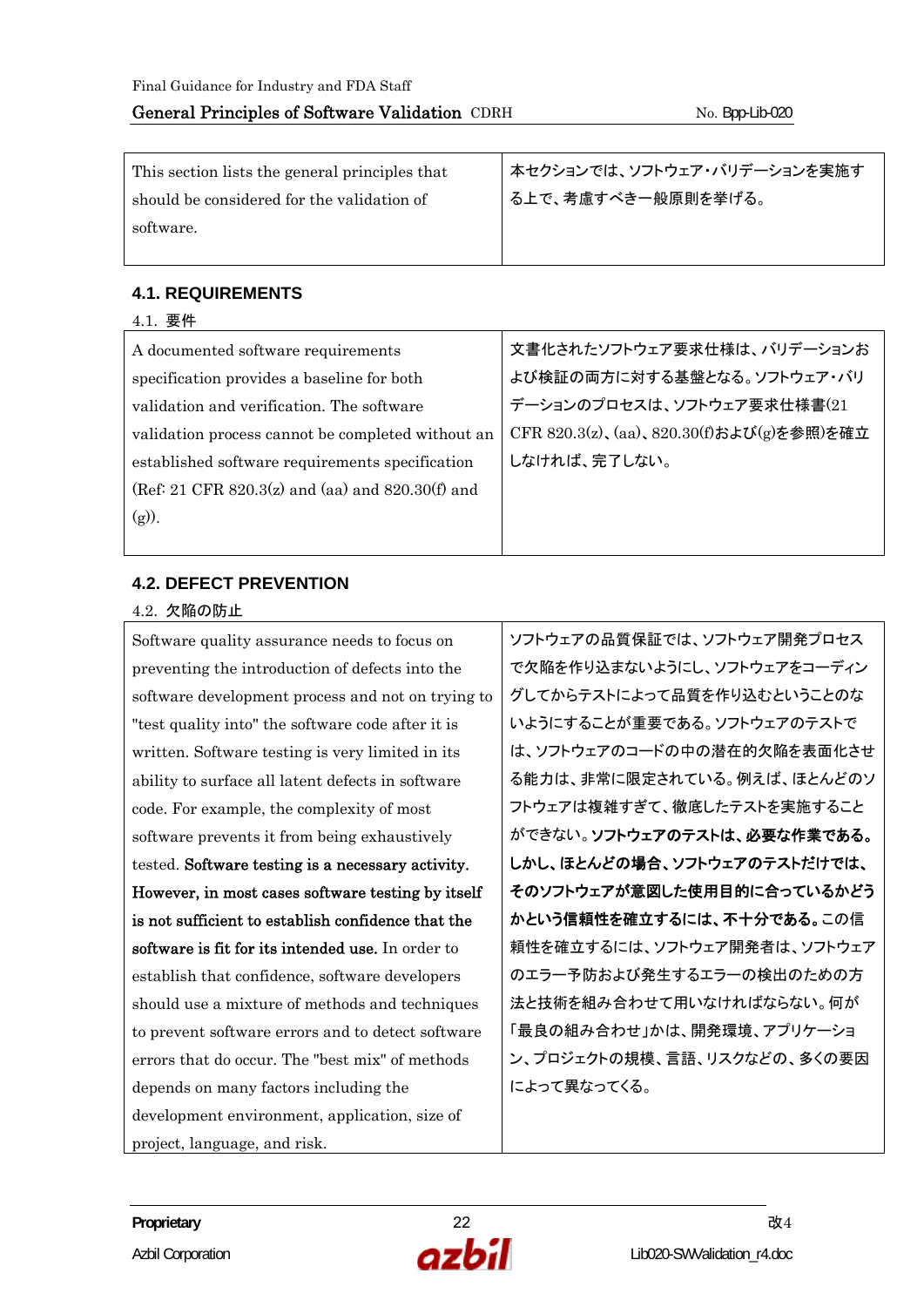# **4.3. TIME AND EFFORT**

#### 4.3. 時間と労力

| To build a case that the software is validated     | ソフトウェアがバリデートされたという十分な論拠を築くに |
|----------------------------------------------------|-----------------------------|
| requires time and effort. Preparation for software | は、時間と労力を要する。ソフトウェア・バリデーションの |
| validation should begin early, i.e., during design | 準備は、設計や開発の計画段階、また設計インプット中   |
| and development planning and design input. The     | など、早期に開始しなければならない。ソフトウェアがバ  |
| final conclusion that the software is validated    | リデートされたという最終結論は、ソフトウェア・ライフサ |
| should be based on evidence collected from         | イクルを通じて、計画に基づいて実施された作業から収   |
| planned efforts conducted throughout the           | 集した証拠に基づくものでなければならない。       |
| software lifecycle.                                |                             |
|                                                    |                             |

#### **4.4. SOFTWARE LIFE CYCLE**

| 4.4. ソフトウェアのライフサイクル                                 |                              |
|-----------------------------------------------------|------------------------------|
| Software validation takes place within the          | ソフトウェア・バリデーションは、確立されたソフトウェア・ |
| environment of an established software life cycle.  | ライフサイクル環境の中で行うものである。ソフトウェア・  |
| The software life cycle contains software           | ライフサイクルには、ソフトウェア・バリデーションの裏づ  |
| engineering tasks and documentation necessary       | けに必要な、ソフトウェア・エンジニアリング・タスクおよび |
| to support the software validation effort. In       | 文書が含まれる。さらに、ソフトウェア・ライフサイクルに  |
| addition, the software life cycle contains specific | は、ソフトウェアの使用目的に合った、検証およびバリデ   |
| verification and validation tasks that are          | 一ションのタスクも含まれる。本ガイダンスでは、特定の   |
| appropriate for the intended use of the software.   | ライフサイクル・モデルを推奨していないが、ソフトウェア  |
| This guidance does not recommend any particular     | の開発プロジェクトでは、何らかのライフサイクルのモデ   |
| life cycle models – only that they should be        | ルを選定および使用すべきである。             |
| selected and used for a software development        |                              |
| project.                                            |                              |

#### **4.5. PLANS**

4.5. 計画

| The software validation process is defined and      | ソフトウェア・バリデーションのプロセスは、計画により定  |
|-----------------------------------------------------|------------------------------|
| controlled through the use of a plan. The software  | 義され、管理される。ソフトウェア・バリデーション計画で  |
| validation plan defines "what" is to be             | は、ソフトウェア・バリデーション業務を通じて、「何を」達 |
| accomplished through the software validation        | 成するかを明らかにする。ソフトウェア・バリデーション計  |
| effort. Software validation plans are a significant | 画は、品質システムにおける重要なツールである。ソフト   |
| quality system tool. Software validation plans      | ウェア・バリデーション計画書には、適用範囲、アプロー   |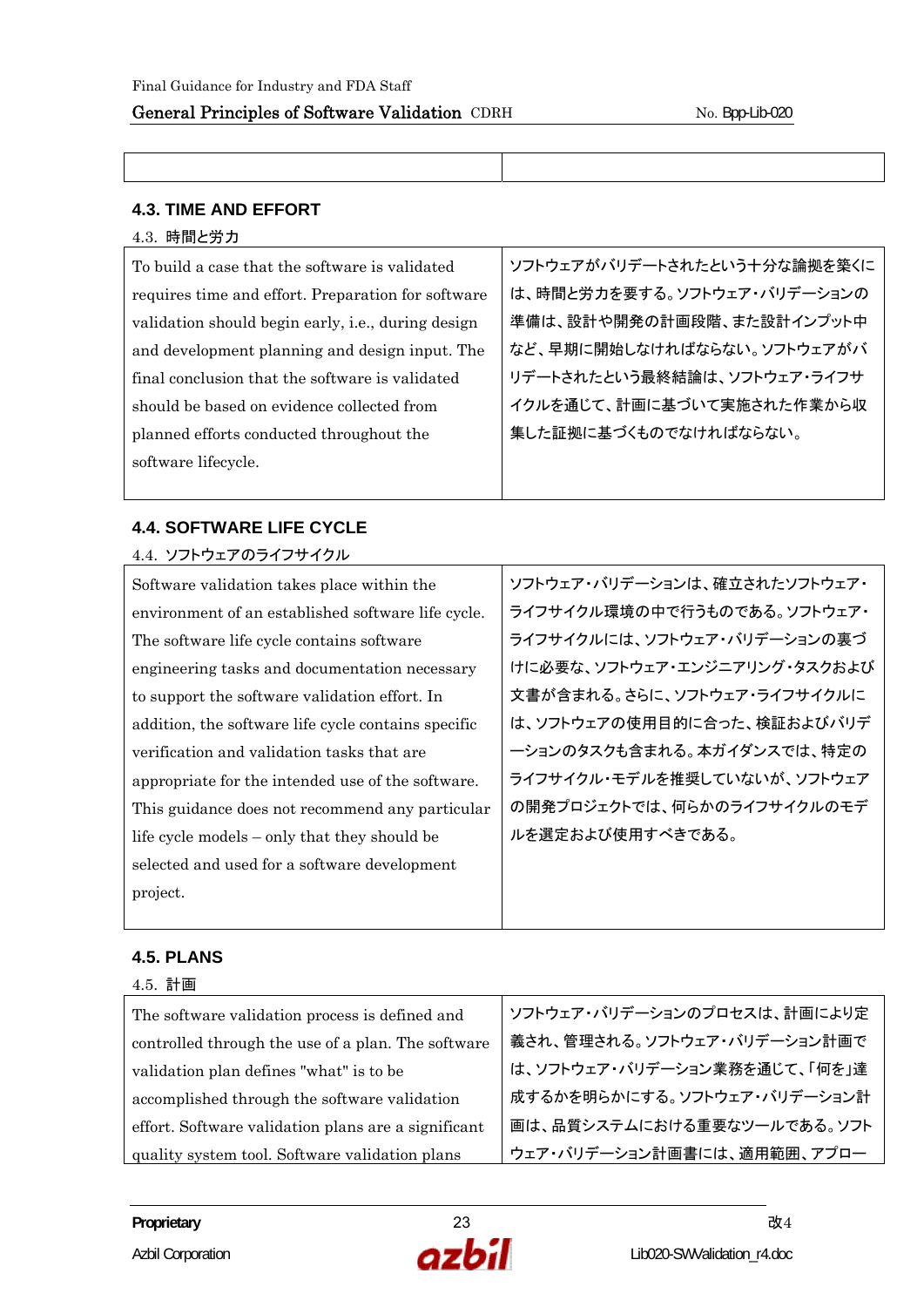| チ、リソース、実施スケジュール、および作業、タスク、作 |
|-----------------------------|
| 業項目の種類と範囲などを明記する。           |
|                             |
|                             |

#### **4.6. PROCEDURES**

|  | 4.6. | 手順 |
|--|------|----|
|--|------|----|

The software validation process is executed through the use of procedures. These procedures establish "how" to conduct the software validation effort. The procedures should identify the specific actions or sequence of actions that must be taken to complete individual validation activities, tasks, and work items.

ソフトウェアのバリデーション・プロセスは、手順に従って 実行する。この手順では、ソフトウェア・バリデーション業 務を実施する「方法」を確立する。手順書では、それぞれ のバリデーション活動、タスクおよび作業項目を完了する 上で必須となる具体的なアクションまたはアクションの順 序を明らかにすべきである。

# **4.7. SOFTWARE VALIDATION AFTER A CHANGE**

#### 4.7. 変更後のソフトウェア・バリデーション

Due to the complexity of software, a seemingly small local change may have a significant global system impact. When any change (even a small change) is made to the software, the validation status of the software needs to be re-established. Whenever software is changed, a validation analysis should be conducted not just for validation of the individual change, but also to determine the extent and impact of that change on the entire software system. Based on this analysis, the software developer should then conduct an appropriate level of software regression testing to show that unchanged but vulnerable portions of the system have not been adversely affected. Design controls and appropriate regression testing provide the confidence that the software is validated after a software change.

ソフトウェアは複雑であるため、一見小さく部分的と思え る変更であっても、システム全体に大きな影響を及ぼす ことが多い。ソフトウェアに変更を行った場合は(小さな変 更であっても)、そのソフトウェアがバリデートされている 状態を再確立(re-established)する必要がある。ソフトウ ェアを変更した場合には必ず、バリデーション分析を実 施しなければならない。これは、各変更部分のバリデー ションだけではなく、ソフトウェア・システム全体に対する 変更範囲および影響度を判断するために実施する。そ の後この分析に基づいて、ソフトウェア開発者は、未変 更ではあるが脆弱な部分に悪影響が出ていないことを 示すため、適切なレベルのソフトウェア・リグレッション・テ ストを実施すること。設計管理および適切なリグレッショ ン・テストにより、ソフトウェアが変更後にバリデートされ たという信頼が得られる。

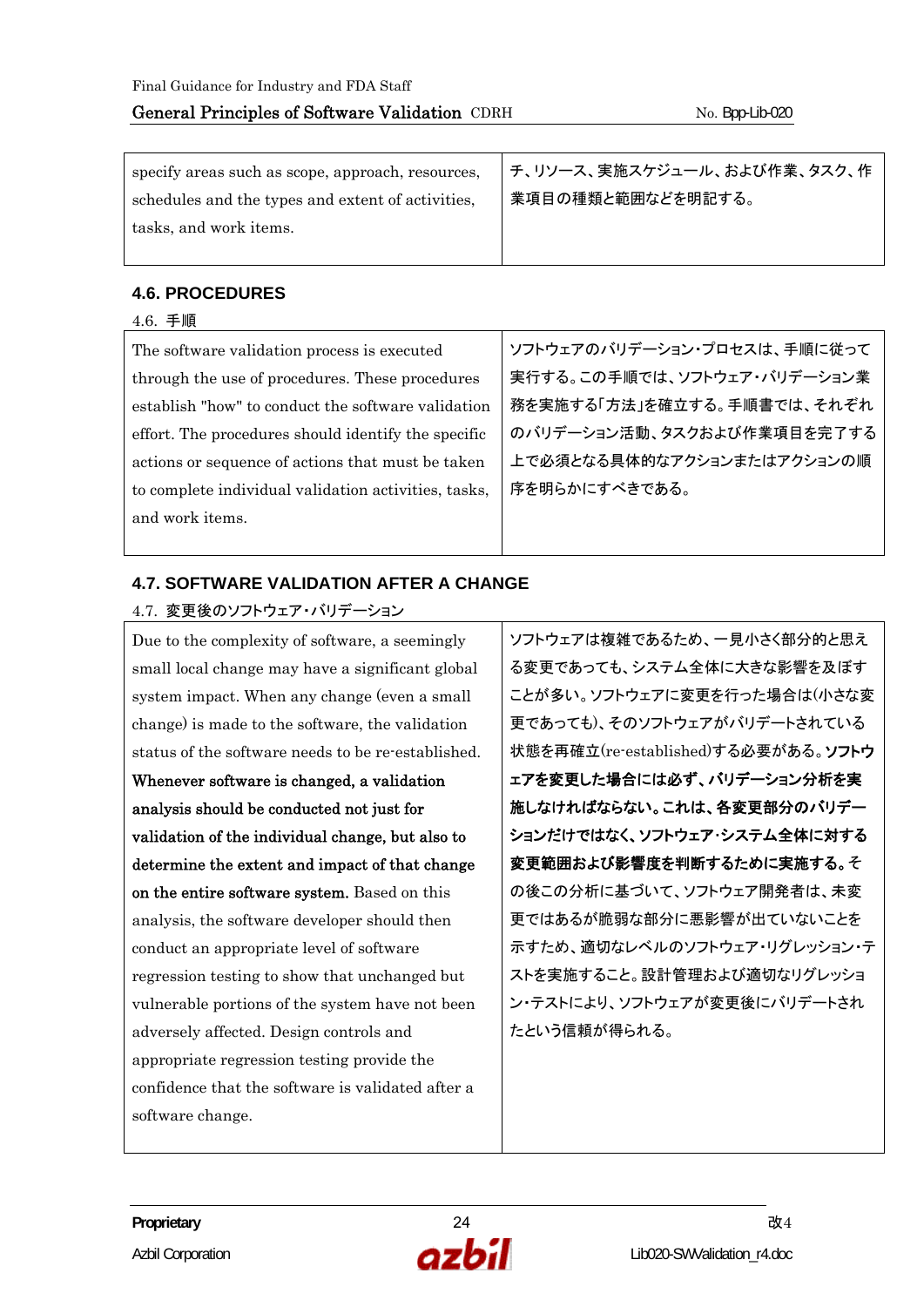### **4.8. VALIDATION COVERAGE**

#### 4.8. バリデーションのカバレージ

| Validation coverage should be based on the          | バリデーションのカバレージは、企業規模やリソースによ  |
|-----------------------------------------------------|-----------------------------|
| software's complexity and safety risk – not on firm | る制約ではなくて、ソフトウェアの複雑性、および安全性  |
| size or resource constraints. The selection of      | に対するリスクに基づいたものとすべきである。 バリデー |
| validation activities, tasks, and work items should | ション活動、タスク、作業項目の選択は、ソフトウェアの  |
| be commensurate with the complexity of the          | 設計上の複雑さ、および仕様書に記載した使用目的で    |
| software design and the risk associated with the    | の利用に伴うリスクに見合うものとすること。リスクの少  |
| use of the software for the specified intended use. | ない医療機器では、基本的なバリデーション活動のみを   |
| For lower risk devices, only baseline validation    | 実施する場合が多い。リスクの増加に伴い、そのリスク   |
| activities may be conducted. As the risk increases  | をカバーするようなバリデーション活動を追加すること。  |
| additional validation activities should be added to | バリデーション文書は、ソフトウェア・バリデーションの全 |
| cover the additional risk. Validation               | ての計画および手順が無事完了したことを示す上で、十   |
| documentation should be sufficient to               | 分なものとすること。                  |
| demonstrate that all software validation plans      |                             |
| and procedures have been completed successfully.    |                             |
|                                                     |                             |

#### **4.9. INDEPENDENCE OF REVIEW**

#### 4.9. レビューの独立性

| Validation activities should be conducted using     | バリデーション作業は、「レビューの独立性                  |
|-----------------------------------------------------|---------------------------------------|
| the basic quality assurance precept of              | (independence of review)」を基本的な品質保証指針と |
| "independence of review." Self-validation is        | して実施すべきである。ソフトウェア開発者自身で行うバ            |
| extremely difficult. When possible, an              | リデーションは、極めて難しいものである。可能であれ             |
| independent evaluation is always better,            | ば、独立した評価を実施する方がよい。リスクの高いア             |
| especially for higher risk applications. Some firms | プリケーションの場合、特に独立した評価が必要である。            |
| contract out for a third-party independent          | 独立した検証およびバリデーションを第三者に委託する             |
| verification and validation, but this solution may  | 企業もあるが、この方法が常に可能であるとは限らな              |
| not always be feasible. Another approach is to      | い。特定の設計または設計の実装に関わっていないも              |
| assign internal staff members that are not          | ののプロジェクトの評価、検証およびバリデーション活動            |
| involved in a particular design or its              | を行えるだけの十分な知識を備えた、内部のスタッフを             |
| implementation, but who have sufficient             | 選任するという方法もある。規模の小さな企業が社内で             |
| knowledge to evaluate the project and conduct the   | レビューの独立性を維持するには、タスクの編成および             |
| verification and validation activities. Smaller     | 割り当てを行う上で工夫が必要かもしれない。                 |
| firms may need to be creative in how tasks are      |                                       |
| organized and assigned in order to maintain         |                                       |
| internal independence of review.                    |                                       |

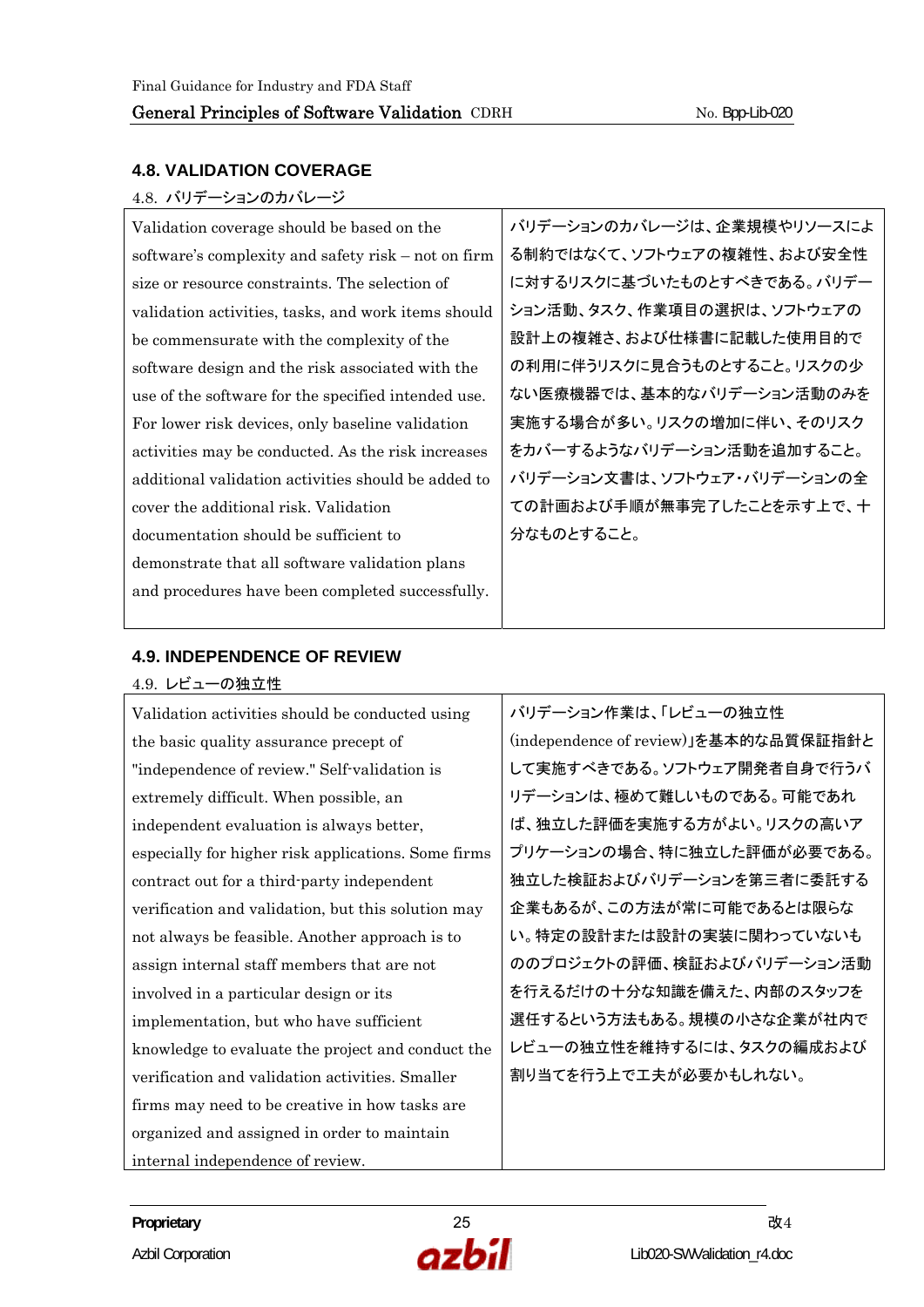# **4.10. FLEXIBILITY AND RESPONSIBILITY**  4.10. 柔軟性と責任

| Specific implementation of these software<br>validation principles may be quite different from<br>one application to another. The device<br>manufacturer has flexibility in choosing how to<br>apply these validation principles, but retains<br>ultimate responsibility for demonstrating that the<br>software has been validated. | このようなソフトウェア・バリデーションの原則をどのよう<br>に実施するかは、アプリケーションによってかなり異なっ<br>てくるであろう。医療機器製造業者は、バリデーション原<br>則をどのように適用させるかを選択できるが、ソフトウェ<br>アがバリデートされたことを証明する最終的な責任も有<br>することになる。 |
|-------------------------------------------------------------------------------------------------------------------------------------------------------------------------------------------------------------------------------------------------------------------------------------------------------------------------------------|----------------------------------------------------------------------------------------------------------------------------------------------------------------|
| Software is designed, developed, validated, and                                                                                                                                                                                                                                                                                     | ソフトウェアは、多様な環境の中で、また様々なリスク・レ                                                                                                                                    |
| regulated in a wide spectrum of environments,                                                                                                                                                                                                                                                                                       | ベルを持つ多様な医療機器に対して、設計され、開発さ                                                                                                                                      |
| and for a wide variety of devices with varying                                                                                                                                                                                                                                                                                      | れ、バリデートされ、規制を受ける。FDA は下記のソフト                                                                                                                                   |
| levels of risk. FDA regulated medical device                                                                                                                                                                                                                                                                                        | ウェアを含む、医療機器アプリケーションを規制してき                                                                                                                                      |
| applications include software that:                                                                                                                                                                                                                                                                                                 | た。                                                                                                                                                             |
| Is a component, part, or accessory of a medical                                                                                                                                                                                                                                                                                     | 医療機器の部品、一部、または付属品となるソフト                                                                                                                                        |
| device;                                                                                                                                                                                                                                                                                                                             |                                                                                                                                                                |
| Is itself a medical device; or                                                                                                                                                                                                                                                                                                      | ウェア                                                                                                                                                            |
| Is used in manufacturing, design and                                                                                                                                                                                                                                                                                                | それ自体が医療機器となるもの                                                                                                                                                 |
| development, or other parts of the quality                                                                                                                                                                                                                                                                                          | 製造、設計、および開発、または品質システムのそ                                                                                                                                        |
| system.                                                                                                                                                                                                                                                                                                                             | の他の部分で用いられるソフトウェア                                                                                                                                              |
| In each environment, software components from                                                                                                                                                                                                                                                                                       | それぞれの環境で、アプリケーションの作成に用いられ                                                                                                                                      |
| many sources may be used to create the                                                                                                                                                                                                                                                                                              | るソフトウェア部品は、様々な所から入手されたものであ                                                                                                                                     |
| application (e.g., in-house developed software,                                                                                                                                                                                                                                                                                     | ることが多い(社内開発のソフトウェア、市販のソフトウェ                                                                                                                                    |
| off-the-shelf software, contract software,                                                                                                                                                                                                                                                                                          | ア、外注のソフトウェア、シェアウェアなど。)さらに、ソフト                                                                                                                                  |
| shareware). In addition, software components                                                                                                                                                                                                                                                                                        | ウェア部品にはさまざまな形式がある(アプリケーション・                                                                                                                                    |
| come in many different forms (e.g., application                                                                                                                                                                                                                                                                                     | ソフトウェア、オペレーティング・システム、コンパイラ、デ                                                                                                                                   |
| software, operating systems, compilers,                                                                                                                                                                                                                                                                                             | バッガ、コンフィギュレーション管理ツール 等々。)このよ                                                                                                                                   |
| debuggers, configuration management tools, and                                                                                                                                                                                                                                                                                      | うな環境下では、ソフトウェア・バリデーションは複雑にな                                                                                                                                    |
| many more). The validation of software in these                                                                                                                                                                                                                                                                                     | りうるため、ソフトウェア・バリデーション・プロセスを設計                                                                                                                                   |
| environments can be a complex undertaking;                                                                                                                                                                                                                                                                                          | するときに、ソフトウェア・バリデーションの原則を考慮し                                                                                                                                    |
| therefore, it is appropriate that all of these                                                                                                                                                                                                                                                                                      | ておくことが適切である。その結果得られたソフトウェア・                                                                                                                                    |
| software validation principles be considered when                                                                                                                                                                                                                                                                                   | バリデーション・プロセスは、システム、医療機器、または                                                                                                                                    |

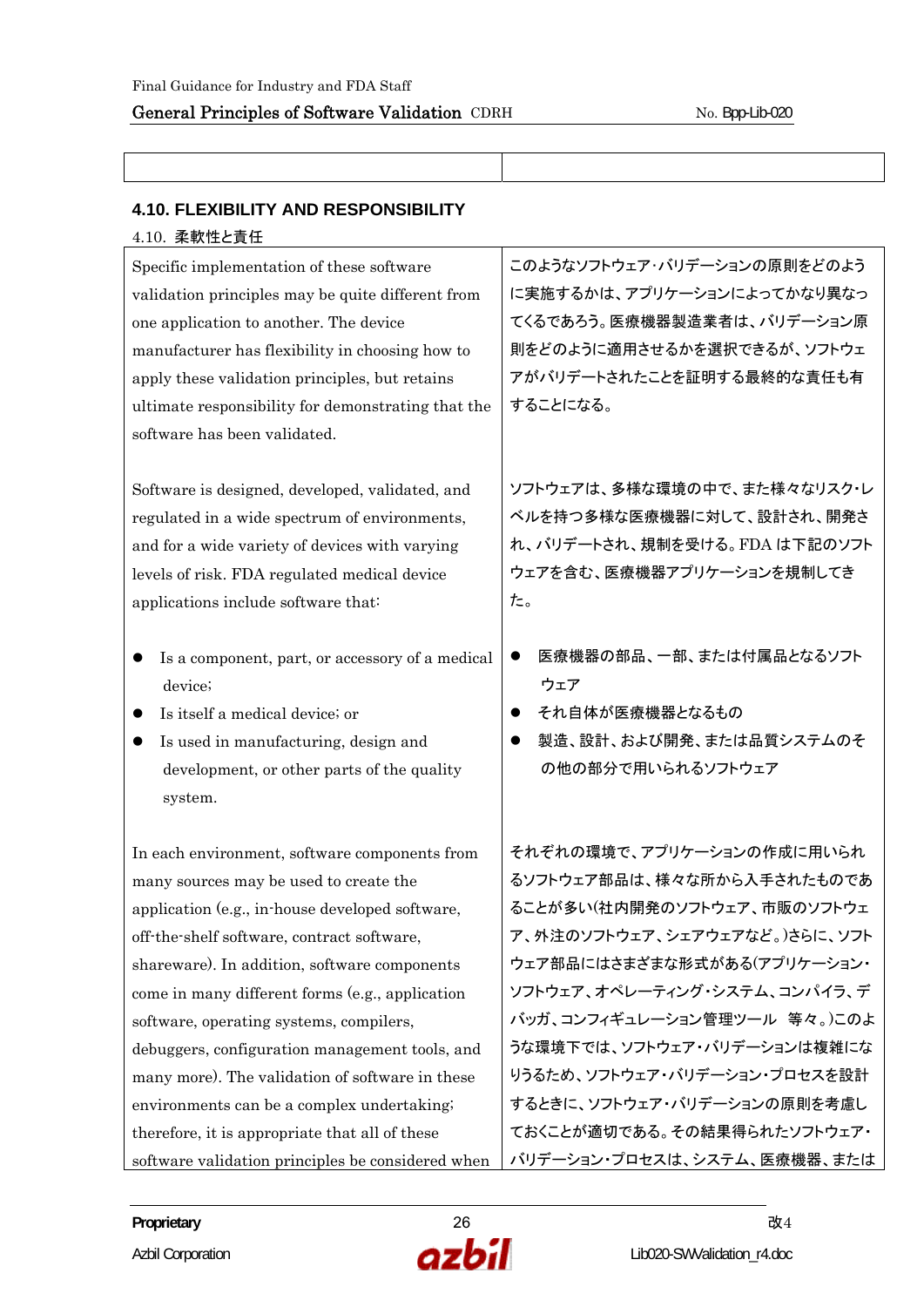| designing the software validation process. The      | プロセスの安全性へのリスクに応じたものとなる。    |
|-----------------------------------------------------|----------------------------|
| resultant software validation process should be     |                            |
| commensurate with the safety risk associated        |                            |
| with the system, device, or process.                |                            |
|                                                     |                            |
| Software validation activities and tasks may be     | ソフトウェア・バリデーション活動およびタスクは、分散 |
| dispersed, occurring at different locations and     | し、別の場所で発生し、異なる組織で処理されるかもしれ |
| being conducted by different organizations.         | ない。しかし、医療機器製造業者、すなわち仕様を作る  |
| However, regardless of the distribution of tasks,   | 者は、タスクや契約関係、コンポーネントの入手先、開発 |
| contractual relations, source of components, or the | 環境の区分に関わらず、ソフトウェアをバリデートする上 |
| development environment, the device                 | での最終的な責任を持つことになる。          |
| manufacturer or specification developer retains     |                            |
| ultimate responsibility for ensuring that the       |                            |
| software is validated.                              |                            |
|                                                     |                            |

# **SECTION 5. ACTIVITIES AND TASKS**

SECTION 5. 作業とタスク

Software validation is accomplished through a series of activities and tasks that are planned and executed at various stages of the software development life cycle. These tasks may be one time occurrences or may be iterated many times, depending on the life cycle model used and the scope of changes made as the software project progresses.

ソフトウェア・バリデーションは、ソフトウェア開発ライフサ イクルの様々な段階で、計画、実行される一連の活動と タスクによって達成される。これらのタスクは、採用したラ イフサイクル・モデル、およびソフトウェア・プロジェクトが 進む中で行われる変更の範囲に応じて、一度または繰り 返し何度も行われる。

# **5.1. SOFTWARE LIFE CYCLE ACTIVITIES**

#### 5.1. ソフトウェア・ライフサイクル活動

| This guidance does not recommend the use of any     | 本ガイダンスでは、特定のソフトウェア・ライフサイクル・  |
|-----------------------------------------------------|------------------------------|
| specific software life cycle model. Software        | モデルは推奨していない。ソフトウェアの開発者は、製品   |
| developers should establish a software life cycle   | および組織に適合したソフトウェア・ライフサイクル・モデ  |
| model that is appropriate for their product and     | ルを確立すべきである。選択するソフトウェア・ライフサイ  |
| organization. The software life cycle model that is | クル・モデルは、ソフトウェアの生成から廃棄までを対象   |
| selected should cover the software from its birth   | とするものであること。典型的なソフトウェア・ライフサイク |
| to its retirement. Activities in a typical software | ル・モデルの活動には、下記のようなものがある。      |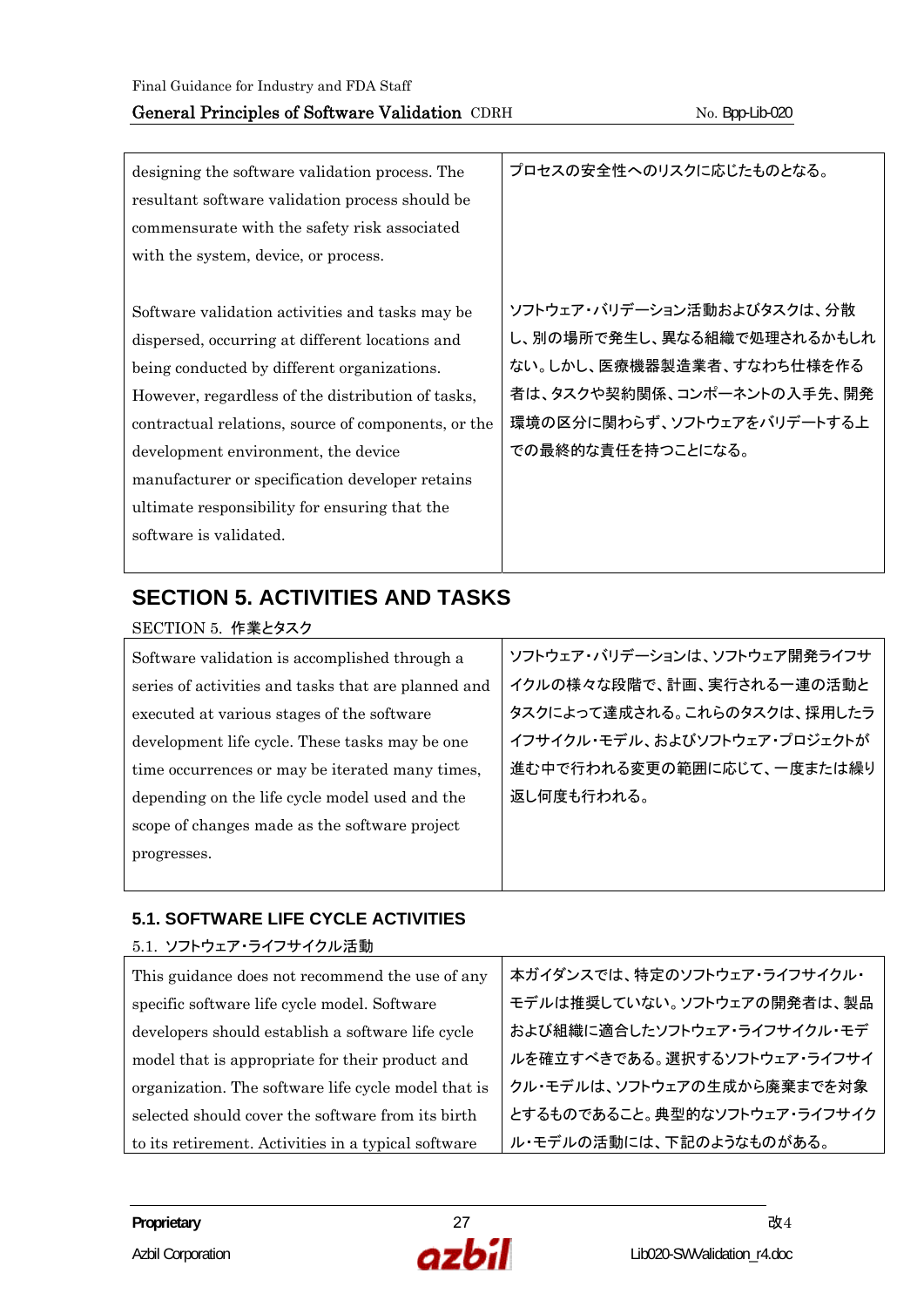life cycle model include the following:

- Quality Planning
- System Requirements Definition
- Detailed Software Requirements Specification
- Software Design Specification
- Construction or Coding
- **•** Testing
- **•** Installation
- Operation and Support
- Maintenance
- Retirement

Verification, testing, and other tasks that support software validation occur during each of these activities. A life cycle model organizes these software development activities in various ways and provides a framework for monitoring and controlling the software development project. Several software life cycle models (e.g., waterfall, spiral, rapid prototyping, incremental development, etc.) are defined in FDA's Glossary of Computerized System and Software Development Terminology, dated August 1995. These and many other life cycle models are described in various references listed in Appendix A.

- 品質計画
- システム要件の定義
- 詳細なソフトウェア要求仕様書
- ソフトウェア設計仕様書
- 構築/コーディング
- テスト
- インストレーション
- 操作およびサポート
- メンテナンス
- 廃棄

これらの各活動の間に、ソフトウェア・バリデーションを裏 づける検証、テスト等のタスクを行う。ライフサイクル・モ デルは、これらソフトウェア開発活動を様々な方法で体 系づけ、またソフトウェア開発プロジェクトを監視・管理す るためのフレームワークを提供する。ソフトウェア・ライフ サイクル・モデル(ウォーターフォール、スパイラル、ラピッ ド・プロトタイピング、インクリメンタル開発など)は、FDA が1995年8月に発行した、Glossary of Computerized System and Software Development Terminology に 定義されている。このようなライフサイクル・モデルにつ いては、付録 A に挙げた様々な参考資料に記載されて いる。

# **5.2. TYPICAL TASKS SUPPORTING VALIDATION**

#### 5.2. バリデーションを裏づける典型的なタスク

| For each of the software life cycle activities, there | ソフトウェア・ライフサイクルにおける各活動には、ソフト  |
|-------------------------------------------------------|------------------------------|
| are certain "typical" tasks that support a            | ウェアがバリデートされたという結論を裏づけるための    |
| conclusion that the software is validated.            | 「典型的な」タスクがある。しかし、実行されるタスク、実  |
| However, the specific tasks to be performed, their    | 行の順序、反復およびタイミングは、選択したソフトウェ   |
| order of performance, and the iteration and           | ア・ライフサイクル・モデル、およびそのソフトウェア・アプ |
| timing of their performance will be dictated by the   | リケーションに関する安全性へのリスクにより決まる。リ   |

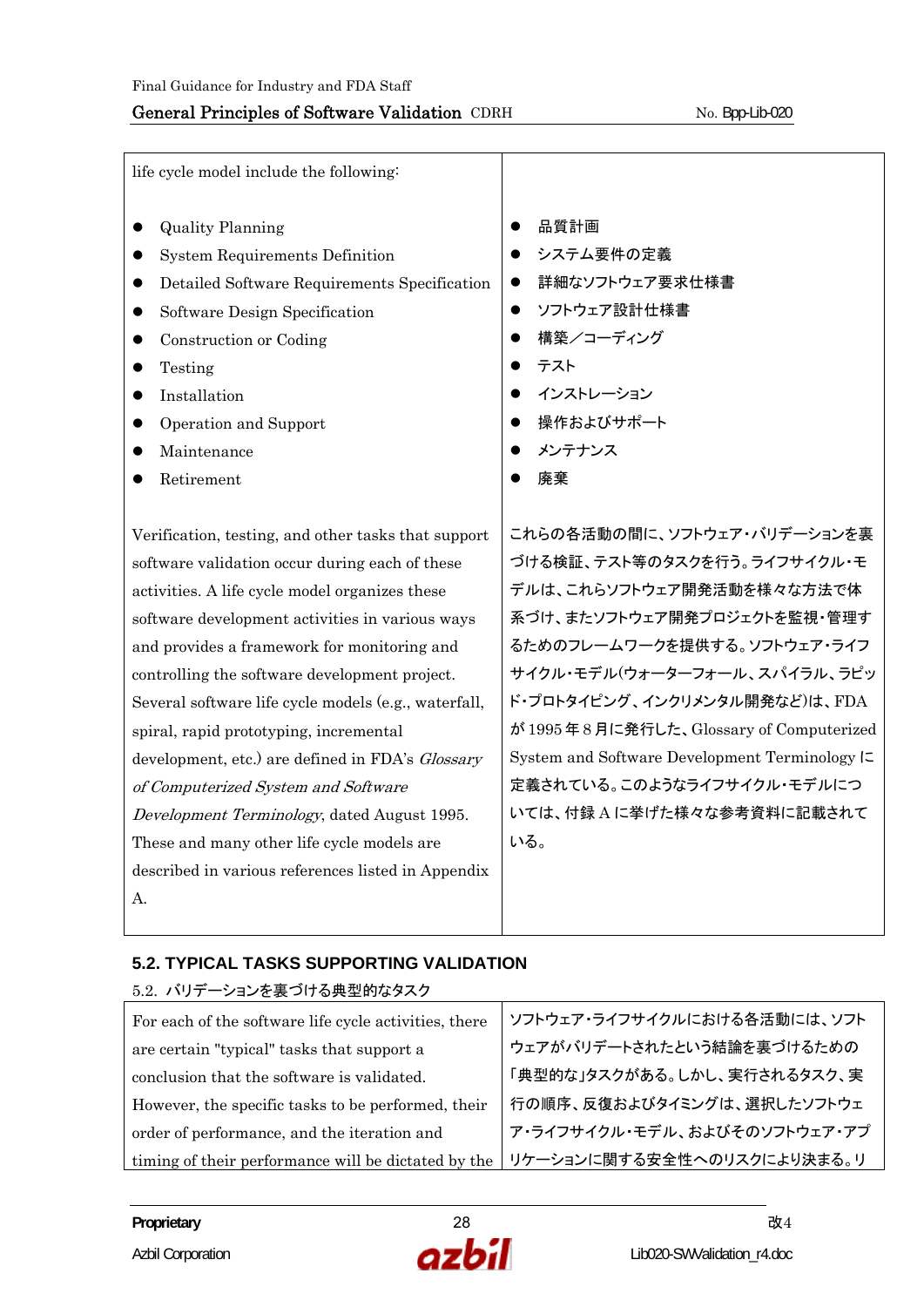| specific software life cycle model that is selected<br>and the safety risk associated with the software<br>application. For very low risk applications, certain<br>tasks may not be needed at all. However, the<br>software developer should at least consider each<br>of these tasks and should define and document<br>which tasks are or are not appropriate for their<br>specific application. The following discussion is<br>generic and is not intended to prescribe any<br>particular software life cycle model or any<br>particular order in which tasks are to be<br>performed. | スクの非常に低いアプリケーションについては、ある種の<br>タスクは全く必要ないことも多い。しかし、ソフトウェア開<br>発者は、少なくともこのような各タスクを考慮した上で、そ<br>のアプリケーションに、どのタスクが適切または不適切で<br>あるかを定義し、文書化する。下記に一般的な検討項目<br>を示したが、特定のソフトウェア・ライフサイクル・モデル<br>や、タスクを行う際の特定の順序を定めるものではない。 |
|-----------------------------------------------------------------------------------------------------------------------------------------------------------------------------------------------------------------------------------------------------------------------------------------------------------------------------------------------------------------------------------------------------------------------------------------------------------------------------------------------------------------------------------------------------------------------------------------|------------------------------------------------------------------------------------------------------------------------------------------------------------------------------------------------------------------|
| 5.2.1. Quality Planning                                                                                                                                                                                                                                                                                                                                                                                                                                                                                                                                                                 |                                                                                                                                                                                                                  |
| 5.2.1. 品質計画                                                                                                                                                                                                                                                                                                                                                                                                                                                                                                                                                                             |                                                                                                                                                                                                                  |
| Design and development planning should                                                                                                                                                                                                                                                                                                                                                                                                                                                                                                                                                  | 設計および開発計画が最終的に、以下を確認する計画                                                                                                                                                                                         |
| culminate in a plan that identifies necessary                                                                                                                                                                                                                                                                                                                                                                                                                                                                                                                                           | となっていること。                                                                                                                                                                                                        |
| tasks, procedures for anomaly reporting and                                                                                                                                                                                                                                                                                                                                                                                                                                                                                                                                             | 必要なタスク<br>$\bullet$                                                                                                                                                                                              |
| resolution, necessary resources, and management                                                                                                                                                                                                                                                                                                                                                                                                                                                                                                                                         | 異常に関する報告と解決の手順<br>$\bullet$                                                                                                                                                                                      |
| review requirements, including formal design                                                                                                                                                                                                                                                                                                                                                                                                                                                                                                                                            | 必要なリソース<br>$\bullet$                                                                                                                                                                                             |
| reviews. A software life cycle model and                                                                                                                                                                                                                                                                                                                                                                                                                                                                                                                                                | 公式な設計レビューを含めた管理レビュー要件                                                                                                                                                                                            |
| associated activities should be identified, as well                                                                                                                                                                                                                                                                                                                                                                                                                                                                                                                                     | ソフトウェア・ライフサイクル・モデル、および関連する活                                                                                                                                                                                      |
| as those tasks necessary for each software life                                                                                                                                                                                                                                                                                                                                                                                                                                                                                                                                         | 動を、ソフトウェア・ライフサイクルにおける各活動に必要                                                                                                                                                                                      |
| cycle activity. The plan should include:                                                                                                                                                                                                                                                                                                                                                                                                                                                                                                                                                | なタスクと併せて確認する。計画には、以下のものを全<br>て含めること。                                                                                                                                                                             |
|                                                                                                                                                                                                                                                                                                                                                                                                                                                                                                                                                                                         |                                                                                                                                                                                                                  |
| The specific tasks for each life cycle activity;                                                                                                                                                                                                                                                                                                                                                                                                                                                                                                                                        | ライフサイクルの各活動における具体的なタスク                                                                                                                                                                                           |
| Enumeration of important quality factors                                                                                                                                                                                                                                                                                                                                                                                                                                                                                                                                                | 重要な品質要因のリスト(信頼性、保守性、利便性な                                                                                                                                                                                         |
| (e.g., reliability, maintainability, and                                                                                                                                                                                                                                                                                                                                                                                                                                                                                                                                                | ど)。                                                                                                                                                                                                              |
| usability);                                                                                                                                                                                                                                                                                                                                                                                                                                                                                                                                                                             | 各タスクの方法および手順                                                                                                                                                                                                     |
| Methods and procedures for each task;                                                                                                                                                                                                                                                                                                                                                                                                                                                                                                                                                   | タスクの合格基準                                                                                                                                                                                                         |
| Task acceptance criteria;                                                                                                                                                                                                                                                                                                                                                                                                                                                                                                                                                               | 入力となる要件を満足しているか評価できる出力を<br>$\bullet$                                                                                                                                                                             |
| Criteria for defining and documenting outputs                                                                                                                                                                                                                                                                                                                                                                                                                                                                                                                                           | 定義し、文書化するための基準                                                                                                                                                                                                   |
| in terms that will allow evaluation of their                                                                                                                                                                                                                                                                                                                                                                                                                                                                                                                                            | 各タスクへの入力<br>$\bullet$                                                                                                                                                                                            |
| conformance to input requirements;                                                                                                                                                                                                                                                                                                                                                                                                                                                                                                                                                      | 各タスクからの出力                                                                                                                                                                                                        |

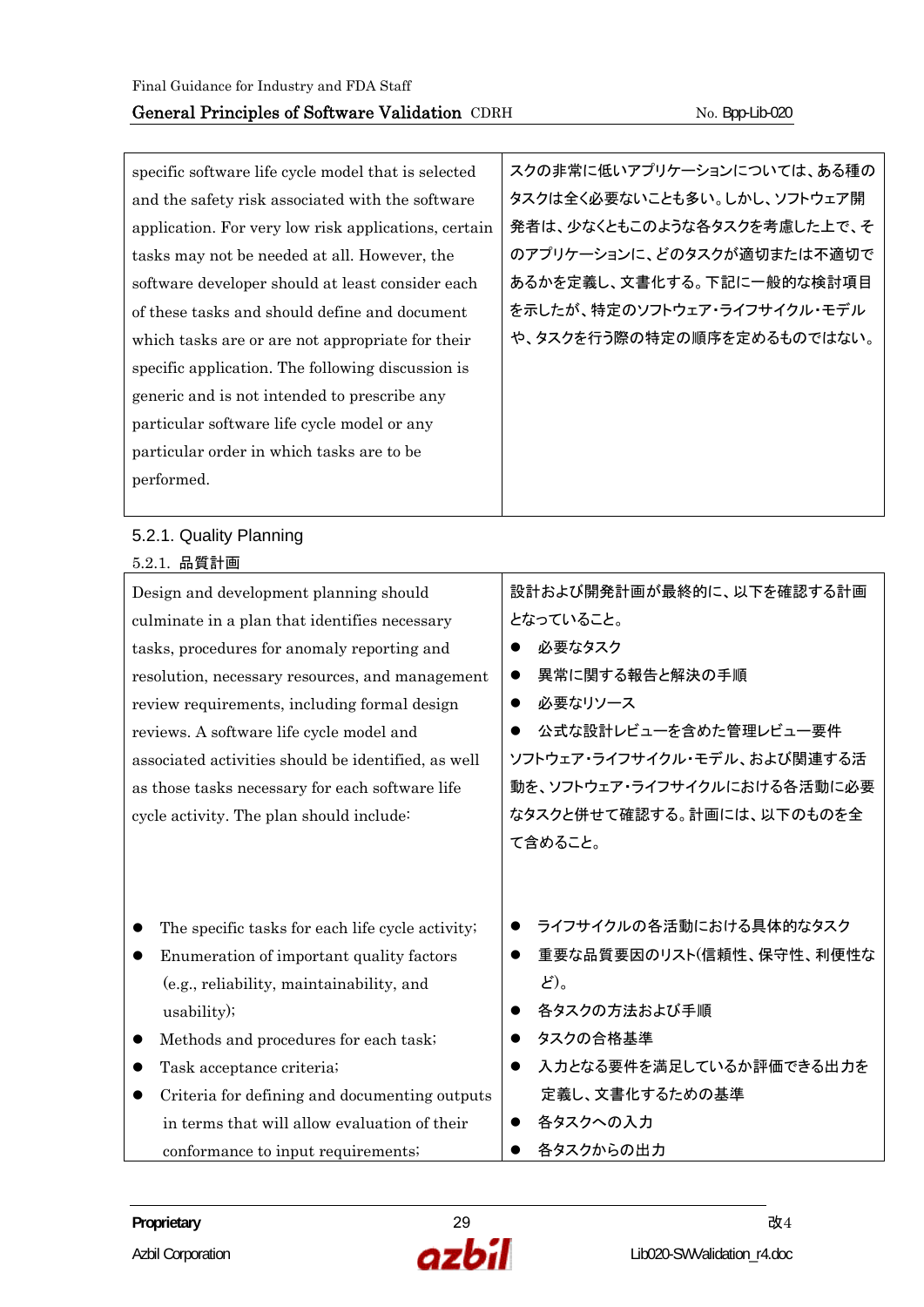- Inputs for each task;
- $\bullet$  Outputs from each task;
- Roles, resources, and responsibilities for each task;
- Risks and assumptions; and
- Documentation of user needs.

Management must identify and provide the appropriate software development environment and resources. (See 21 CFR §820.20(b)(1) and (2).) Typically, each task requires personnel as well as physical resources. The plan should identify the personnel, the facility and equipment resources for each task, and the role that risk (hazard) management will play. A configuration management plan should be developed that will guide and control multiple parallel development activities and ensure proper communications and documentation. Controls are necessary to ensure positive and correct correspondence among all approved versions of the specifications documents, source code, object code, and test suites that comprise a software system. The controls also should ensure accurate identification of, and access to, the currently approved versions.

Procedures should be created for reporting and resolving software anomalies found through validation or other activities. Management should identify the reports and specify the contents, format, and responsible organizational elements for each report. Procedures also are necessary for the review and approval of software development results, including the responsible organizational elements for such reviews and approvals.

- リスクおよび前提条件
- ユーザのニーズに関する文書

管理者は、適切なソフトウェア開発環境とリソースを明確 にして提供することが必須である。(See 21 CFR Section 820.20(b)(1)および(2)を参照のこと。)一般的に 各タスクでは、物理的リソースと共に人が必要となる。計 画では、各タスクに必要な人、施設および設備のリソー ス、また、リスク(ハザード)管理の果たす役割を明確にす べきである。複数の並行開発活動を導き、管理するため に、また適切なコミュニケーションおよび文書化を確実に するために、コンフィギュレーション管理計画を設けるべ きである。ソフトウェア・システムを構成する仕様文書、ソ ース・コード、オブジェクト・コードおよび様々なテストの承 認された全てのバージョンの間には、明確で間違いのな い対応を確実にするような管理が必要である。また、承 認された現行のバージョンを正確に特定し、アクセスでき るように管理すること。

バリデーションや他の活動で発見されたソフトウェア異常 を報告および解決するための手順を設けること。管理者 は必要な報告書を明らかにし、その内容、形式、および 各報告書の責任部署を定めること。また、ソフトウェア開 発の結果のレビューおよび承認を行うための手順(この ようなレビューおよび承認を行う責任部署の特定も含む) が必要である。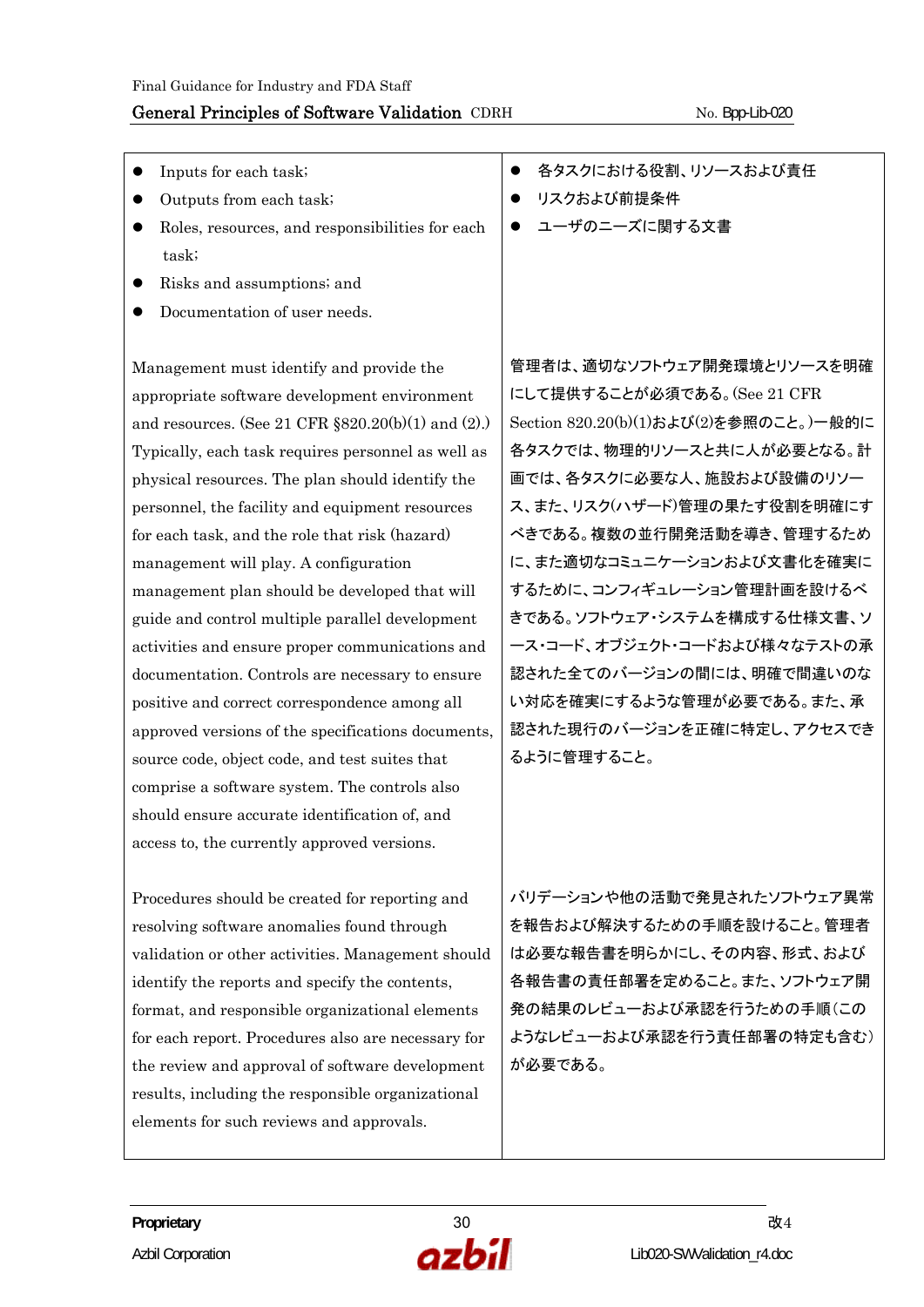# Typical Tasks – Quality Planning インプレー しゅうちょう しゅうしょう 日質計画

- Risk (Hazard) Management Plan
- Configuration Management Plan
- Software Quality Assurance Plan
	- Software Verification and Validation Plan
	- Verification and Validation Tasks, and Acceptance Criteria
	- Schedule and Resource Allocation (for software verification and validation activities)
	- Reporting Requirements
	- Formal Design Review Requirements
	- Other Technical Review Requirements
- Problem Reporting and Resolution Procedures
- **•** Other Support Activities

- リスク(ハザード)管理計画
- コンフィギュレーション管理計画
- ソフトウェア品質保証計画 – ソフトウェアの検証/バリデーション計画 □ 検証/バリデーションの作業、および合格基準 □ (ソフトウェアの検証/バリデーション作業の)ス ケジュールとリソースの割付
	- □ 要件の報告
	- 公式な設計レビュー要件
	- その他の技術的レビュー要件
- 問題の報告および解決の手順
- その他のサポート活動

#### 5.2.2. Requirements

#### 5.2.2. 要件

| Requirements development includes the                | 要件の作成に含まれるのは、医療機器およびその使用   |
|------------------------------------------------------|----------------------------|
| identification, analysis, and documentation of       | 目的に関する情報の明確化、分析、文書化である。シス  |
| information about the device and its intended use.   | テム機能のハードウェア/ソフトウェアへの割り当て、動 |
| Areas of special importance include allocation of    | 作条件、ユーザの特徴、潜在的ハザード、および予想さ  |
| system functions to hardware/software, operating     | れるタスク等が特に重要である。また、要件では、そのソ |
| conditions, user characteristics, potential hazards, | フトウェアの使用目的を明確に述べること。       |
| and anticipated tasks. In addition, the              |                            |
| requirements should state clearly the intended       |                            |
| use of the software.                                 |                            |
|                                                      |                            |
| The software requirements specification document     | ソフトウェア要求仕様書には、ソフトウェア機能の定義の |
| should contain a written definition of the software  | 記述を含めること。ソフトウェア要件を事前に決定して文 |
| functions. It is not possible to validate software   | 書化しなければ、ソフトウェアをバリデートすることは不 |
| without predetermined and documented software        | 可能である。典型的なソフトウェア要件では、以下の点を |
| requirements. Typical software requirements          | 明記する。                      |

specify the following:

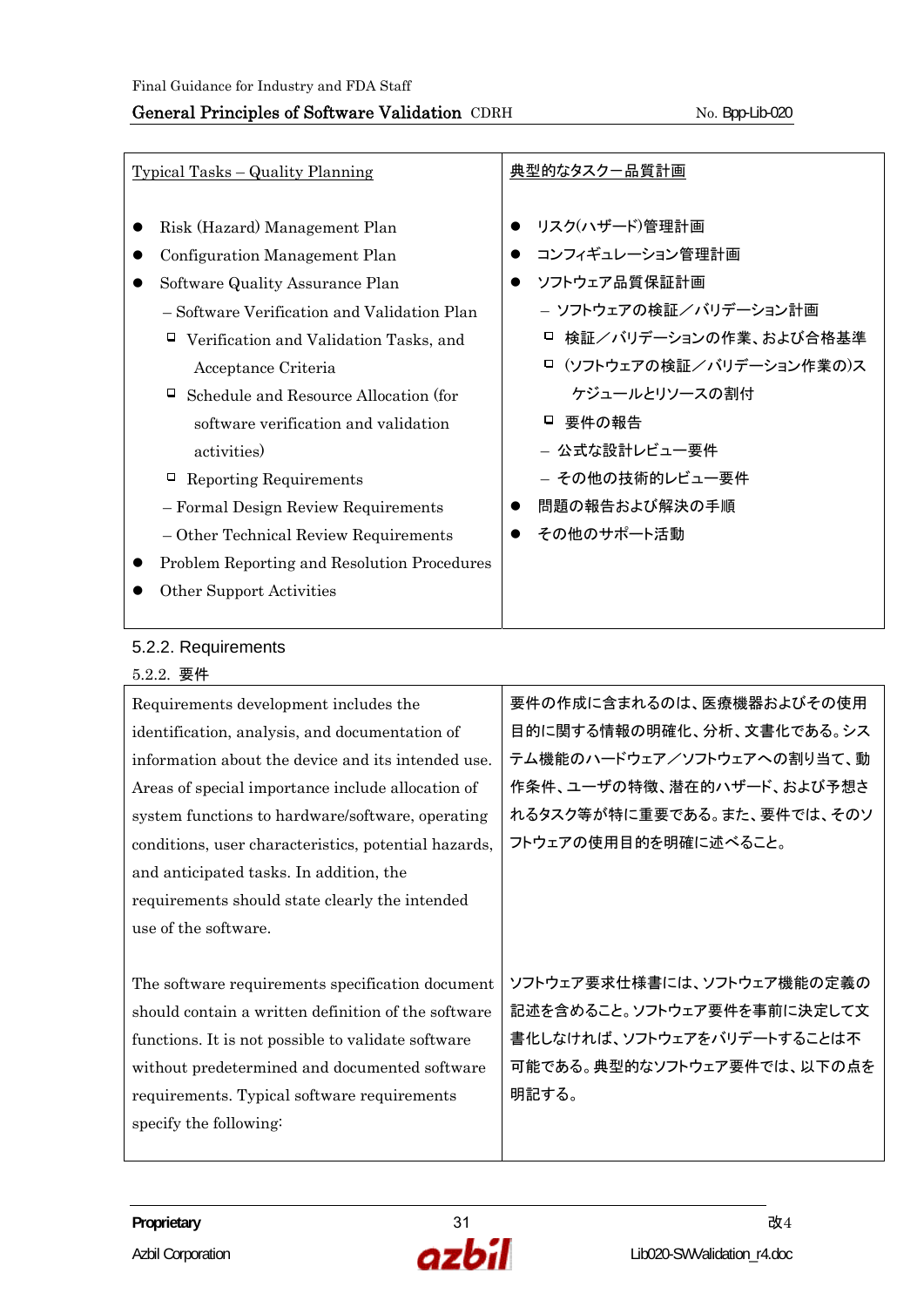- All software system inputs;
- All software system outputs;
- All functions that the software system will perform;
- All performance requirements that the software will meet, (e.g., data throughput, reliability, and timing);
- The definition of all external and user interfaces, as well as any internal software-to-system interfaces;
- How users will interact with the system;
- What constitutes an error and how errors should be handled;
- Required response times;
- The intended operating environment for the software, if this is a design constraint (e.g., hardware platform, operating system);
- All ranges, limits, defaults, and specific values that the software will accept; and
- All safety related requirements, specifications, features, or functions that will be implemented in software.

Software safety requirements are derived from a technical risk management process that is closely integrated with the system requirements development process. Software requirement specifications should identify clearly the potential hazards that can result from a software failure in the system as well as any safety requirements to be implemented in software. The consequences of software failure should be evaluated, along with means of mitigating such failures (e.g., hardware mitigation, defensive programming, etc.). From this analysis, it should be possible to identify the most appropriate measures necessary to prevent

- ソフトウェア・システムの全入力
- ソフトウェア・システムの全出力
- ソフトウェア・システムで実行される全機能
- ソフトウェアが満たす全てのパフォーマンス要件(デ ータ処理能力、信頼性、タイミングなど)
- 外部インターフェースおよびユーザ・インターフェース の定義。また、ソフトウェア~システム間の内部イン ターフェースの定義
- ユーザとシステムとのインタラクション方法
- エラーの内容および対処方法
- 必要な応答時間
- ソフトウェアの動作環境が、設計上の制約となる場 合(ハードウェアのプラットフォーム、オペレーティン グ・システムなど)。
- ソフトウェアが受け付けるデータ範囲、限界、規定 値、および特定の値
- ソフトウェアで実装される安全性に関する全ての要 件、仕様、特徴、または機能

ソフトウェアの安全性の要件は、システム要件作成プロ セスに密接に統合された技術的リスク管理プロセスから 得られる。ソフトウェア要求仕様書では、ソフトウェアで実 装される安全性の要件と共に、システムでソフトウェア・ フェイルが引き起こす潜在的なハザードについて、明ら かにすること。ソフトウェア・フェイルの引き起こす結果に ついて、ハザードを緩和する手段(ハードウェアによる緩 和、防御的プログラミングなど)と共に評価しておくこと。 この分析を行えば、被害を防止するために必要な、最も 適切な手段を明らかにすることができる。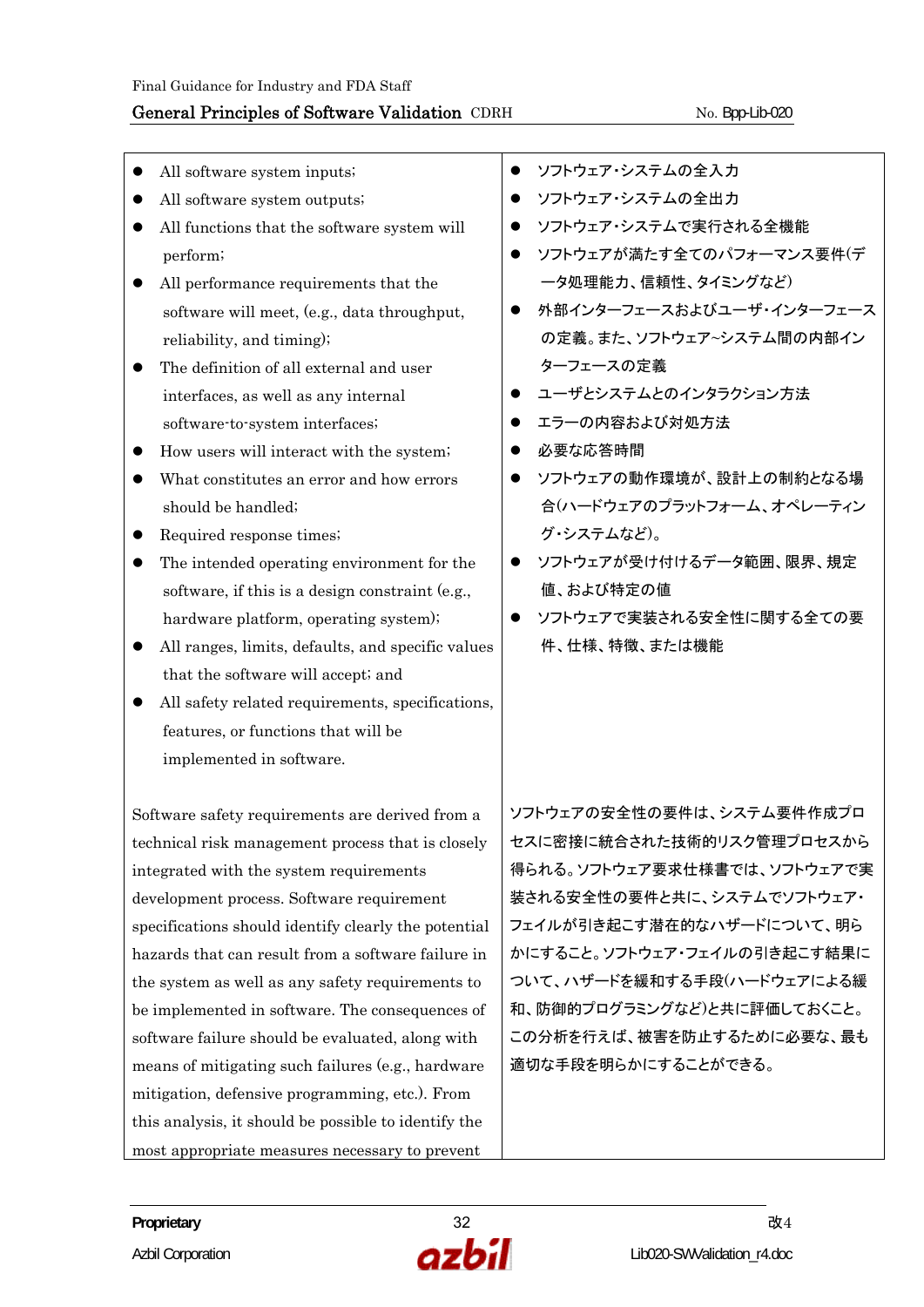#### harm.

The Quality System regulation requires a mechanism for addressing incomplete, ambiguous, or conflicting requirements. (See 21 CFR 820.30(c).) Each requirement (e.g., hardware, software, user, operator interface, and safety) identified in the software requirements specification should be evaluated for accuracy, completeness, consistency, testability, correctness, and clarity. For example, software requirements should be evaluated to verify that:

- There are no internal inconsistencies among requirements;
- All of the performance requirements for the system have been spelled out;
- Fault tolerance, safety, and security requirements are complete and correct;
- Allocation of software functions is accurate and complete;
- Software requirements are appropriate for the system hazards; and
- All requirements are expressed in terms that are measurable or objectively verifiable.

A software requirements traceability analysis should be conducted to trace software requirements to (and from) system requirements and to risk analysis results. In addition to any other analyses and documentation used to verify software requirements, a formal design review is recommended to confirm that requirements are fully specified and appropriate before extensive software design efforts begin. Requirements can be approved and released incrementally, but care

品質システム規制では、不完全、不明確、または矛盾し た要件に対応する仕組が要求される。(21 CFR 820.30(c)を参照のこと。)ソフトウェア要求仕様書で確認 された各要件(ハードウェア、ソフトウェア、ユーザ、オペ レータ・インターフェース、および安全性など)を、精密性、 完全性、一貫性、テスト性、正確性および明瞭性につい て、評価すること。例えば、ソフトウェア要件は下記を検 証することを目的とし、評価すること。

- 要件同士が内部で矛盾しない
- システムのパフォーマンス要件が全て記述されてい る
- 耐障害性、安全性、およびセキュリティの要件が完 全かつ正確である
- ソフトウェア機能の割付が、正確かつ完全である
- ソフトウェア要件が、システムのハザードに対して適 切である
- 全ての要件が、計測可能であるか、または客観的に 検証できるように明確に表現されている

システム要件やリスク分析結果に対して(および、システ ム要件から)ソフトウェア要件を辿れるように、ソフトウェ ア要件をトレーサビリティ分析すること。さらに、ソフトウェ ア要件の検証のために行われる他の分析および文書化 に加えて、公式な設計レビューを実施し、ソフトウェア設 計に大きな労力をかける前に、要件が全て仕様書に記さ れ、適切であるということを確認しておくことを推奨する。 要件は逐次追加的に承認してレリースできるが、ソフトウ ェア(およびハードウェア)要件間の相互作用およびインタ ーフェースのレビュー、分析、管理を適切に行うよう、注

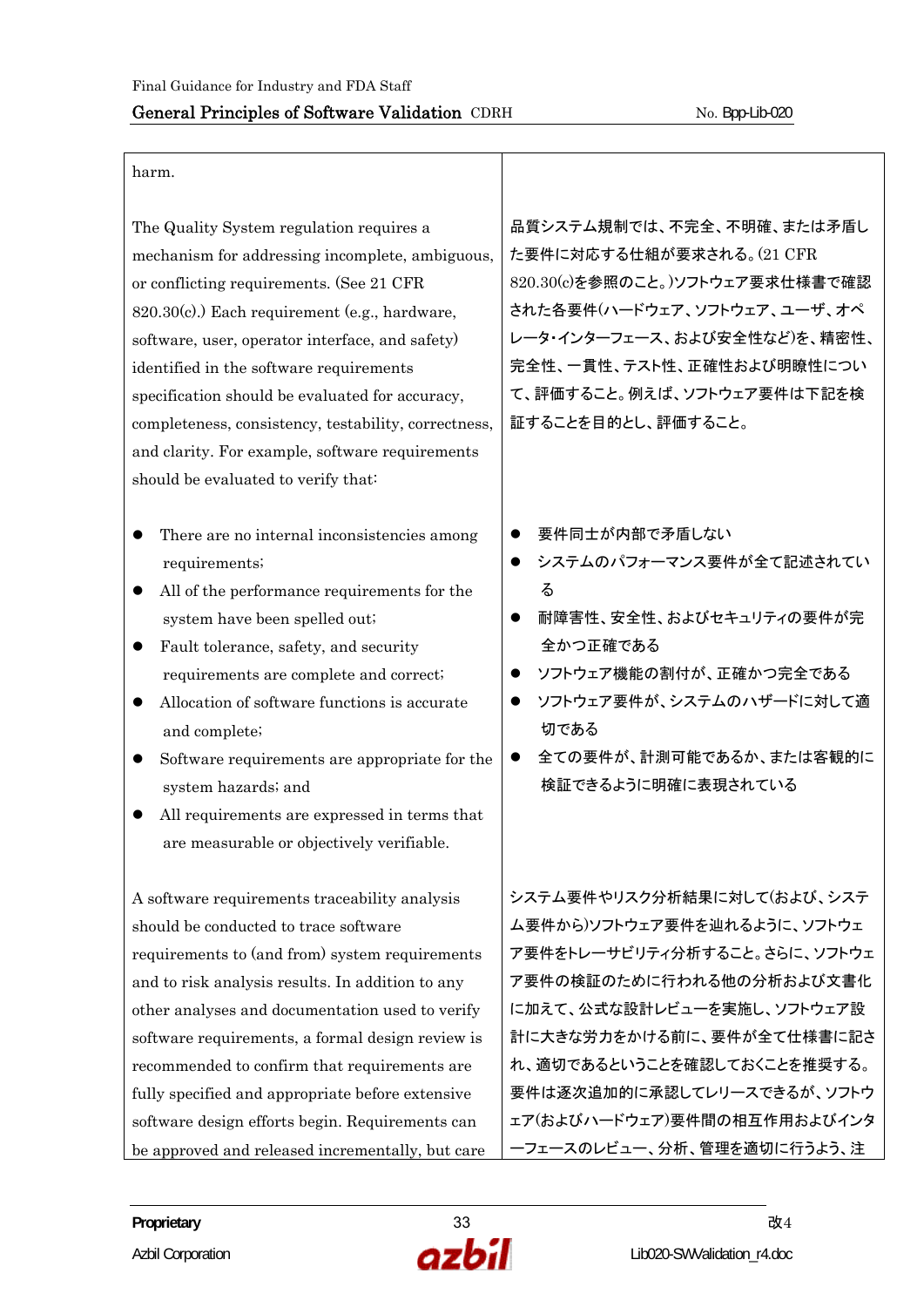## General Principles of Software Validation CDRH No. Bpp-Lib-020

| 意を要する。                   |
|--------------------------|
| 典型的なタスク-要件               |
| 事前のリスク分析                 |
| トレーサビリティ分析               |
| - システム要件とソフトウェア要件        |
| - リスク分析とソフトウェア要件         |
| ユーザの特徴に関する記述             |
| 主メモリおよび補助メモリの特徴および制限事項の  |
| リスト                      |
| ソフトウェア要件の評価              |
| ソフトウェアのユーザ・インターフェースの要件分析 |
| システムのテスト計画立案             |
| 受入テスト計画立案                |
| 曖昧な点のレビューまたは分析           |
|                          |
|                          |
|                          |

# 5.2.3. Design

5.2.3. 設計

| In the design process, the software requirements    | ソフトウェア要求仕様は設計プロセスにおいて、実装され |
|-----------------------------------------------------|----------------------------|
| specification is translated into a logical and      | るソフトウェアの論理的表現および物理的表現に翻訳さ  |
| physical representation of the software to be       | れる。ソフトウェアの設計仕様には、そのソフトウェアが |
| implemented. The software design specification is   | 何をどのように実行するかを記述してある。プロジェクト |
| a description of what the software should do and    | の複雑性に応じるため、または様々なレベルの技術的な  |
| how it should do it. Due to complexity of the       | 責任者が、設計情報を明確に理解できるようにするた   |
| project or to enable persons with varying levels of | め、設計仕様に、設計のハイレベルな概要と詳細な設計  |
| technical responsibilities to clearly understand    | 情報の両方を含めてもよい。完成されたソフトウェア設計 |
| design information, the design specification may    | 仕様は、プログラマを、合意された要件および設計の目  |
| contain both a high level summary of the design     | 的から外れないようにする。ソフトウェア設計仕様が完全 |
| and detailed design information. The completed      | なものであれば、プログラマは、設計上の判断をその場  |
| software design specification constrains the        | その場で行う必要がなくなる。             |
| programmer/coder to stay within the intent of the   |                            |

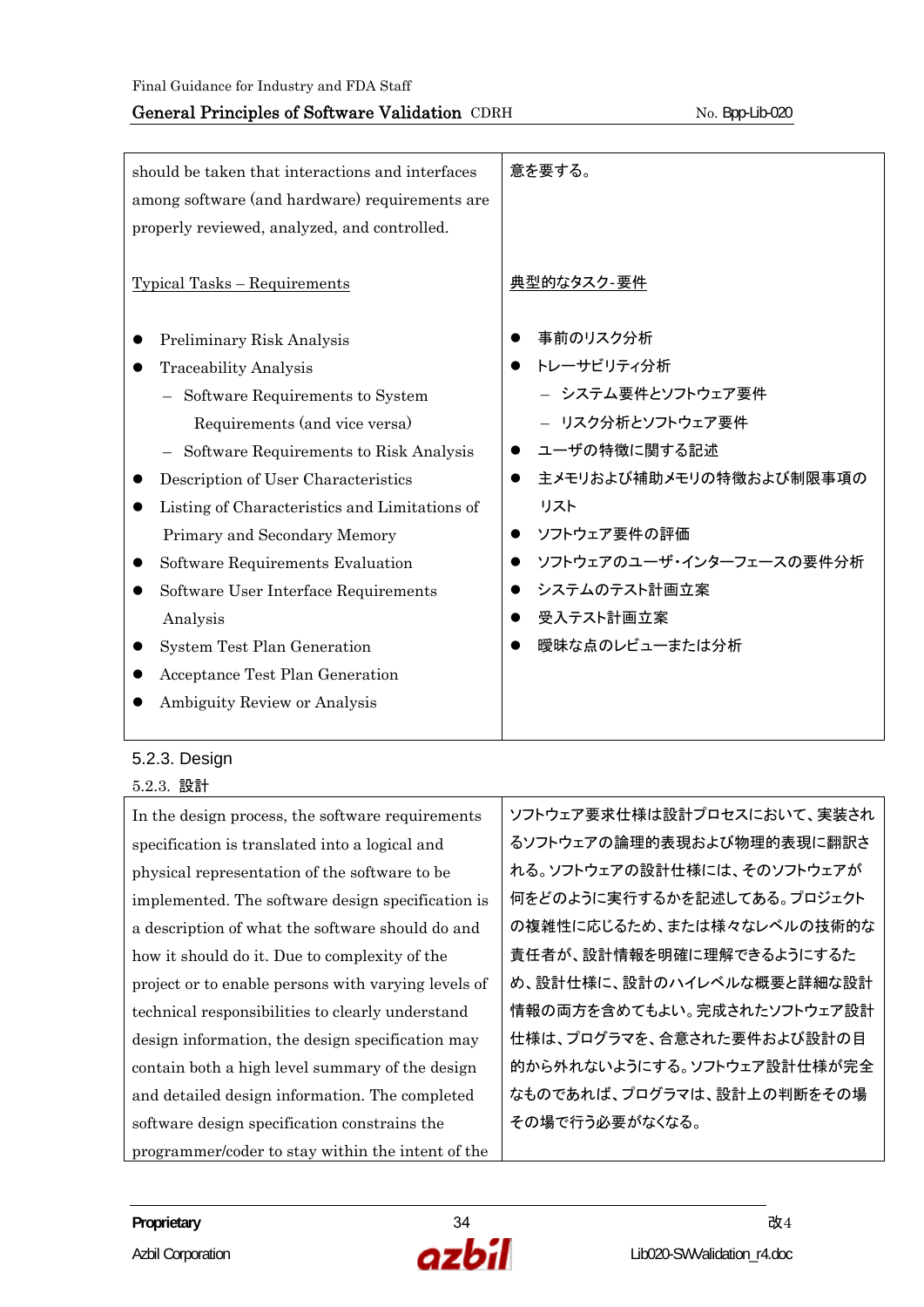agreed upon requirements and design. A complete software design specification will relieve the programmer from the need to make ad hoc design decisions.

The software design needs to address human factors. Use error caused by designs that are either overly complex or contrary to users' intuitive expectations for operation is one of the most persistent and critical problems encountered by FDA. Frequently, the design of the software is a factor in such use errors. Human factors engineering should be woven into the entire design and development process, including the device design requirements, analyses, and tests. Device safety and usability issues should be considered when developing flowcharts, state diagrams, prototyping tools, and test plans. Also, task and function analyses, risk analyses, prototype tests and reviews, and full usability tests should be performed. Participants from the user population should be included when applying these methodologies.

- Software requirements specification, including predetermined criteria for acceptance of the software;
- Software risk analysis;
- Development procedures and coding guidelines (or other programming procedures);
- Systems documentation (e.g., a narrative or a context diagram) that describes the systems context in which the program is intended to

ソフトウェアの設計は、人的要因に対応したものとする必 要がある。過度に複雑な設計、または操作がユーザの 直感的な予想に反するために引き起こされる利用上の エラーは、FDA が見てきた問題の中で最も絶え間なく起 こり、かつ重大なものの一つである。ソフトウェアの設計 が、このような利用上のエラーの要因となっていることが よく見られる。医療機器の設計要件、分析、テストを含め た設計および開発のプロセス全体で、人間工学的な考え 方を採用すること。フローチャートや状態図、プロトタイピ ング・ツール、テスト計画を作成する際には、医療機器の 安全性および利便性の問題を考慮すること。また、タスク や機能分析、リスク分析、プロトタイプ・テスト/レビュ ー、および十分な使用性テストを行うこと。ユーザ側の参 加者を含め、この方法を採用すること。

The software design specification should include: | ソフトウェアの設計仕様には、下記の事項を含めること。

- ソフトウェア要求仕様(予め定義された合格基準を 含む)
- ソフトウェアのリスク分析
- 開発手順およびコーディングのガイドライン(または、 その他のプログラミング手順)
- (文章またはコンテキスト図など)で、プログラムが 動作するシステムのコンテキストを、ハードウェア、 ソフトウェア、および物理的環境間の関連を含めて 記述したシステム文書 ● 使用するハードウェア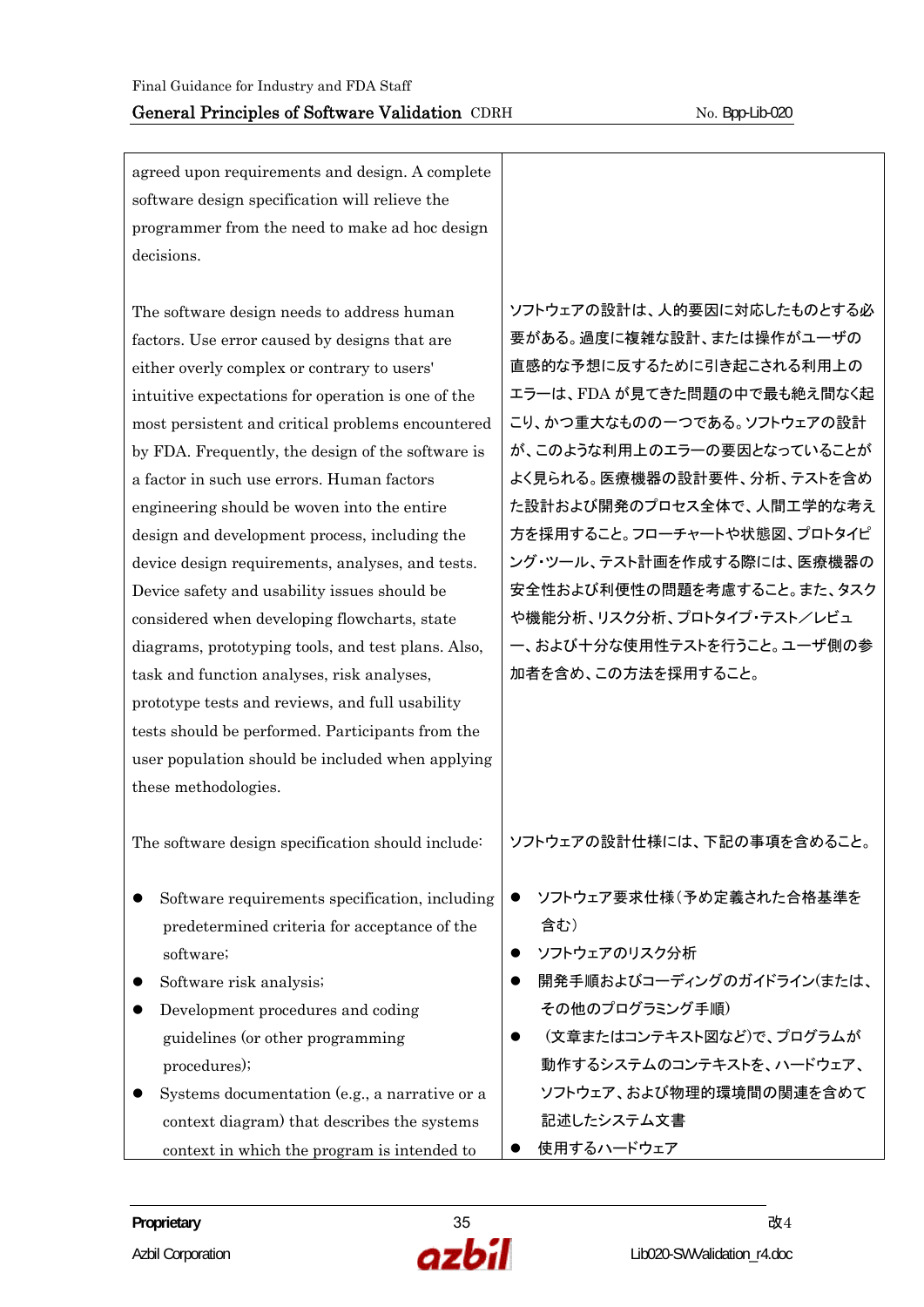## General Principles of Software Validation CDRH No. Bpp-Lib-020

function, including the relationship of hardware, software, and the physical environment;

- Hardware to be used;
- Parameters to be measured or recorded;
- Logical structure (including control logic) and logical processing steps (e.g., algorithms);
- Data structures and data flow diagrams;
- Definitions of variables (control and data) and description of where they are used;
- Error, alarm, and warning messages;
- Supporting software (e.g., operating systems, drivers, other application software);
- Communication links (links among internal modules of the software, links with the supporting software, links with the hardware, and links with the user);
- Security measures (both physical and logical security); and
- Any additional constraints not identified in the above elements.

The first four of the elements noted above usually are separate pre-existing documents that are included by reference in the software design specification. Software requirements specification was discussed in the preceding section, as was software risk analysis. Written development procedures serve as a guide to the organization, and written programming procedures serve as a guide to individual programmers. As software cannot be validated without knowledge of the context in which it is intended to function, systems documentation is referenced. If some of the above elements are not included in the software, it may be helpful to future reviewers

- 測定または記録するパラメータ
- (制御ロジックを含む)論理構造および論理的プロセ ス・ステップ(アルゴリズムなど)
- データ構造およびデータ・フロー・ダイアグラム
- 変数(制御とデータ)の定義およびそれらの使用箇所 に関する記述
- エラー、アラームおよび警告メッセージ
- サポート・ソフトウェア(オペレーティング・システム、ド ライバ、その他のアプリケーション・ソフトウェアなど)
- 通信リンク(ソフトウェアの内部モジュール間のリン ク、対応ソフトウェアとのリンク、ハードウェアとのリ ンク、ユーザとのリンク)
- セキュリティ手段(物理的および論理的セキュリティ)
- 上記以外の付加的な制限事項

上記に示したうち最初の四つの要素は、別途作成済み の文書に記載されていることが多く、ソフトウェア設計仕 様書からはこれらの文書を参照する。ソフトウェア要求仕 様およびソフトウェアのリスク分析については、前のセク ションで述べた。開発手順書は、企業がガイドとして用い ることができるものであり、プログラミング手順書は、 個々のプログラマのガイドとなる。ソフトウェアがどのよう なコンテキストで動作するかわからないとバリデートでき ないため、システム文書を参照する。上記の要素のうち、 ソフトウェアに含まれないものがある場合は、その旨(例: 本プログラムにはエラー・メッセージを出さない)を記載し ておけば、ソフトウェアのレビュー/メンテナンスを行う担 当者の役に立つであろう。

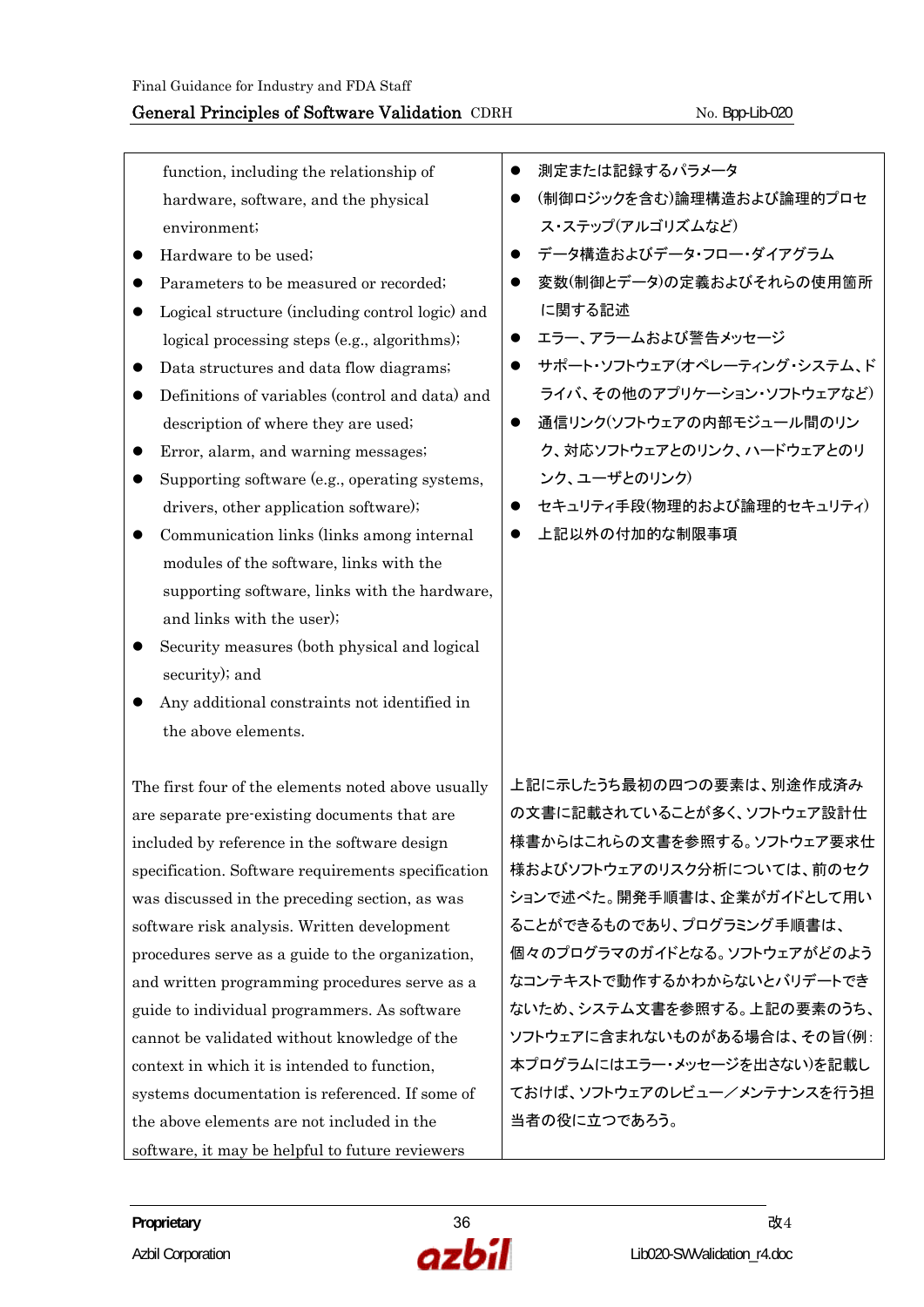and maintainers of the software if that is clearly stated (e.g., There are no error messages in this program).

The activities that occur during software design have several purposes. Software design evaluations are conducted to determine if the design is complete, correct, consistent, unambiguous, feasible, and maintainable. Appropriate consideration of software architecture (e.g., modular structure) during design can reduce the magnitude of future validation efforts when software changes are needed. Software design evaluations may include analyses of control flow, data flow, complexity, timing, sizing, memory allocation, criticality analysis, and many other aspects of the design. A traceability analysis should be conducted to verify that the software design implements all of the software requirements. As a technique for identifying where requirements are not sufficient, the traceability analysis should also verify that all aspects of the design are traceable to software requirements. An analysis of communication links should be conducted to evaluate the proposed design with respect to hardware, user, and related software requirements. The software risk analysis should be re-examined to determine whether any additional hazards have been identified and whether any new hazards have been introduced by the design.

At the end of the software design activity, a Formal Design Review should be conducted to verify that the design is correct, consistent,

ソフトウェア設計で実施する活動には、いくつかの目的 がある。ソフトウェアの設計評価は、設計に関する以下 の判断が目的である。

- 完全な設計であるか
- 正確であるか
- 一貫性があるか
- 曖昧さはないか
- 実行可能かどうか
- メンテナンスが可能か

設計中に、ソフトウェアのアーキテクチャ(モジュール構造 など)を適切に考慮しておけば、将来ソフトウェアの変更 が必要になった際、バリデーションの労力を軽減すること ができる。ソフトウェア設計の評価には、制御フロー、デ ータ・フロー、複雑性、タイミング、サイジング、メモリ・ア ロケーション、致命度解析や、他にも多くの設計の側面 の分析が含まれることが多い。ソフトウェアの設計で、ソ フトウェア要件が全て実装されていることを検証するた め、トレーサビリティ分析を行うこと。ソフトウェア要件が 不十分な箇所を特定するための手段としてトレーサビリ ティ分析を実施すると、設計の全ての側面がソフトウェア 要件に対してトレースできるかどうかを検証できる。コミュ ニケーション・リンクの分析を行うことにより、ハードウェ ア、ユーザおよび関連のソフトウェア要件に対して、提案 された設計を評価すること。設計上、さらに危険が発見さ れたかどうか、また、新たなハザードが作り込まれたかど うかを判断するため、ソフトウェアのリスク分析を再検討 すること。

complete, accurate, and testable, before moving to ソフトウェアの設計活動の最後で、設計の実装に移る前 に、設計が正確で一貫しており、テスト可能であることを 検証するため、公式な設計レビューを行うこと。ソフトウェ ア設計は部分的に、完成の都度、承認してレリースする

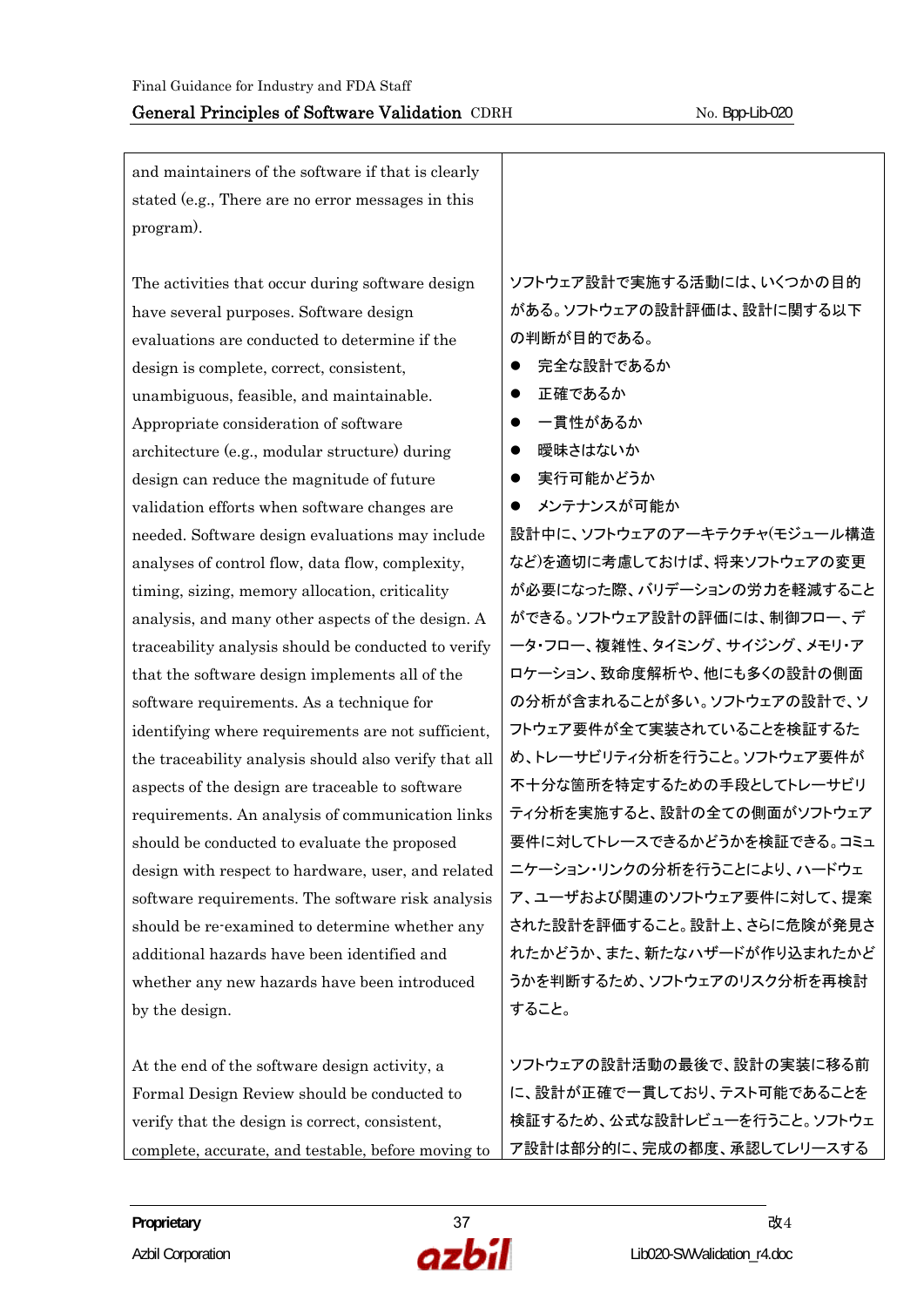| implement the design. Portions of the design can             | こともできるが、様々な要素間での相互作用およびコミュ            |
|--------------------------------------------------------------|---------------------------------------|
| be approved and released incrementally for                   | ニケーション・リンクのレビュー・分析・制御が適切になる           |
| implementation; but care should be taken that                | よう注意を要する。                             |
| interactions and communication links among                   |                                       |
| various elements are properly reviewed, analyzed,            |                                       |
| and controlled.                                              |                                       |
|                                                              |                                       |
| Most software development models will be                     | ほとんどのソフトウェア開発モデルは、反復して行うもの            |
| iterative. This is likely to result in several               | である。このため、ソフトウェア要求仕様書および設計仕            |
| versions of both the software requirement                    | 様書には、いくつかのバージョンができることが多い。承            |
| specification and the software design                        | 認された全てのバージョンは、確立されたコンフィギュレ            |
| specification. All approved versions should be               | ーション管理手順に従って、アーカイブおよび管理するこ            |
| archived and controlled in accordance with                   | と。                                    |
| established configuration management                         |                                       |
| procedures.                                                  |                                       |
|                                                              |                                       |
| Typical Tasks - Design                                       | 典型的なタスク-設計                            |
|                                                              |                                       |
| <b>Updated Software Risk Analysis</b><br>$\bullet$           | ソフトウェアのリスク分析の更新                       |
| Traceability Analysis - Design Specification to<br>$\bullet$ | ソフトウェア要件と設計仕様書の間のトレーサビリテ<br>$\bullet$ |
| Software Requirements (and vice versa)                       | ィ分析                                   |
| Software Design Evaluation<br>$\bullet$                      | ソフトウェアの設計評価<br>$\bullet$              |
| Design Communication Link Analysis<br>$\bullet$              | 設計のコミュニケーション・リンク分析<br>$\bullet$       |
| Module Test Plan Generation<br>$\bullet$                     | モジュールのテスト計画立案<br>$\bullet$            |
| Integration Test Plan Generation<br>$\bullet$                | 統合テスト計画の立案<br>$\bullet$               |
| Test Design Generation (module, integration,<br>$\bullet$    | テスト計画の立案(モジュール、統合、システム、およ             |
| system, and acceptance)                                      | び受入テスト)                               |

#### 5.2.4. Construction or Coding

5.2.4. 構築/コーディング

| Software may be constructed either by coding (i.e.,   | ソフトウェアの構築は、コーディング(プログラミングなど)  |
|-------------------------------------------------------|-------------------------------|
| programming) or by assembling together                | によるもの、または、すでにコード化されたソフトウェア部   |
| previously coded software components (e.g., from      | 品(コード・ライブラリや市販のソフトウェアなど)を、新しい |
| code libraries, off-the-shelf software, etc.) for use | アプリケーションで使用するために組み立てたものが多     |
| in a new application. Coding is the software          | い。コーディングとは、設計仕様の詳細をソース・コードと   |
| activity where the detailed design specification is   | して実装する、ソフトウェア製作活動である。コーディング   |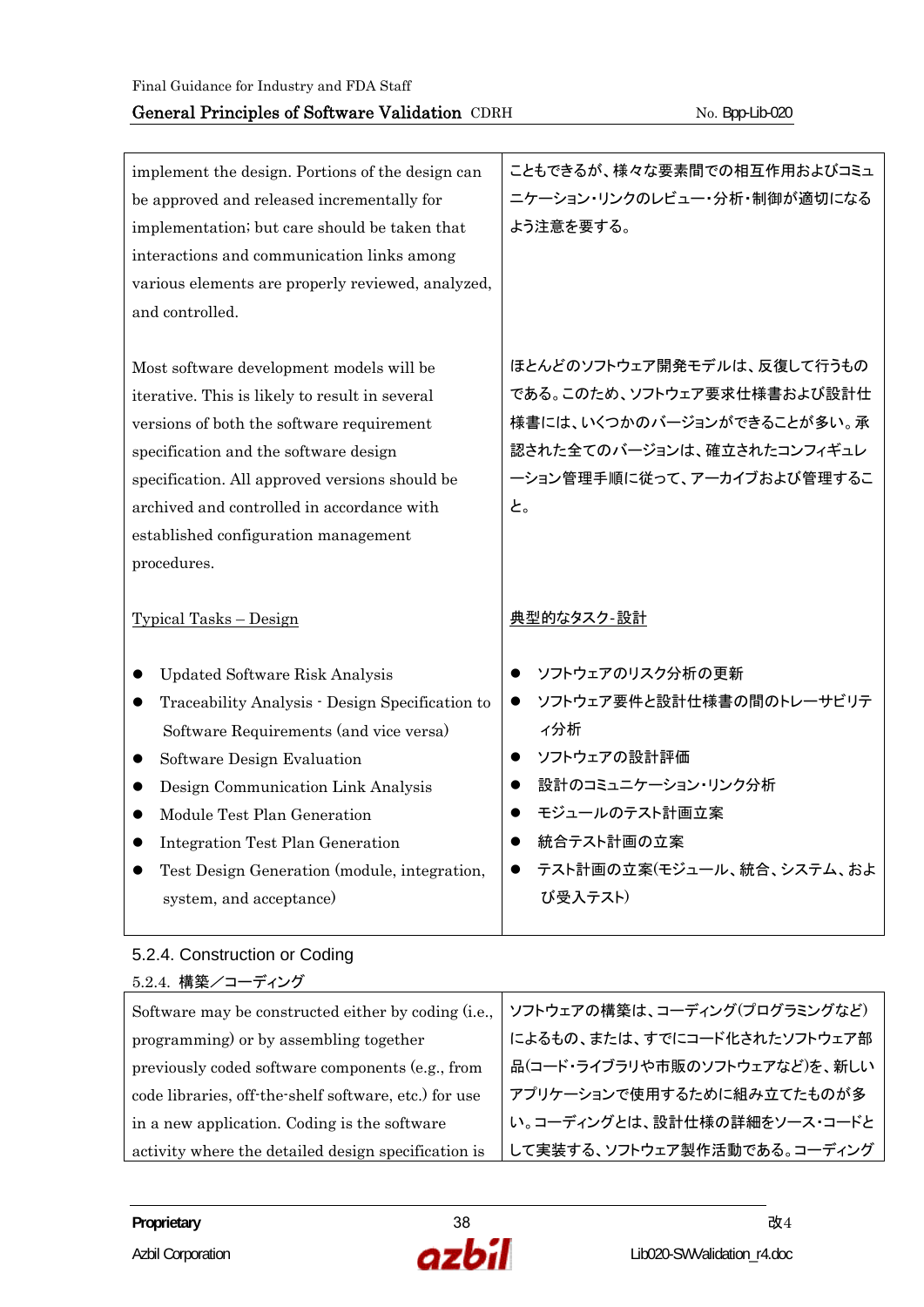implemented as source code. Coding is the lowest level of abstraction for the software development process. It is the last stage in decomposition of the software requirements where module specifications are translated into a programming language.

Coding usually involves the use of a high-level programming language, but may also entail the use of assembly language (or microcode) for time-critical operations. The source code may be either compiled or interpreted for use on a target hardware platform. Decisions on the selection of programming languages and software build tools (assemblers, linkers, and compilers) should include consideration of the impact on subsequent quality evaluation tasks (e.g., availability of debugging and testing tools for the chosen language). Some compilers offer optional levels and commands for error checking to assist in debugging the code. Different levels of error checking may be used throughout the coding process, and warnings or other messages from the compiler may or may not be recorded. However, at the end of the coding and debugging process, the most rigorous level of error checking is normally used to document what compilation errors still remain in the software. If the most rigorous level of error checking is not used for final translation of the source code, then justification for use of the less rigorous translation error checking should be documented. Also, for the final compilation, there should be documentation of the compilation process and its outcome, including any warnings or other messages from the compiler and their resolution, or justification for the decision to leave

は、ソフトウェア開発プロセスにおいて最も抽象度が低 い。これは、ソフトウェア要件の分解の最終段階であり、 ここでモジュール仕様をプログラミング言語に翻訳する。

コーディングでは通常、高度のプログラミング言語を使用 するが、スピードを要する操作には、アセンブリ言語(また はマイクロコード)の使用が必要となる場合もある。ソー ス・コードとは、対象のハードウェア・プラットフォームで使 用するために、コンパイルまたはインタプリトされたもの である。プログラム言語およびソフトウェア・ビルド・ツー ル(アセンブラ、リンカ、およびコンパイラ)を選択する際 は、後の品質評価タスクに対する影響を考慮すること(選 択した言語でデバッギングおよびテスト・ツールが利用で きるかどうか、など)。コンパイラの中には、コードのデバ ッギングを支援するエラー・チェックのレベルおよびコマ ンドを選択できるものがある。コーディングのプロセスを 通じて異なるレベルのエラー・チェックを用いるかもしれ ないし、コンパイラの警告などのメッセージを記録に残す 場合も、残さない場合もある。しかし、コーディングおよび デバッグのプロセス終了時には、通常、最も厳密なレベ ルのエラー・チェックを行い、ソフトウェアに残ったコンパ イルのエラーを記録する。最終的なソース・コードの翻訳 に、最も厳密なレベルのエラー・チェックを用いない場合 には、その理由を文書化しておくこと。また、最終コンパ イルとして、コンパイラの警告や他のメッセージ、その解 決方法、またはイッシュを未解決にしておくという判断理 由も含めて、コンパイル・プロセスおよびその結果を文書 として残すこと。

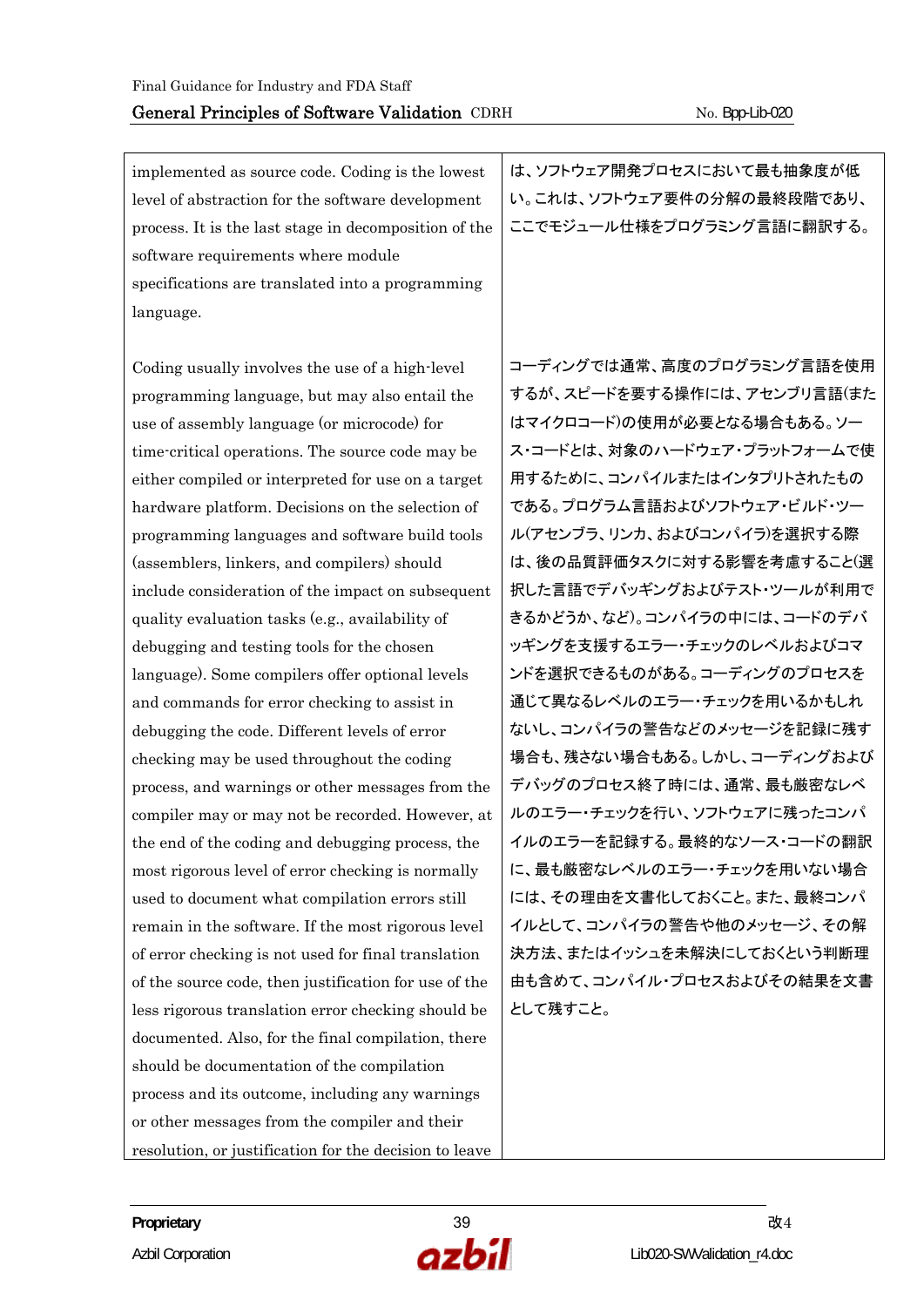issues unresolved.

Firms frequently adopt specific coding guidelines that establish quality policies and procedures related to the software coding process. Source code should be evaluated to verify its compliance with specified coding guidelines. Such guidelines should include coding conventions regarding clarity, style, complexity management, and commenting. Code comments should provide useful and descriptive information for a module, including expected inputs and outputs, variables referenced, expected data types, and operations to be performed. Source code should also be evaluated to verify its compliance with the corresponding detailed design specification. Modules ready for integration and test should have documentation of compliance with coding guidelines and any other applicable quality policies and procedures.

Source code evaluations are often implemented as code inspections and code walkthroughs. Such static analyses provide a very effective means to detect errors before execution of the code. They allow for examination of each error in isolation and can also help in focusing later dynamic testing of the software. Firms may use manual (desk) checking with appropriate controls to ensure consistency and independence. Source code evaluations should be extended to verification of internal linkages between modules and layers (horizontal and vertical interfaces), and compliance with their design specifications. Documentation of the procedures used and the results of source code evaluations should be

ソフトウェアのコーディング・プロセスに関する品質方針 および手順を確立するコーディング・ガイドラインを採用 する企業が多い。ソース・コードが、そのコーディング・ガ イドラインに適合しているかを検証するための評価を行う こと。このようなガイドラインには、分かりやすさ、スタイ ル、複雑性の管理、コメントに関するコーディングの決ま りごと(conventions)を含めること。コードのコメントには、 予想される入力および出力、参照される変数、データ 型、操作などを含めたモジュールに関する実用的な説明 的な情報を記載すること。またソース・コードについて は、対応する詳細設計仕様への適合を検証するための 評価を行うこと。統合、テストの準備ができたモジュール については、コーディングのガイドライン等の、適用され る品質方針および手順への適合に関する文書を作成し ておくこと。

ソース・コードの評価は、コード検査(inspection)、および コードのウォーク・スルーで行う場合が多い。このような 静的解析は、コード実行前にエラーを検出する上で、非 常に効果的な手段である。この方法を採用すると、各エ ラーを個別に検討することができる。また、後のソフトウェ アの動的テストの焦点が絞りやすくなる。企業では、一貫 性および独立性を確実にするための適切な管理のもと で、手動(机上)チェックを実施する場合もある。ソース・ コード評価をさらに広げて、モジュール間、レイヤー間の 内部リンケージ(水平および垂直インターフェース)、また 設計仕様に対する適合についても検証すること。ソース・ コードの評価に用いた手順および結果の文書は、設計 検証の一部として保存しておくこと。

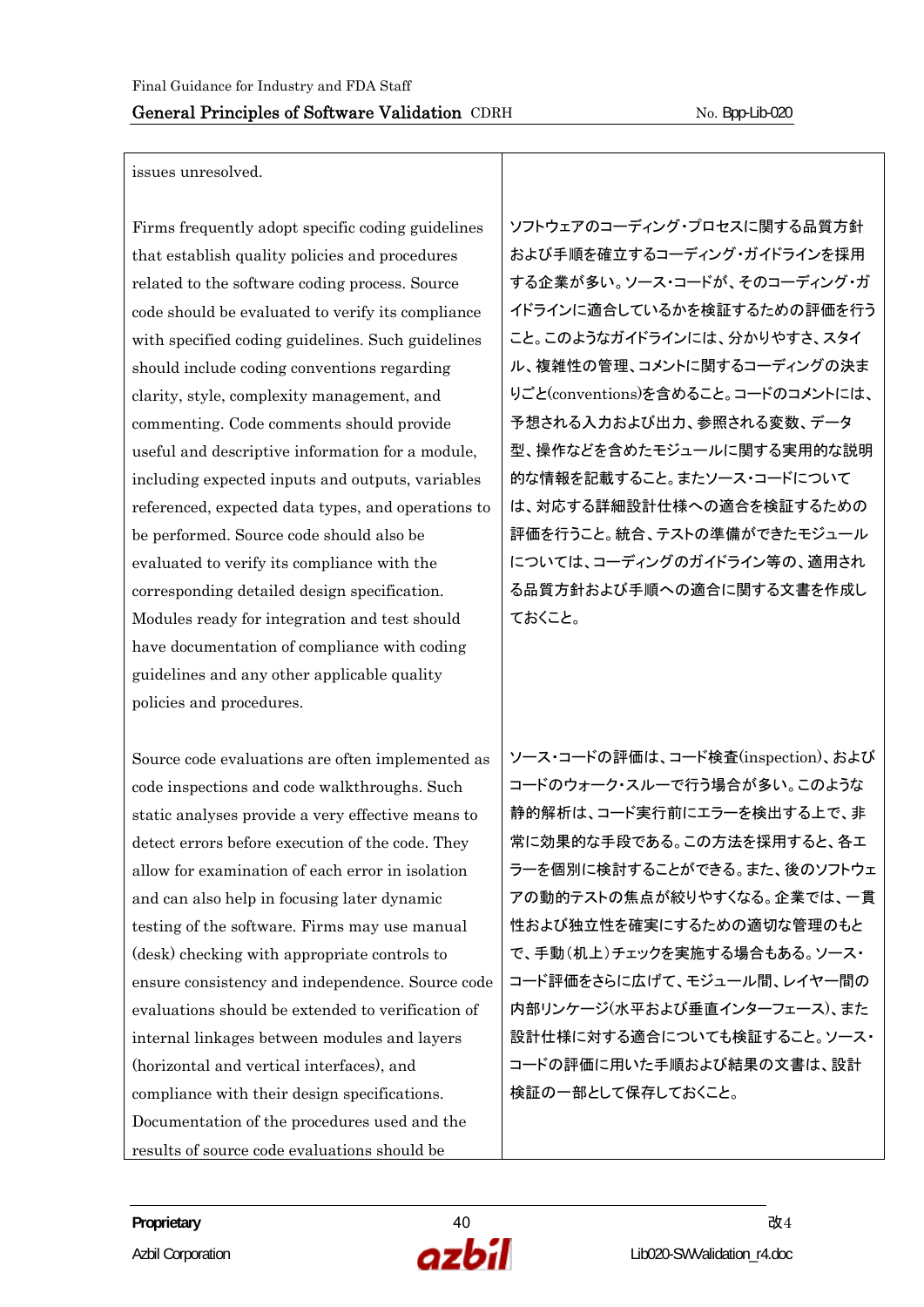maintained as part of design verification.

A source code traceability analysis is an important tool to verify that all code is linked to established specifications and established test procedures. A source code traceability analysis should be conducted and documented to verify that:

- Each element of the software design specification has been implemented in code;
- Modules and functions implemented in code can be traced back to an element in the software design specification and to the risk analysis;
- Tests for modules and functions can be traced back to an element in the software design specification and to the risk analysis; and
- Tests for modules and functions can be traced to source code for the same modules and functions.

#### Typical Tasks – Construction or Coding 典型的なタスク-構築/コーディング

- Traceability Analyses
	- Source Code to Design Specification (and vice versa)
	- Test Cases to Source Code and to Design Specification
- Source Code and Source Code Documentation Evaluation
- Source Code Interface Analysis
- Test Procedure and Test Case Generation (module, integration, system, and acceptance)

ソース・コードのトレーサビリティ分析は、全てのコード が、確立された仕様書およびテストの手順に関連付けら れているかどうかを検証する、重要なツールである。ソー ス・コードのトレーサビリティ分析は、下記を検証し文書 化する目的で行うこと。

- ソフトウェア設計仕様の各要素がコード化されている
- コード化したモジュールおよび機能が、ソフトウェア の設計仕様およびリスク分析の要素にトレースでき る
- モジュールおよび機能に対するテストが、ソフトウェ アの設計仕様書およびリスク分析の要素にトレース できる
- モジュールおよび機能に対するテストが、そのモジュ ールと機能のソース・コードにトレースできる

- トレーサビリティ分析 – ソース・コードと設計仕様との関連
	- テスト・ケースの、ソース・コードおよび設計仕様に 対する関連
- ソース・コードの文書評価
- ソース・コードのインターフェース分析
- テスト手順およびテスト・ケースの作成(モジュール、 統合、システムおよび受入テスト)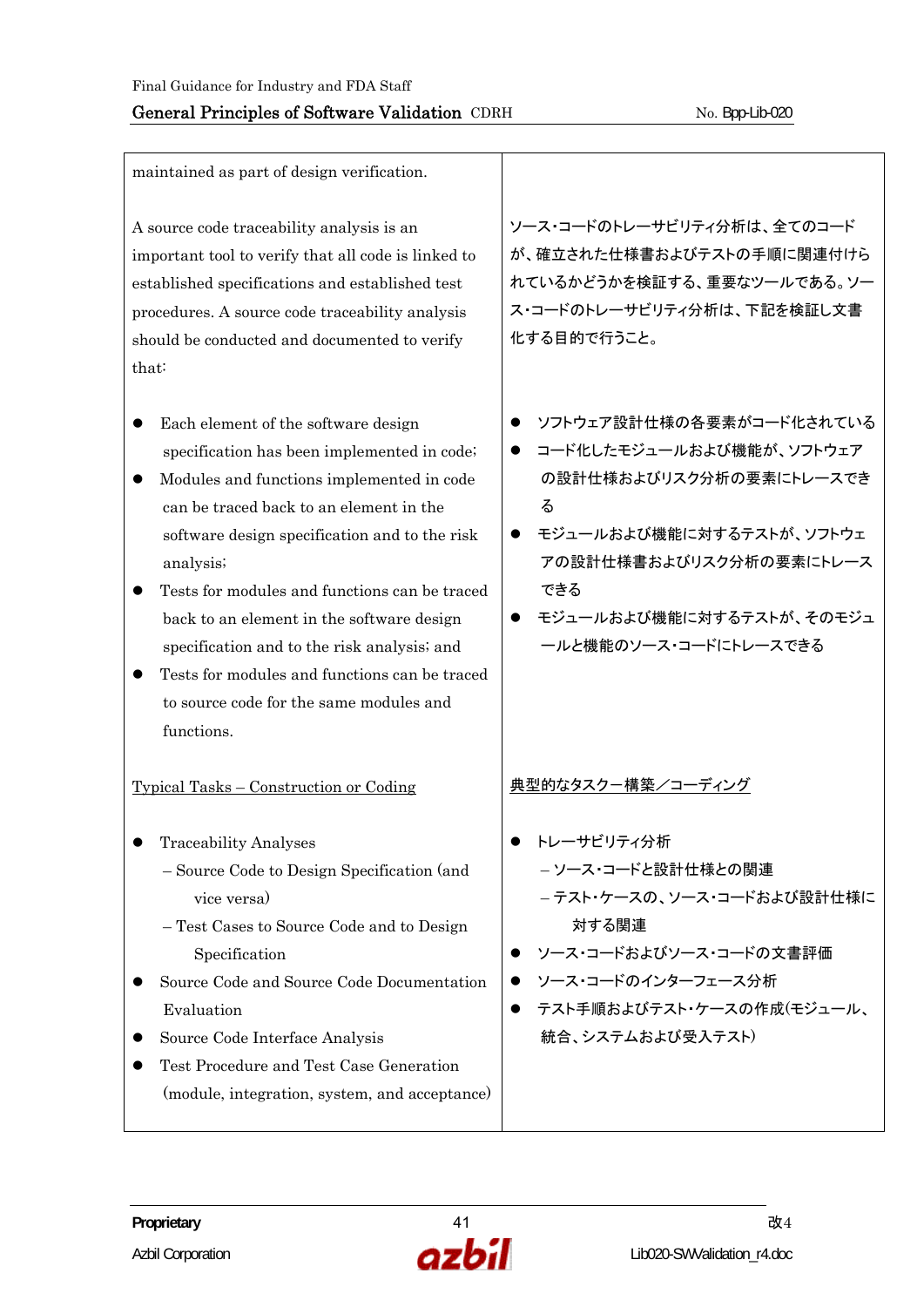#### 5.2.5. Testing by the Software Developer

| 5.2.5. ソフトウェア開発者による試験 |
|-----------------------|
|                       |

Software testing entails running software products under known conditions with defined inputs and documented outcomes that can be compared to their predefined expectations. It is a time consuming, difficult, and imperfect activity. As such, it requires early planning in order to be effective and efficient.

Test plans and test cases should be created as early in the software development process as feasible. They should identify the schedules, environments, resources (personnel, tools, etc.), methodologies, cases (inputs, procedures, outputs, expected results), documentation, and reporting criteria. The magnitude of effort to be applied throughout the testing process can be linked to complexity, criticality, reliability, and/or safety issues (e.g., requiring functions or modules that produce critical outcomes to be challenged with intensive testing of their fault tolerance features). Descriptions of categories of software and software testing effort appear in the literature, for example:

• NIST Special Publication 500-235, Structured Testing: A Testing Methodology Using the Cyclomatic Complexity Metric;

- NUREG/CR-6293, Verification and Validation Guidelines for High Integrity Systems; and
- IEEE Computer Society Press, Handbook of Software Reliability Engineering.

Software test plans should identify the particular tasks to be conducted at each stage of

ソフトウェアのテストでは、予め定めた予想結果と比較が できるように、定義された入力と文書化された出力を定 めた既知の条件下で、ソフトウェア製品を動作させてみ ることが必要である。これは時間がかかり、難しく、また 不完全なものである。従って、効果的かつ能率的に行う ためには、早期に計画することが必要になる。

テスト計画およびテスト・ケースは、ソフトウェアの開発プ ロセスの中で、可能な限り早期の段階に作成し、下記の 項目を明らかにすること。

- スケジュール
- 環境、リソース(人、ツールなど)
- 方法論、ケース(入力、手順、出力、予想結果)
- 文書報告基準

テスト・プロセス全体にかかる労力の大きさは、複雑性、 重大性、信頼性、および安全性の課題に関連する(例: 重大な結果をもたらす機能またはモジュールについて、 フォールト・トレランス機能を徹底的にテストして検証する ことを要求する)ソフトウェア・カテゴリの説明、およびソフ トウェアのテストにかかる労力については、下記のような 文献に記載されている。

(文献名:左記参照)

ソフトウェアのテスト計画では、開発の各段階に特有のタ スクを明確にし、また各タスクの完了基準に応じた労力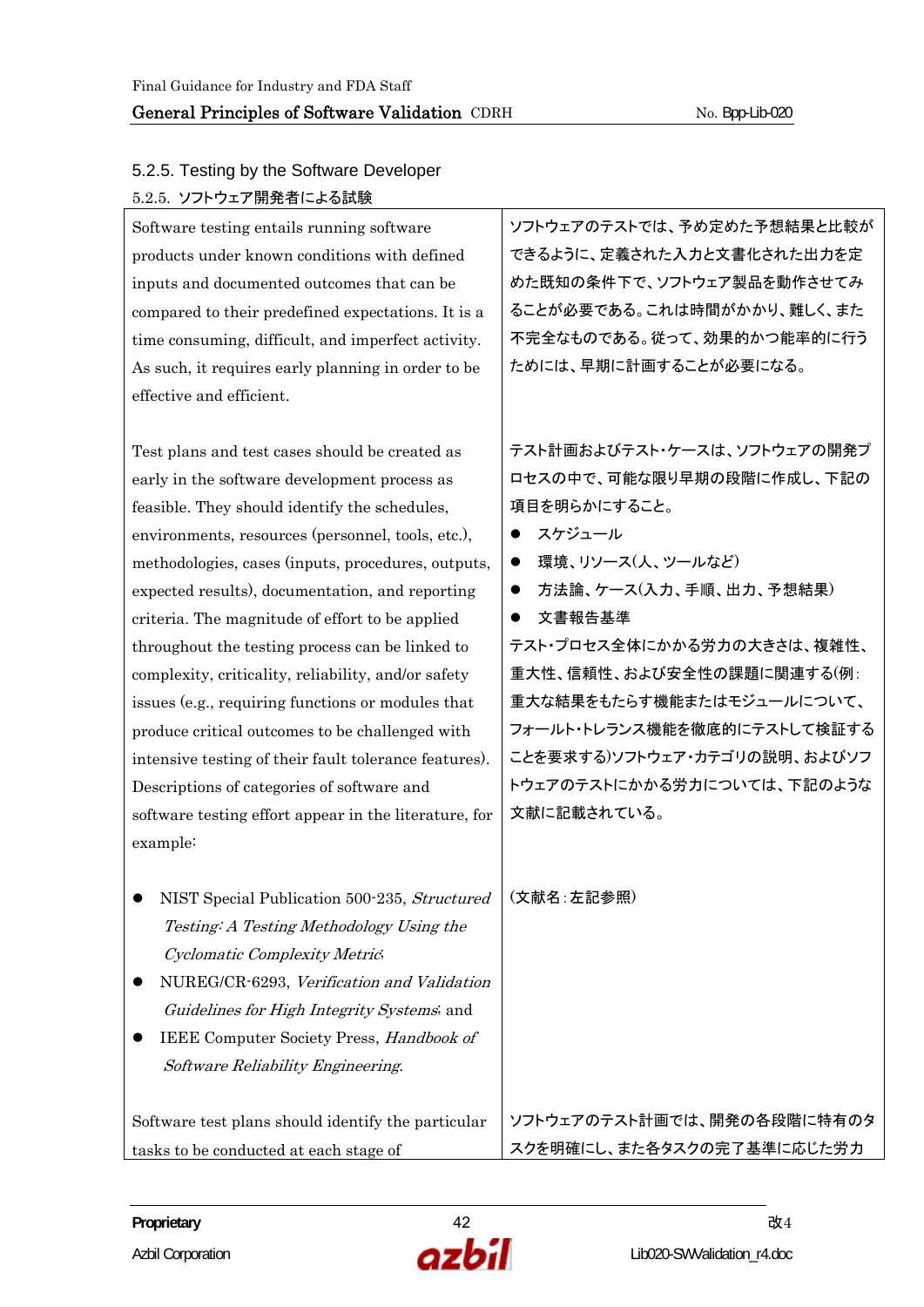development and include justification of the level of effort represented by their corresponding completion criteria.

Software testing has limitations that must be recognized and considered when planning the testing of a particular software product. Except for the simplest of programs, software cannot be exhaustively tested. Generally it is not feasible to test a software product with all possible inputs, nor is it possible to test all possible data processing paths that can occur during program execution. There is no one type of testing or testing methodology that can ensure a particular software product has been thoroughly tested. Testing of all program functionality does not mean all of the program has been tested. Testing of all of a program's code does not mean all necessary functionality is present in the program. Testing of all program functionality and all program code does not mean the program is 100% correct! Software testing that finds no errors should not be interpreted to mean that errors do not exist in the software product; it may mean the testing was superficial.

An essential element of a software test case is the expected result. It is the key detail that permits objective evaluation of the actual test result. This necessary testing information is obtained from the corresponding, predefined definition or specification. A software specification document must identify what, when, how, why, etc., is to be achieved with an engineering (i.e., measurable or objectively verifiable) level of detail in order for it to be confirmed through testing. The real effort of

のレベルの根拠を記載すること。

ソフトウェア製品のテストを計画する際には、ソフトウェ ア・テストには、限界があることを認識し、考慮に入れな ければならない。よほど単純なプログラムでない限り、ソ フトウェアを余す所なくテストし尽くすということはできな い。一般的に、考えられる全ての入力を行ってソフトウェ ア製品をテストすることは現実的ではなく、プログラムの 実行中に生じる可能なデータ処理のパスを全てテストす ることも不可能である。ソフトウェア製品を確実に徹底し てテストできるようなテストの種類やテスト方法はない。 プログラムの機能を全てテストしても、プログラムが全て テストされたということにはならない。あるプログラム・コ ードを全てテストしても、必要な機能が全てプログラムに 組み込まれているとは限らない。プログラムの全ての機 能、および全てのプログラム・コードをテストしても、プロ グラムが 100%正確であるとは限らないのである!ソフト ウェアのテストでエラーが発見されなかった場合でも、そ のソフトウェアにエラーがないと考えるべきではない。テ ストが表面的だったという場合もあるからである。

ソフトウェアのテスト・ケースでは、結果を予想することが 重要な要素となる。実際のテスト結果の客観的評価を可 能にするのは、キーとなる細部である。この必要なテスト 情報は、対応する、事前に定められた定義または仕様か ら得られるものである。ソフトウェア仕様文書では、テスト を通じて確認できるよう、エンジニアリング(例:測定可 能、または客観的検証が可能)レベルの詳細さで、何を、 いつ、どのように、何のために達成することになっている のか、などを明確にしなければならない。ソフトウェア・テ ストを有効なものとする上での実際の労力がかかるの

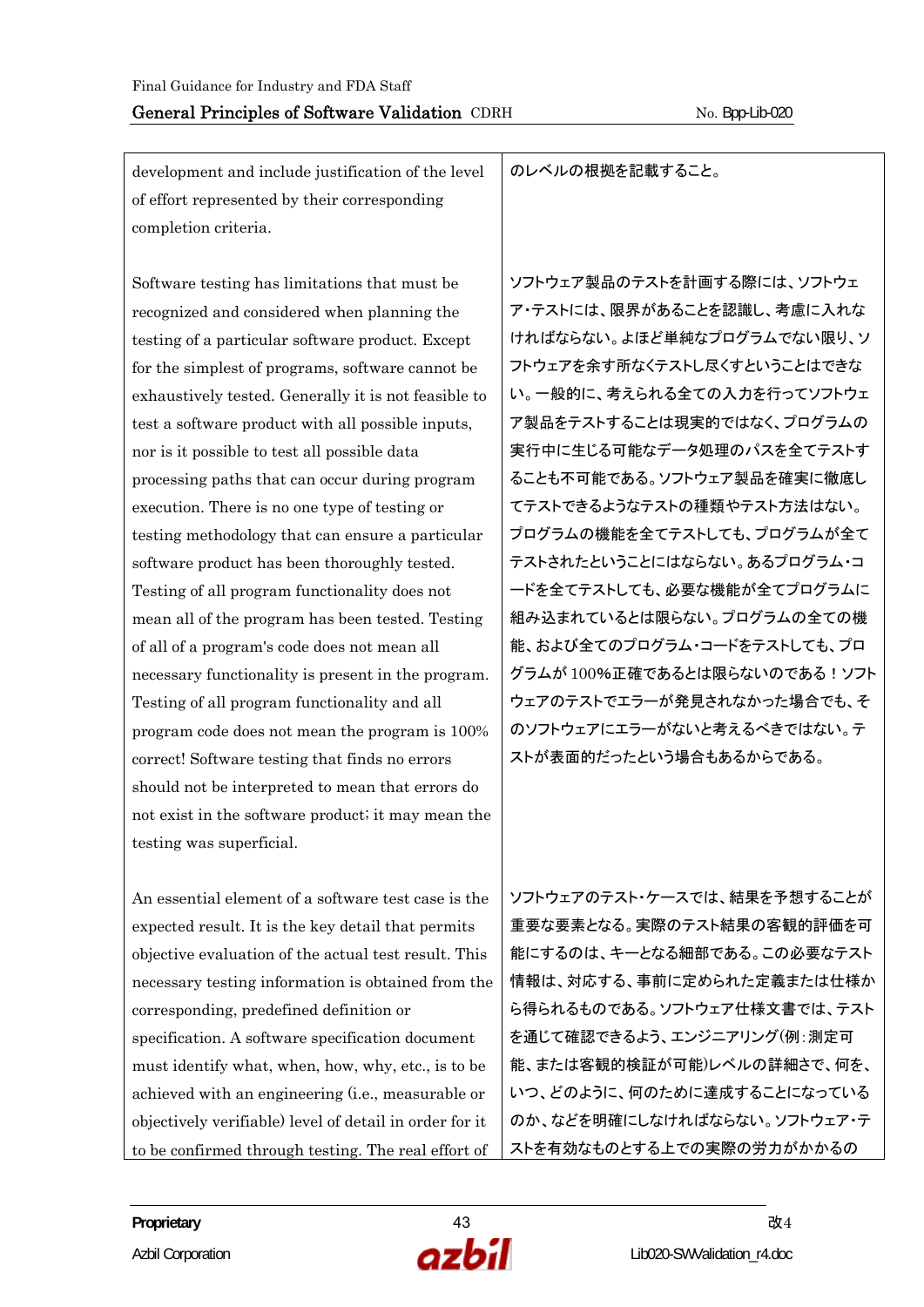| は、テストの実施よりも、何をテストするかという定義する<br>ときである。                                                                                                                                                                                                                                                                                                    |
|------------------------------------------------------------------------------------------------------------------------------------------------------------------------------------------------------------------------------------------------------------------------------------------------------------------------------------------|
| ソフトウェアのテスト・プロセスは、ソフトウェア製品の検<br>査を効果的にするような原則に基づいたものにすること。<br>ソフトウェア・テストに適用できる原則には、次のようなも<br>のがある。                                                                                                                                                                                                                                        |
| テスト結果の予想をあらかじめ立てておく<br>よいテスト・ケースは、エラーを発見する可能性が高<br>$\mathsf{L}$<br>エラーを発見できれば、テストは成功である<br>コーディングから独立している<br>$\bullet$<br>アプリケーション(ユーザ)とソフトウェア(プログラミン<br>グ)の両方の専門技術を用いている<br>テスト担当者は、プログラマとは違うツールを使用す<br>$\bullet$<br>る<br>通常のケースを検討するだけでは不十分である<br>$\bullet$<br>テスト文書が再利用でき、その後のレビューでテスト<br>$\bullet$<br>結果の合否状況が第三者でも確認できるようになっ<br>ている |
| 事前に必要なタスク(コード検証など)が無事終了した後、<br>ソフトウェアのテストを開始する。テストはユニット・レベル<br>で開始し、システム・レベルのテストで終了する。統合レ<br>ベルのテストを実施する場合もある。ソフトウェア製品<br>は、内部構造に基づくテスト・ケース、および外部仕様に<br>基づくテスト・ケースで検査すること。これらのテストによ<br>り、ソフトウェア製品が機能、性能、インターフェースの定<br>義および要件に適合しているかどうかを、徹底的かつ厳<br>密に検査することができる。                                                                         |
|                                                                                                                                                                                                                                                                                                                                          |

with its functional, performance, and interface

definitions and requirements.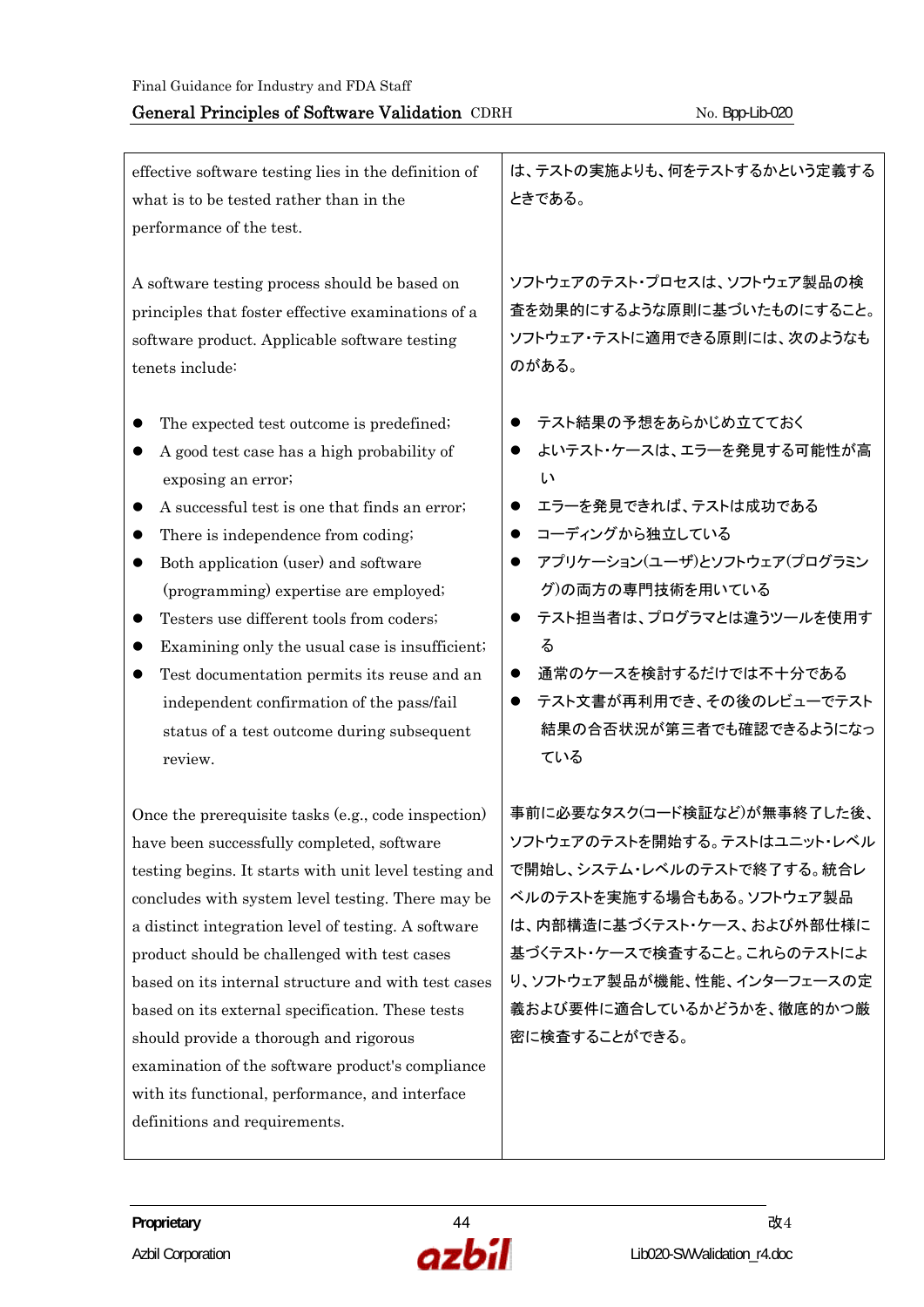Code-based testing is also known as structural testing or "white-box" testing. It identifies test cases based on knowledge obtained from the source code, detailed design specification, and other development documents. These test cases challenge the control decisions made by the program; and the program's data structures including configuration tables. Structural testing can identify "dead" code that is never executed when the program is run. Structural testing is accomplished primarily with unit (module) level testing, but can be extended to other levels of software testing.

The level of structural testing can be evaluated using metrics that are designed to show what percentage of the software structure has been evaluated during structural testing. These metrics are typically referred to as "coverage" and are a measure of completeness with respect to test selection criteria. The amount of structural coverage should be commensurate with the level of risk posed by the software. Use of the term "coverage" usually means 100% coverage. For example, if a testing program has achieved "statement coverage," it means that 100% of the statements in the software have been executed at least once. Common structural coverage metrics include:

 Statement Coverage – This criteria requires sufficient test cases for each program statement to be executed at least once; however, its achievement is insufficient to provide confidence in a software product's behavior.

コードに基づくテストは構造テスト、または「ホワイト・ボッ クス」テストと呼ばれる。これは、ソース・コードや設計仕 様の詳細や他の開発文書から得た知識を基に、テスト・ ケースを明確にするものである。これらのテスト・ケース により、プログラムによる制御の判断、およびコンフィギ ュレーション・テーブルを含むプログラムのデータ構造が テストされる。構造テストでは、プログラムを実行した時 に全く実行されないデッド・コードを見つけることができ る。構造テストは、主にユニット(モジュール)レベルのテス トで完了するが、拡大して他のレベルのソフトウェアのテ ストを行うこともできる。

構造テストのレベルは、ソフトウェア構造の何パーセント が構造テスト中に評価されたかを示すような測定基準を 用いて評価できる。この測定基準は、一般的に「カバレ ージ」と呼ばれるものであり、テストの選択基準に関する 完成度の尺度である。構造テスト・カバレージの量は、ソ フトウェアが持つリスクのレベルに相応のものとするこ と。「カバレージ」という用語を使用する場合は、通常、カ バレージが 100%である場合を意味する。例えば、テス ト・プログラムが「ステートメント・カバレージ」を完了したと いう場合には、ソフトウェアのステートメントを少なくとも 1 回は、100%実行したということになる。一般的な構造カ バレージの測定基準には、以下のようなものがある。

● ステートメント・カバレージ – この基準では、各プロ グラムのステートメントを少なくとも一度実行するた めの、十分なテスト・ケースが必要となる。しかしこ れだけでは、ソフトウェア製品の動作の信頼性を証 明するのに不十分である。

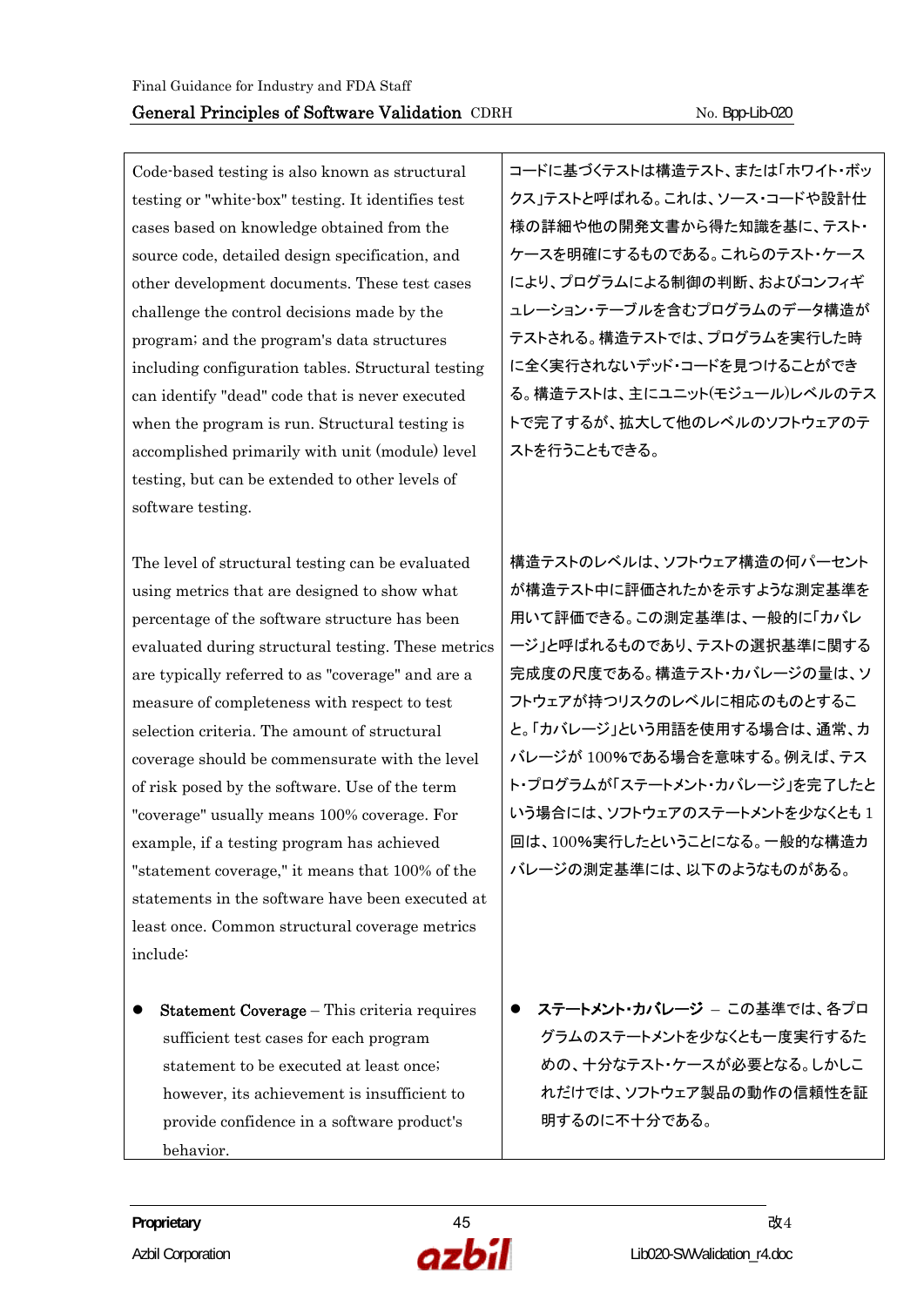- Decision (Branch) Coverage This criteria requires sufficient test cases for each program decision or branch to be executed so that each possible outcome occurs at least once. It is considered to be a minimum level of coverage for most software products, but decision coverage alone is insufficient for high-integrity applications.
- Condition Coverage This criteria requires sufficient test cases for each condition in a program decision to take on all possible outcomes at least once. It differs from branch coverage only when multiple conditions must be evaluated to reach a decision.
- Multi-Condition Coverage This criteria requires sufficient test cases to exercise all possible combinations of conditions in a program decision.
- Loop Coverage This criteria requires sufficient test cases for all program loops to be executed for zero, one, two, and many iterations covering initialization, typical running and termination (boundary) conditions.
- Path Coverage This criteria requires sufficient test cases for each feasible path, basis path, etc., from start to exit of a defined program segment, to be executed at least once. Because of the very large number of possible paths through a software program, path coverage is generally not achievable. The
- 判定(ブランチ)カバレージ この基準では、各プロ グラムの判定またはブランチを実行して、起こりうる 結果を少なくとも 1 回発生させるための十分なテス ト・ケースが必要となる。これは、大半のソフトウェア 製品において最低限のレベルとされるカバレージだ が、判定カバレージだけでは、高い品質を要求され るアプリケーションには不十分である。
- コンディション・カバレージ この基準では、プログ ラム判定の各条件について、起こりうる結果全てを 少なくとも 1 回通るための十分なテスト・ケースが必 要となる。ブランチ・カバレージと異なるのは、判定 に至る前に複数の条件の評価が必須となっている 場合のみである。
- マルチ・コンディション・カバレージ この基準で は、プログラム判定条件について、可能な組み合わ せ全てを実行するための十分なテスト・ケースが必 要となる。
- ループ・カバレージ この基準では、プログラムの 全ループを、0 回、1 回、2 回、複数回反復し、初期 化、典型的な実行、および終了(境界)条件を網羅す るための十分なテスト・ケースが必要となる。
- パス・カバレージ この基準では、実行可能なそれ ぞれのパスや基本パスなどを、定義されたプログラ ム・セグメントの開始から終了まで、少なくとも 1 回 実行するための十分なテスト・ケースが必要となる。 ソフトウェア・プログラムで可能なパスは非常に数多 くあるため、パス・カバレージを完璧に行うことは、一 般的には不可能である。パス・カバレージの量は通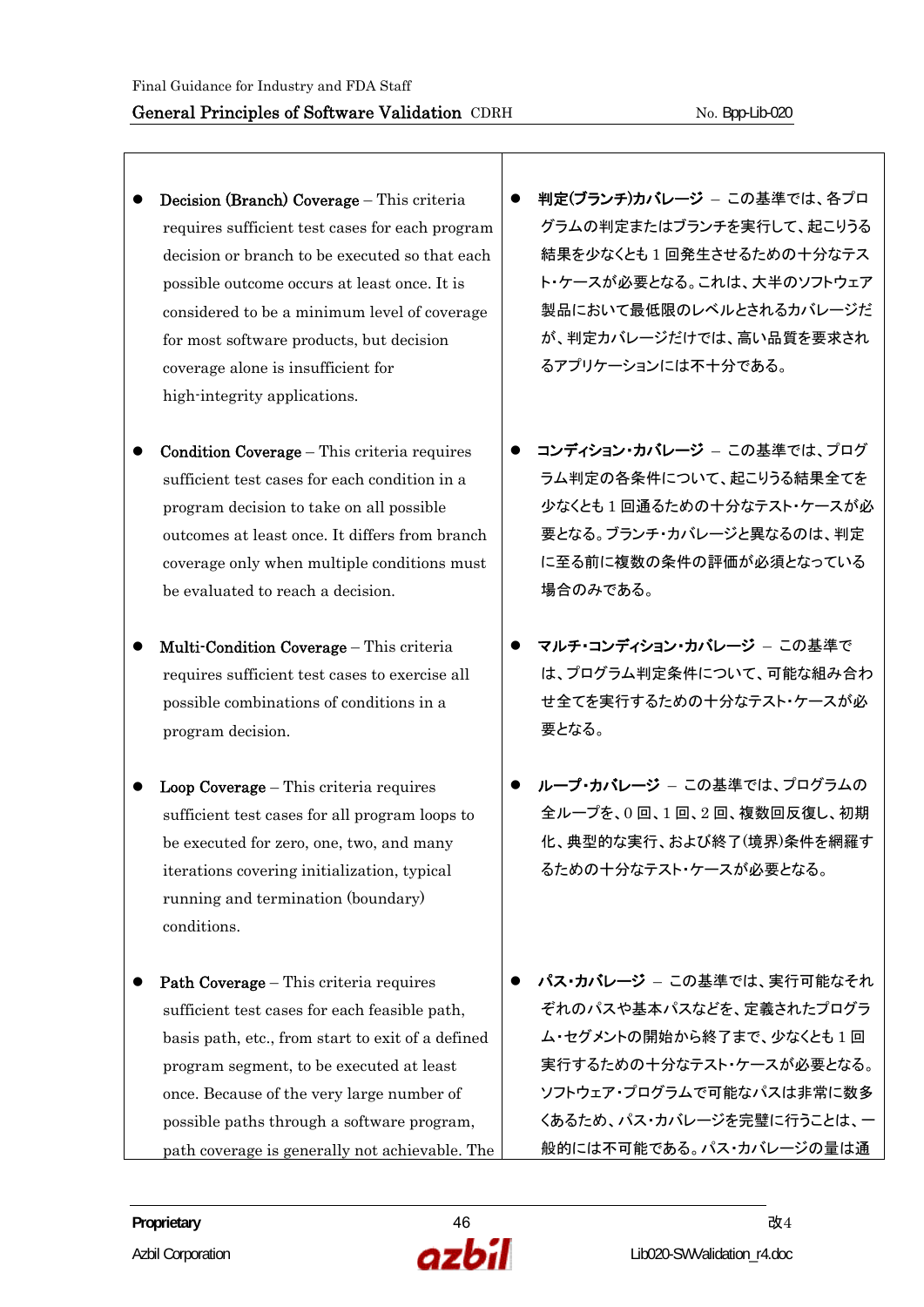amount of path coverage is normally established based on the risk or criticality of the software under test.

 Data Flow Coverage – This criteria requires sufficient test cases for each feasible data flow to be executed at least once. A number of data flow testing strategies are available.

Definition-based or specification-based testing is also known as functional testing or "black-box" testing. It identifies test cases based on the definition of what the software product (whether it be a unit (module) or a complete program) is intended to do. These test cases challenge the intended use or functionality of a program, and the program's internal and external interfaces. Functional testing can be applied at all levels of software testing, from unit to system level testing.

The following types of functional software testing involve generally increasing levels of effort:

- Normal Case Testing with usual inputs is necessary. However, testing a software product only with expected, valid inputs does not thoroughly test that software product. By itself, normal case testing cannot provide sufficient confidence in the dependability of the software product.
- $\bullet$  Output Forcing Choosing test inputs to ensure that selected (or all) software outputs are generated by testing.
- 

常、テスト中のソフトウェアのリスクまたは危険度に 基づいて決定される。

データ・フロー・カバレージ - この基準では、実行 可能な各データ・フローを少なくとも一度実行するた めの十分なテスト・ケースが必要となる。データ・フ ローのテスト方法は、数多くある。

定義または仕様書に基づくテストは、機能テストまたは 「ブラック・ボックス」テストと呼ばれる。これは、ソフトウェ ア製品(それがユニット(モジュール)であっても、完成した プログラムであっても)の使用目的の定義に基づいて、テ スト・ケースを明らかにするものである。これらのテスト・ ケースは、プログラムの使用目的または機能、およびプ ログラムの内部/外部インターフェースをテストするもの である。機能テストはユニット・レベルからシステム・レベ ルのテストまで、全てのレベルのソフトウェア・テストで用 いることができる。

下記に挙げる種類のソフトウェアの機能テストでは、一般 的に、下にいくほど労力レベルが上がる。

- 正常な場合 通常の入力によるテストが必要であ る。しかし、ソフトウェア製品を予想される妥当な入 力だけでテストしても、そのソフトウェア製品を完全 にテストしたことにはならない。正常な場合のテスト のみでは、ソフトウェア製品の信頼性についての十 分な確信を得ることはできない。
- アウトプット・フォーシング ー 選択した(または全て の)ソフトウェア出力をテストで生成できるかどうかを 確認するために、テストの入力を選ぶ。
- Robustness Software testing should ■ コバストネス ー ソフトウェアのテストは、ソフトウェ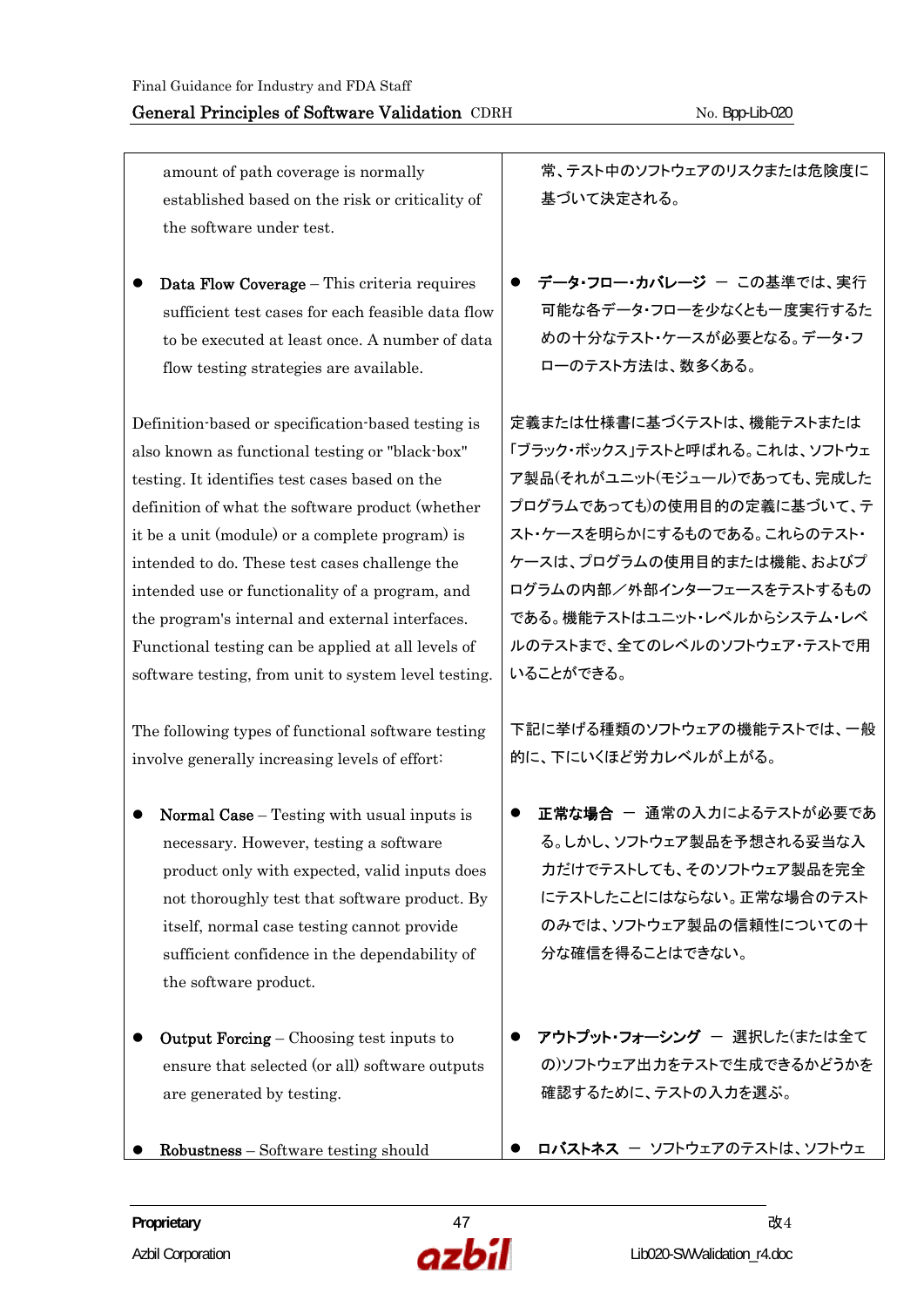demonstrate that a software product behaves correctly when given unexpected, invalid inputs. Methods for identifying a sufficient set of such test cases include Equivalence Class Partitioning, Boundary Value Analysis, and Special Case Identification (Error Guessing). While important and necessary, these techniques do not ensure that all of the most appropriate challenges to a software product have been identified for testing.

 $\bullet$  Combinations of Inputs – The functional testing methods identified above all emphasize individual or single test inputs. Most software products operate with multiple inputs under their conditions of use. Thorough software product testing should consider the combinations of inputs a software unit or system may encounter during operation. Error guessing can be extended to identify combinations of inputs, but it is an ad hoc technique. Cause-effect graphing is one functional software testing technique that systematically identifies combinations of inputs to a software product for inclusion in test cases.

Functional and structural software test case identification techniques provide specific inputs for testing, rather than random test inputs. One weakness of these techniques is the difficulty in linking structural and functional test completion criteria to a software product's reliability. Advanced software testing methods, such as statistical testing, can be employed to provide further assurance that a software product is

ア製品が予想外の無効な入力を与えた際にも、正し く動作するということを立証するものでなければなら ない。このような十分なテスト・ケースを特定する方 法には、境界値分析(Equivalence Class Partitioning)、Boundary Value Analysis、 Special Case Identification(Error guessing)な どがある。これらの方法は重要かつ必要なものであ るが、ソフトウェア製品に最適なテスト項目が洗い出 されたことを保障するものではない。

● 入力の組み合わせ - 上記に挙げた機能テストの 方法は、個別または単独のテスト入力を重視したも のである。大半のソフトウェア製品は、その製品の 使用条件下において、複数の入力で動作する。ソフ トウェア製品を徹底的にテストする場合、ソフトウェ アのユニットまたはシステムの動作中に遭遇しうる、 入力の組み合わせを考慮すべきである。Error g uessing を拡大して、入力の組み合わせを挙げるこ ともできるが、これは暫定的な技法である。原因と 結果のグラフ化はソフトウェアの機能テストの一つ であり、ソフトウェア製品への入力の組み合わせを、 テスト・ケースに含めるために、体系的に明確にす るものである。

ソフトウェアの機能テスト・ケースおよび構造テスト・ケー スを洗い出すための技法により、でたらめなテスト入力で はなく、テストに用いる入力を得ることができる。このよう な技法における一つの弱点は、構造テストと機能テスト の完了基準をソフトウェア製品の信頼度に結びつけるこ とが困難だということである。ソフトウェア製品の信頼性 をさらに確実にすべく、統計テストのような高度なソフトウ ェア・テスト技法が用いられることもある。統計テストで は、動作上の特徴(ソフトウェア製品の期待される使用、

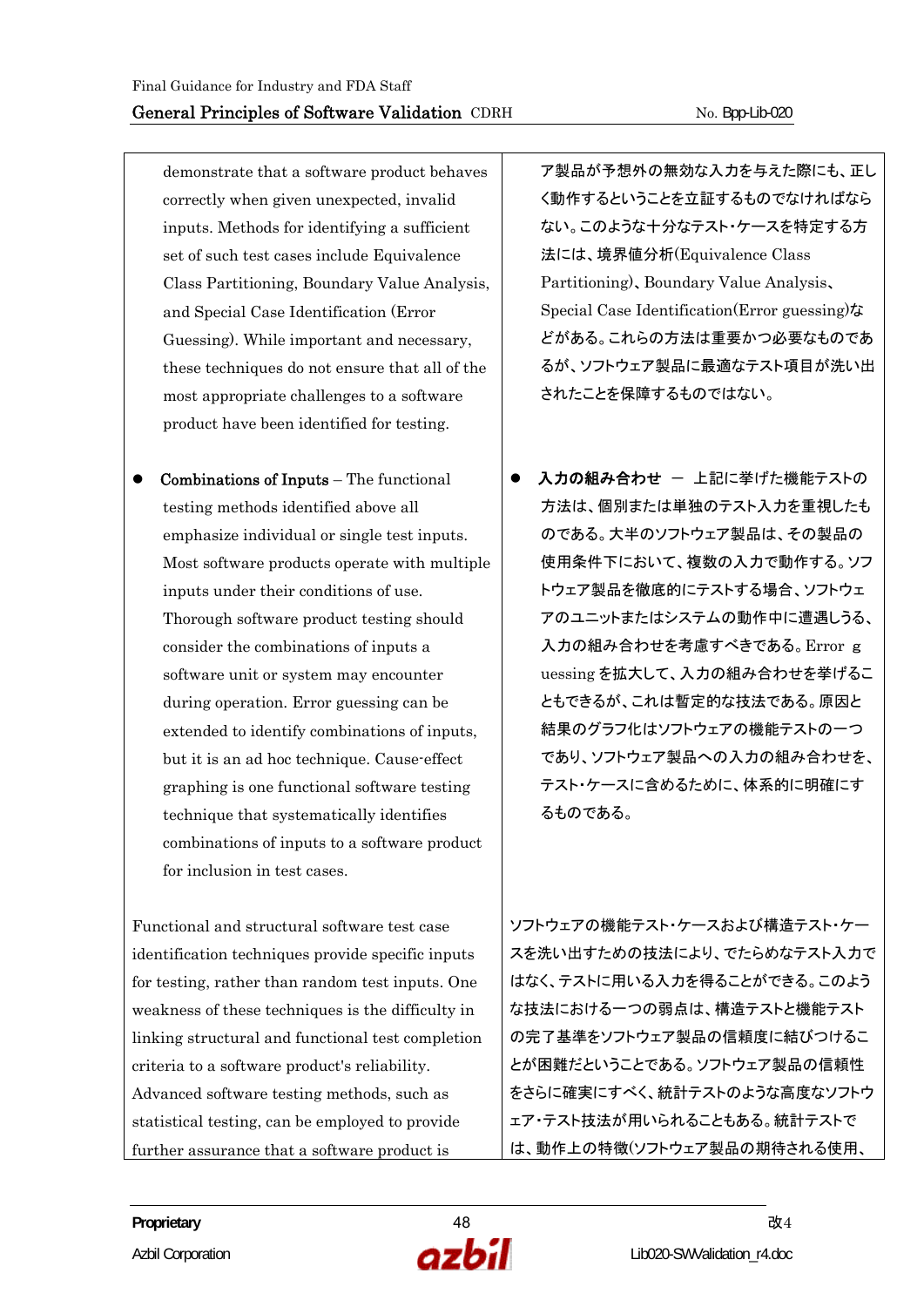dependable. Statistical testing uses randomly generated test data from defined distributions based on an operational profile (e.g., expected use, hazardous use, or malicious use of the software product). Large amounts of test data are generated and can be targeted to cover particular areas or concerns, providing an increased possibility of identifying individual and multiple rare operating conditions that were not anticipated by either the software product's designers or its testers. Statistical testing also provides high structural coverage. It does require a stable software product. Thus, structural and functional testing are prerequisites for statistical testing of a software product.

Another aspect of software testing is the testing of software changes. Changes occur frequently during software development. These changes are the result of 1) debugging that finds an error and it is corrected, 2) new or changed requirements ("requirements creep"), and 3) modified designs as more effective or efficient implementations are found. Once a software product has been baselined (approved), any change to that product should have its own "mini life cycle," including testing. Testing of a changed software product requires additional effort. Not only should it demonstrate that the change was implemented correctly, testing should also demonstrate that the change did not adversely impact other parts of the software product. Regression analysis and testing are employed to provide assurance that a change has not created problems elsewhere in the software product. Regression analysis is the determination of the impact of a change based on

危険な使用、または故意の悪意を持った使用など)に基 づいて定義された分布に従って、無作為に生成されるテ スト・データを用いる。膨大な量のテスト・データが生成さ れ、特定の領域または懸念事項をカバーすることができ る。このようなデータから、ソフトウェア製品の設計担当 者にもテスト担当者も予測していなかった個別または複 数の、稀な動作条件を明らかにすることができる可能性 がある。統計テストにより、構造カバレージも高くなる。こ れには、安定したソフトウェア製品が必要となる。従っ て、ソフトウェア製品の統計テストを行う場合には、構造 テストおよび機能テストを実施しておくことが必須となる。

ソフトウェア・テストのもう一つの側面とは、ソフトウェアの 変更をテストすることである。ソフトウェアの開発中には、 変更が頻繁に行われる。このような変更は、次のような 事柄の結果として発生するものである。

- 1) エラーの発見と修正のデバッグ
- 2) 新規の要件または要件の変更(「要件のクリープ」)

3) より効果的または効率的な方法を発見したことによる 設計の修正

ソフトウェア製品のベースラインが決定されると(承認され ると)、その製品に対する変更はいかなるものであって も、テストを含む独自の「ミニ・ライフサイクル」を持つよう になる。変更したソフトウェア製品のテストは、追加作業 となる。変更が正確に実装されていることを立証するだ けではなく、その変更によってソフトウェア製品の他の部 分に悪影響が出ていないということを、テストでも証明す ること。リグレッション分析およびリグレッション・テスト は、変更によってソフトウェア製品のほかの場所に問題 が生じていないということを確認することが目的である。 リグレッション分析では、実施すべきリグレッション・テスト を明確にするため、関連する文書(ソフトウェア要求仕

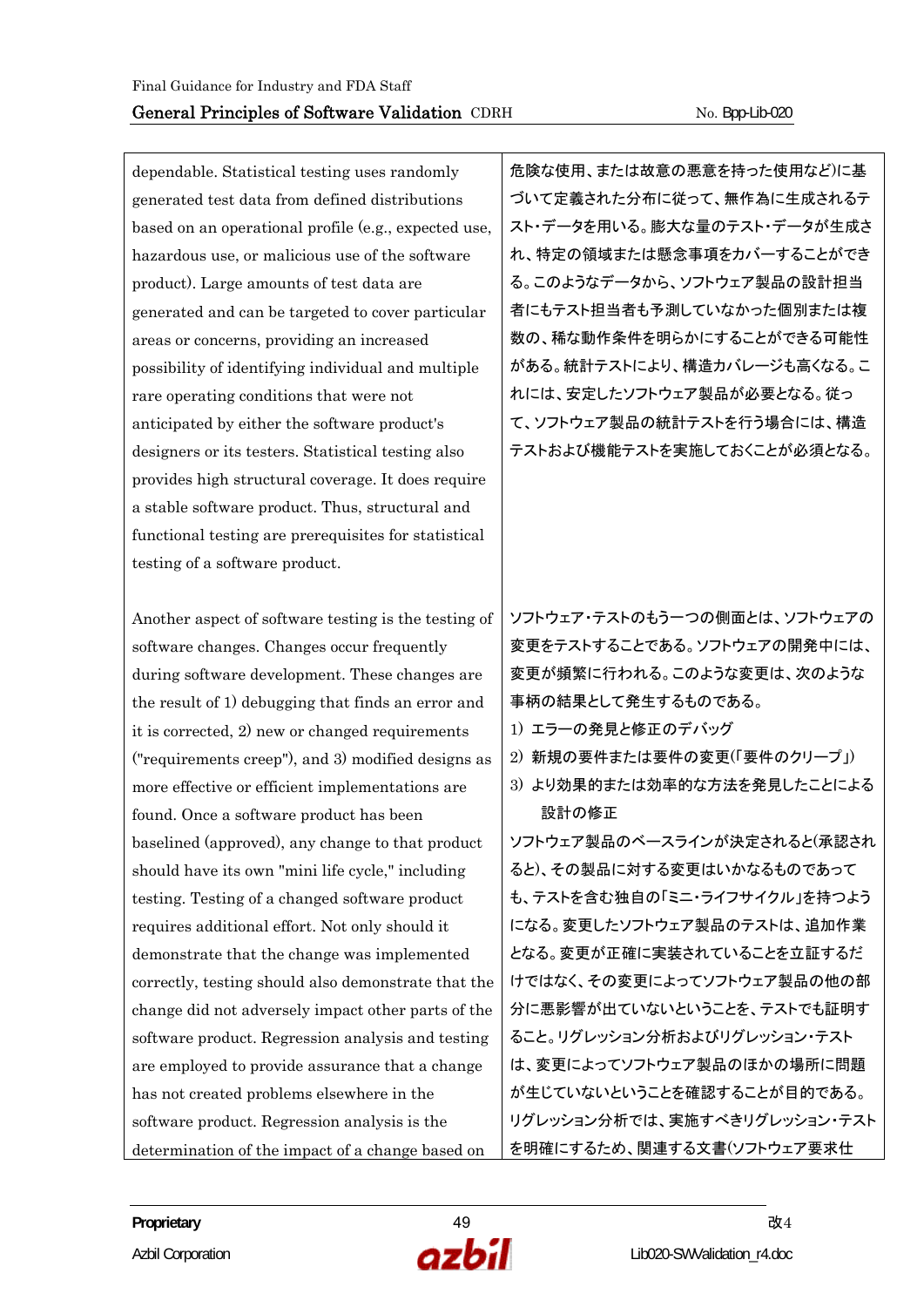review of the relevant documentation (e.g., software requirements specification, software design specification, source code, test plans, test cases, test scripts, etc.) in order to identify the necessary regression tests to be run. Regression testing is the rerunning of test cases that a program has previously executed correctly and comparing the current result to the previous result in order to detect unintended effects of a software change. Regression analysis and regression testing should also be employed when using integration methods to build a software product to ensure that newly integrated modules do not adversely impact the operation of previously integrated modules.

In order to provide a thorough and rigorous examination of a software product, development testing is typically organized into levels. As an example, a software product's testing can be organized into unit, integration, and system levels of testing.

- 1) Unit (module or component) level testing focuses on the early examination of sub-program functionality and ensures that functionality not visible at the system level is examined by testing. Unit testing ensures that quality software units are furnished for integration into the finished software product.
- 2) Integration level testing focuses on the transfer of data and control across a program's internal and external interfaces. External interfaces are those with other software

様、ソフトウェア設計仕様、ソース・コード、テスト計画、テ スト・ケース、テスト・スクリプトなど)のレビューに基づい て、変更の影響度を判断する。リグレッション・テストで は、プログラムが以前に正確に動作したテスト・ケースを 再実行して現在の結果を前の結果と比較し、ソフトウェア の変更によって生じた影響のうち意図されていなかった ものを検出する。ソフトウェア製品を統合して作成する際 にも、リグレッション分析およびリグレッション・テストを行 うこと。これは、新規に統合したモジュールが、既に統合 したモジュールに悪影響を及ぼしていないかを確認する ことが目的である。

ソフトウェア製品を徹底して厳密に検査するためには、通 常、開発テストを複数レベルに分ける。例えば、ソフトウ ェア製品のテストをユニット、統合、およびシステム・レベ ルのテストに分けることができる。

1) ユニット(モジュールまたはコンポーネント)レベルのテ ストでは、サブ・プログラム機能を早期に検査し、ま た、システム・レベルでは見えない機能をテストで検 査することに焦点を当てる。ユニット・テストでは、高 品質のソフトウェア・ユニットが確実に、最終ソフトウ ェア製品に統合されるできるようにする。。

2) 統合レベルのテストでは、プログラムの内部と外部の インターフェース間の、データおよびコントロールの やりとりに焦点を当てる。外部インターフェースと は、(オペレーティング・システム・ソフトウェアなどの)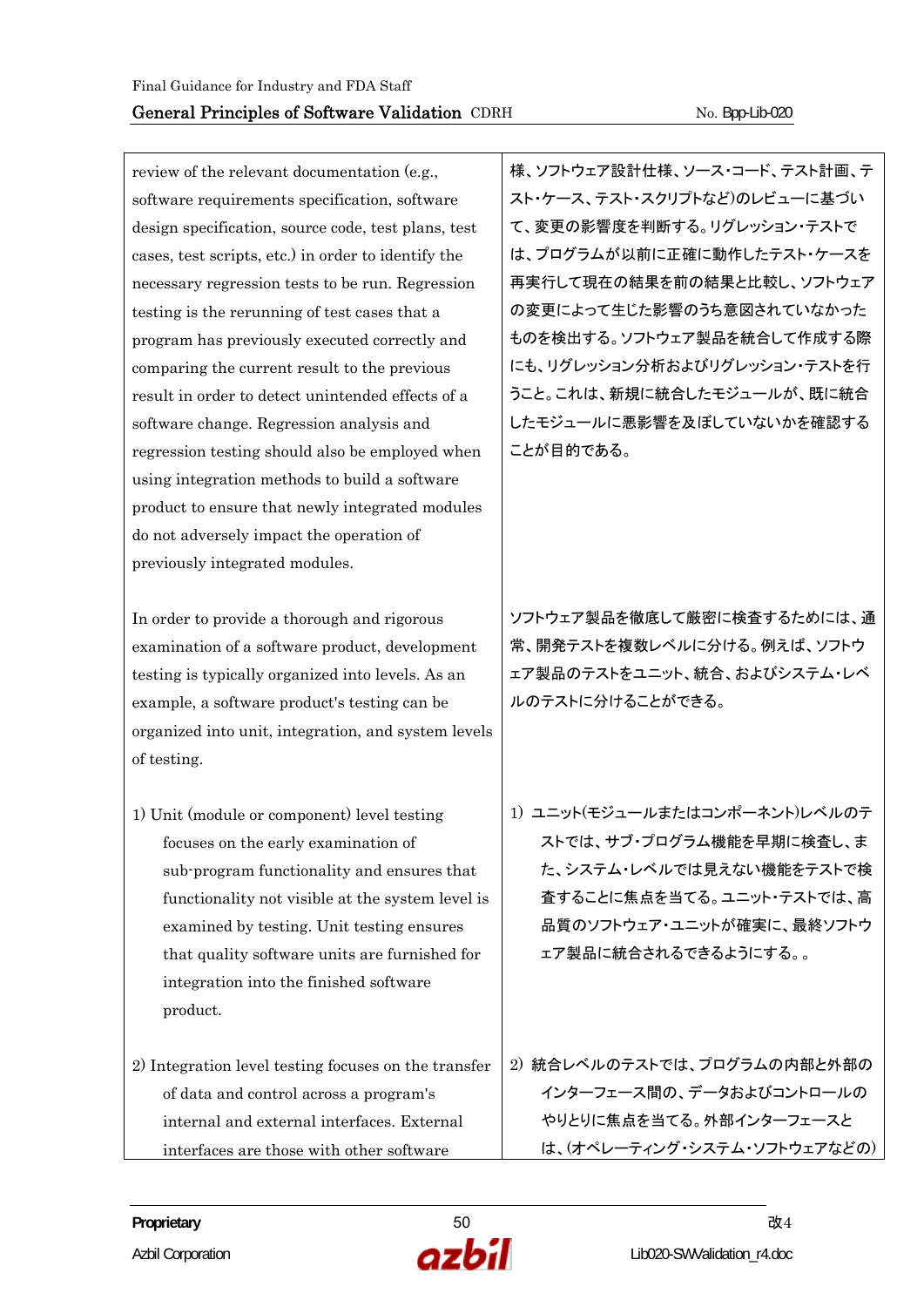(including operating system software), system hardware, and the users and can be described as communications links.

- 3) System level testing demonstrates that all specified functionality exists and that the software product is trustworthy. This testing verifies the as-built program's functionality and performance with respect to the requirements for the software product as exhibited on the specified operating platform(s). System level software testing addresses functional concerns and the following elements of a device's software that are related to the intended use(s):
- Performance issues (e.g., response times, reliability measurements);
- Responses to stress conditions, e.g., behavior under maximum load, continuous use;
- Operation of internal and external security features;
- Effectiveness of recovery procedures, including disaster recovery;
- $\bullet$  Usability;
- Compatibility with other software products;
- Behavior in each of the defined hardware configurations; and
- Accuracy of documentation.

Control measures (e.g., a traceability analysis) should be used to ensure that the intended coverage is achieved.

System level testing also exhibits the software product's behavior in the intended operating

他のソフトウェア、システムのハードウェア、および ユーザとのインターフェースであり、コミュニケーショ ン・リンクとも呼ばれるものである。

- 3) システム・レベルのテストでは、仕様書にある機能が 全て存在し、ソフトウェア製品が信頼できるものであ ることを立証する。このテストでは、指定のオペレー ティング・プラットフォーム上で、ソフトウェア製品の 要件について、製作されたプログラムの機能および 性能を検証する。システム・レベルのソフトウェアの テストでは、機能的な懸案事項、および医療機器・ソ フトウェアの使用目的に関する以下の要素に対応 する。
- 性能のイッシュ(応答時間、信頼性測定など)
- ストレス状態での応答。最大負荷での動作、連続使 用など
- 内部および外部セキュリティ機能の運用
- 障害リカバリを含む、リカバリ手順の有効性
- 操作性
- 他のソフトウェア製品との互換性
- 定義された各ハードウェア・コンフィギュレーションの 動作
- 文書の正確性

管理方策(トレーサビリティ分析など)を用いて、意図した カバレージを確実に達成すること。

システム・レベルのテストでは、意図した操作環境におけ るソフトウェア製品の動作も明らかになる。このようなテ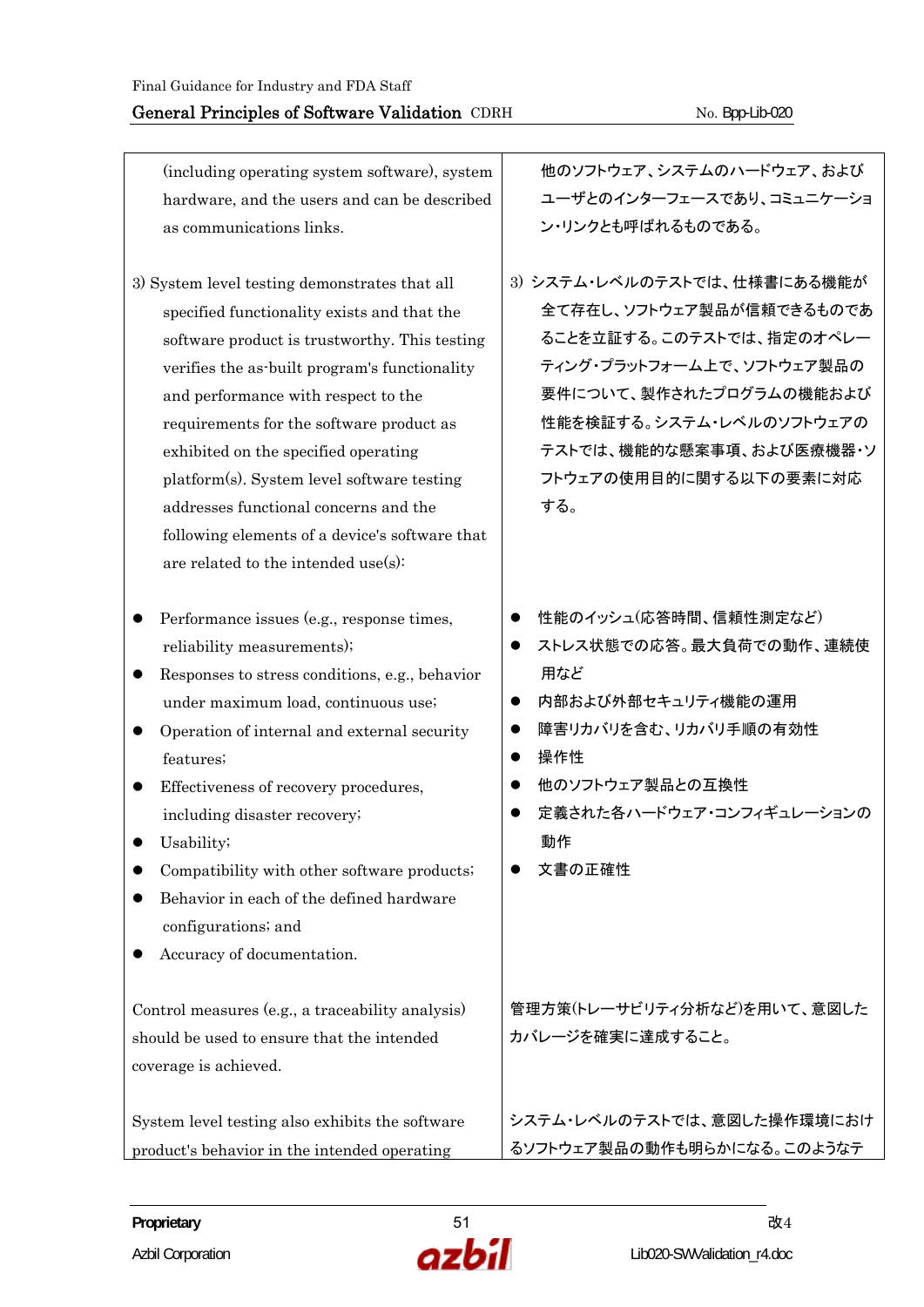environment. The location of such testing is dependent upon the software developer's ability to produce the target operating environment(s). Depending upon the circumstances, simulation and/or testing at (potential) customer locations may be utilized. Test plans should identify the controls needed to ensure that the intended coverage is achieved and that proper documentation is prepared when planned system level testing is conducted at sites not directly controlled by the software developer. Also, for a software product that is a medical device or a component of a medical device that is to be used on humans prior to FDA clearance, testing involving human subjects may require an Investigational Device Exemption (IDE) or Institutional Review Board (IRB) approval.

Test procedures, test data, and test results should be documented in a manner permitting objective pass/fail decisions to be reached. They should also be suitable for review and objective decision making subsequent to running the test, and they should be suitable for use in any subsequent regression testing. Errors detected during testing should be logged, classified, reviewed, and resolved prior to release of the software. Software error data that is collected and analyzed during a development life cycle may be used to determine the suitability of the software product for release for commercial distribution. Test reports should comply with the requirements of the corresponding test plans.

Software products that perform useful functions in medical devices or their production are often

ストをどの場所で実施するかは、ソフトウェア開発者がタ ーゲットとなる操作環境を作り出せるかに左右される。環 境によっては、シミュレーションおよび/または(潜在的 な)顧客の場所でのテストを利用してもよい。計画したシ ステム・レベルのテストをソフトウェア開発者が直接管理 しない現場で実施する際に、テスト計画で、確実に意図し たカバレージを達成し、適切な文書を用意するために必 要な管理を明らかにすること。また、医療機器または医 療機器のコンポーネントであるソフトウェア製品で、FDA の認可以前にヒトに使用されるものについては、ヒトを対 象とするテストには、Investigational Device Exemption (IDE)または Institutional Review Board (IRB)の承認が必要となるかもしれない。

テスト手順、テスト・データおよびテスト結果は、客観的な 合否判断を下すことが可能となる方法で文書化するこ と。また、テスト実施後のレビューおよび客観的判断、ま た後のリグレッション・テストでの使用にも適したものとす ること。テスト中にエラーを発見したときはログを作成し、 分類、レビューを行って、ソフトウェアのレリース前に解決 すること。開発ライフサイクル中に収集および分析したソ フトウェアのエラー・データは、ソフトウェアが市場での発 売に適しているかどうかの判断に用いてもよい。テスト・ レポートは、対応するテスト計画の要件に適合させるこ と。

医療機器、または医療機器の製造に役立つ機能を持つ ソフトウェア製品は、複雑である場合が多い。このような

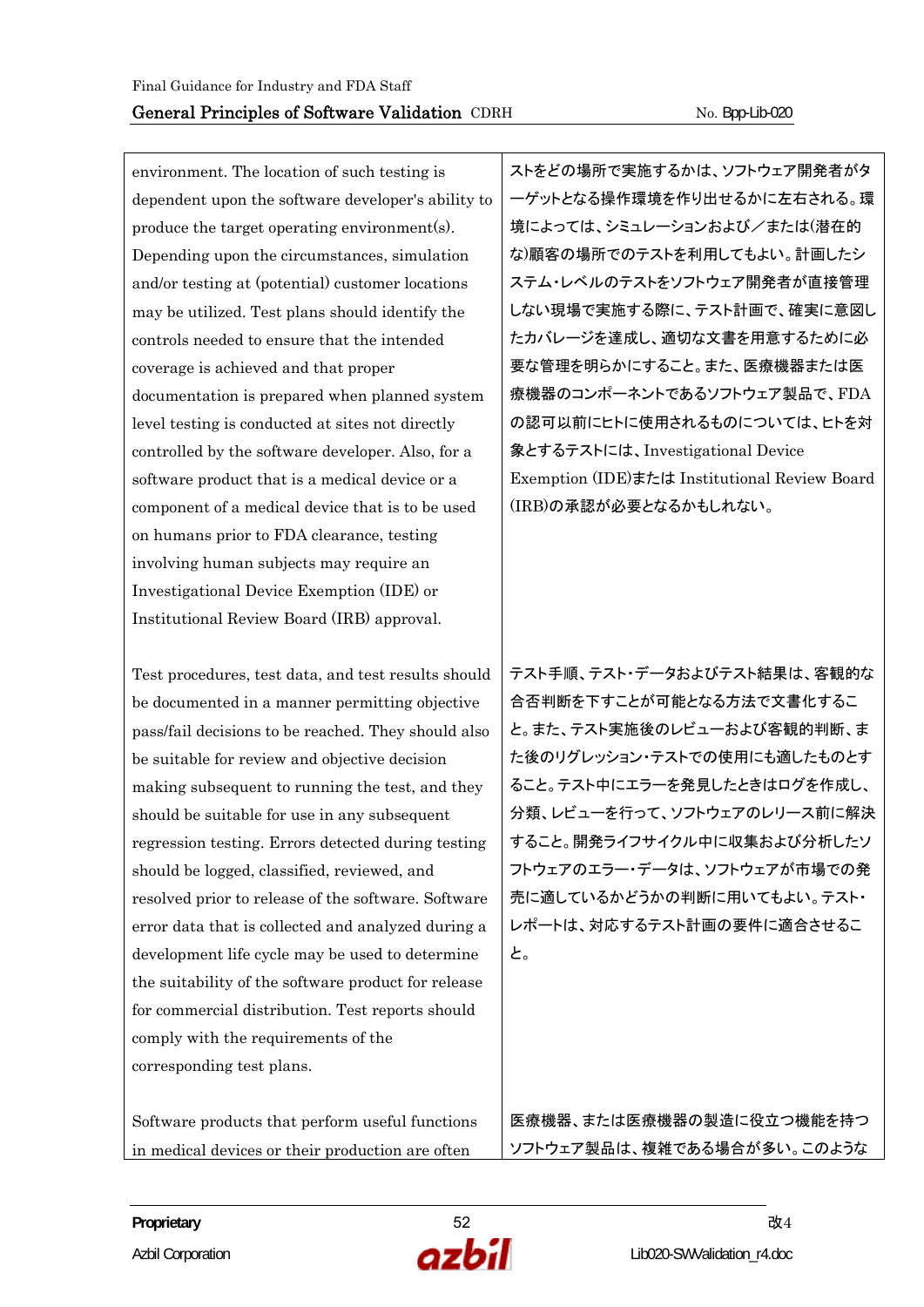complex. Software testing tools are frequently used to ensure consistency, thoroughness, and efficiency in the testing of such software products and to fulfill the requirements of the planned testing activities. These tools may include supporting software built in-house to facilitate unit (module) testing and subsequent integration testing (e.g., drivers and stubs) as well as commercial software testing tools. Such tools should have a degree of quality no less than the software product they are used to develop. Appropriate documentation providing evidence of the validation of these software tools for their intended use should be maintained (see section 6 of this guidance).

Typical Tasks – Testing by the Software Developer

- Test Planning
- Structural Test Case Identification
- Functional Test Case Identification
- Traceability Analysis Testing
	- Unit (Module) Tests to Detailed Design
	- Integration Tests to High Level Design
	- System Tests to Software Requirements
- Unit (Module) Test Execution
- $\bullet$  Integration Test Execution
- Functional Test Execution
- System Test Execution
- Acceptance Test Execution
- **•** Test Results Evaluation
- **•** Error Evaluation/Resolution
- Final Test Report

ソフトウェア製品のテストを実施する際にテストが一貫性 があり、徹底的に実施され、かつ有効であることを確実 にし、また、計画したテスト作業の要件を満たすために、 ソフトウェアのテスト・ツールを用いてもよい。これらのツ ールには、市販のソフトウェア・テスト・ツールのほかに、 ユニット(モジュール)・テストおよびその後の統合テストを スムーズに動作させるために、社内で作成したサポート・ ソフトウェア(ドライバやスタブなど)が含まれる。このよう なツールの品質は、テスト対象となるソフトウェア製品に 劣らないものとすること。これらのソフトウェア・ツールを 使用目的に対してバリデートしたという証拠を示す適切 な文書を維持しておくこと(本ガイダンスのSection 6を参 照のこと)。

典型的なタスク ー ソフトウェア開発者によるテスト

- テスト計画
- 構造テスト・ケース洗い出し
- 機能テスト・ケース洗い出し
- トレーサビリティ分析およびトレーサビリティ・テスト
	- ユニット(モジュール)テスト→詳細設計
	- 統合テスト→概要レベルの設計
	- システム・テスト→ソフトウェア要件
- ユニット(モジュール)テストの実行
- 統合テストの実行
- 機能テストの実行
- システム・テストの実行
- 受入テストの実行
- テスト結果の評価
- エラーの評価と解決
- テストの最終報告書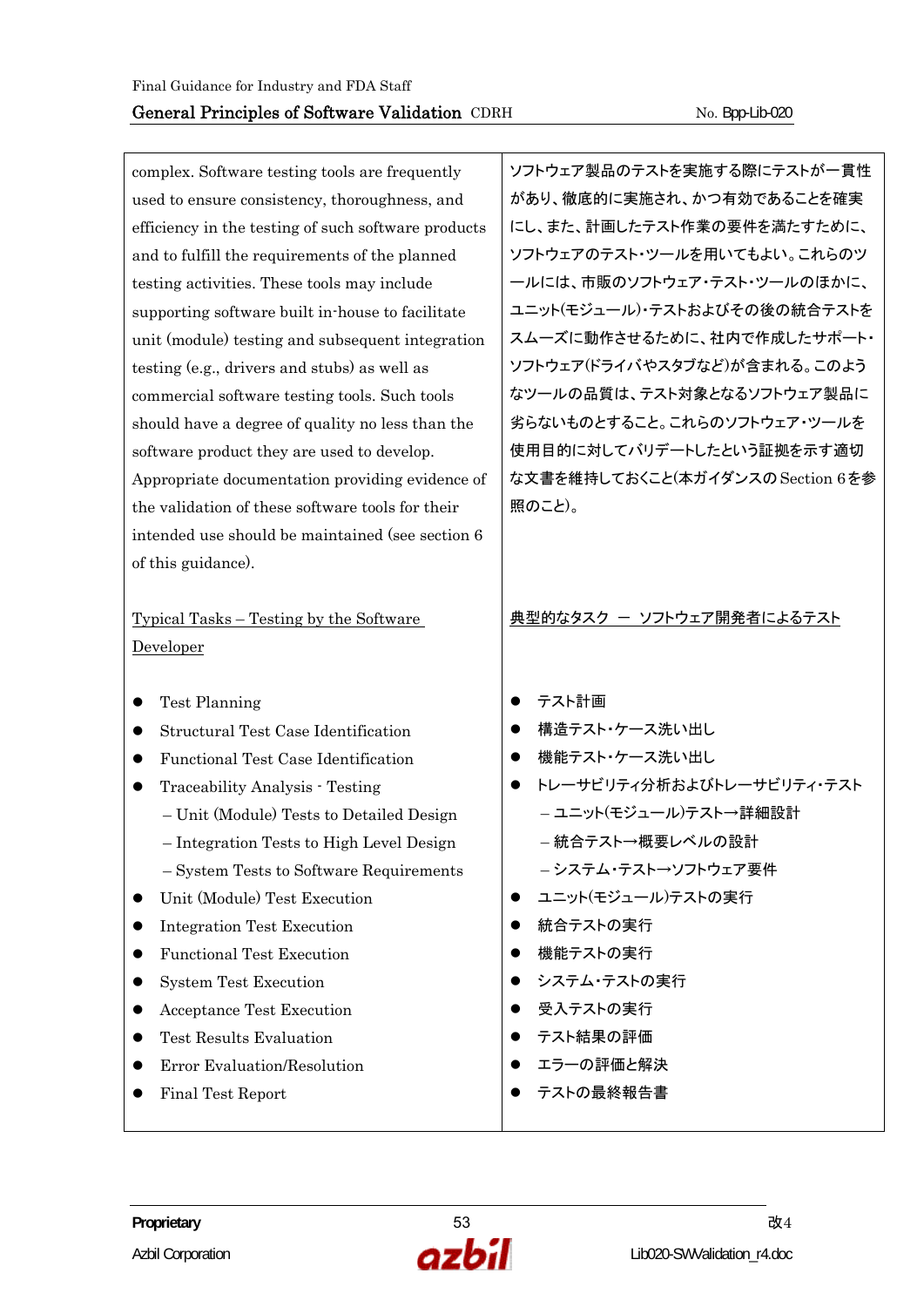#### 5.2.6. User Site Testing

#### 5.2.6. ユーザ・サイトのテスト

Testing at the user site is an essential part of software validation. The Quality System regulation requires installation and inspection procedures (including testing where appropriate) as well as documentation of inspection and testing to demonstrate proper installation. (See 21 CFR §820.170.) Likewise, manufacturing equipment must meet specified requirements, and automated systems must be validated for their intended use. (See 21 CFR §820.70(g) and 21 CFR §820.70(i) respectively.)

Terminology regarding user site testing can be confusing. Terms such as beta test, site validation, user acceptance test, installation verification, and installation testing have all been used to describe user site testing. For purposes of this guidance, the term "user site testing" encompasses all of these and any other testing that takes place outside of the developer's controlled environment. This testing should take place at a user's site with the actual hardware and software that will be part of the installed system configuration. The testing is accomplished through either actual or simulated use of the software being tested within the context in which it is intended to function.

Guidance contained here is general in nature and is applicable to any user site testing. However, in some areas (e.g., blood establishment systems) there may be specific site validation issues that need to be considered in the planning of user site testing. Test planners should check with the FDA

ユーザ・サイト・テストは、ソフトウェア・バリデーションの 重要な部分である。品質システム規制では、(しかるべき テストを含めた)インストール手順および検査手順を求め ている。また、インストールが正しく行われたことを立証 するための、検査およびテストの文書も要求される。(21 CFR Section 820.170 を参照のこと。)同様に、製造機 器においては指定された要件(specified requirements) へ適合することが必須となり、自動化システムでは使用 目的に合わせたバリデーションを実施することが必須と なる。(21 CFR Section 820.70(g)および 21 CFR Section 820.70(i)をそれぞれ参照のこと。)

ユーザ・サイト・テストに関する用語は、紛らわしいもので ある。ユーザ・サイト・テストを表す語としては、ベータ・テ ストやサイト・バリデーション、ユーザ受入テスト、インスト ール検証、インストール・テストなどの用語が使われてき ている。本ガイダンスでは、「ユーザ・サイト・テスト」という 語は、上記、およびその他の開発者が管理する環境以 外で行われる全てのテストを含むものとする。このテスト は、インストールしたシステム構成の一部となる実際の ハードウェアおよびソフトウェアを用いて、ユーザ・サイト で行う。このテストを行う際には、テスト対象のソフトウェ アが機能する予定の環境で、実際にソフトウェアを使用 するか、または模擬的に使用してみる。

本ガイダンスは一般的なものであり、どのようなユーザ・ サイトのテストにも適用できる。しかし、ある領域(血液管 理施設(blood establishment)用のシステムなど)では、 ユーザ・サイト・テスト計画時に考慮すべき特別なサイト・ バリデーションの課題がある。テスト計画の作成者は、ユ ーザ・サイト・テストを行う製品について、追加の規制要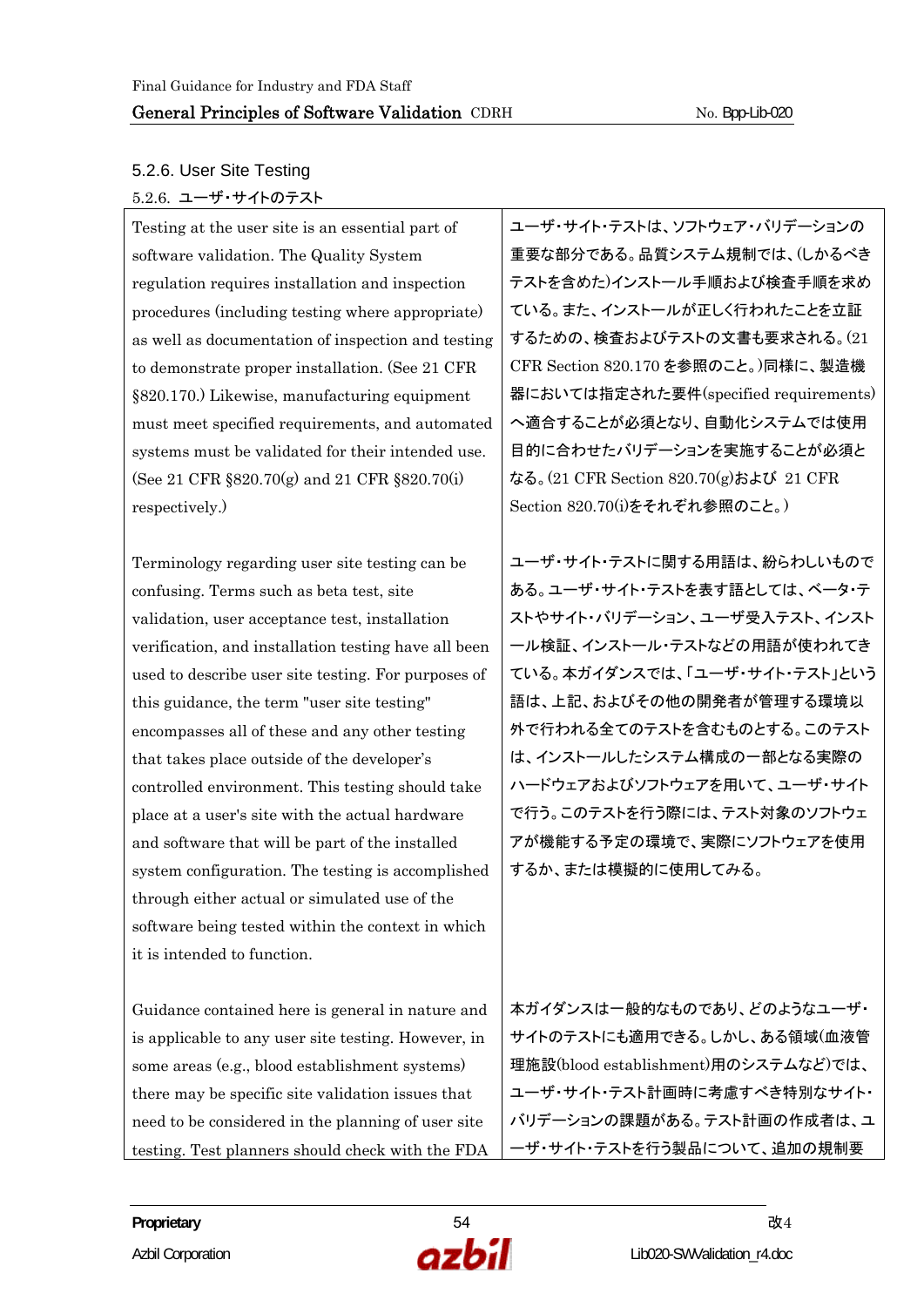Center(s) with the corresponding product jurisdiction to determine whether there are any additional regulatory requirements for user site testing.

User site testing should follow a pre-defined written plan with a formal summary of testing and a record of formal acceptance. Documented evidence of all testing procedures, test input data, and test results should be retained.

There should be evidence that hardware and software are installed and configured as specified. Measures should ensure that all system components are exercised during the testing and that the versions of these components are those specified. The testing plan should specify testing throughout the full range of operating conditions and should specify continuation for a sufficient time to allow the system to encounter a wide spectrum of conditions and events in an effort to detect any latent faults that are not apparent during more normal activities.

Some of the evaluations that have been performed earlier by the software developer at the developer's site should be repeated at the site of actual use. These may include tests for a high volume of data, heavy loads or stresses, security, fault testing (avoidance, detection, tolerance, and recovery), error messages, and implementation of safety requirements. The developer may be able to furnish the user with some of the test data sets to be used for this purpose.

件があるかどうかを FDA のセンターに確認すること。

ユーザ・サイト・テストは、正式なテスト概要および正式な 受入記録のある、事前に作成された計画書に従って行う こと。テスト手順、テスト入力データ、およびテスト結果の 文書(テスト記録)は、全て保持しておくこと。

ハードウェアおよびソフトウェアが、指定どおりにインスト ールされコンフィギュレーションされているという証拠がな ければならない。テストを通じて全てのシステム部品が 確実に実行され、また部品のバージョンが指定されたも のであることを確実にする方策を講じること。テスト計画 書には、動作環境全体をテストするよう明記すること。ま た、通常の活動では明らかにならない潜在的な欠陥を発 見するため、様々な条件やイベントを発生させるために テストを十分な時間継続することについても明記しておく こと。

ソフトウェア開発者が開発サイトで行った評価のうちのい くつかは、ソフトウェアを実際に使用する現場で、再度行 うこと。以下のテストなどが、これに該当する。

- 高容量のデータ
- 高負荷やストレス
- セキュリティ
- 欠陥テスト(異常回避、異常検出、許容値、リカバリ)
- エラー・メッセージ
- セキュリティ要件の実行

この目的で、ソフトウェア開発者がユーザにテスト・デー タ・セットを提供する場合がある。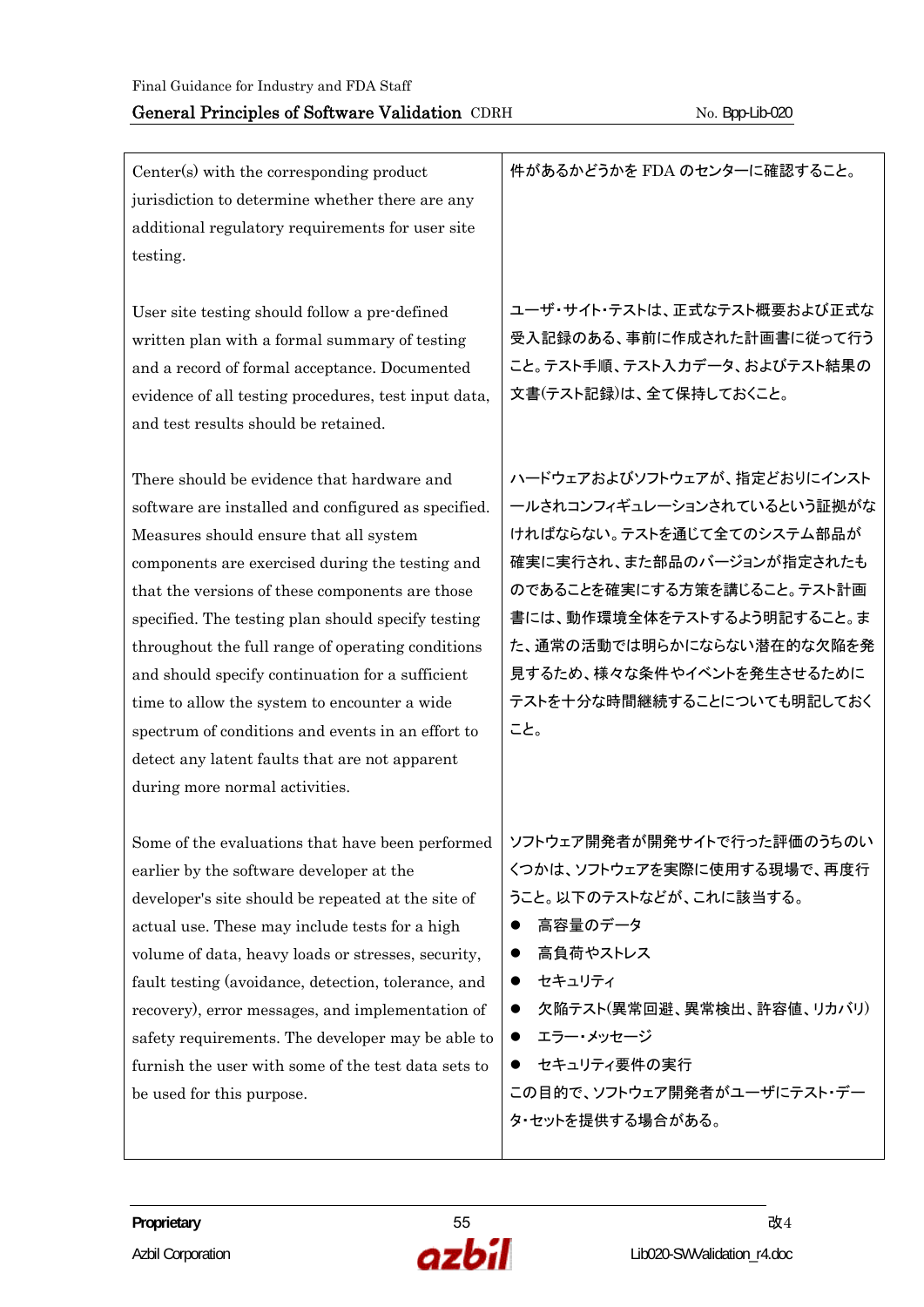In addition to an evaluation of the system's ability to properly perform its intended functions, there should be an evaluation of the ability of the users of the system to understand and correctly interface with it. Operators should be able to perform the intended functions and respond in an appropriate and timely manner to all alarms, warnings, and error messages.

During user site testing, records should be maintained of both proper system performance and any system failures that are encountered. The revision of the system to compensate for faults detected during this user site testing should follow the same procedures and controls as for any other software change.

The developers of the software may or may not be involved in the user site testing. If the developers are involved, they may seamlessly carry over to the user's site the last portions of design-level systems testing. If the developers are not involved, it is all the more important that the user have persons who understand the importance of careful test planning, the definition of expected test results, and the recording of all test outputs.

- Acceptance Test Execution
- Test Results Evaluation
- Error Evaluation/Resolution
- Final Test Report

意図した機能を適切に動作させられるかどうかというシ ステムの能力評価に加えて、ユーザがシステムを理解 し、正しくシステムを運転できるかどうかという、ユーザの 能力についても評価すること。オペレータは、意図された 機能を実行できなければならない。また、アラームや警 告、エラー・メッセージに対し、適切かつタイミングよく反 応できなければならない。

ユーザ・サイト・テスト中には、正常なシステム動作、およ び発生したシステムの異常についての記録を全て維持 すること。ユーザ・サイト・テスト中に発見された欠陥を修 復するようなシステムの改訂は、他のソフトウェア変更と 同じ手順および管理法に従って行うこと。

ソフトウェア開発者は、ユーザ・サイト・テストに参加する 場合も、参加しない場合もある。開発者が参加する場合 は、設計レベルのシステム・テストの最終部分を、継続し てユーザ・サイト上で続行する。開発者がテストに参加し ない場合に特に重要となるのは、入念なテスト計画やテ ストの予想結果の定義、全てのテスト出力を記録するこ との重要性を理解する者がユーザ側にいることである。

Typical Tasks – User Site Testing インプレート 典型的なタスク ー ユーザ・サイト・テスト

- 受入テストの実行
- テスト結果の評価
- エラーの評価と解決
- テストの最終レポート

## 5.2.7. Maintenance and Software Changes

5.2.7. メンテナンスとソフトウェアの変更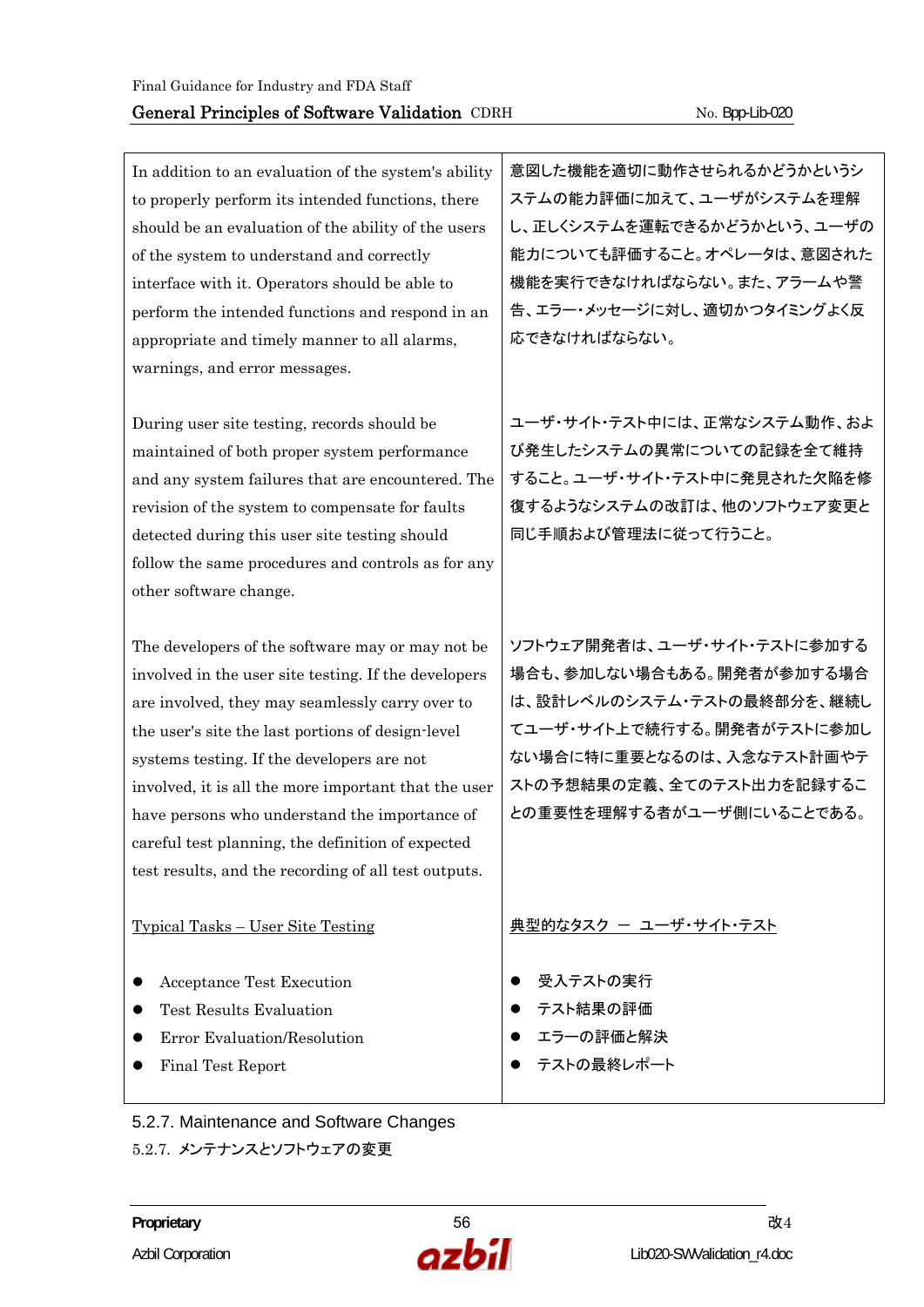As applied to software, the term maintenance does not mean the same as when applied to hardware. The operational maintenance of hardware and software are different because their failure/error mechanisms are different. Hardware maintenance typically includes preventive hardware maintenance actions, component replacement, and corrective changes. Software maintenance includes corrective, perfective, and adaptive maintenance but does not include preventive maintenance actions or software component replacement.

Changes made to correct errors and faults in the software are corrective maintenance. Changes made to the software to improve the performance, maintainability, or other attributes of the software system are perfective maintenance. Software changes to make the software system usable in a changed environment are adaptive maintenance.

When changes are made to a software system, either during initial development or during post release maintenance, sufficient regression analysis and testing should be conducted to demonstrate that portions of the software not involved in the change were not adversely impacted. This is in addition to testing that evaluates the correctness of the implemented change(s).

The specific validation effort necessary for each software change is determined by the type of change, the development products affected, and the impact of those products on the operation of

メンテナンスという語をソフトウェアに用いる場合は、ハ ードウェアの場合とは、同じ意味にならない。ハードウェ アとソフトウェアのメンテナンスは、フェイルやエラーの構 造が違うため、異なったものとなる。ハードウェアのメンテ ナンスには、通常、予防的なハードウェア・メンテナンス のアクション、部品の交換、是正のための変更が含まれ る。ソフトウェアのメンテナンスには、是正保守、完全化 保守、および適応保守が含まれるが、予防保守活動 (preventive maintenance actions)やソフトウェア部品 の交換は含まれない。

ソフトウェアのエラーおよび欠陥修正のための変更は、 是正保守(corrective maintenance)である。ソフトウェア の性能や保守性、または他のソフトウェア・システムの特 性を改良するための変更は、完全化保守(perfective maintenance)である。ソフトウェア・システムを変化した 環境で使用できるようにするための変更は、適応保守 (adaptive maintenance)である。

最初の開発期間、またはレリース後のメンテナンス中に ソフトウェア・システムを変更した場合には、十分なリグレ ッション分析およびリグレッション・テストを実施し、変更 部分以外に悪影響が出ていないことを立証すること。こ れは、変更部分が正しいかを評価するテストに追加して 行うものである。

ソフトウェア変更時に必要なバリデーションの労力は、変 更の種類や影響の出る開発製品の種類、および、その 製品がソフトウェアの操作に与える影響に従って決定さ れる。設計構造、および様々なモジュールやインターフェ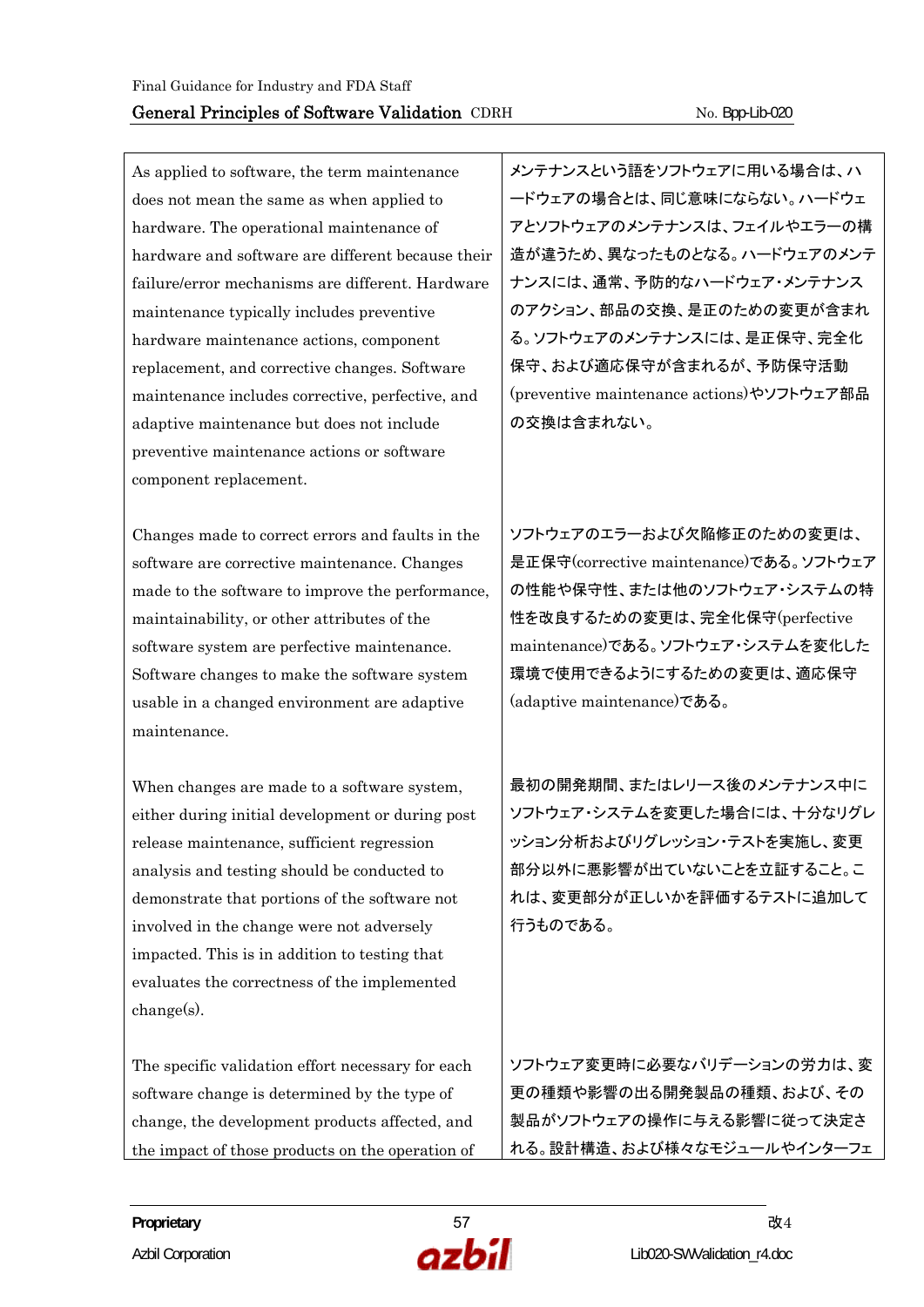the software. Careful and complete documentation of the design structure and interrelationships of various modules, interfaces, etc., can limit the validation effort needed when a change is made. The level of effort needed to fully validate a change is also dependent upon the degree to which validation of the original software was documented and archived. For example, test documentation, test cases, and results of previous verification and validation testing need to be archived if they are to be available for performing subsequent regression testing. Failure to archive this information for later use can significantly increase the level of effort and expense of revalidating the software after a change is made.

In addition to software verification and validation tasks that are part of the standard software development process, the following additional maintenance tasks should be addressed:

- Software Validation Plan Revision For software that was previously validated, the existing software validation plan should be revised to support the validation of the revised software. If no previous software validation plan exists, such a plan should be established to support the validation of the revised software.
- Anomaly Evaluation Software organizations frequently maintain documentation, such as software problem reports that describe software anomalies discovered and the specific corrective action taken to fix each anomaly. Too often, however, mistakes are

ースなどの相互関連に関する、注意深く書かれた完璧な 文書があれば、変更が行われる際のバリデーションの労 力を減らすことができる。変更を十分バリデートするため に必要な労力は、最初のソフトウェア・バリデーションが どの程度文書化され、アーカイブされたかにも左右され る。例えば、テスト文書やテスト・ケース、また以前に行っ た検証/バリデーション・テストの結果を後のリグレッショ ン・テスト実施時に使用できるようにするためには、アー カイブしておく必要がある。この情報を後のためにアーカ イブしておかなければ、変更後にソフトウェアの再バリデ ーションを行う際の労力と出費は、著しく増大することに なる。

標準的なソフトウェア開発プロセスにおけるソフトウェア の検証/バリデーションのタスクのほかに、以下に挙げ る追加のメンテナンス・タスクを行うこと。

- ソフトウェア・バリデーション計画の改訂 以前に バリデートしたソフトウェアであれば、既存のソフトウ ェア・バリデーション計画を改訂し、修正したソフトウ ェアに対応させること。既存のソフトウェア・バリデー ション計画が存在しない場合は、修正したソフトウェ アのバリデーションに対応した計画を確立すること。
- 異常に関する評価 ー ソフトウェア担当組織では、 発見したソフトウェアの異常および各異常部に対す る具体的な修正措置を記したソフトウェア・トラブル・ レポートなどの文書を維持することが多い。しかし、 ソフトウェア開発者が、問題の根本原因を判断し、 問題の再発を回避するために必要なプロセスと手

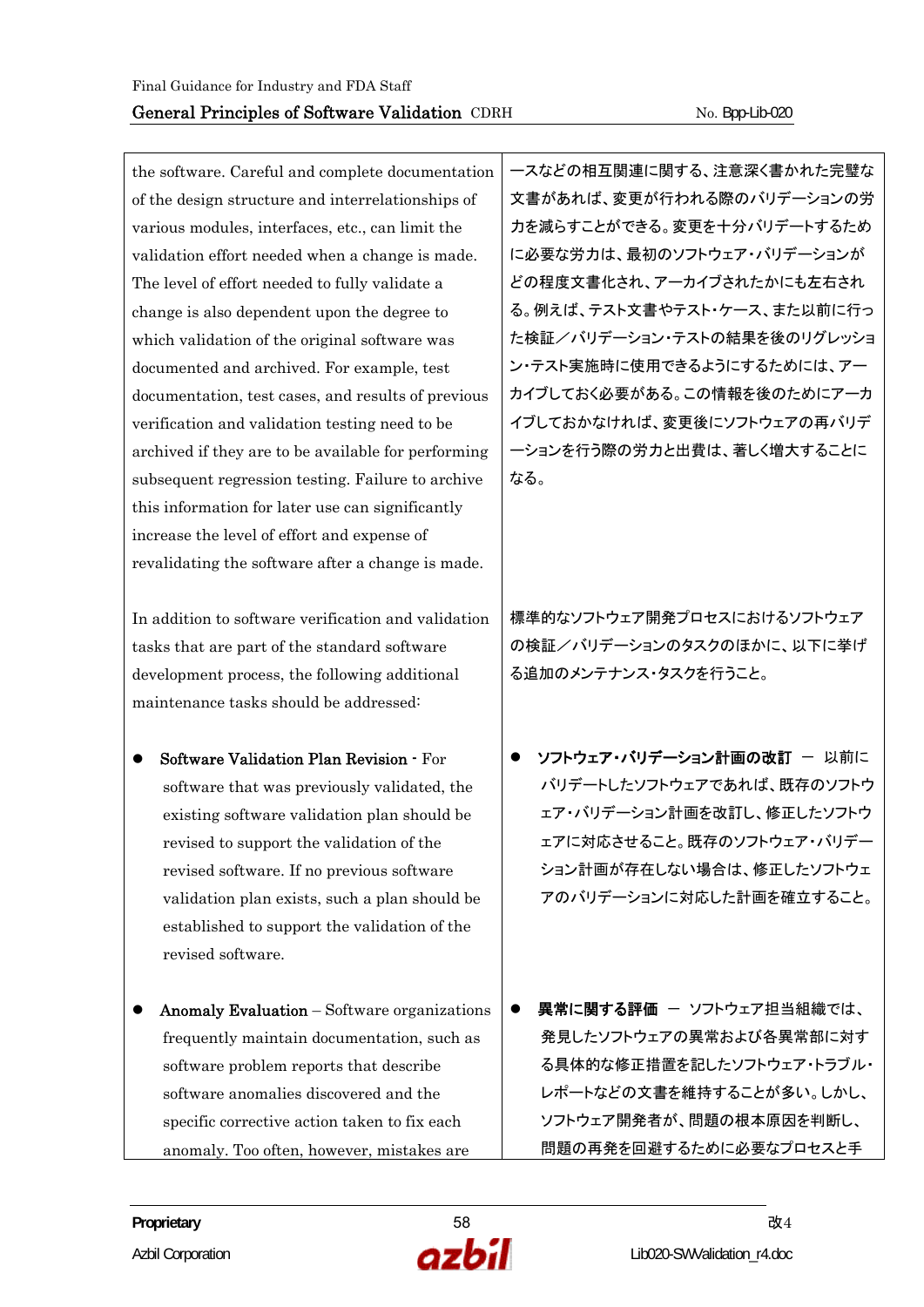repeated because software developers do not take the next step to determine the root causes of problems and make the process and procedural changes needed to avoid recurrence of the problem. Software anomalies should be evaluated in terms of their severity and their effects on system operation and safety, but they should also be treated as symptoms of process deficiencies in the quality system. A root cause analysis of anomalies can identify specific quality system deficiencies. Where trends are identified (e.g., recurrence of similar software anomalies), appropriate corrective and preventive actions must be implemented and documented to avoid further recurrence of similar quality problems. (See 21 CFR 820.100.)

- Problem Identification and Resolution Tracking - All problems discovered during maintenance of the software should be documented. The resolution of each problem should be tracked to ensure it is fixed, for historical reference, and for trending.
- Proposed Change Assessment All proposed modifications, enhancements, or additions should be assessed to determine the effect each change would have on the system. This information should determine the extent to which verification and/or validation tasks need to be iterated.
- Task Iteration For approved software changes, all necessary verification and validation tasks should be performed to

順を変更するという「次のステップ」の実行を怠った 結果ミスが繰り返されることも非常に多く見られる。 ソフトウェアの異常は、その重大性およびシステム 操作と安全性に対する影響という観点から評価す べきであるが、品質システムのプロセスにおける問 題の兆候としても扱うべきである。異常の根本原因 を分析すれば、品質システムの欠陥を明確にでき る。(類似したソフトウェアの異常が再発しているなど の)傾向が特定できたら、品質に関する類似の異常 がそれ以上再発しないように、適切な是正措置およ び予防措置を取り、文書化することが必須である。 (21 CFR 820.100 を参照のこと。)

- 問題点の特定および解決法の追跡記録 ソフト ウェアのメンテナンス中に発見された問題点は、全 て文書化しておくこと。各問題を確実に修正できるよ うに、また参照用に資料化して問題発生の傾向を得 ることができるよう、追跡し記録すること。
- 提案された変更の評価 全ての提案された修 正、拡張、追加については、各変更によるシステム 上の影響を判断するための評価を行うこと。このよ うな情報により、検証/バリデーションのタスクを、 どの程度繰り返し行うべきかが判断できるようにな る。
- タスクの反復 ソフトウェアの変更で承認されたも のについては、必要な検証/バリデーションのタス クを全て実施すること。これは、計画された変更が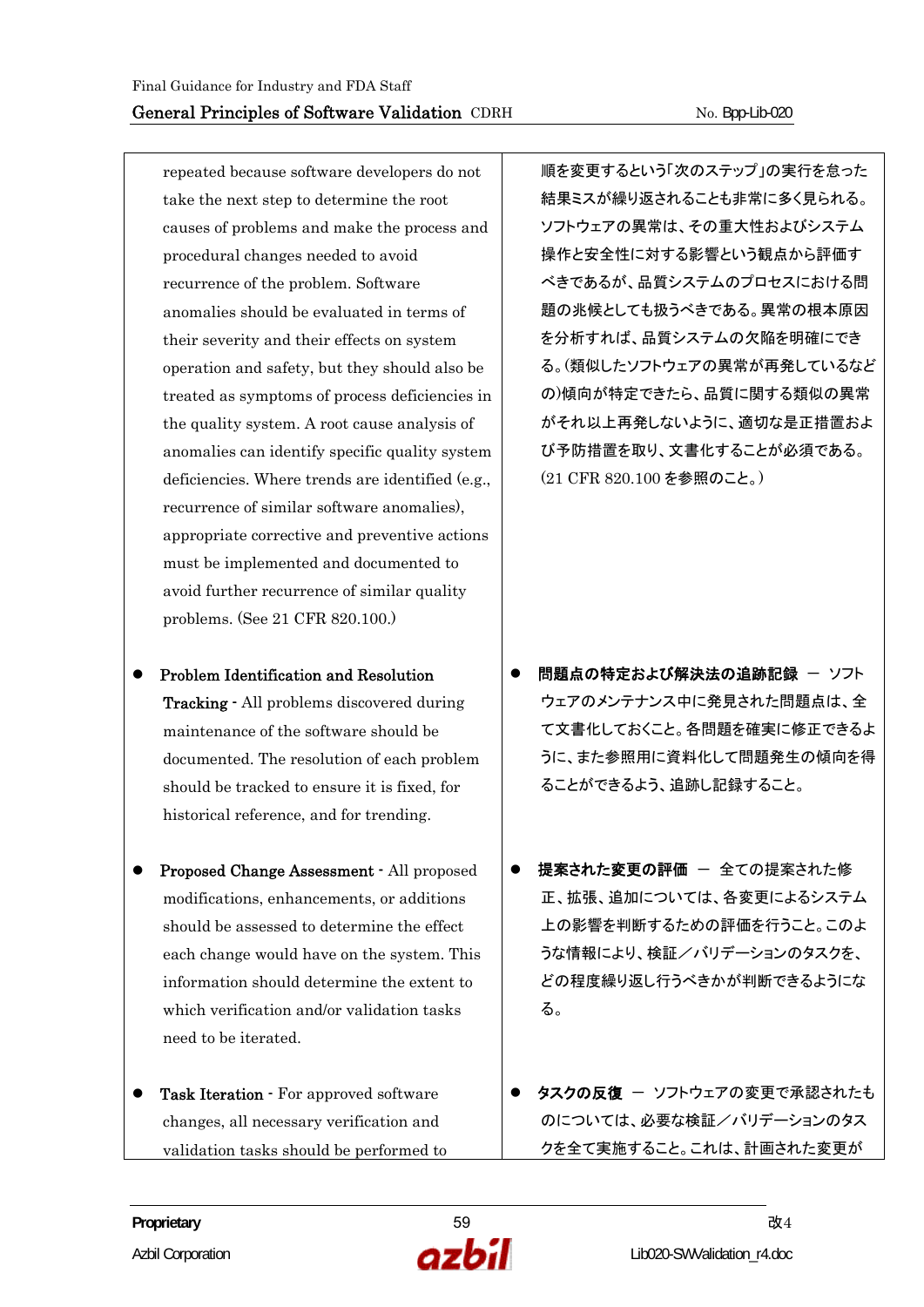ensure that planned changes are implemented correctly, all documentation is complete and up to date, and no unacceptable changes have occurred in software performance.

 Documentation Updating – Documentation should be carefully reviewed to determine which documents have been impacted by a change. All approved documents (e.g., specifications, test procedures, user manuals, etc.) that have been affected should be updated in accordance with configuration management procedures. Specifications should be updated before any maintenance and software changes are made.

正しく実装されたか、全ての文書が完成し、最新版 になっているかどうか、およびソフトウェアの動作に 容認できない変化が起っていないかどうかを確認す ることが目的である。

● 文書の更新 - 文書は入念にレビューを行い、変 更によって、どの文書に影響が発生したかを判断す ること。影響のあった文書で、承認されたもの(仕様 書、テスト手順書、ユーザ・マニュアルなど)は全て、 コンフィギュレーション管理手順に基づいて更新す ること。仕様書については、メンテナンスおよびソフ トウェアの変更を実施する前に更新すること。

# **SECTION 6. VALIDATION OF AUTOMATED PROCESS EQUIPMENT AND QUALITY SYSTEM SOFTWARE**

## SECTION 6. 自動プロセス機器と品質システム・ソフトウェアのバリデーション

| The Quality System regulation requires that        | 品質システム規制では、「コンピュータまたは自動データ             |
|----------------------------------------------------|----------------------------------------|
| "when computers or automated data processing"      | 処理システムが、製造または品質システムの一部として              |
| systems are used as part of production or the      | 用いられている場合、(医療機器の)製造業者がコンピュ             |
| quality system, the [device] manufacturer shall    | ータ・ソフトウェアをバリデートすること。バリデーション            |
| validate computer software for its intended use    | は、ソフトウェアの使用目的に関して確立されたプロトコ             |
| according to an established protocol." (See 21 CFR | ロルに沿って行うこと」が要件とされている。(21 CFR           |
| $\S 820.70(i)$ . This has been a regulatory        | Section 820.70(i)を参照のこと。)これは 1978 年以来、 |
| requirement of FDA's medical device Good           | FDA の医療機器に関する Good Manufacturing       |
| Manufacturing Practice (GMP) regulations since     | Practice (GMP)の規制要件となっている。             |
| 1978.                                              |                                        |
|                                                    |                                        |
| In addition to the above validation requirement,   | 上記のバリデーション要件に加えて、医療機器製造業者              |
| computer systems that implement part of a device   | の製造プロセスまたは品質システムの一部を実装する               |
| manufacturer's production processes or quality     | (または、FDA の他の規制で要件となっている記録の作            |
| system (or that are used to create and maintain    | 成および維持に用いる)コンピュータ・システムは、電子             |
| records required by any other FDA regulation) are  | 記録と電子署名の規制の対象となる。(21 CFR Part 11       |

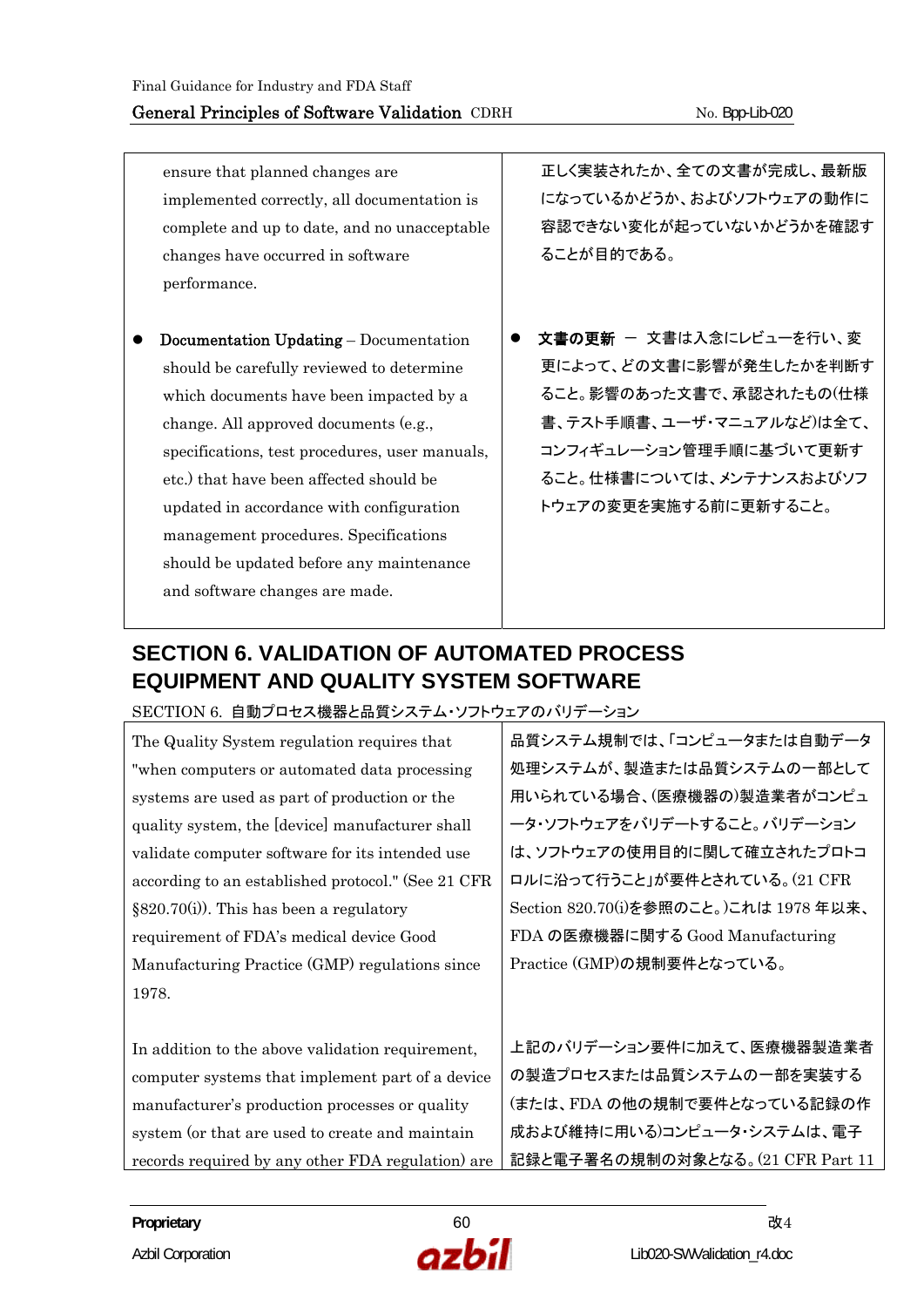subject to the Electronic Records; Electronic Signatures regulation. (See 21 CFR Part 11.) This regulation establishes additional security, data integrity, and validation requirements when records are created or maintained electronically. These additional Part 11 requirements should be carefully considered and included in system requirements and software requirements for any automated record `keeping systems. System validation and software validation should demonstrate that all Part 11 requirements have been met.

Computers and automated equipment are used extensively throughout all aspects of medical device design, laboratory testing and analysis, product inspection and acceptance, production and process control, environmental controls, packaging, labeling, traceability, document control, complaint management, and many other aspects of the quality system. Increasingly, automated plant floor operations can involve extensive use of embedded systems in:

- programmable logic controllers;
- digital function controllers;
- statistical process control;
- supervisory control and data acquisition;
- robotics;
- human-machine interfaces;
- input/output devices; and
- computer operating systems.

Software tools are frequently used to design, build, and test the software that goes into an automated medical device. Many other

を参照のこと。)この規制は、電子的に記録を作成、維持 する場合、セキュリティ、データの完全性、およびバリデ ーション要件を追加で確立するものである。このような Part 11 の追加要件は、慎重に考慮した上で、自動化さ れた記録保持システムのシステム要件、およびソフトウェ ア要件に含めること。システム・バリデーションおよびソフ トウェア・バリデーションでは、Part 11 の要件を全て満た しているということを立証すること。

コンピュータおよび自動機器は、医療機器の設計、ラボ ラトリでのテストおよび分析、製品の検査および受入、製 造およびプロセス制御、環境管理、梱包、ラベリング、ト レーサビリティ、文書管理、苦情処理など、品質システム 全体で広範囲に使用されている。自動化された工場の 運転に、下記のような内蔵システムを使用することが、ま すます多くなってきている。

- プログラマブル・ロジック・コントローラ(PLC)
- デジタル・ファンクション・コントローラ
- 統計的なプロセス制御
- 監視制御およびデータ収集
- ロボット
- ヒューマン・マシン・インターフェース
- 入力/出力医療機器
- コンピュータ・オペレーティング・システム

ソフトウェア・ツールは、自動医療機器内で動作するソフ トウェアの設計、作成およびテストに用いられることが多 い。ほかにもワード・プロセッサ、スプレッド・シート、デー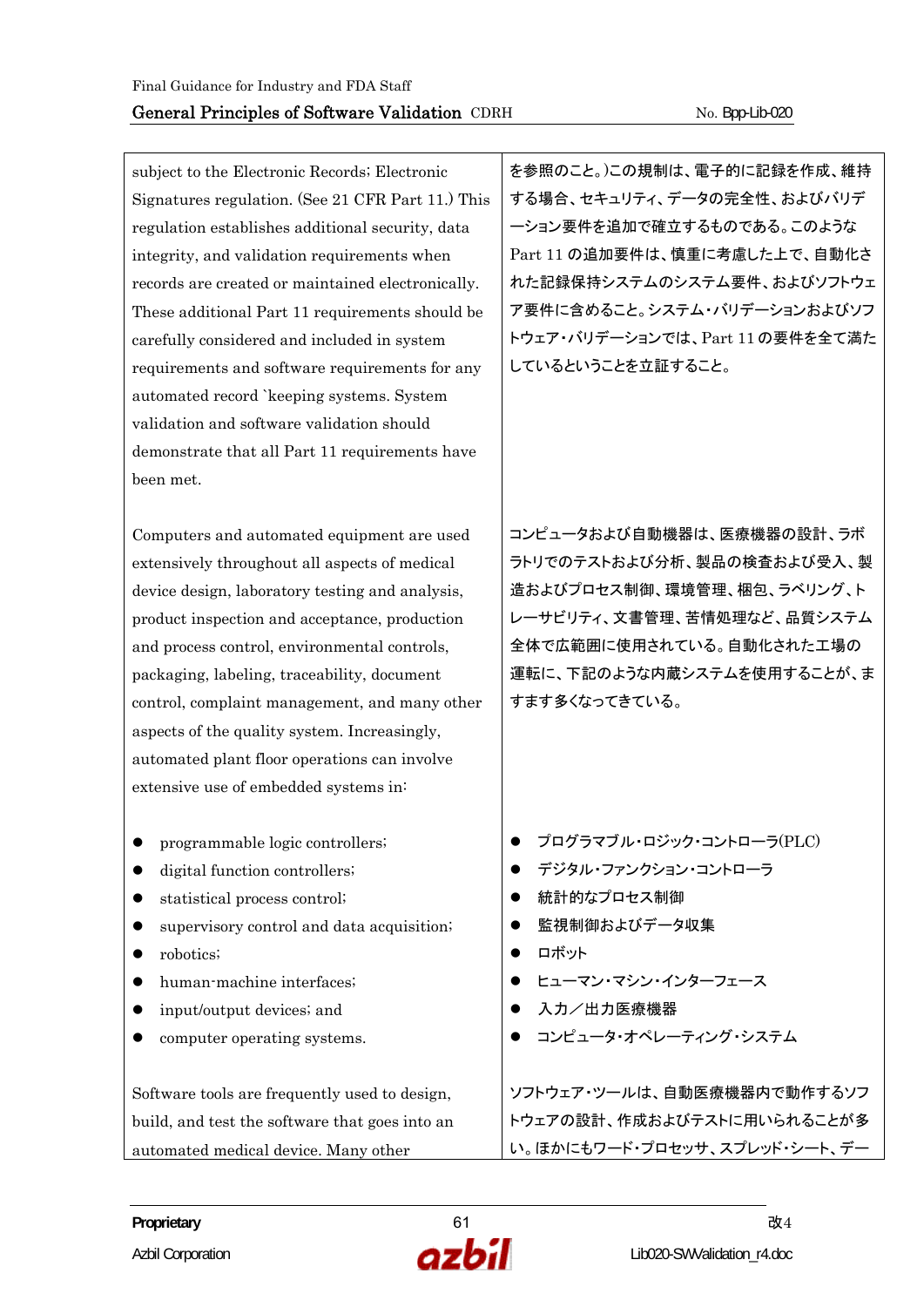commercial software applications, such as word processors, spreadsheets, databases, and flowcharting software are used to implement the quality system. All of these applications are subject to the requirement for software validation, but the validation approach used for each application can vary widely.

Whether production or quality system software is developed in-house by the device manufacturer, developed by a contractor, or purchased off-the-shelf, it should be developed using the basic principles outlined elsewhere in this guidance. The device manufacturer has latitude and flexibility in defining how validation of that software will be accomplished, but validation should be a key consideration in deciding how and by whom the software will be developed or from whom it will be purchased. The software developer defines a life cycle model. Validation is typically supported by:

- verifications of the outputs from each stage of that software development life cycle; and
- checking for proper operation of the finished software in the device manufacturer's intended use environment.

タベース、フローチャートなど、多くの市販ソフトウェア・ア プリケーションが、品質システムの実装に用いられてい る。このようなアプリケーションは全て、ソフトウェア・バリ デーション要件の対象となるが、各アプリケーションに用 いるバリデーションの方法は、多様なものである。

製造または品質システムに用いるソフトウェアは、医療 機器製造業者の社内開発品であっても、請負会社が開 発したものであっても、また市販品を購入した場合であっ ても、本ガイダンスで概説した基本原則に沿って、開発さ れたものであること。医療機器製造業者は、ソフトウェ ア・バリデーションを行う方法の判断について裁量権と自 由度を有するが、ソフトウェアを誰がどのように開発する か、またはどこから購入するかを決定する際には、バリ デーションを主要な検討事項とすること。ソフトウェア開 発者は、ライフサイクル・モデルの定義を行う。バリデー ションを証明する典型的なものには、以下が挙げられ る。

- ソフトウェア開発ライフサイクルの各段階における出 力の検証
- 医療機器製造業者が指定した使用環境で、最終ソ フトウェアが適切に動作するかどうかのチェック

## **6.1. HOW MUCH VALIDATION EVIDENCE IS NEEDED?**

#### 6.1. バリデーションの証拠はどの程度必要か?

| The level of validation effort should be       | バリデーションにかける労力のレベルは、自動操作によ   |
|------------------------------------------------|-----------------------------|
| commensurate with the risk posed by the        | り生ずるリスクに相応するものであること。リスクに加え、 |
| automated operation. In addition to risk other | その他にも、バリデーション業務の一環として必要なテス  |
| factors, such as the complexity of the process | トの性質および範囲を左右する要素がある。そのような   |
| software and the degree to which the device    | 要素とは、プロセス・ソフトウェアの複雑性、および医療  |
| manufacturer is dependent upon that automated  | 機器製造業者が、安全かつ効果的な医療機器を製造す    |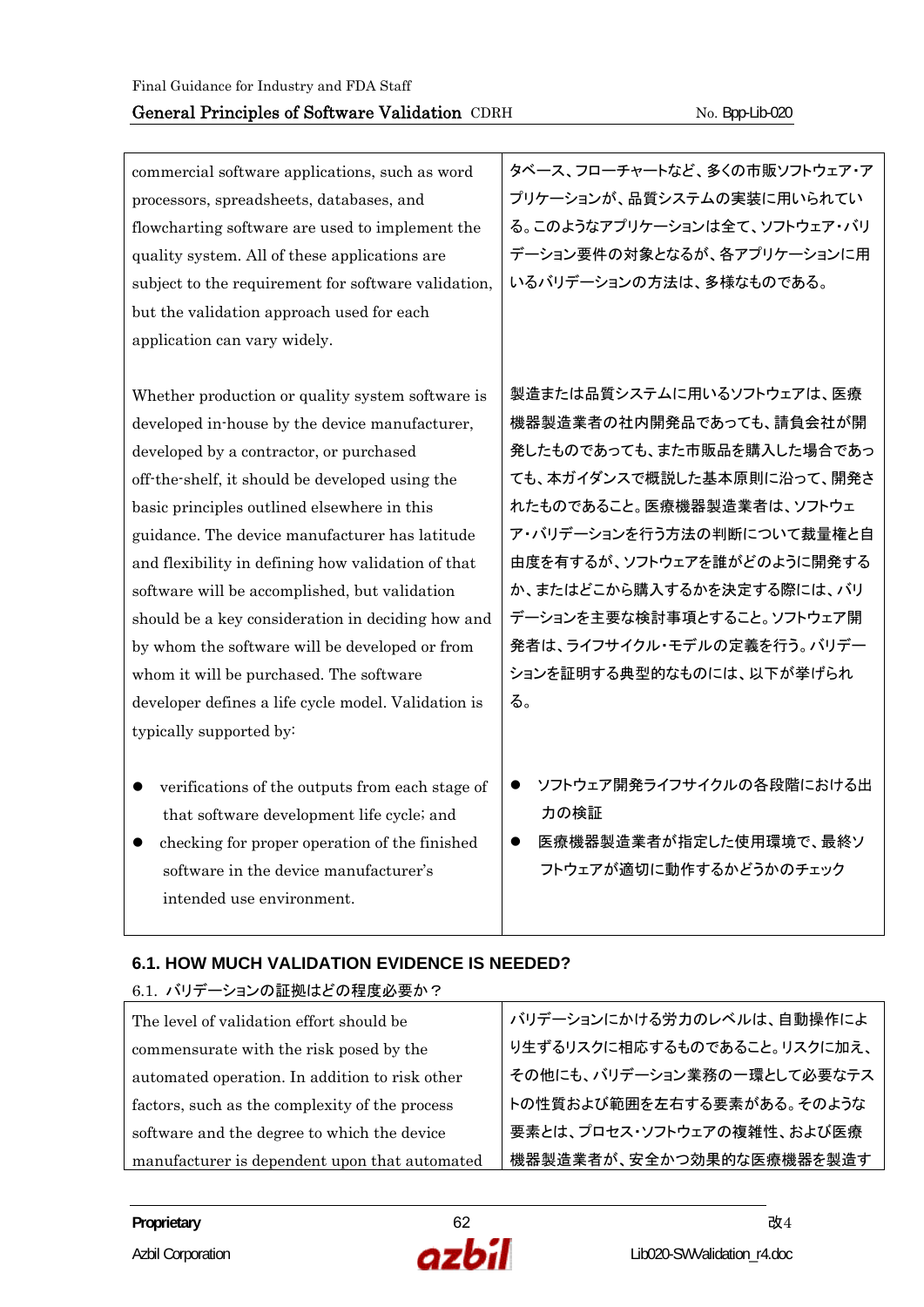process to produce a safe and effective device, determine the nature and extent of testing needed as part of the validation effort. Documented requirements and risk analysis of the automated process help to define the scope of the evidence needed to show that the software is validated for its intended use. For example, an automated milling machine may require very little testing if the device manufacturer can show that the output of the operation is subsequently fully verified against the specification before release. On the other hand, extensive testing may be needed for:

- a plant-wide electronic record and electronic signature system;
- an automated controller for a sterilization cycle; or
- automated test equipment used for inspection and acceptance of finished circuit boards in a life-sustaining / life-supporting device.

Numerous commercial software applications may be used as part of the quality system (e.g., a spreadsheet or statistical package used for quality system calculations, a graphics package used for trend analysis, or a commercial database used for recording device history records or for complaint management). The extent of validation evidence needed for such software depends on the device manufacturer's documented intended use of that software. For example, a device manufacturer who chooses not to use all the vendor-supplied capabilities of the software only needs to validate those functions that will be used and for which the device manufacturer is dependent upon the software results as part of production or the

るにあたって自動プロセスにどの程度依存しているか、 などである。自動プロセスの要件およびリスク分析に関 する文書は、ソフトウェアを使用目的に沿ってバリデート したことを示すのに必要な証拠の範囲を明確にするのに 役立つ。例えば、自動フライス盤の場合、医療機器製造 業者がレリース前に、操業のアウトプットが仕様に対して 十分に検証されていることを示すことができれば、テスト はほとんど必要ない。一方で、次に挙げるものなどに は、広範囲なテストが必要となる。

- 製造現場全体の電子記録および電子署名のシステ ム
- 滅菌サイクルの自動制御装置
- 延命装置や生命維持装置に組み込まれる回路基板 の検査、および受入に用いる自動テスト機器

多くの市販のソフトウェア・アプリケーションが、品質シス テム(例えば、品質システムの演算に用いるスプレッド・シ ートや統計パッケージ、傾向分析に用いるグラフィック・ パッケージ、または医療機器・ヒストリ・レコードや苦情処 理に用いる市販データベースなど)の一部として使用され ている場合がある。このようなソフトウェアに必要なバリ デーションの証拠の範囲は、医療機器製造業者が文書 化したソフトウェアの使用目的により異なってくる。例え ば、医療機器製造業者が、ベンダーの供給するソフトウ ェアの機能を全部は使わないという選択をした場合、使 用される機能、およびソフトウェアの処理結果が医療機 器製造業者に影響を与える機能のみを、製造または品 質システムの一部としてバリデートすればよい。しかし、 リスクの高いアプリケーションは、バリデートされていない ソフトウェア機能(たとえ、使用していなくとも)と同じ運用

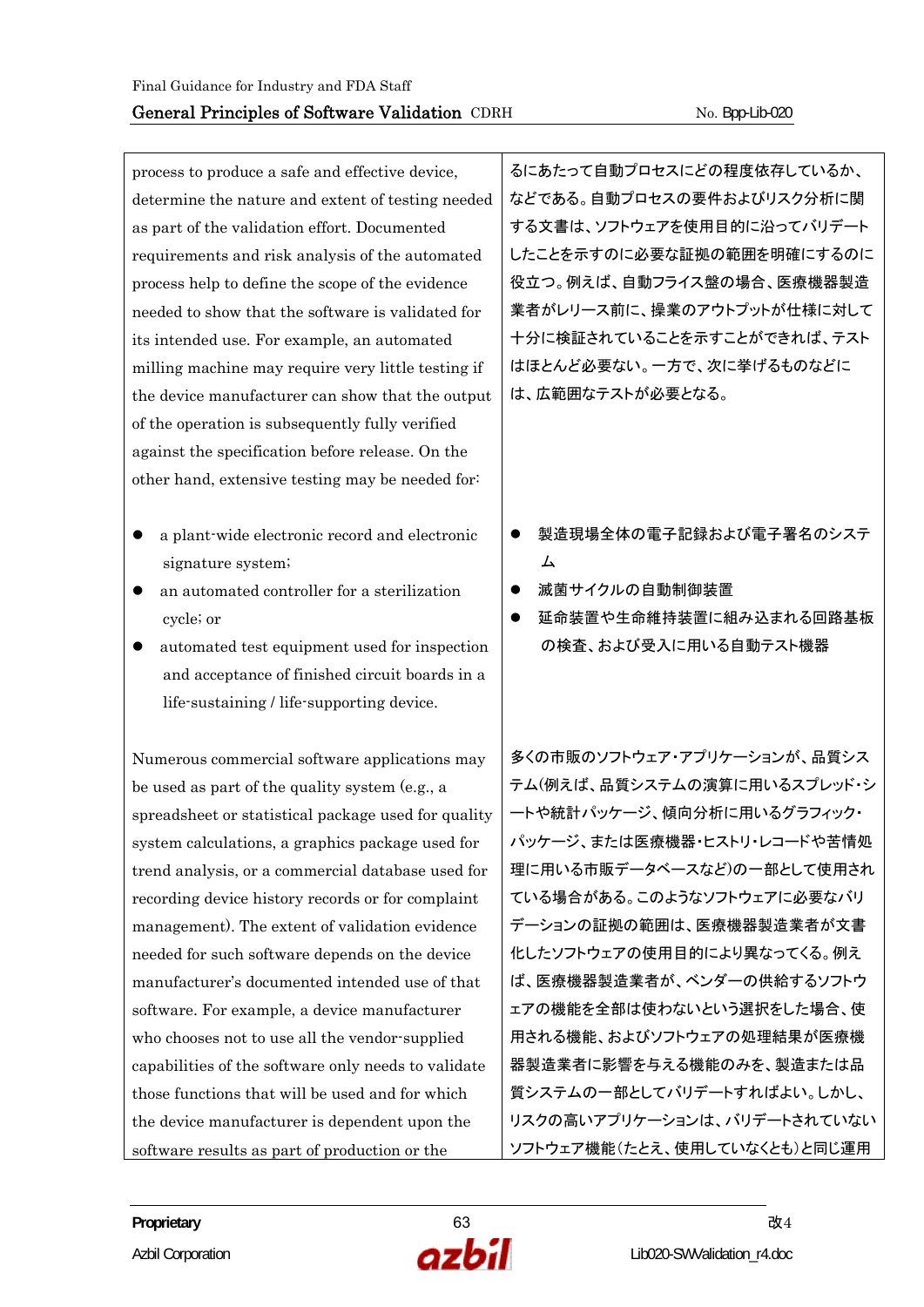quality system. However, high risk applications should not be running in the same operating environment with non-validated software functions, even if those software functions are not used. Risk mitigation techniques such as memory partitioning or other approaches to resource protection may need to be considered when high risk applications and lower risk applications are to be used in the same operating environment. When software is upgraded or any changes are made to the software, the device manufacturer should consider how those changes may impact the "used portions" of the software and must reconfirm the validation of those portions of the software that are used. (See 21 CFR §820.70(i).)

環境で動作させてはならない。リスクの高いアプリケーシ ョンと低いアプリケーションを同じ操作環境で用いる際に は、リソース保護のため、メモリ・パーティションまたはそ の他の方法によるリスク緩和の技術を考慮する必要が 出てくる。ソフトウェアを更新または変更する場合には、 医療機器製造業者は、そのような変更によってソフトウェ アの「使用部分」に、どのような影響が出るかを考慮する 必要があり、またソフトウェアの使用部分のバリデーショ ンを再確認することが必須となる。(21 CFR Section 820.70(i)を参照のこと。)

## **6.2. DEFINED USER REQUIREMENTS**

|  | 6.2. ユーザ要件の定義 |
|--|---------------|
|--|---------------|

| A very important key to software validation is a                                                                                                                                                                | ソフトウェア・バリデーションを実施する上で非常に重要                                                        |
|-----------------------------------------------------------------------------------------------------------------------------------------------------------------------------------------------------------------|-----------------------------------------------------------------------------------|
| documented user requirements specification that                                                                                                                                                                 | な鍵となるのは、文書化されたユーザ要求仕様であり、                                                         |
| defines:                                                                                                                                                                                                        | 以下の二つの事項を定義したものである。                                                               |
| the "intended use" of the software or<br>automated equipment; and<br>the extent to which the device manufacturer is<br>dependent upon that software or equipment<br>for production of a quality medical device. | ソフトウェアまたは自動機器の「使用目的」<br>医療機器製造業者が高品質の医療機器製造のた<br>めに、そのソフトウェアまたは機器にどの程度依存<br>しているか |
| The device manufacturer (user) needs to define                                                                                                                                                                  | 医療機器製造業者(ユーザ)は、必要なハードウェアおよ                                                        |
| the expected operating environment including any                                                                                                                                                                | びソフトウェアのコンフィギュレーション、ソフトウェアのバ                                                      |
| required hardware and software configurations,                                                                                                                                                                  | ージョン、ユーティリティなどの、想定される動作環境を                                                        |
| software versions, utilities, etc. The user also                                                                                                                                                                | 定義する必要がある。ユーザは、以下のことも必要にな                                                         |
| needs to:                                                                                                                                                                                                       | る。                                                                                |
| document requirements for system                                                                                                                                                                                | システムの性能、品質、エラー処理、起動/停止、                                                           |
| performance, quality, error handling, startup,                                                                                                                                                                  | セキュリティなどの要件を文書化すること                                                               |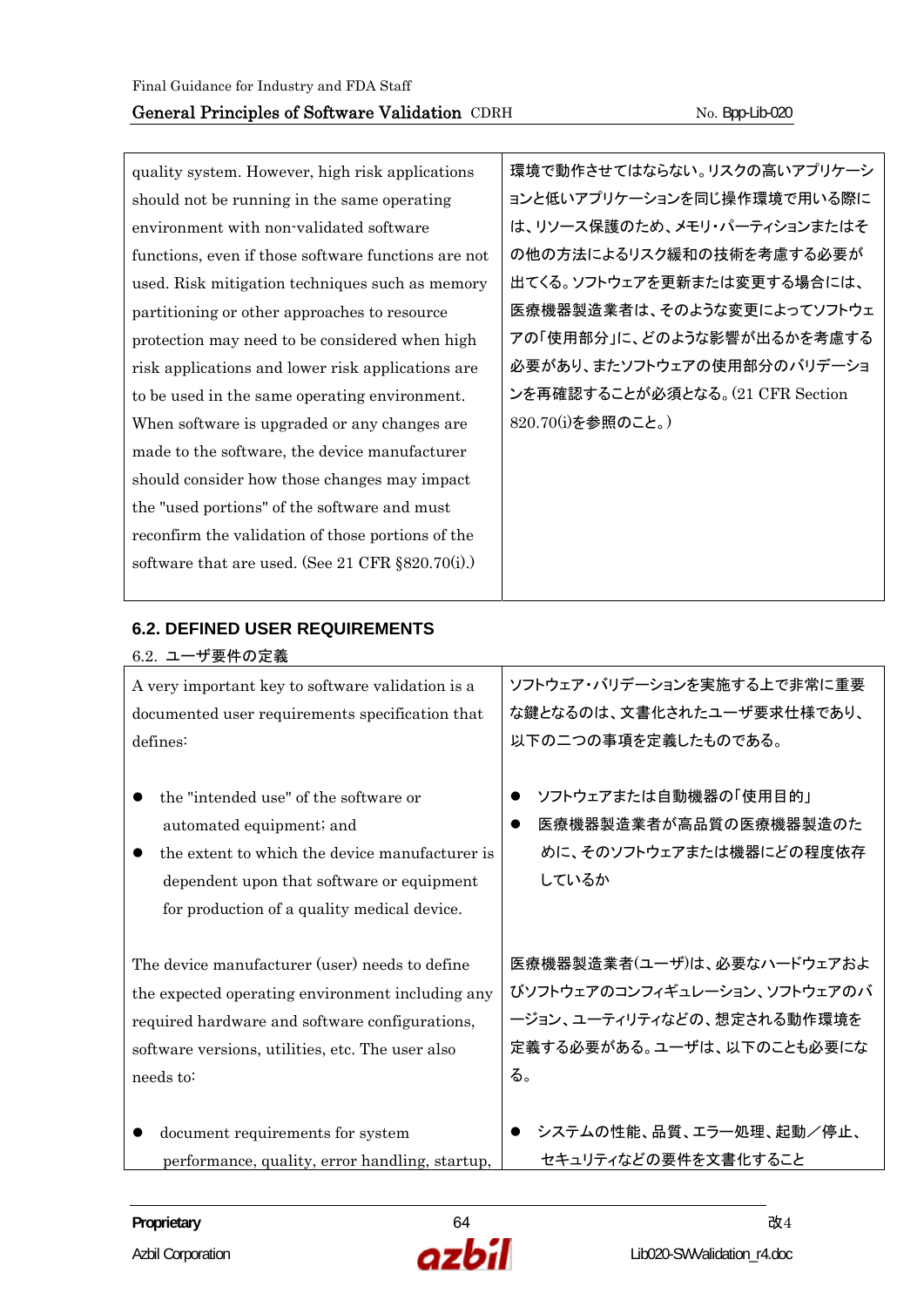# General Principles of Software Validation CDRH No. Bpp-Lib-020

shutdown, security, etc.;

- identify any safety related functions or features, such as sensors, alarms, interlocks, logical processing steps, or command sequences; and
- define objective criteria for determining acceptable performance.

The validation must be conducted in accordance with a documented protocol, and the validation results must also be documented. (See 21 CFR §820.70(i).) Test cases should be documented that will exercise the system to challenge its performance against the pre-determined criteria, especially for its most critical parameters. Test cases should address error and alarm conditions, startup, shutdown, all applicable user functions and operator controls, potential operator errors, maximum and minimum ranges of allowed values, and stress conditions applicable to the intended use of the equipment. The test cases should be executed and the results should be recorded and evaluated to determine whether the results support a conclusion that the software is validated for its intended use.

A device manufacturer may conduct a validation using their own personnel or may depend on a third party such as the equipment/software vendor or a consultant. In any case, the device manufacturer retains the ultimate responsibility for ensuring that the production and quality system software:

● is validated according to a written procedure → ソフトウェアが、特定の使用目的に対する手順の文

- センサー、アラーム、インターロック、論理処理のス テップ、コマンド・シーケンスなどの、安全性に関す る機能または特徴を明確にすること
- 容認可能な性能を判断するための客観的基準を定 義すること

バリデーションは、文書化されたプロトコルに従って行 い、バリデーションの結果についても文書化することが必 須である。(21 CFR Section 820.70(i)を参照のこと。) システムが予め定められた基準(特に最重要のパラメー タについて)に対するパフォーマンスをテストするため、テ スト・ケースを文書化すること。テスト・ケースは、以下に 対処するものとすること。

- エラーおよびアラームの条件
- 起動
- 停止
- 全てのユーザ機能およびオペレータ制御
- 起こりうるオペレータのエラー
- 最大および最少の許容値範囲
- 機器の使用目的に合った負荷条件

テスト・ケースを実施して結果を記録し、その結果を評価 すること。評価を行うのは、ソフトウェアが使用目的に対 してバリデートされたという結論が、テスト結果によって 裏づけられているかどうかを判断するためである。

医療機器製造業者は、社員を使ってバリデーションを行 うこともあれば、機器やソフトウェアのベンダー、またはコ ンサルタントなどの第三者に依頼する場合もある。いず れの場合でも医療機器製造業者は、製造システムおよ び品質システムのソフトウェアが確実に下記に挙げる事 項を満たすことについて最終的な責任を負う。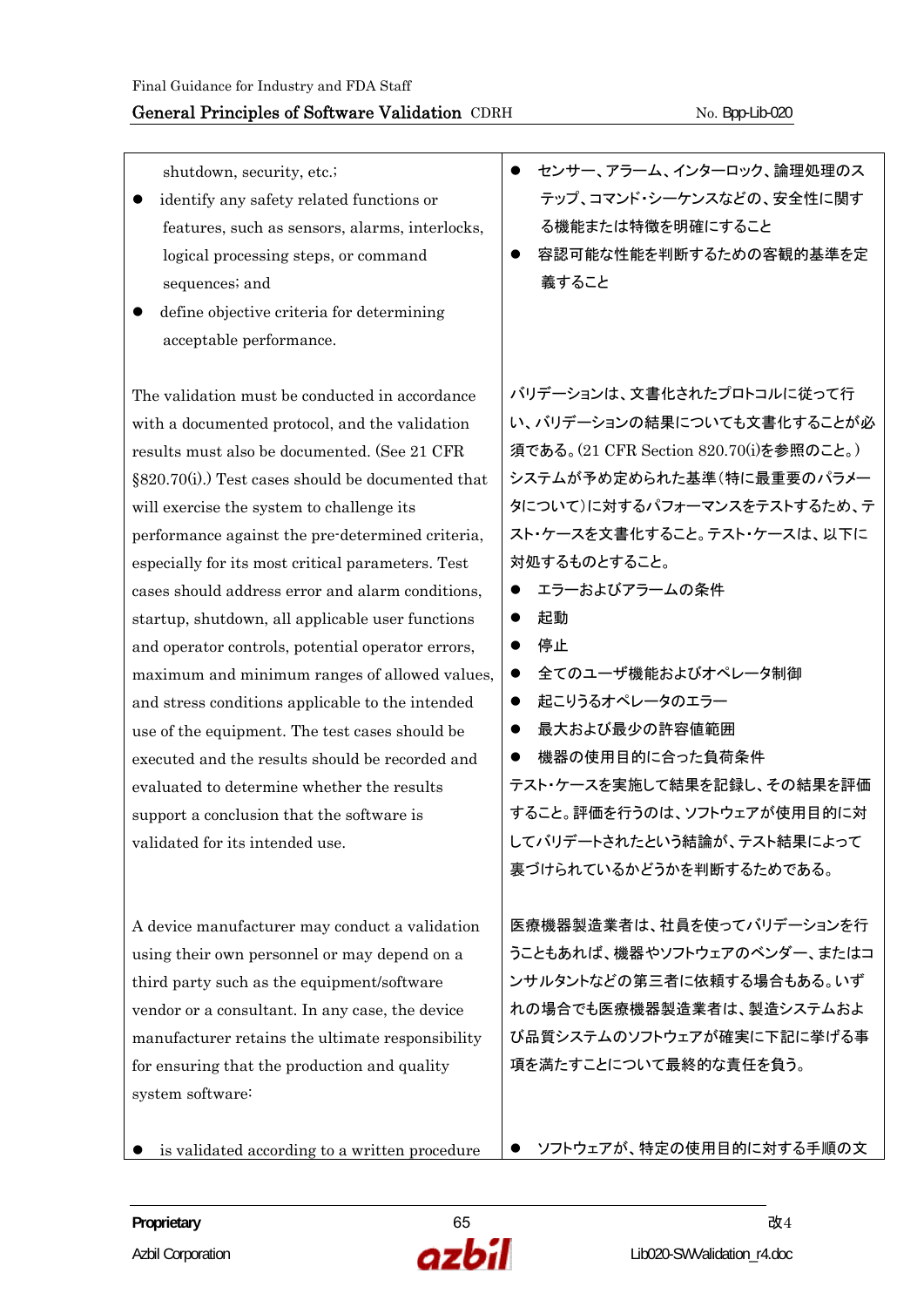## General Principles of Software Validation CDRH No. Bpp-Lib-020

| for the particular intended use; and           | 書に従ってバリデートされていること                      |
|------------------------------------------------|----------------------------------------|
| will perform as intended in the chosen         | ソフトウェアが、選択したアプリケーションで意図どお<br>$\bullet$ |
| application.                                   | りに動作すること                               |
|                                                |                                        |
| The device manufacturer should have            | 医療機器製造業者は、次の文書を全て所有しているこ               |
| documentation including:                       | と。                                     |
|                                                |                                        |
| defined user requirements;                     | ソフトウェアが使用目的に対してバリデートされたという             |
| validation protocol used;                      | ことを、客観的に確認するような、                       |
| acceptance criteria;                           | ユーザ要件の定義<br>$\bullet$                  |
| test cases and results; and                    | 使用したバリデーション・プロトコル<br>$\bullet$         |
| a validation summary                           | 受入基準<br>$\bullet$                      |
| that objectively confirms that the software is | テスト・ケースおよび結果                           |
| validated for its intended use.                | バリデーションの概要                             |
|                                                |                                        |

# **6.3. VALIDATION OF OFF-THE-SHELF SOFTWARE AND AUTOMATED EQUIPMENT**

6.3. 市販ソフトウェアと自動機器のバリデーション

Most of the automated equipment and systems used by device manufacturers are supplied by third-party vendors and are purchased off-the-shelf (OTS). The device manufacturer is responsible for ensuring that the product development methodologies used by the OTS software developer are appropriate and sufficient for the device manufacturer's intended use of that OTS software. For OTS software and equipment, the device manufacturer may or may not have access to the vendor's software validation documentation. If the vendor can provide information about their system requirements, software requirements, validation process, and the results of their validation, the medical device manufacturer can use that information as a beginning point for their required validation documentation. The vendor's life cycle

医療機器製造業者が用いる自動機器およびシステムの ほとんどは、第三者のベンダーが供給するものであり、 市販品(OTS)として購入したものである。OTS ソフトウェ アの開発者が用いた製品開発の方法を、医療機器製造 業者側の OTS ソフトウェア使用目的に対して、確実に適 切かつ十分なものとするのは、医療機器製造業者の責 任となる。OTS ソフトウェア/機器については、ベンダー のソフトウェア・バリデーション文書にアクセスできる場合 とできない場合がある。ベンダーが、システム要件やソフ トウェア要件、バリデーションのプロセスおよび結果に関 する情報を提供できる場合、医療機器製造業者は、要件 とされるバリデーション文書に、その情報を利用すること ができる。テスト・プロトコルと結果、ソース・コード、設計 仕様書、要求仕様書などのベンダーのライフサイクル文 書は、ソフトウェアがバリデートされたことを確立するの に役立つが、、市販機器のベンダーからは入手できない 場合も多く、またベンダーが機密情報の提供を拒むかも しれない。

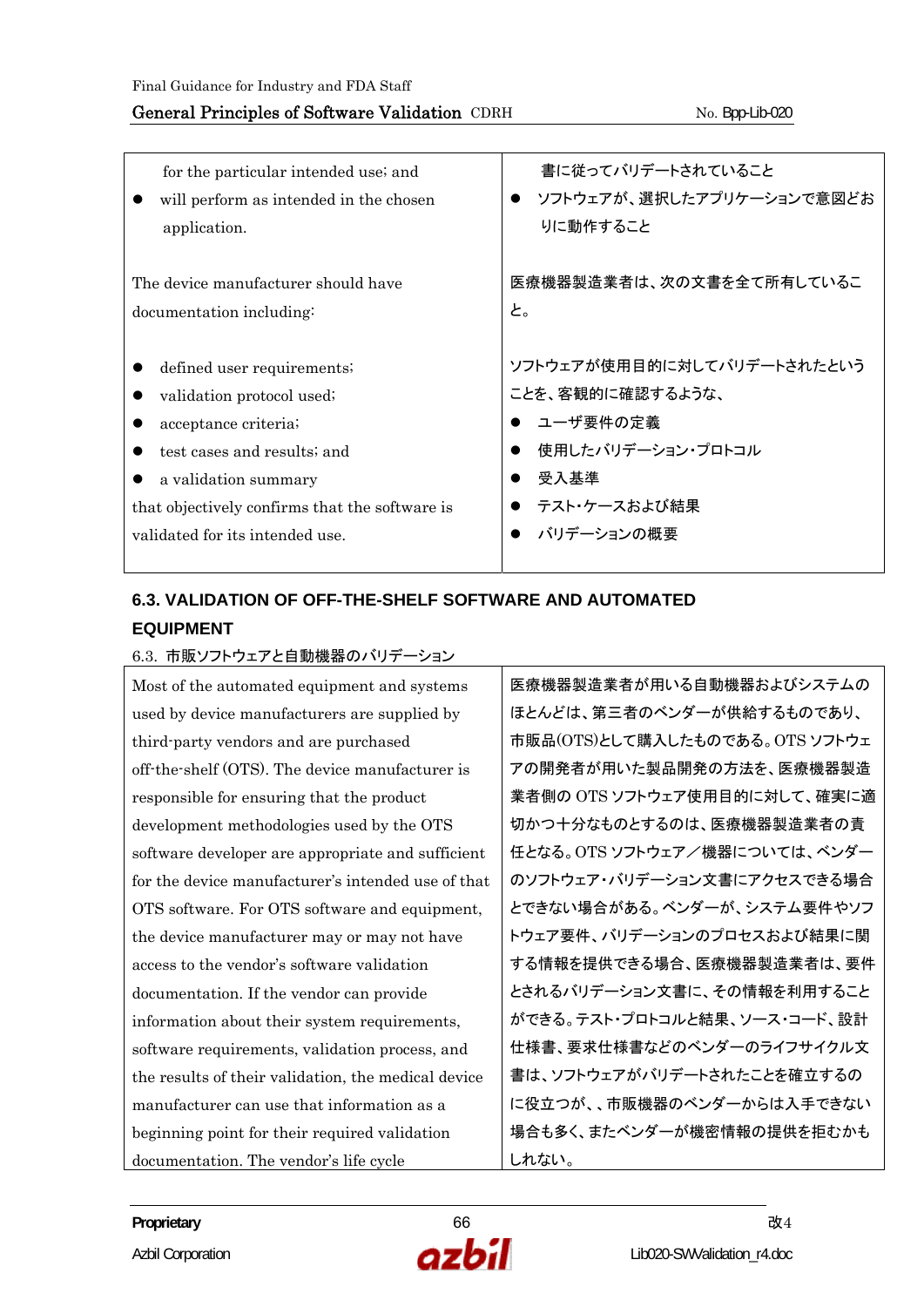documentation, such as testing protocols and results, source code, design specification, and requirements specification, can be useful in establishing that the software has been validated. However, such documentation is frequently not available from commercial equipment vendors, or the vendor may refuse to share their proprietary information.

Where possible and depending upon the device risk involved, the device manufacturer should consider auditing the vendor's design and development methodologies used in the construction of the OTS software and should assess the development and validation documentation generated for the OTS software. Such audits can be conducted by the device manufacturer or by a qualified third party. The audit should demonstrate that the vendor's procedures for and results of the verification and validation activities performed the OTS software are appropriate and sufficient for the safety and effectiveness requirements of the medical device to be produced using that software.

Some vendors who are not accustomed to operating in a regulated environment may not have a documented life cycle process that can support the device manufacturer's validation requirement. Other vendors may not permit an audit. Where necessary validation information is not available from the vendor, the device manufacturer will need to perform sufficient system level "black box" testing to establish that the software meets their "user needs and intended uses." For many applications black box testing

それが可能であり、かつ医療機器のリスクに応じて、医 療機器製造業者は、ベンダーが OTS ソフトウェアの構築 に用いた設計および開発方法について監査し、OTS ソフ トウェアに関して作成された開発およびバリデーション文 書を評価することを考慮すべきである。このような監査 は、医療機器製造業者、または条件を満たす第三者が 行う。監査により、ベンダーが用いた検証/バリデーショ ン活動の手順と結果が、そのソフトウェアを用いて医療 機器を製造するにあたって、医療機器の安全性および有 効性の要件に対して適切かつ十分なものであることを立 証すること。

規制環境での仕事に慣れていないベンダーには、医療 機器製造業者のバリデーション要件を満たすような文書 化されたライフサイクル・プロセスをもたない場合があ る。また、監査を許可しない場合もある。必要なバリデー ションの情報がベンダーから入手できない場合は、医療 機器製造業者は、ソフトウェアが「ユーザのニーズおよび 使用目的」に適合することを確立するため、システム・レ ベルの十分な「ブラック・ボックス」テストを実施する必要 が出てくる。しかし、多くのアプリケーションでは、ブラッ ク・ボックス・テストだけでは不十分である。製造する医療 機器のリスクや、製造プロセスにおける OTS ソフトウェア

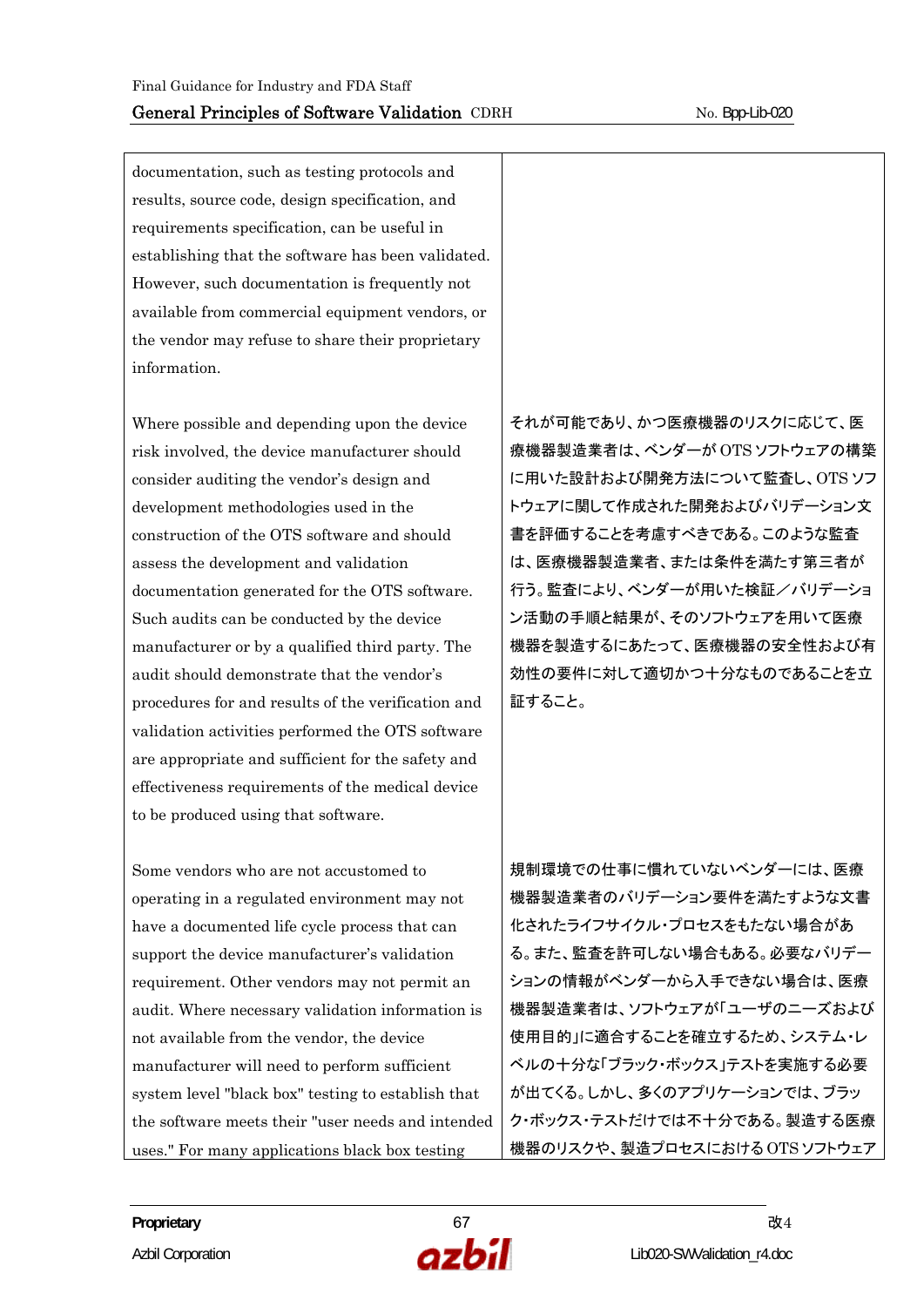alone is not sufficient. Depending upon the risk of the device produced, the role of the OTS software in the process, the ability to audit the vendor, and the sufficiency of vendor-supplied information, the use of OTS software or equipment may or may not be appropriate, especially if there are suitable alternatives available. The device manufacturer should also consider the implications (if any) for continued maintenance and support of the OTS software should the vendor terminate their support.

For some off-the-shelf software development tools, such as software compilers, linkers, editors, and operating systems, exhaustive black-box testing by the device manufacturer may be impractical. Without such testing – a key element of the validation effort – it may not be possible to validate these software tools. However, their proper operation may be satisfactorily inferred by other means. For example, compilers are frequently certified by independent third-party testing, and commercial software products may have "bug lists", system requirements and other operational information available from the vendor that can be compared to the device manufacturer's intended use to help focus the "black-box" testing effort. Off-the-shelf operating systems need not be validated as a separate program. However, system-level validation testing of the application software should address all the operating system services used, including maximum loading conditions, file operations, handling of system error conditions, and memory constraints that may be applicable to the intended use of the application program.

の役割、ベンダー監査の可否、およびベンダーが提供す る情報が十分かどうかによって(特に他に代替手段があ る場合) OTS ソフトウェア/機器を使用することは適切 でないかもしれない。医療機器製造業者は、ベンダーが サポートを終了した場合、OTS ソフトウェアの継続メンテ ナンスおよびサポートに及ぼす影響(影響がある場合)に ついても考慮すること。

ソフトウェア・コンパイラやリンカ、エディタ、オペレーティ ング・システムなどの、市販のソフトウェア開発ツールに は、医療機器製造業者が、完全なブラック・ボックス・テス トを行うことが実質的に不可能なものもある。バリデーシ ョン業務の中で主要な要素であるこのようなテストを実施 しなければ、ソフトウェア・ツールをバリデートできないか もしれない。しかし、そのソフトウェアが適切に動作する かどうかは、他の手段で十分推測できる場合もある。例 えば、コンパイラは、独立した第三者のテストにより認定 されることが多く、市販のソフトウェア製品には、ベンダー から入手できる「バグのリスト」やシステム要件等の運用 上の情報があることもある。この情報を使用目的と比較 すれば、「ブラック・ボックス」テストの焦点を絞る上で役 立つ。市販のオペレーティング・システムは、個別のプロ グラムとしてバリデートする必要はない。しかし、アプリケ ーション・ソフトウェアのシステム・レベルでのバリデーシ ョン・テストにおいては、最大負荷条件やファイル操作、 システム・エラー条件の扱い、、メモリ制約を含む、アプリ ケーション・プログラムの使用目的に当てはまる、使用す る全てのオペレーティング・システム・サービスを対象と すること。

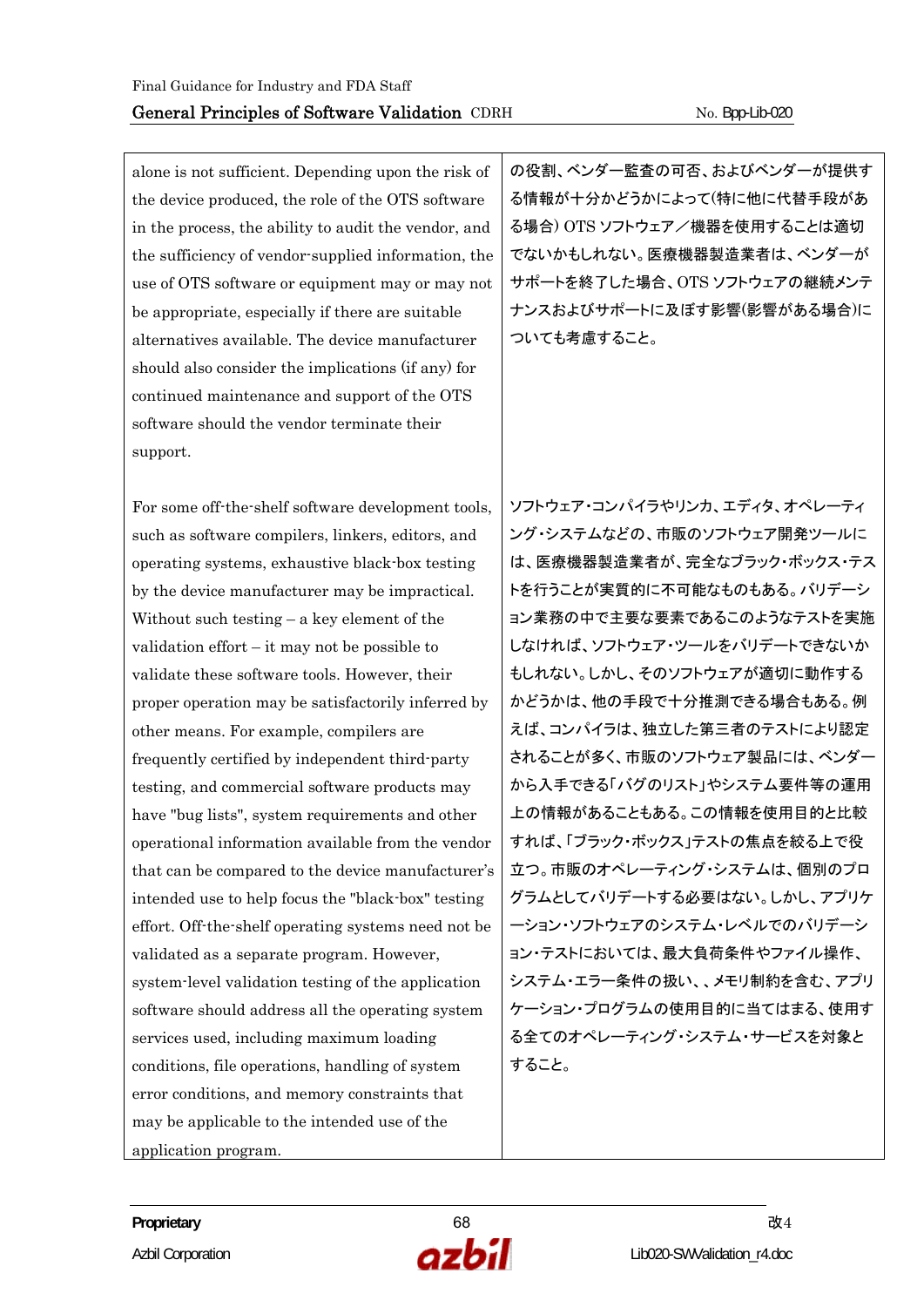| For more detailed information, see the production | より詳細な情報については、付録Aに挙げた製造および  |
|---------------------------------------------------|----------------------------|
| and process software references in Appendix A.    | プロセス・ソフトウェアに関する参考資料を参照のこと。 |
|                                                   |                            |

## **APPENDIX A - REFERENCES**

付録 A – 参考資料

### **Food and Drug Administration References**  食品医薬品局の参考資料

Design Control Guidance for Medical Device Manufacturers, Center for Devices and Radiological Health, Food and Drug Administration, March 1997.

Do It by Design, An Introduction to Human Factors in Medical Devices, Center for Devices and Radiological Health, Food and Drug Administration, March 1997.

Electronic Records; Electronic Signatures Final Rule, 62 Federal Register 13430 (March 20, 1997).

Glossary of Computerized System and Software Development Terminology, Division of Field Investigations, Office of Regional Operations, Office of Regulatory Affairs, Food and Drug Administration, August 1995.

Guidance for the Content of Pre-market Submissions for Software Contained in Medical Devices, Office of Device Evaluation, Center for Devices and Radiological Health, Food and Drug Administration, May 1998.

Guidance for Industry, FDA Reviewers and Compliance on Off-the-Shelf Software Use in Medical Devices, Office of Device Evaluation, Center for Devices and Radiological Health, Food and Drug Administration, September 1999.

Guideline on General Principles of Process Validation, Center for Drugs and Biologics, & Center For Devices and Radiological Health, Food and Drug Administration, May 1987. Medical Devices; Current Good Manufacturing Practice (CGMP) Final Rule; Quality System Regulation, 61 Federal Register 52602 (October 7, 1996).

Reviewer Guidance for a Pre-Market Notification Submission for Blood Establishment Computer Software, Center for Biologics Evaluation and Research, Food and Drug Administration, January 1997

Student Manual 1, Course INV545, Computer System Validation, Division of Human Resource Development, Office of Regulatory Affairs, Food and Drug Administration, 1997. Technical Report, Software Development Activities, Division of Field Investigations, Office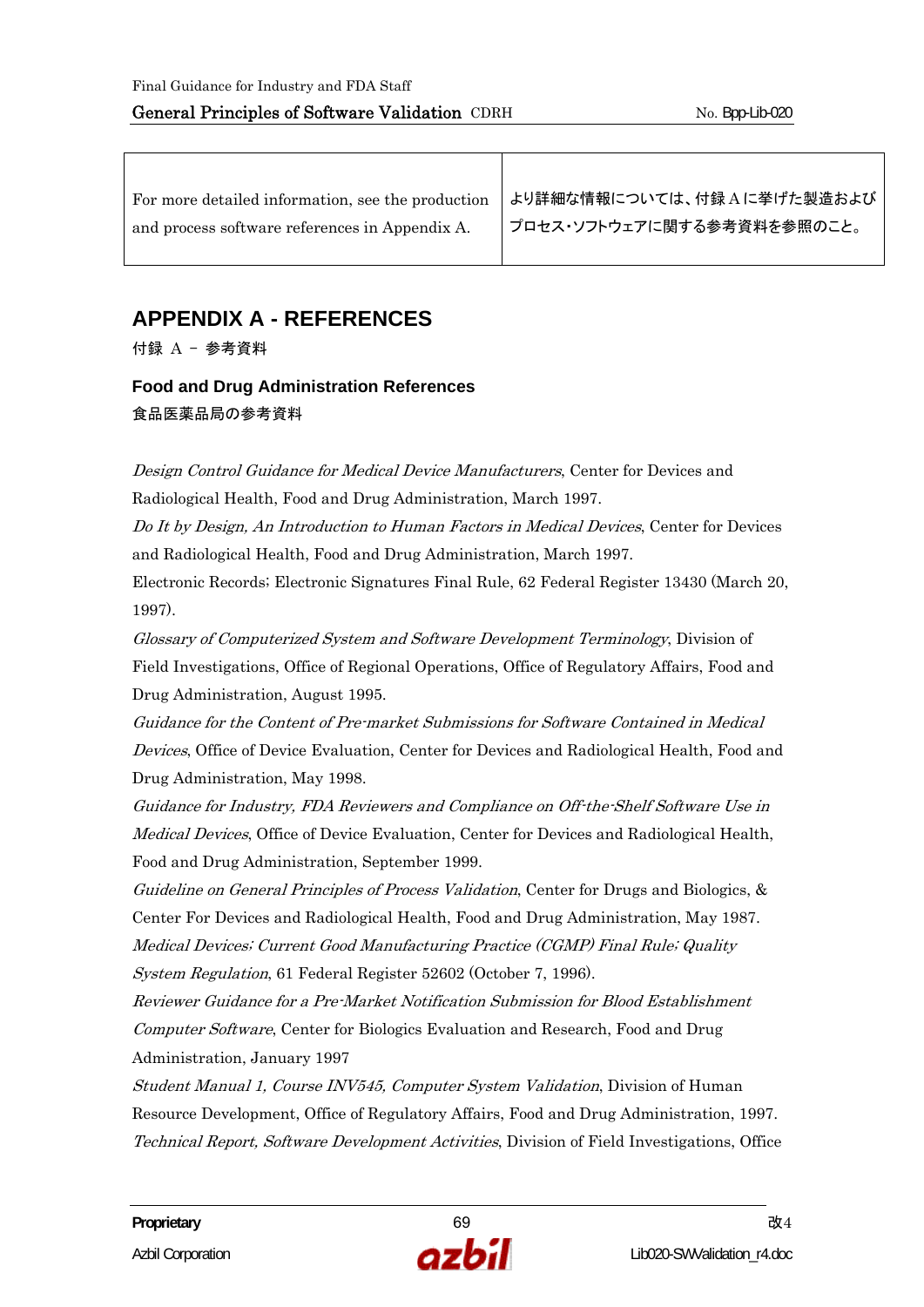of Regional Operations, Office of Regulatory Affairs, Food and Drug Administration, July 1987.

# **Other Government References**

その他の政府参考資料

W. Richards Adrion, Martha A. Branstad, John C. Cherniavsky. NBS Special Publication 500-75, Validation, Verification, and Testing of Computer Software, Center for Programming Science and Technology, Institute for Computer Sciences and Technology, National Bureau of Standards, U.S. Department of Commerce, February 1981. Martha A. Branstad, John C Cherniavsky, W. Richards Adrion, NBS Special Publication 500-56, Validation, Verification, and Testing for the Individual Programmer, Center for Programming Science and Technology, Institute for Computer Sciences and Technology, National Bureau of Standards, U.S. Department of Commerce, February 1980. J.L. Bryant, N.P. Wilburn, Handbook of Software Quality Assurance Techniques Applicable to the Nuclear Industry, NUREG/CR-4640, U.S. Nuclear Regulatory Commission, 1987. H. Hecht, et.al., Verification and Validation Guidelines for High Integrity Systems. NUREG/CR-6293. Prepared for U.S. Nuclear Regulatory Commission, 1995. H. Hecht, et.al., Review Guidelines on Software Languages for Use in Nuclear Power Plant Safety Systems, Final Report. NUREG/CR-6463. Prepared for U.S. Nuclear Regulatory Commission, 1996. J.D. Lawrence, W.L. Persons, Survey of Industry Methods for Producing Highly Reliable Software, NUREG/CR-6278, U.S. Nuclear Regulatory Commission, 1994. J.D. Lawrence, G.G. Preckshot, Design Factors for Safety-Critical Software, NUREG/CR-6294, U.S. Nuclear Regulatory Commission, 1994. Patricia B. Powell, Editor. NBS Special Publication 500-98, Planning for Software Validation, Verification, and Testing, Center for Programming Science and Technology, Institute for Computer Sciences and Technology, National Bureau of Standards, U.S. Department of Commerce, November 1982. Patricia B. Powell, Editor. NBS Special Publication 500-93, Software Validation, Verification, and Testing Technique and Tool Reference Guide, Center for Programming Science and Technology, Institute for Computer Sciences and Technology, National Bureau of Standards, U.S. Department of Commerce, September 1982. Delores R. Wallace, Roger U. Fujii, *NIST Special Publication 500-165, Software Verification* and Validation: Its Role in Computer Assurance and Its Relationship with Software Project Management Standards, National Computer Systems Laboratory, National Institute of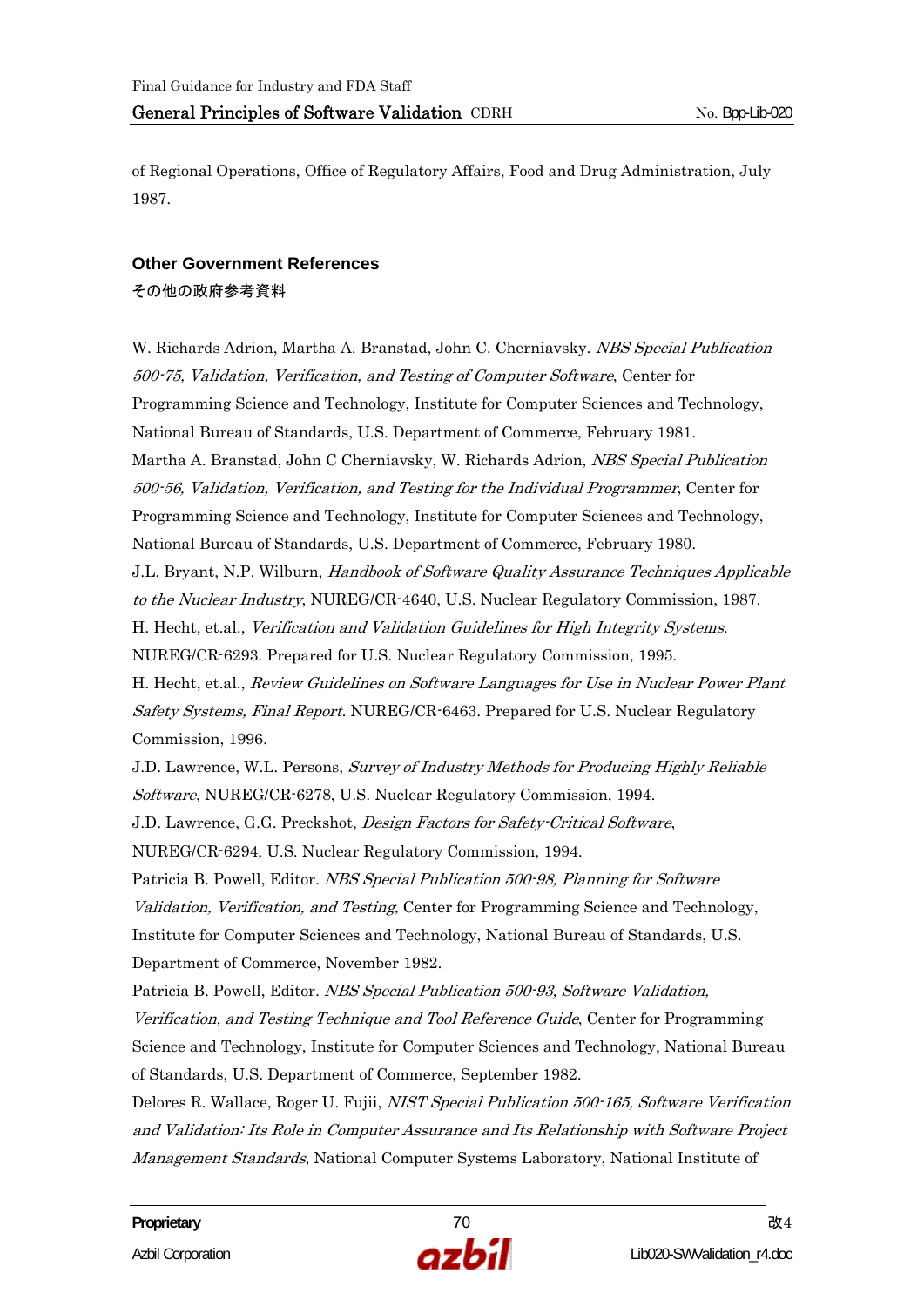Standards and Technology, U.S. Department of Commerce, September 1995. Delores R. Wallace, Laura M. Ippolito, D. Richard Kuhn, NIST Special Publication 500-204, High Integrity Software, Standards and Guidelines, Computer Systems Laboratory, National Institute of Standards and Technology, U.S. Department of Commerce, September 1992.

Delores R. Wallace, et.al. NIST Special Publication 500-234, Reference Information for the Software Verification and Validation Process. Computer Systems Laboratory, National Institute of Standards and Technology, U.S. Department of Commerce, March 1996. Delores R. Wallace, Editor. NIST Special Publication 500-235, Structured Testing: A Testing Methodology Using the Cyclomatic Complexity Metric. Computer Systems Laboratory, National Institute of Standards and Technology, U.S. Department of Commerce, August 1996.

#### **International and National Consensus Standards**  国際的および国内の合意基準

ANSI / ANS-10.4-1987, Guidelines for the Verification and Validation of Scientific and Engineering Computer Programs for the Nuclear Industry, American National Standards Institute, 1987.

ANSI / ASQC Standard D1160-1995, Formal Design Reviews, American Society for Quality Control, 1995.

ANSI / UL 1998:1998, Standard for Safety for Software in Programmable Components, Underwriters Laboratories, Inc., 1998.

AS 3563.1-1991, Software Quality Management System, Part 1: Requirements. Published by Standards Australia [Standards Association of Australia], 1 The Crescent, Homebush, NSW 2140.

AS 3563.2-1991, Software Quality Management System, Part 2: Implementation Guide. Published by Standards Australia [Standards Association of Australia], 1 The Crescent, Homebush, NSW 2140.

IEC 60601-1-4:1996, Medical electrical equipment, Part 1: General requirements for safety, 4. Collateral Standard: Programmable electrical medical systems. International Electrotechnical Commission, 1996.

IEC 61506:1997, Industrial process measurement and control – Documentation of application software. International Electrotechnical Commission, 1997.

IEC 61508:1998, Functional safety of electrical/electronic/programmable electronic safety-related systems. International Electrotechnical Commission, 1998.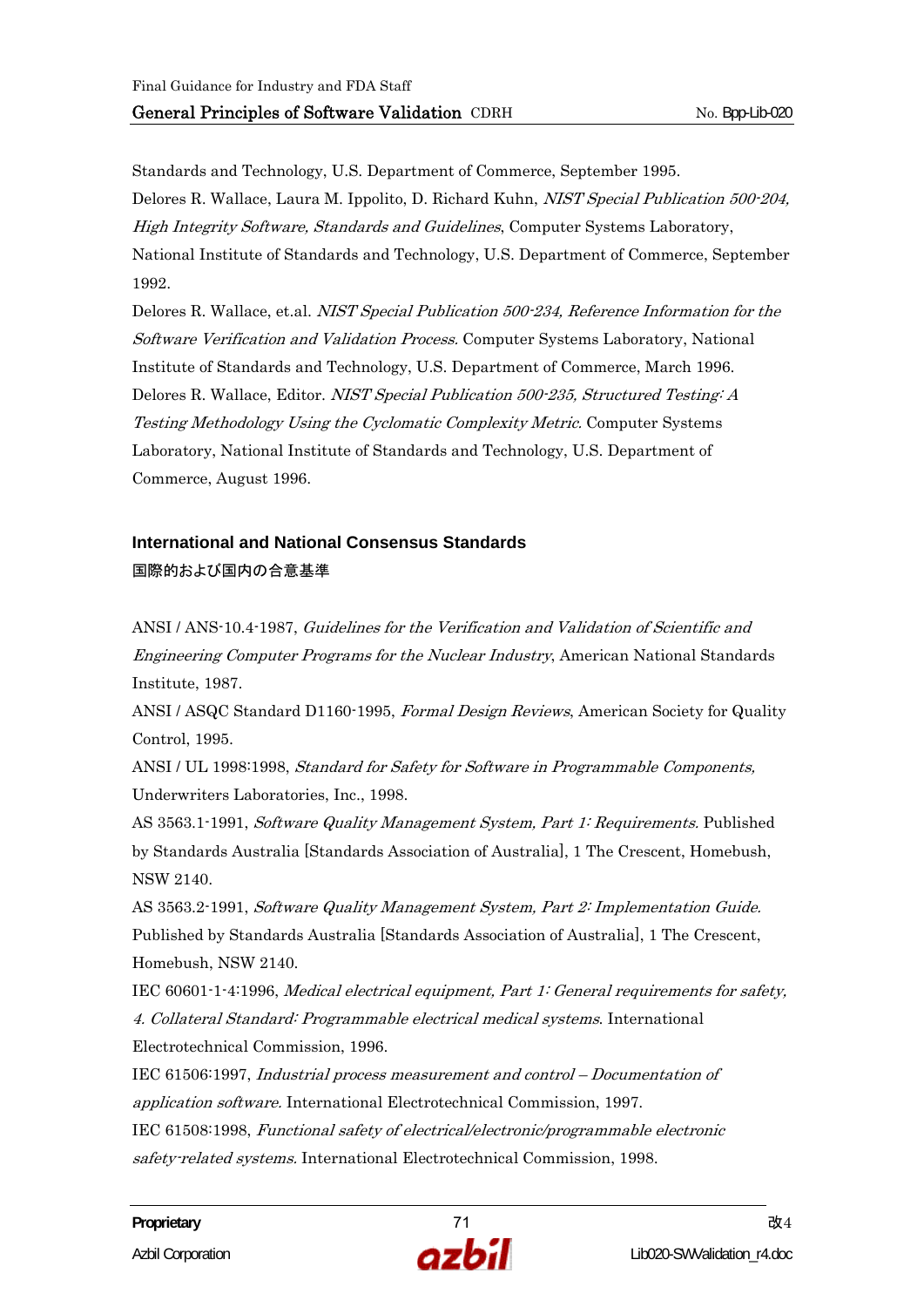IEEE Std 1012-1986, Software Verification and Validation Plans, Institute for Electrical and Electronics Engineers, 1986.

IEEE Standards Collection, Software Engineering, Institute of Electrical and Electronics Engineers, Inc., 1994. ISBN 1-55937-442-X.

ISO 8402:1994, Quality management and quality assurance – Vocabulary. International Organization for Standardization, 1994.

ISO 9000-3:1997, Quality management and quality assurance standards - Part 3: Guidelines for the application of ISO 9001:1994 to the development, supply, installation and maintenance of computer software. International Organization for Standardization, 1997.

ISO 9001:1994, Quality systems – Model for quality assurance in design, development, production, installation, and servicing. International Organization for Standardization, 1994.

ISO 13485:1996, Quality systems – Medical devices – Particular requirements for the application of ISO 9001. International Organization for Standardization, 1996. ISO/IEC 12119:1994, Information technology – Software packages – Quality requirements and testing, Joint Technical Committee ISO/IEC JTC 1, International Organization for Standardization and International Electrotechnical Commission, 1994. ISO/IEC 12207:1995, Information technology – Software life cycle processes, Joint

Technical Committee ISO/IEC JTC 1, Subcommittee SC 7, International Organization for Standardization and International Electrotechnical Commission, 1995.

ISO/IEC 14598:1999, Information technology – Software product evaluation, Joint

Technical Committee ISO/IEC JTC 1, Subcommittee SC 7, International Organization for Standardization and International Electrotechnical Commission, 1999.

ISO 14971-1:1998, Medical Devices – Risk Management – Part 1: Application of Risk Analysis. International Organization for Standardization, 1998.

Software Considerations in Airborne Systems and Equipment Certification. Special Committee 167 of RTCA. RTCA Inc., Washington, D.C. Tel: 202-833-9339. Document No. RTCA/DO-178B, December 1992.

#### **Production Process Software References**

生産プロセスのソフトウェアに関する参考資料

The Application of the Principles of GLP to Computerized Systems, Environmental Monograph #116, Organization for Economic Cooperation and Development (OECD), 1995. George J. Grigonis, Jr., Edward J. Subak, Jr., and Michael Wyrick, "Validation Key

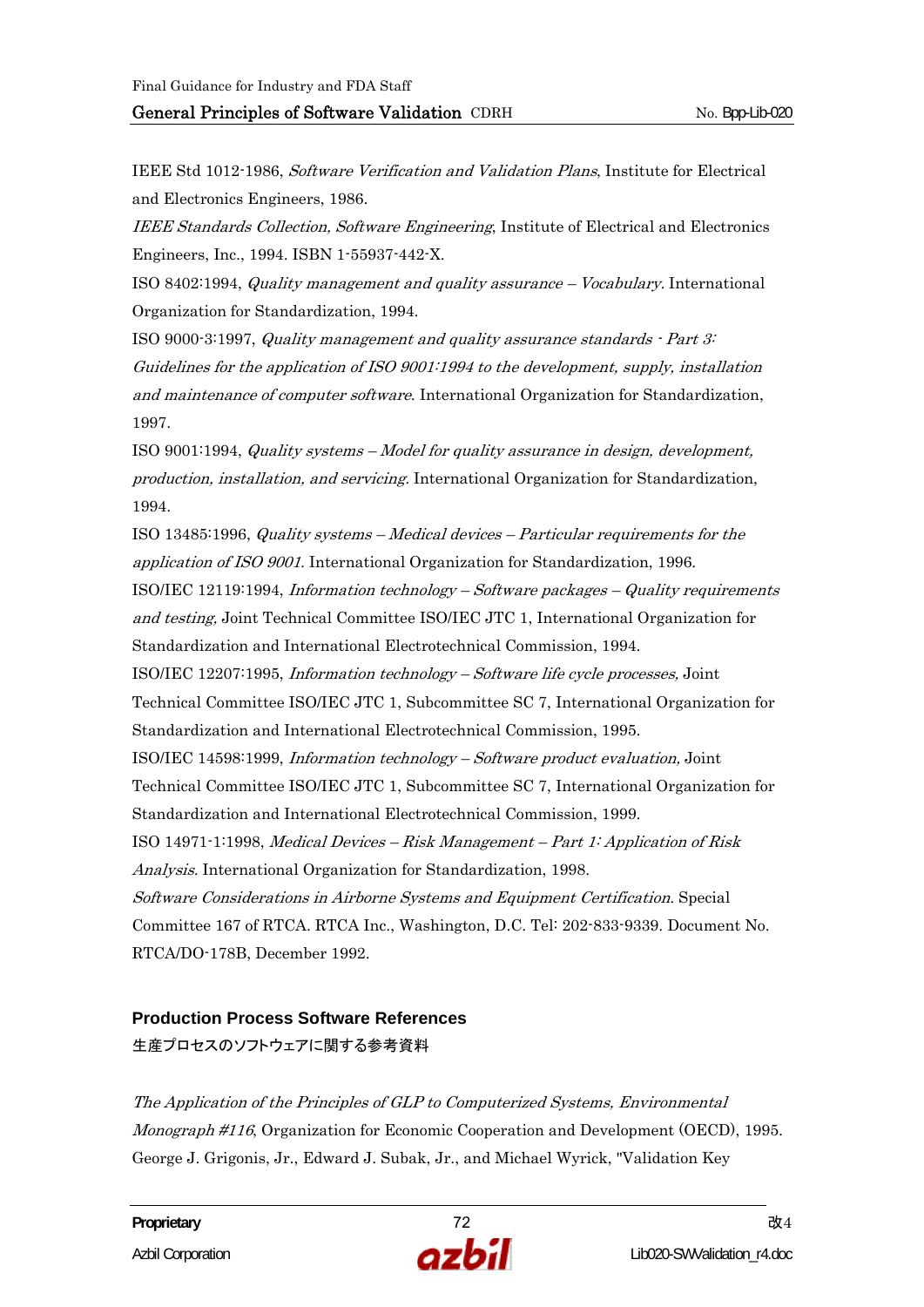Practices for Computer Systems Used in Regulated Operations," Pharmaceutical Technology, June 1997.

Guide to Inspection of Computerized Systems in Drug Processing, Reference Materials and Training Aids for Investigators, Division of Drug Quality Compliance, Associate Director for Compliance, Office of Drugs, National Center for Drugs and Biologics, & Division of Field Investigations, Associate Director for Field Support, Executive Director of Regional Operations, Food and Drug Administration, February 1983.

Daniel P. Olivier, "Validating Process Software", FDA Investigator Course: Medical Device Process Validation, Food and Drug Administration.

GAMP Guide For Validation of Automated Systems in Pharmaceutical Manufacture, Version V3.0, Good Automated Manufacturing Practice (GAMP) Forum, March 1998:

Volume 1, Part 1: User Guide

Part 2: Supplier Guide

Volume 2: Best Practice for User and Suppliers.

Technical Report No. 18, Validation of Computer-Related Systems. PDA Committee on Validation of Computer-Related Systems. PDA Journal of Pharmaceutical Science and Technology, Volume 49, Number 1, January-February 1995 Supplement. Validation Compliance Annual 1995, International Validation Forum, Inc.

#### **General Software Quality References**

一般的なソフトウェア品質に関する参考資料

Boris Beizer, Black Box Testing, Techniques for Functional Testing of Software and Systems, John Wiley & Sons, 1995. ISBN 0-471-12094-4.

Boris Beizer, *Software System Testing and Quality Assurance*, International Thomson Computer Press, 1996. ISBN 1-85032-821-8.

Boris Beizer, Software Testing Techniques, Second Edition, Van Nostrand Reinhold, 1990. ISBN 0-442-20672-0.

Richard Bender, Writing Testable Requirements, Version 1.0, Bender & Associates, Inc., Larkspur, CA 94777, 1996.

Frederick P. Brooks, Jr., The Mythical Man-Month, Essays on Software Engineering, Addison-Wesley Longman, Anniversary Edition, 1995. ISBN 0-201-83595-9.

Silvana Castano, et.al., Database Security, ACM Press, Addison-Wesley Publishing Company, 1995. ISBN 0-201-59375-0.

Computerized Data Systems for Nonclinical Safety Assessment, Current Concepts and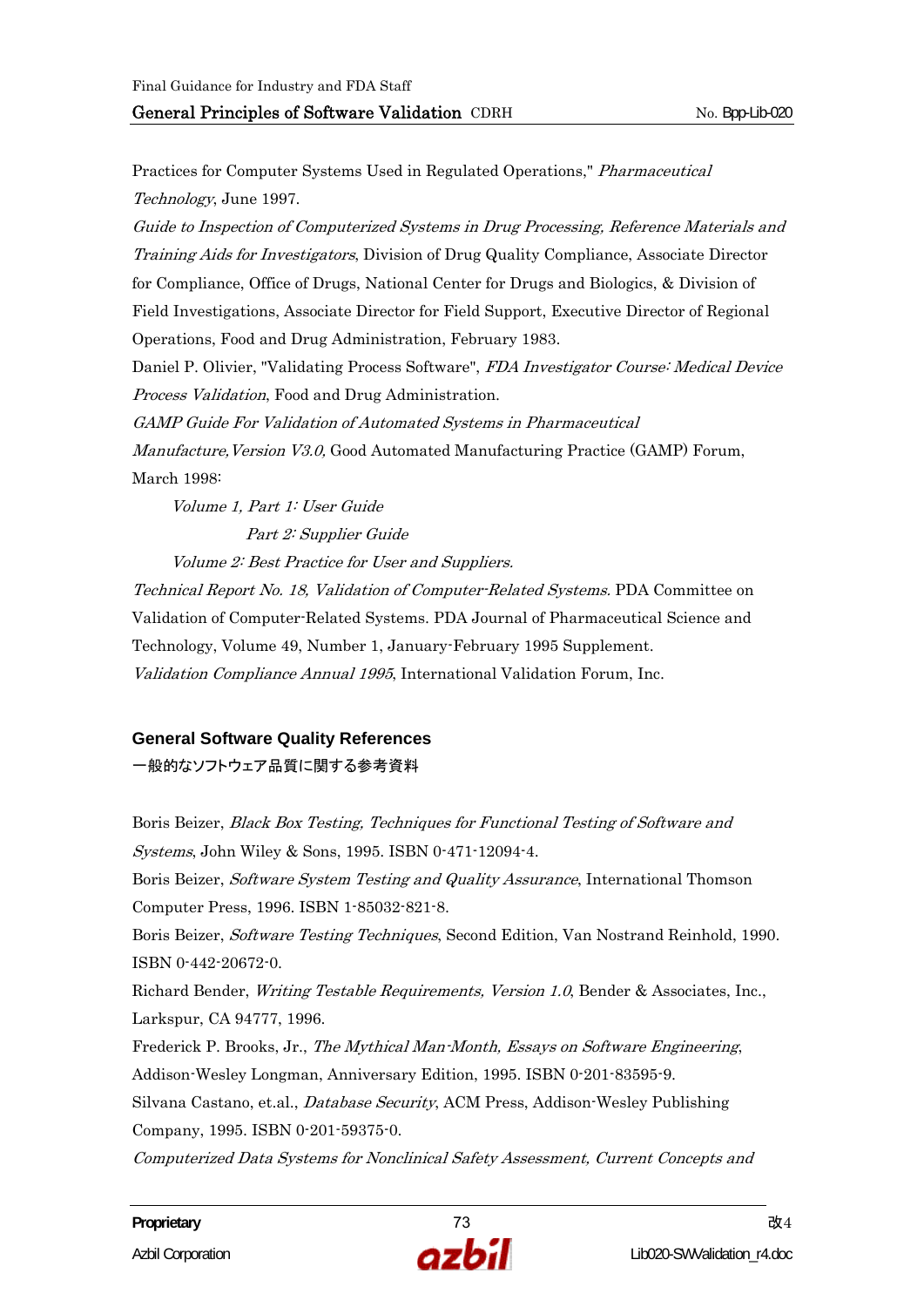Quality Assurance, Drug Information Association, Maple Glen, PA, September 1988.

M. S. Deutsch, Software Verification and Validation, Realistic Project Approaches, Prentice Hall, 1982.

Robert H. Dunn and Richard S. Ullman, TQM for Computer Software, Second Edition, McGraw-Hill, Inc., 1994. ISBN 0-07-018314-7.

Elfriede Dustin, Jeff Rashka, and John Paul, Automated Software Testing – Introduction, *Management and Performance*, Addison Wesley Longman, Inc., 1999. ISBN 0-201-43287-0. Robert G. Ebenau and Susan H. Strauss, Software Inspection Process, McGraw-Hill, 1994. ISBN 0-07-062166-7.

Richard E. Fairley, Software Engineering Concepts, McGraw-Hill Publishing Company, 1985. ISBN 0-07-019902-7.

Michael A. Friedman and Jeffrey M. Voas, Software Assessment - Reliability, Safety, Testability, Wiley-Interscience, John Wiley & Sons Inc., 1995. ISBN 0-471-01009-X. Tom Gilb, Dorothy Graham, Software Inspection, Addison-Wesley Publishing Company, 1993. ISBN 0-201-63181-4.

Robert B. Grady, Practical Software Metrics for Project Management and Process Improvement, PTR Prentice-Hall Inc., 1992. ISBN 0-13-720384-5.

Les Hatton, Safer C: Developing Software for High-integrity and Safety-critical Systems, McGraw-Hill Book Company, 1994. ISBN 0-07-707640-0.

Janis V. Halvorsen, A Software Requirements Specification Document Model for the Medical Device Industry, Proceedings IEEE SOUTHEASTCON '93, Banking on Technology, April 4th -7th, 1993, Charlotte, North Carolina.

Debra S. Herrmann, Software Safety and Reliability: Techniques, Approaches and Standards of Key Industrial Sectors, IEEE Computer Society, 1999. ISBN 0-7695-0299-7. Bill Hetzel, *The Complete Guide to Software Testing*, Second Edition, A Wiley-QED Publication, John Wiley & Sons, Inc., 1988. ISBN 0-471-56567-9.

Watts S. Humphrey, A Discipline for Software Engineering. Addison-Wesley Longman, 1995. ISBN 0-201-54610-8.

Watts S. Humphrey, *Managing the Software Process*, Addison-Wesley Publishing Company, 1989. ISBN 0-201-18095-2.

Capers Jones, Software Quality, Analysis and Guidelines for Success, International Thomson Computer Press, 1997. ISBN 1-85032-867-6.

J.M. Juran, Frank M. Gryna, *Quality Planning and Analysis*, Third Edition, , McGraw-Hill, 1993. ISBN 0-07-033183-9.

Stephen H. Kan, Metrics and Models in Software Quality Engineering, Addison-Wesley Publishing Company, 1995. ISBN 0-201-63339-6.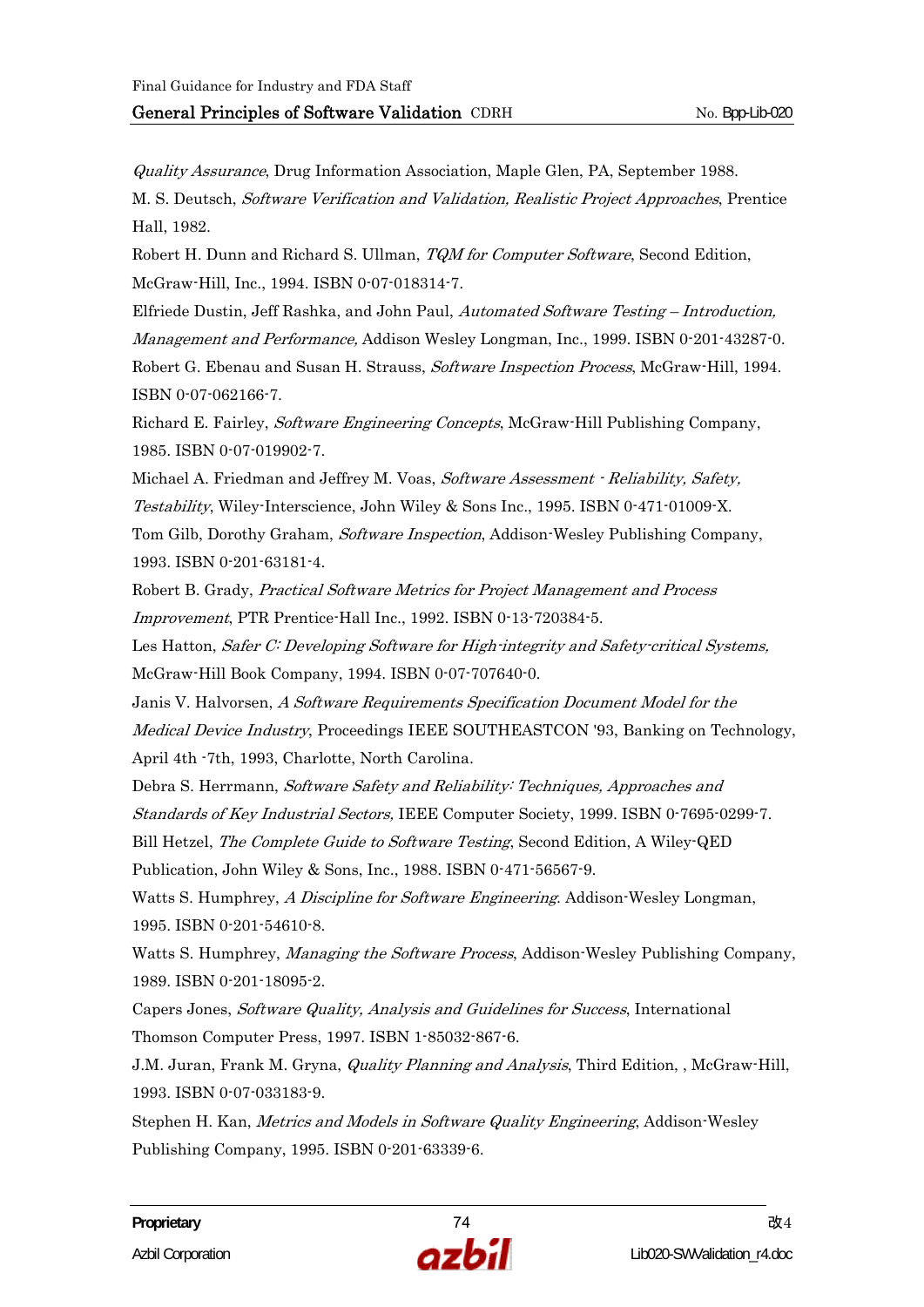Cem Kaner, Jack Falk, Hung Quoc Nguyen, Testing Computer Software, Second Edition, Vsn Nostrand Reinhold, 1993. ISBN 0-442-01361-2.

Craig Kaplan, Ralph Clark, Victor Tang, Secrets of Software Quality, 40 Innovations from IBM, McGraw-Hill, 1995. ISBN 0-07-911795-3.

Edward Kit, Software Testing in the Real World, Addison-Wesley Longman, 1995. ISBN 0-201-87756-2.

Alan Kusinitz, "Software Validation", Current Issues in Medical Device Quality Systems, Association for the Advancement of Medical Instrumentation, 1997. ISBN 1-57020-075-0. Nancy G. Leveson, *Safeware, System Safety and Computers*, Addison-Wesley Publishing Company, 1995. ISBN 0-201-11972-2.

Michael R. Lyu, Editor, *Handbook of Software Reliability Engineering*, IEEE Computer Society Press, McGraw-Hill, 1996. ISBN 0-07-039400-8.

Steven R. Mallory, Software Development and Quality Assurance for the Healthcare Manufacturing Industries, Interpharm Press,Inc., 1994. ISBN 0-935184-58-9.

Brian Marick, The Craft of Software Testing, Prentice Hall PTR, 1995. ISBN 0-13-177411-5.

Steve McConnell, Rapid Development, Microsoft Press, 1996. ISBN 1-55615-900-5. Glenford J. Myers, *The Art of Software Testing*, John Wiley & Sons, 1979. ISBN 0-471-04328-1.

Peter G. Neumann, Computer Related Risks, ACM Press/Addison-Wesley Publishing Co., 1995. ISBN 0-201-55805-X.

Daniel Olivier, Conducting Software Audits, Auditing Software for Conformance to FDA Requirements, Computer Application Specialists, San Diego, CA, 1994.

William Perry, *Effective Methods for Software Testing*, John Wiley & Sons, Inc. 1995. ISBN 0-471-06097-6.

William E. Perry, Randall W. Rice, Surviving the Top Ten Challenges of Software Testing, Dorset House Publishing, 1997. ISBN 0-932633-38-2.

Roger S. Pressman, Software Engineering, A Practitioner's Approach, Third Edition, McGraw-Hill Inc., 1992. ISBN 0-07-050814-3.

Roger S. Pressman, A Manager's Guide to Software Engineering, McGraw-Hill Inc., 1993 ISBN 0-07-050820-8.

A. P. Sage, J. D. Palmer, Software Systems Engineering, John Wiley & Sons, 1990. Joc Sanders, Eugene Curran, Software Quality, Addison-Wesley Publishing Co., 1994. ISBN 0-201-63198-9.

Ken Shumate, Marilyn Keller, Software Specification and Design, A Disciplined Approach for Real-Time Systems, John Wiley & Sons, 1992. ISBN 0-471-53296-7.